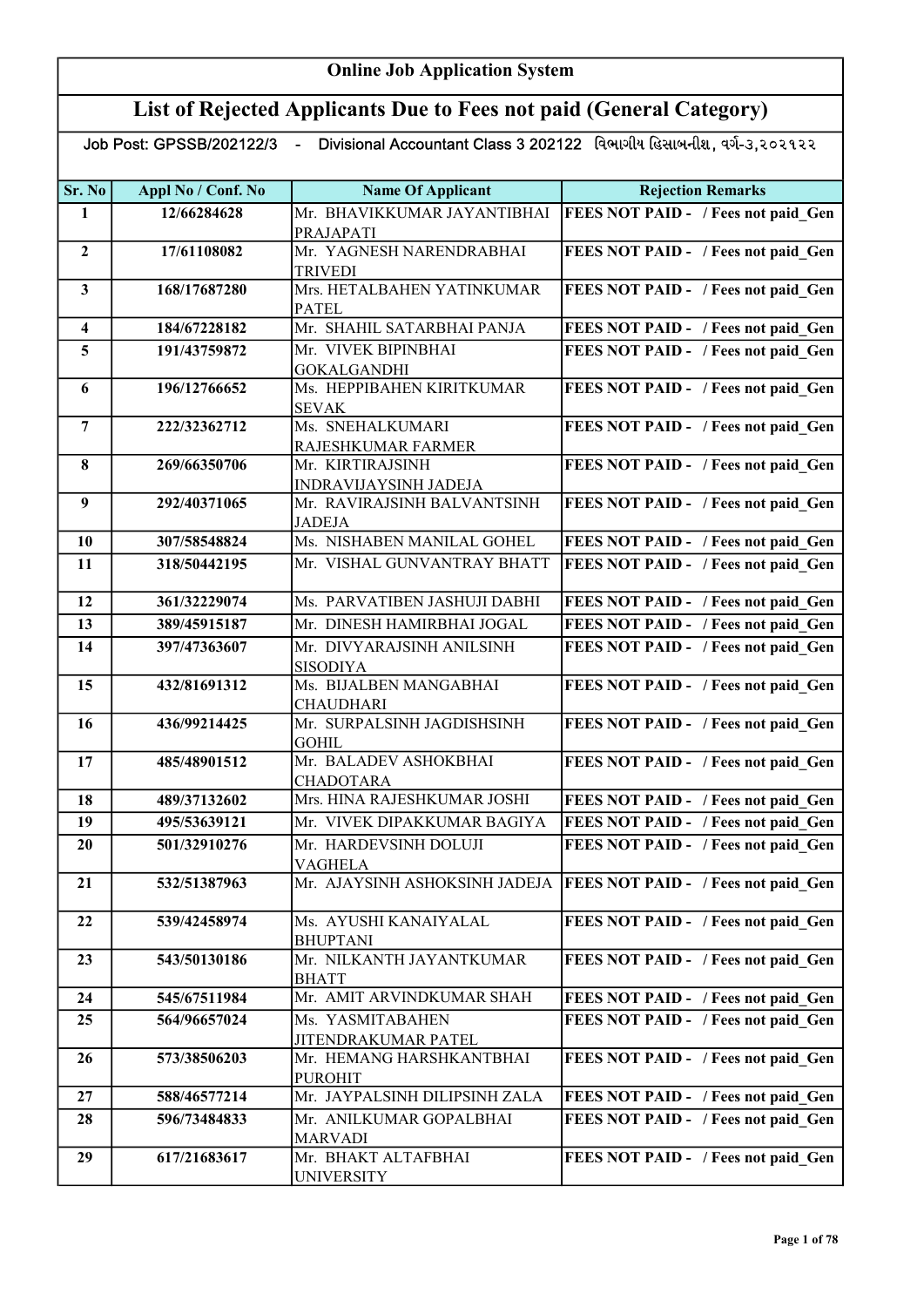|    |               | Job Post: GPSSB/202122/3  - Divisional Accountant Class 3 202122   વિભાગીય હિસાબનીશ . વર્ગ-૩.૨૦૨૧૨૨ |                                                                   |
|----|---------------|-----------------------------------------------------------------------------------------------------|-------------------------------------------------------------------|
| 30 | 631/88003586  | Mrs. HINABAHEN JAYANTIBHAI<br><b>SOLANKI</b>                                                        | FEES NOT PAID - / Fees not paid Gen                               |
| 31 | 664/51393125  | Mr. PRUTHVIRAJSINH                                                                                  | FEES NOT PAID - / Fees not paid Gen                               |
|    |               | DHARMENDRASINH JADEJA                                                                               |                                                                   |
| 32 | 685/60589413  | Mr. SHAKTISINH BHARATSINH                                                                           | FEES NOT PAID - / Fees not paid_Gen                               |
|    |               | <b>JADEJA</b>                                                                                       |                                                                   |
| 33 | 690/29159037  | Mr. MAHIPAL SINGH                                                                                   | FEES NOT PAID - / Fees not paid Gen                               |
| 34 | 705/61290898  | <b>GAJARAJSINGH RATHOD</b><br>Mr. MAHESHKUMAR GANPATBHAI                                            | <b>FEES NOT PAID - / Fees not paid Gen</b>                        |
|    |               | <b>PATEL</b>                                                                                        |                                                                   |
| 35 | 722/21646204  | Mr. KHUSHAL JAGDISHBHAI                                                                             | FEES NOT PAID - / Fees not paid Gen                               |
|    |               | <b>GAJJAR</b>                                                                                       |                                                                   |
| 36 | 726/43253865  | Mrs. NIKITA PAVAN PATEL                                                                             | FEES NOT PAID - / Fees not paid Gen                               |
| 37 | 839/61743108  | Ms. SHABNAM ZAKIRHUSEN                                                                              | FEES NOT PAID - / Fees not paid Gen                               |
|    |               | <b>SHAIKH</b>                                                                                       |                                                                   |
| 38 | 840/99077484  | Ms. TASNEEM BANU SIRAJ MUSA                                                                         | FEES NOT PAID - / Fees not paid Gen                               |
|    |               | <b>MUNSHI MUNSHI</b>                                                                                |                                                                   |
| 39 | 859/85956210  | Mrs. VAIBHAVIBEN MAYURKUMAR<br><b>PATEL</b>                                                         | <b>FEES NOT PAID - / Fees not paid Gen</b>                        |
| 40 | 871/72861454  | Mr. SHIVBHADRSINH                                                                                   | FEES NOT PAID - / Fees not paid Gen                               |
|    |               | SUKHADEVSINH GOHIL                                                                                  |                                                                   |
| 41 | 906/96836608  |                                                                                                     | Mr. PRADIPSINH KUVARSINH ZALA FEES NOT PAID - / Fees not paid_Gen |
| 42 | 924/79980612  | Ms. SONALBEN VIJAYKUMAR                                                                             | FEES NOT PAID - / Fees not paid Gen                               |
|    |               | <b>PATEL</b>                                                                                        |                                                                   |
| 43 | 925/50501937  | Mr. YASHVANTSINH                                                                                    | FEES NOT PAID - / Fees not paid Gen                               |
| 44 | 990/31817451  | MAHAVIRSINH JADEJA<br>Mr. BRIJESH VINODBHAI                                                         | FEES NOT PAID - / Fees not paid Gen                               |
|    |               | <b>LIMBACHIYA</b>                                                                                   |                                                                   |
| 45 | 1023/25791889 | Mr. BHAGYARAJSINH NIKUBHA                                                                           | FEES NOT PAID - / Fees not paid Gen                               |
|    |               | <b>JADEJA</b>                                                                                       |                                                                   |
| 46 | 1029/77184842 | Mrs. NIRALI ASHOKKUMAR SHAH                                                                         | FEES NOT PAID - / Fees not paid Gen                               |
| 47 | 1045/32299141 | Mr. BHAVNESHKUMAR                                                                                   | FEES NOT PAID - / Fees not paid Gen                               |
|    |               | RAMESHBHAI SOLANKI                                                                                  |                                                                   |
| 48 | 1055/29132785 | Mr. PARMAR KHOJABHAI                                                                                | FEES NOT PAID - / Fees not paid Gen                               |
|    |               | <b>KOKILABEN</b>                                                                                    |                                                                   |
| 49 | 1075/63873508 | Ms. ANANTA GHANSHYAMSINH<br><b>SISODIYA</b>                                                         | FEES NOT PAID - / Fees not paid Gen                               |
| 50 | 1088/91086985 | Mr. DARSHAN BHUPENDRA                                                                               | FEES NOT PAID - / Fees not paid Gen                               |
|    |               | <b>MAKWANA</b>                                                                                      |                                                                   |
| 51 | 1093/81305072 | Mr. MOHAMMADIZHAN                                                                                   | FEES NOT PAID - / Fees not paid Gen                               |
|    |               | FAJALMOHAMMAD PATHAN                                                                                |                                                                   |
| 52 | 1124/96102601 | Mr. RAHULKUMAR SARTANBHAI                                                                           | FEES NOT PAID - / Fees not paid Gen                               |
|    |               | <b>NAYI</b>                                                                                         |                                                                   |
| 53 | 1289/24307422 | Ms. KRISHNA ASHOKKUMAR<br><b>BHATT</b>                                                              | FEES NOT PAID - / Fees not paid Gen                               |
| 54 | 1296/52215338 | Mr. ASHISHKUMAR BHIKHUBHAI                                                                          | FEES NOT PAID - / Fees not paid_Gen                               |
|    |               | <b>KODIYATAR</b>                                                                                    |                                                                   |
| 55 | 1301/85415112 | Mr. CHIRAG RAJENDRABHAI                                                                             | FEES NOT PAID - / Fees not paid Gen                               |
|    |               | <b>BHATT</b>                                                                                        |                                                                   |
| 56 | 1312/74298688 | Ms. KINJAL PRADIPBHAI RAVAL                                                                         | FEES NOT PAID - / Fees not paid Gen                               |
| 57 | 1365/90059901 | Mr. EZAZZULAHAK RAFIKBHAI<br><b>SAIYAD</b>                                                          | FEES NOT PAID - / Fees not paid Gen                               |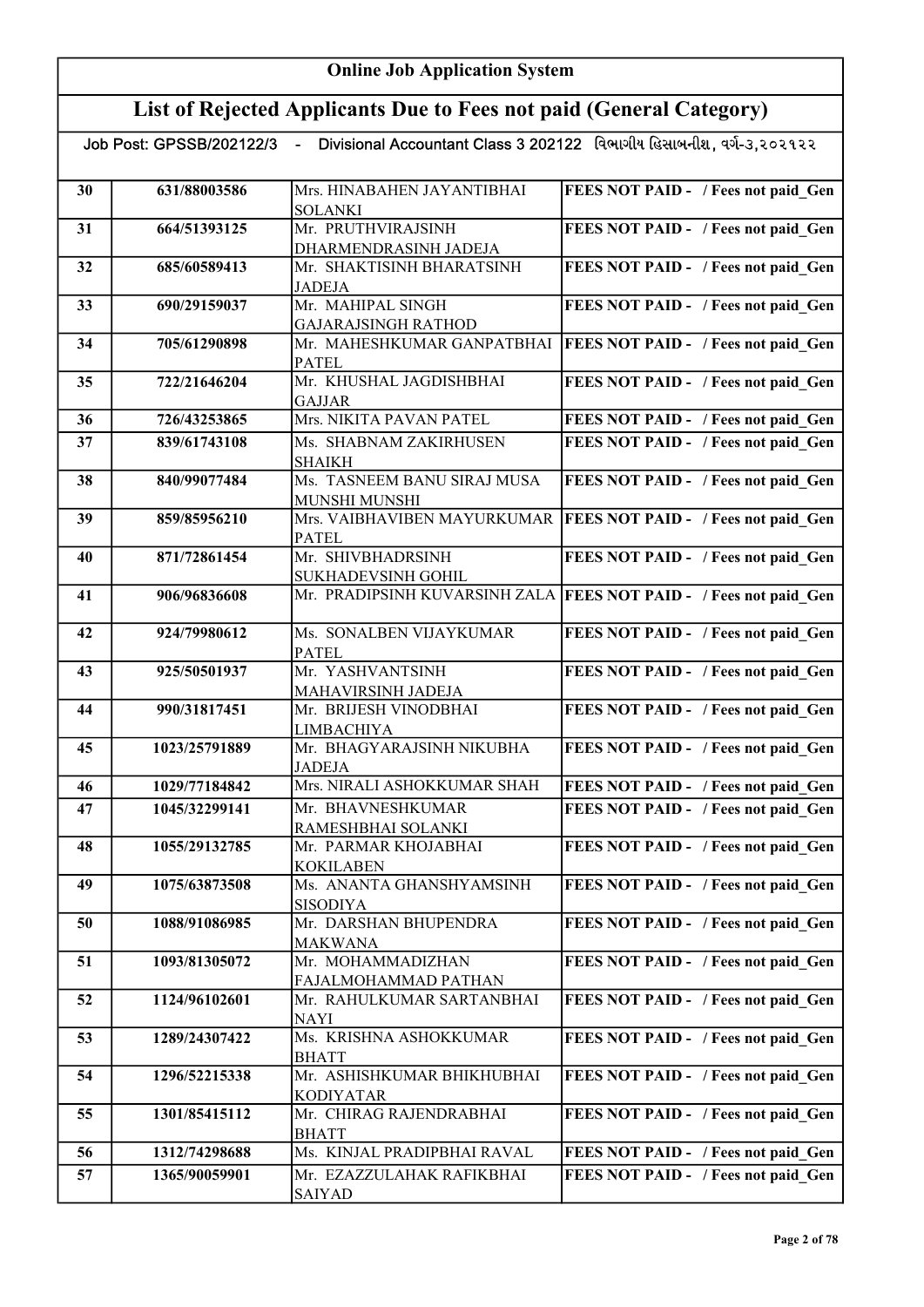| Divisional Accountant Class 3 202122 વિભાગીય હિસાબનીશ, વર્ગ-૩,૨૦૨૧૨૨<br>Job Post: GPSSB/202122/3<br>$\sim$ |               |                                               |                                            |
|------------------------------------------------------------------------------------------------------------|---------------|-----------------------------------------------|--------------------------------------------|
| 58                                                                                                         | 1380/82480558 | Ms. DIPTIBEN LALJIBHAI PATEL                  | FEES NOT PAID - / Fees not paid Gen        |
| 59                                                                                                         | 1399/11676842 | Ms. KRISHNABEN MAHESHBHAI                     | FEES NOT PAID - / Fees not paid Gen        |
|                                                                                                            |               | ZALAVADIYA                                    |                                            |
| 60                                                                                                         | 1462/66454792 | Ms. NILAM AMITBHAI UPADHYAY                   | FEES NOT PAID - / Fees not paid_Gen        |
| 61                                                                                                         | 1528/20440837 | Mr. NILESH KAILASHBHAI RAUT                   | FEES NOT PAID - / Fees not paid_Gen        |
| 62                                                                                                         | 1553/51455708 | Mr. KISHANKUMAR                               | FEES NOT PAID - / Fees not paid Gen        |
|                                                                                                            |               | MANSUKHBHAI KAVAR                             |                                            |
| 63                                                                                                         | 1629/45511401 | Mr. DIGNESH SURESHCHANDRA<br><b>SHAH</b>      | FEES NOT PAID - / Fees not paid Gen        |
| 64                                                                                                         | 1673/60112695 | Mr. MIHIRKUMAR                                | FEES NOT PAID - / Fees not paid Gen        |
|                                                                                                            |               | MAHENDRABHAI MEVADA                           |                                            |
| 65                                                                                                         | 1674/67413735 | Mr. SAGAR BABU BHAI HUMBAL                    | <b>FEES NOT PAID - / Fees not paid Gen</b> |
| 66                                                                                                         | 1703/52264964 | Mr. ROHITKUMAR PREMSINH                       | FEES NOT PAID - / Fees not paid Gen        |
|                                                                                                            |               | <b>RAJPUT</b>                                 |                                            |
| 67                                                                                                         | 1713/35317420 | Mr. PUNIT PRABHUDAS                           | FEES NOT PAID - / Fees not paid Gen        |
|                                                                                                            |               | <b>KALAVADIYA</b><br>Ms. PRIYANKA SATISHKUMAR | FEES NOT PAID - / Fees not paid Gen        |
| 68                                                                                                         | 1748/87710042 | <b>PATEL</b>                                  |                                            |
| 69                                                                                                         | 1864/11287282 | Ms. NAMSVI ALPESHBHAI HIRANI                  | FEES NOT PAID - / Fees not paid Gen        |
|                                                                                                            |               |                                               |                                            |
| 70                                                                                                         | 1881/89489388 | Mr. MAYUR AMRUT PATIL                         | FEES NOT PAID - / Fees not paid Gen        |
| 71                                                                                                         | 1905/68367415 | Ms. KALYANI ANILBHAI BARCHHA                  | <b>FEES NOT PAID - / Fees not paid Gen</b> |
|                                                                                                            |               |                                               |                                            |
| 72                                                                                                         | 1959/64682354 | Mr. MITESH JAYANTIBHAI GOHIL                  | FEES NOT PAID - / Fees not paid Gen        |
| 73                                                                                                         | 1990/88852230 | Mr. KULDIPSINH DOLATSINH<br><b>JADEJA</b>     | FEES NOT PAID - / Fees not paid Gen        |
| 74                                                                                                         | 2131/74092033 | Ms. HIRALBEN DIPAKBHAI SHAH                   | <b>FEES NOT PAID - / Fees not paid Gen</b> |
| 75                                                                                                         | 2138/30346093 | Ms. KINJAL SHIVSHANKARBHAI                    | FEES NOT PAID - / Fees not paid Gen        |
|                                                                                                            |               | <b>SUTHAR</b>                                 |                                            |
| 76                                                                                                         | 2157/57599687 | Mrs. FARHEEN NIHAL AHMED<br><b>SHAIKH</b>     | FEES NOT PAID - / Fees not paid Gen        |
| 77                                                                                                         | 2190/69188618 | Ms. ASHA SITARAM SINDAD                       | <b>FEES NOT PAID - / Fees not paid Gen</b> |
| 78                                                                                                         | 2222/12241147 | Ms. KRISHNA KAILASHCHANDRA                    | FEES NOT PAID - / Fees not paid Gen        |
|                                                                                                            |               | <b>BHATT</b>                                  |                                            |
| 79                                                                                                         | 2245/63042509 | Ms. PRIYABEN RAJESHKUMAR                      | FEES NOT PAID - / Fees not paid Gen        |
| 80                                                                                                         | 2261/69591037 | <b>PATEL</b><br>Mr. YASH NARENDRABHAI         | FEES NOT PAID - / Fees not paid Gen        |
|                                                                                                            |               | <b>BHARADIYA</b>                              |                                            |
| 81                                                                                                         | 2262/50805556 | Mrs. HEMANGIBEN HASMUKHBHAI                   | <b>FEES NOT PAID - / Fees not paid Gen</b> |
|                                                                                                            |               | <b>PATEL</b>                                  |                                            |
| 82                                                                                                         | 2310/15591667 | Mr. JAYPALSINH SABARSINH                      | FEES NOT PAID - / Fees not paid Gen        |
|                                                                                                            |               | <b>SISODIYA</b>                               |                                            |
| 83                                                                                                         | 2315/13859032 | Mr. NILESHKUMAR BACHUBHAI<br><b>KATARA</b>    | FEES NOT PAID - / Fees not paid Gen        |
| 84                                                                                                         | 2373/90218262 | Mr. MOHAMMED AMAN                             | FEES NOT PAID - / Fees not paid Gen        |
|                                                                                                            |               | MOHAMMED ISMAIL SHAIKH                        |                                            |
| 85                                                                                                         | 2384/91855746 | Ms. KHYATI DOSALBHAI                          | FEES NOT PAID - / Fees not paid Gen        |
| 86                                                                                                         | 2405/98724880 | <b>KUNCHALA</b><br>Mr. BHAVIN NARENDRABHAI    | FEES NOT PAID - / Fees not paid Gen        |
|                                                                                                            |               | <b>BHARADIYA</b>                              |                                            |
| 87                                                                                                         | 2411/81797714 | Mrs. MONIKA TEJASH POOJARA                    | FEES NOT PAID - / Fees not paid Gen        |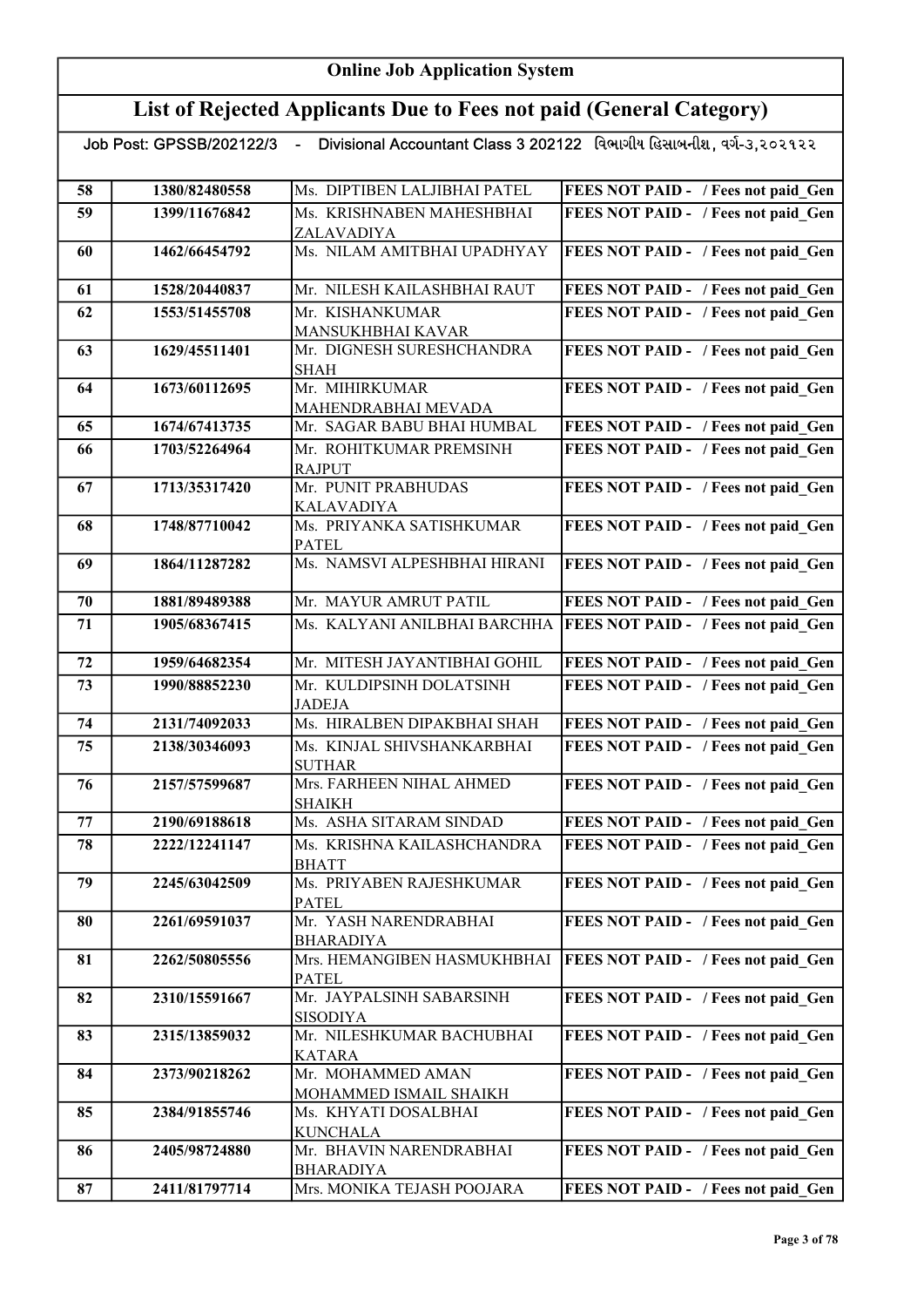#### List of Rejected Applicants Due to Fees not paid (General Category)

| 88         | 2439/81115646 | Mrs. LATA SHYAMKUMAR UKANI                     | <b>FEES NOT PAID - / Fees not paid Gen</b>                         |
|------------|---------------|------------------------------------------------|--------------------------------------------------------------------|
| 89         | 2513/35062757 | Ms. MITTALBEN ASHWINBHAI                       | FEES NOT PAID - / Fees not paid Gen                                |
|            |               | <b>PATEL</b><br>Mr. SOHAM HASMUKHBHAI RAJAN    |                                                                    |
| 90         | 2555/38914130 |                                                | <b>FEES NOT PAID - / Fees not paid Gen</b>                         |
| 91         | 2586/86542420 | Mr. CHINTANKUMAR ARVINDBHAI                    | <b>FEES NOT PAID - / Fees not paid_Gen</b>                         |
|            |               | PRAJAPATI                                      |                                                                    |
| 92         | 2598/96104044 | Mrs. VRUSHALI PRANAV BHAI                      | FEES NOT PAID - / Fees not paid Gen                                |
|            |               | <b>JOSHI</b>                                   |                                                                    |
| 93         | 2616/81622934 | Dr. JAYDEEP DINESHBHAI VYAS                    | FEES NOT PAID - / Fees not paid Gen                                |
| 94         | 2669/44606198 | Mr. AHEMADABBAS                                | FEES NOT PAID - / Fees not paid Gen                                |
|            |               | <b>GULAMHUSEN DASADIYA</b>                     |                                                                    |
| 95         | 2692/52597919 | Ms. RUBY RAMNIVAS SHARMA                       | FEES NOT PAID - / Fees not paid Gen                                |
| 96         | 2700/63595330 | Mr. JAGRUT RAMSAGAR YADAV                      | FEES NOT PAID - / Fees not paid Gen                                |
| 97         | 2701/88937407 | Ms. VAISHALI BHARAT KUMAR                      | FEES NOT PAID - / Fees not paid Gen                                |
|            |               | <b>TALPADA</b>                                 |                                                                    |
| 98         | 2719/87399043 | Mrs. ARJITABEN LILADHAR                        | FEES NOT PAID - / Fees not paid Gen                                |
|            |               | PRAJAPATI                                      |                                                                    |
| 99         | 2733/50959367 | Mr. NILESHKUMAR PRAKASHBHAI                    | FEES NOT PAID - / Fees not paid Gen                                |
|            |               | <b>PARASWANI</b>                               |                                                                    |
| 100        | 2739/94099253 | Mr. AJAYSINH JAGATSINH RAOL                    | FEES NOT PAID - / Fees not paid Gen                                |
| 101        | 2740/11213464 | Mr. NIKHIL KUMAR KANU BHAI                     | FEES NOT PAID - / Fees not paid Gen                                |
|            |               | THAKARAR                                       |                                                                    |
| 102        | 2782/71141368 | Mr. SANDEEP KANJIBHAI PATEL                    | FEES NOT PAID - / Fees not paid Gen                                |
| 103        | 2804/76780222 | Mr. RAJESHBHAI BAJARIYABHAI                    | FEES NOT PAID - / Fees not paid Gen                                |
|            |               | <b>BHILALA</b>                                 |                                                                    |
| 104        | 2806/73552597 | Mr. DIVYESH NARESHBHAI                         | FEES NOT PAID - / Fees not paid Gen                                |
|            |               | <b>TRIVEDI</b>                                 |                                                                    |
| 105        | 2820/99070377 | Ms. MITAL LALITBHAI ACHARYA                    | FEES NOT PAID - / Fees not paid Gen                                |
| 106        | 2829/97847933 | Mr. NILAYKUMAR RAMANBHAI                       | FEES NOT PAID - / Fees not paid Gen                                |
|            |               | <b>PATEL</b>                                   |                                                                    |
| 107        | 2838/69633071 | Mr. BHAVESHKUMAR KAMALSINH                     | <b>FEES NOT PAID - / Fees not paid Gen</b>                         |
|            |               | <b>BARIA</b>                                   |                                                                    |
| 108        | 2876/39202075 |                                                | Mr. AZIZAHMAD ABDULLAH PATEL FEES NOT PAID - / Fees not paid Gen   |
|            |               |                                                |                                                                    |
| 109        | 2922/35831802 | Ms. PRIYANKABEN VALLABHBHAI                    | <b>FEES NOT PAID - / Fees not paid Gen</b>                         |
|            |               | AKBARI                                         |                                                                    |
| <b>110</b> | 2931/20609457 | Ms. UNNATI BHARATKUMAR                         | FEES NOT PAID - / Fees not paid Gen                                |
|            |               | <b>MAKWANA</b><br>Ms. DISHABEN PRAVINBHAI GAMI |                                                                    |
| 111        | 2935/62509259 |                                                | FEES NOT PAID - / Fees not paid Gen                                |
| 112        | 2944/90501852 | Mr. DHRUVIKKUMAR NITINBHAI                     | FEES NOT PAID - / Fees not paid Gen                                |
|            |               | <b>VAGHELA</b>                                 |                                                                    |
| 113        | 2988/13202277 | Mrs. HINAL HARIBHAI PATEL                      | FEES NOT PAID - / Fees not paid Gen                                |
| 114        | 2996/47973886 | Mr. KISHANBHAI RAMESGBHAI                      | FEES NOT PAID - / Fees not paid Gen                                |
|            |               | <b>RATHOD</b>                                  |                                                                    |
| 115        | 3003/97497417 |                                                | Mr. TEJAS RAJENDRABHAI TRIVEDI FEES NOT PAID - / Fees not paid_Gen |
|            |               |                                                |                                                                    |
| 116        | 3052/77428642 | Ms. HETAL ASHOKBHAI ZADFIYA                    | FEES NOT PAID - / Fees not paid Gen                                |
|            |               |                                                |                                                                    |
| 117        | 3063/81946726 | Mr. KIRITKUMAR BHARATBHAI                      | FEES NOT PAID - / Fees not paid Gen                                |
|            |               | <b>BHATI</b>                                   |                                                                    |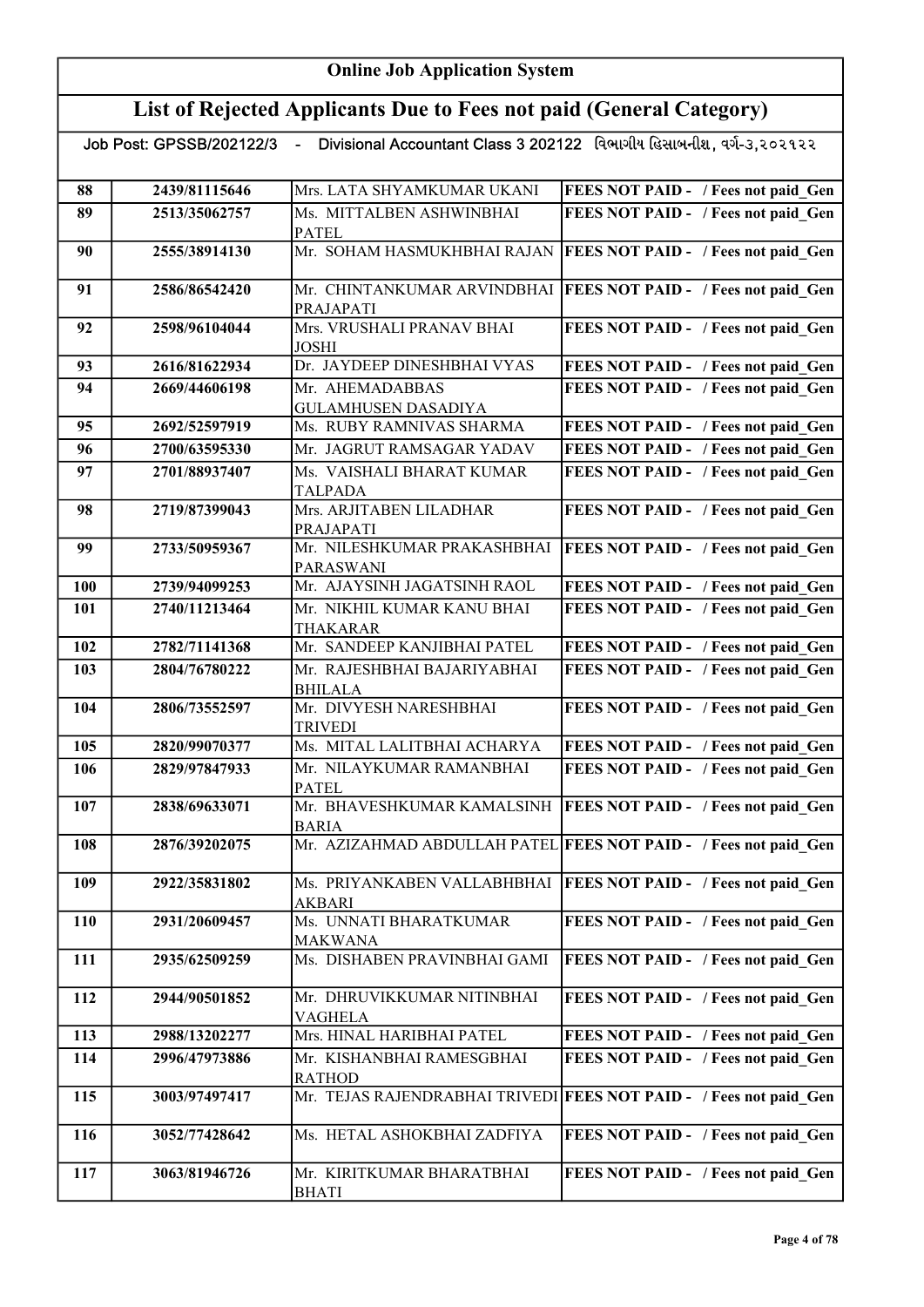# List of Rejected Applicants Due to Fees not paid (General Category)

| 118 | 3102/25138889 | Mr. DIGVIJAYSINH                            | FEES NOT PAID - / Fees not paid Gen        |
|-----|---------------|---------------------------------------------|--------------------------------------------|
|     |               | NARENDRASINH VAGHELA                        |                                            |
| 119 | 3116/22437013 | Mr. SARTH VINODBHAI TARAVIYA                | FEES NOT PAID - / Fees not paid Gen        |
| 120 | 3134/50227470 | Mrs. KINJAL SUBHASHBHAI PATEL               | FEES NOT PAID - / Fees not paid Gen        |
| 121 | 3142/14698352 | Mr. ANKITKUMAR SOHANLAL<br><b>KABRA</b>     | FEES NOT PAID - / Fees not paid Gen        |
| 122 | 3143/39815796 | Mr. URVISH VINESHKUMAR<br><b>MANDALIYA</b>  | FEES NOT PAID - / Fees not paid Gen        |
| 123 | 3147/30152494 | Mrs. AMIBAHEN MITESHKUMAR<br><b>SURTI</b>   | FEES NOT PAID - / Fees not paid Gen        |
| 124 | 3164/92520494 | Mr. SANJAY KUMAR NATHABHAI<br><b>VAZA</b>   | FEES NOT PAID - / Fees not paid_Gen        |
| 125 | 3185/24410918 | Mr. NIKUNJ DINESHBHAI<br><b>SAVALIYA</b>    | FEES NOT PAID - / Fees not paid Gen        |
| 126 | 3189/29476743 | Mr. DIVYESHKUMAR BHUPATBHAI<br>AKABARI      | <b>FEES NOT PAID - / Fees not paid Gen</b> |
| 127 | 3230/45522878 | Mr. JAY JAYANTIBHAI<br>ZALAVADIYA           | FEES NOT PAID - / Fees not paid Gen        |
| 128 | 3241/66414257 | Mr. CHANDRAPAL HARESHBHAI<br><b>CHAUHAN</b> | FEES NOT PAID - / Fees not paid Gen        |
| 129 | 3247/11989712 | Ms. ARMIBEN MUKESHBHAI PATEL                | <b>FEES NOT PAID - / Fees not paid_Gen</b> |
| 130 | 3359/94294795 | Ms. PINKY VINODBHAI SOLANKI                 | FEES NOT PAID - / Fees not paid Gen        |
| 131 | 3444/56379816 | Ms. ARMIBEN MUKESHBHAI PATEL                | <b>FEES NOT PAID - / Fees not paid Gen</b> |
| 132 | 3475/65944675 | Mr. SALMANKHAN SHABBIRKHAN<br><b>PATHAN</b> | FEES NOT PAID - / Fees not paid Gen        |
| 133 | 3485/15492514 | Mr. YASH DILIPBHAI KHUNT                    | FEES NOT PAID - / Fees not paid Gen        |
| 134 | 3511/75948614 | Ms. ANJALI SHRIKRISHNA YADAV                | FEES NOT PAID - / Fees not paid Gen        |
| 135 | 3512/22236933 | Ms. KINJALBEN GANESHBHAI<br><b>PARMAR</b>   | FEES NOT PAID - / Fees not paid Gen        |
| 136 | 3524/62247788 | Mr. KRUPALRAJ<br>JAGDISHCHANDRA THAKAR      | FEES NOT PAID - / Fees not paid Gen        |
| 137 | 3556/31841484 | Mr. BHAGAT HANUMANSINGH<br><b>PANWAR</b>    | FEES NOT PAID - / Fees not paid Gen        |
| 138 | 3562/95213920 | Ms. PRIYABEN VISHNUBHAI PATEL               | <b>FEES NOT PAID - / Fees not paid Gen</b> |
| 139 | 3571/37480754 | Mr. RAHULSINH PRAVINSINH<br><b>SOLANKI</b>  | FEES NOT PAID - / Fees not paid Gen        |
| 140 | 3576/86291202 | Ms. PRIYANKABEN BABUBHAI<br>PRAJAPATI       | FEES NOT PAID - / Fees not paid Gen        |
| 141 | 3619/11456287 | Mr. MAHESHBHAI JAYANTIBHAI<br>PRAJAPATI     | FEES NOT PAID - / Fees not paid Gen        |
| 142 | 3627/72974313 | Mr. HARSH KANTILAL SOLANKI                  | FEES NOT PAID - / Fees not paid Gen        |
| 143 | 3688/70493215 | Mr. KAMRAN ISMAIL HAMDULLAY                 | FEES NOT PAID - / Fees not paid Gen        |
| 144 | 3750/82013971 | Mr. RAVI RAJESHBHAI NAYAK                   | FEES NOT PAID - / Fees not paid Gen        |
| 145 | 3774/27646482 | Mrs. FARHATBANU MOHSINBHAI<br><b>SHAIKH</b> | FEES NOT PAID - / Fees not paid Gen        |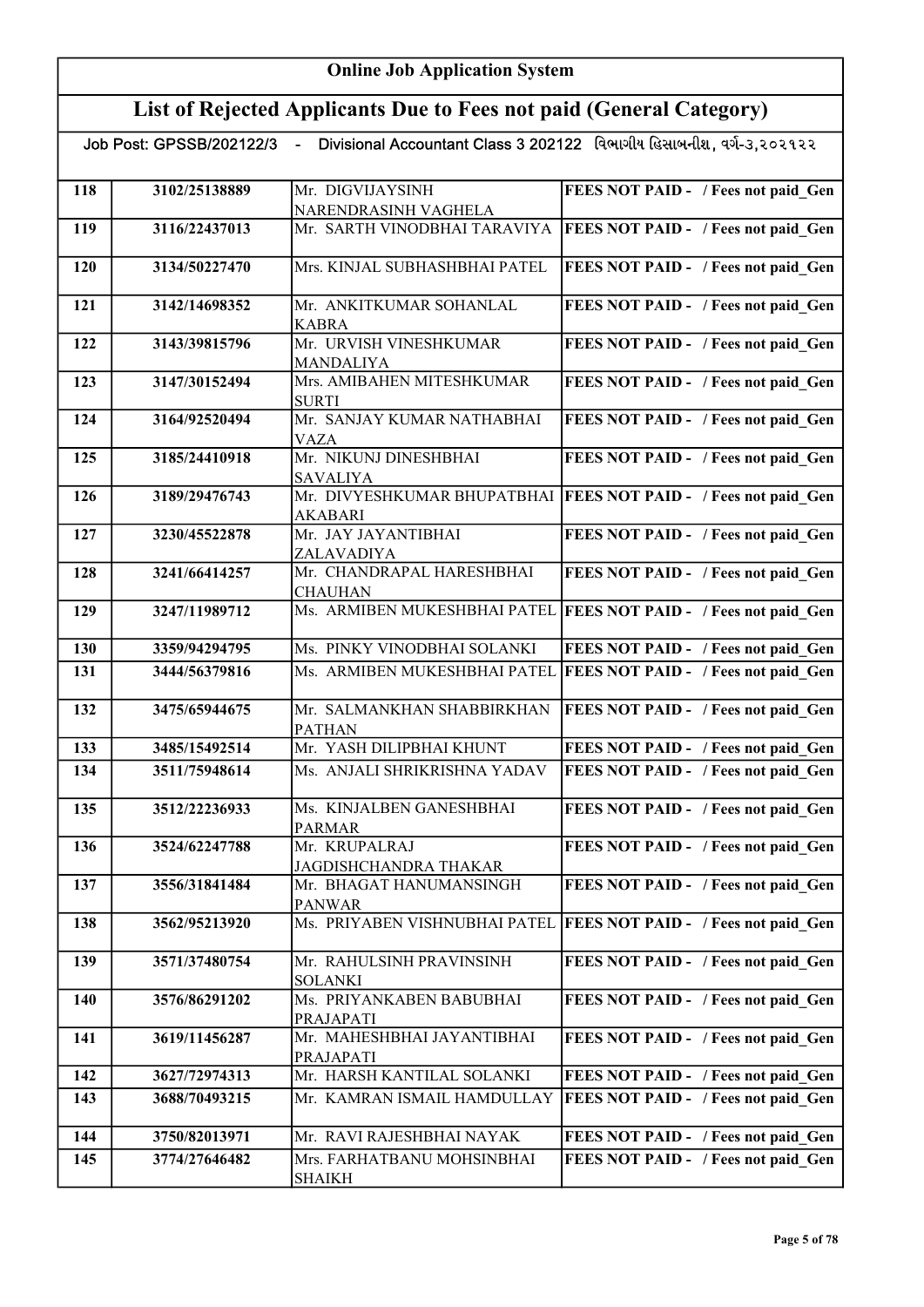#### List of Rejected Applicants Due to Fees not paid (General Category)

| of indicated replacements blue to a control paid (Seneral Category)                                |               |                                               |                                                                 |
|----------------------------------------------------------------------------------------------------|---------------|-----------------------------------------------|-----------------------------------------------------------------|
| Divisional Accountant Class 3 202122 વિભાગીય હિસાબનીશ, વર્ગ-૩,૨૦૨૧૨૨<br>Job Post: GPSSB/202122/3 - |               |                                               |                                                                 |
| 146                                                                                                | 3800/96204937 | Ms. UNNATIBAHEN<br>PRAKASHKUMAR PATEL         | FEES NOT PAID - / Fees not paid Gen                             |
| 147                                                                                                | 3820/61444474 | Ms. DEVYANI RASIKLAL<br><b>DHARAIYA</b>       | FEES NOT PAID - / Fees not paid Gen                             |
| 148                                                                                                | 3825/33356029 | Mr. SAGAR PARSOTAMBHAI PATEL                  | <b>FEES NOT PAID - / Fees not paid Gen</b>                      |
| 149                                                                                                | 3832/63413339 |                                               | Mr. ABDULAH KUTUBDEEN BARAD FEES NOT PAID - / Fees not paid Gen |
| 150                                                                                                | 3835/36287583 | Mr. PARTH ANILBHAI VAIDYA                     | FEES NOT PAID - / Fees not paid Gen                             |
| 151                                                                                                | 3902/41342945 | Mr. AHEMADHUSAIN KAMARALI<br><b>BHATT</b>     | FEES NOT PAID - / Fees not paid Gen                             |
| 152                                                                                                | 3917/47302724 | Mr. VARUNKUMAR<br>REVASHANKAR THAKAR          | FEES NOT PAID - / Fees not paid Gen                             |
| 153                                                                                                | 3960/84960952 | Mr. VINAY KAILASHBHAI KAMTE                   | FEES NOT PAID - / Fees not paid Gen                             |
| 154                                                                                                | 3980/54180300 | Mr. DHRUVESHBHAI SURESHBHAI<br><b>MAKWANA</b> | FEES NOT PAID - / Fees not paid Gen                             |
| 155                                                                                                | 3987/50359109 | Ms. BHAVINIBEN MANHARLAL<br><b>THAKOR</b>     | FEES NOT PAID - / Fees not paid Gen                             |
| 156                                                                                                | 4013/37295439 | Mrs. HEENAKAUSAR MO AYUB<br><b>SHAIKH</b>     | FEES NOT PAID - / Fees not paid Gen                             |
| 157                                                                                                | 4014/27854133 | Mrs. ROSHANI HARNILKUMAR<br><b>PATEL</b>      | FEES NOT PAID - / Fees not paid Gen                             |
| 158                                                                                                | 4024/24027568 | Mrs. DIMPALBEN SAHDEVSINH<br><b>NAKUM</b>     | FEES NOT PAID - / Fees not paid Gen                             |
| 159                                                                                                | 4031/77427615 | Mrs. SWATI MANSUKHLAL<br><b>KASUNDRA</b>      | FEES NOT PAID - / Fees not paid Gen                             |
| 160                                                                                                | 4035/81952820 | Mr. RAJ NILESHBHAI SHUKLA                     | FEES NOT PAID - / Fees not paid Gen                             |
| 161                                                                                                | 4084/60771501 | Mrs. AVANI DIPTEN PATEL                       | FEES NOT PAID - / Fees not paid Gen                             |
| 162                                                                                                | 4103/23383158 | Mrs. DIPALI MAYURBHAI JASOLIYA                | <b>FEES NOT PAID - / Fees not paid Gen</b>                      |
| 163                                                                                                | 4112/95940287 | Ms. KRUPALEE AJEETBHAI VALA                   | FEES NOT PAID - / Fees not paid Gen                             |
| 164                                                                                                | 4223/74414179 | Ms. FARHATBANU MOHSINBHAI<br><b>SHAIKH</b>    | FEES NOT PAID - / Fees not paid Gen                             |
| 165                                                                                                | 4368/88689429 | Mr. CHIRAGBHAI BHIMJIBHAI<br><b>THAKKAR</b>   | FEES NOT PAID - / Fees not paid Gen                             |
| 166                                                                                                | 4419/64889481 | Mr. MOHAMMED MUSTUFA<br>MOHAMMED IQBAL MEMON  | FEES NOT PAID - / Fees not paid Gen                             |
| 167                                                                                                | 4429/61162856 | Mr. BHAVIKUMAR THAKORLAL<br><b>TALATI</b>     | FEES NOT PAID - / Fees not paid Gen                             |
| 168                                                                                                | 4431/89227065 | Mrs. MINA ASHWIN PRAJAPATI                    | FEES NOT PAID - / Fees not paid Gen                             |
| 169                                                                                                | 4445/93564074 | Ms. JIGNASHABEN MAHESHBHAI<br><b>PARMAR</b>   | FEES NOT PAID - / Fees not paid Gen                             |
| 170                                                                                                | 4496/42293135 | Ms. DEVYANI RASIKLAL<br><b>DHARAIYA</b>       | FEES NOT PAID - / Fees not paid Gen                             |
| 171                                                                                                | 4589/85141503 | Mr. JAYDEEP MANSUKHBHAI<br><b>SOJITRA</b>     | FEES NOT PAID - / Fees not paid Gen                             |
| 172                                                                                                | 4627/21867037 | Mr. RANJITSINH ISHVARSINH<br><b>PARMAR</b>    | FEES NOT PAID - / Fees not paid Gen                             |
| 173                                                                                                | 4636/71008900 | Mr. ANILKUMAR NATHABHAI<br><b>DONGA</b>       | FEES NOT PAID - / Fees not paid Gen                             |
| 174                                                                                                | 4683/76652822 | Mr. MAYURKUMAR DINESHBHAI<br><b>HARKHANI</b>  | FEES NOT PAID - / Fees not paid_Gen                             |
| 175                                                                                                | 4740/50668949 | Mr. PRATIK VIDYUTBHAI SHETH                   | <b>FEES NOT PAID - / Fees not paid_Gen</b>                      |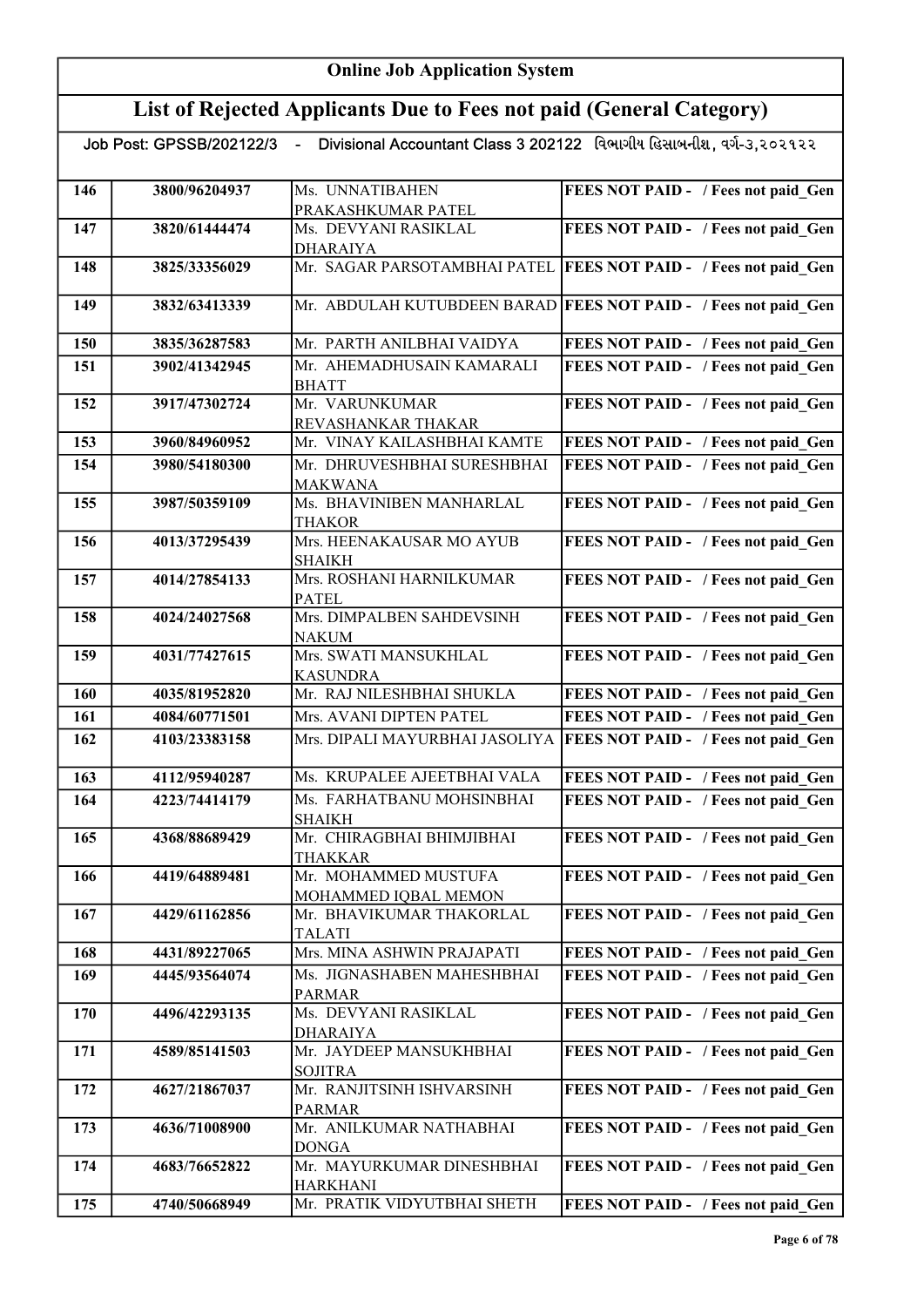|     | Job Post: GPSSB/202122/3 |                                             | Divisional Accountant Class 3 202122 વિભાગીય હિસાબનીશ, વર્ગ-૩,૨૦૨૧૨૨ |
|-----|--------------------------|---------------------------------------------|----------------------------------------------------------------------|
|     |                          |                                             |                                                                      |
| 176 | 4746/25357502            |                                             | Mr. BIPIN VITTHALBHAI BABARIYA FEES NOT PAID - / Fees not paid Gen   |
| 177 | 4763/19523601            | Mr. ANIRUDDHSINH DILIPSINH<br>ZALA          | FEES NOT PAID - / Fees not paid Gen                                  |
| 178 | 4801/26315335            | Mrs. ROZALI RAYMUND PARMAR                  | FEES NOT PAID - / Fees not paid Gen                                  |
| 179 | 4821/78087904            | Mr. NILESH LAVANGADE                        | FEES NOT PAID - / Fees not paid Gen                                  |
|     |                          | <b>LAVANGADE</b>                            |                                                                      |
| 180 | 4854/61134699            | Mr. PRASHANT HASMUKHBHAI<br><b>KORADIYA</b> | FEES NOT PAID - / Fees not paid Gen                                  |
| 181 | 4882/80426840            | Mr. MEHULKUMAR DIPAKBHAI<br>KATARGAMIYA     | FEES NOT PAID - / Fees not paid Gen                                  |
| 182 | 4940/74414856            | Mr. SATISHKUMAR BABULAL                     | FEES NOT PAID - / Fees not paid Gen                                  |
|     |                          | <b>PATEL</b>                                |                                                                      |
| 183 | 4967/69772968            |                                             | Mr. CHETAN KISHORBHAI PARMAR FEES NOT PAID - / Fees not paid Gen     |
| 184 | 4997/23198810            | Mr. MURTUZA MANNANBHAI                      | FEES NOT PAID - / Fees not paid Gen                                  |
|     |                          | <b>PANKI</b>                                |                                                                      |
| 185 | 5125/20495015            | Mr. PARATHEEBHAI LAXMANBHAI                 | <b>FEES NOT PAID - / Fees not paid_Gen</b>                           |
|     |                          | <b>CHAUDHARY</b>                            |                                                                      |
| 186 | 5132/46103979            | Mr. SANTOSHBHAI GAUTAMBHAI                  | FEES NOT PAID - / Fees not paid Gen                                  |
|     |                          | MAHESHWARI                                  |                                                                      |
| 187 | 5136/55794777            | Mr. SHAH KAMLESH                            | FEES NOT PAID - / Fees not paid Gen                                  |
|     |                          | <b>KAMLESHKUMAR</b>                         |                                                                      |
| 188 | 5256/35298534            | Mr. FAIZAN YASINBHAI ZALA                   | FEES NOT PAID - / Fees not paid_Gen                                  |
| 189 | 5296/83667303            | Mr. WASIM ISMAILBHAI SHAIKH                 | FEES NOT PAID - / Fees not paid Gen                                  |
| 190 | 5326/84499220            | Ms. VANDANA BHAGWANDAS<br><b>MANGLANI</b>   | FEES NOT PAID - / Fees not paid Gen                                  |
| 191 | 5328/22462969            |                                             | Mr. PARBATSINH MANSINH RAJPUT FEES NOT PAID - / Fees not paid Gen    |
| 192 | 5367/70708673            | Ms. MALA CHHAGANLAL RATHOD                  | <b>FEES NOT PAID - / Fees not paid Gen</b>                           |
| 193 | 5377/41979927            | Mr. MOAKRAM ZAHIRMIYAN                      | FEES NOT PAID - / Fees not paid Gen                                  |
|     |                          | <b>PATHAN</b>                               |                                                                      |
| 194 | 5383/22095330            |                                             | Ms. RINKAL MANSUKHBHAI PATEL FEES NOT PAID - / Fees not paid Gen     |
| 195 | 5395/32333763            | Mr. RAVIKUMAR NARESHBHAI<br><b>TELANGI</b>  | FEES NOT PAID - / Fees not paid Gen                                  |
| 196 | 5419/23818119            | Mr. MOAKRAM ZAHIRMIYAN                      | FEES NOT PAID - / Fees not paid Gen                                  |
|     |                          | <b>PATHAN</b>                               |                                                                      |
| 197 | 5486/98818956            | Mrs. HEENABEN RATUBHAI GOHIL                | FEES NOT PAID - / Fees not paid Gen                                  |
| 198 | 5562/26711480            | Mrs. RUPAL MAHENDRAKUMAR                    | FEES NOT PAID - / Fees not paid Gen                                  |
|     |                          | <b>RANA</b>                                 |                                                                      |
| 199 | 5592/86719864            |                                             | Mr. HARSH JAYDEVPRAKASH VYAS FEES NOT PAID - / Fees not paid Gen     |
| 200 | 5655/28811845            | Mr. RAVENDRASINH                            | FEES NOT PAID - / Fees not paid Gen                                  |
|     |                          | <b>BALVANTSINH RAJPUT</b>                   |                                                                      |
| 201 | 5681/68028979            | Ms. YASHMIBEN FULCHANDBHAI<br><b>PATEL</b>  | FEES NOT PAID - / Fees not paid Gen                                  |
| 202 | 5683/83735597            | Ms. PARULATTA MANSUKHBHAI                   | FEES NOT PAID - / Fees not paid Gen                                  |
|     |                          | MUCHHADIA                                   |                                                                      |
| 203 | 5690/52300529            | Mr. NIKHILKUMAR LALJIBHAI<br><b>HADIYA</b>  | FEES NOT PAID - / Fees not paid Gen                                  |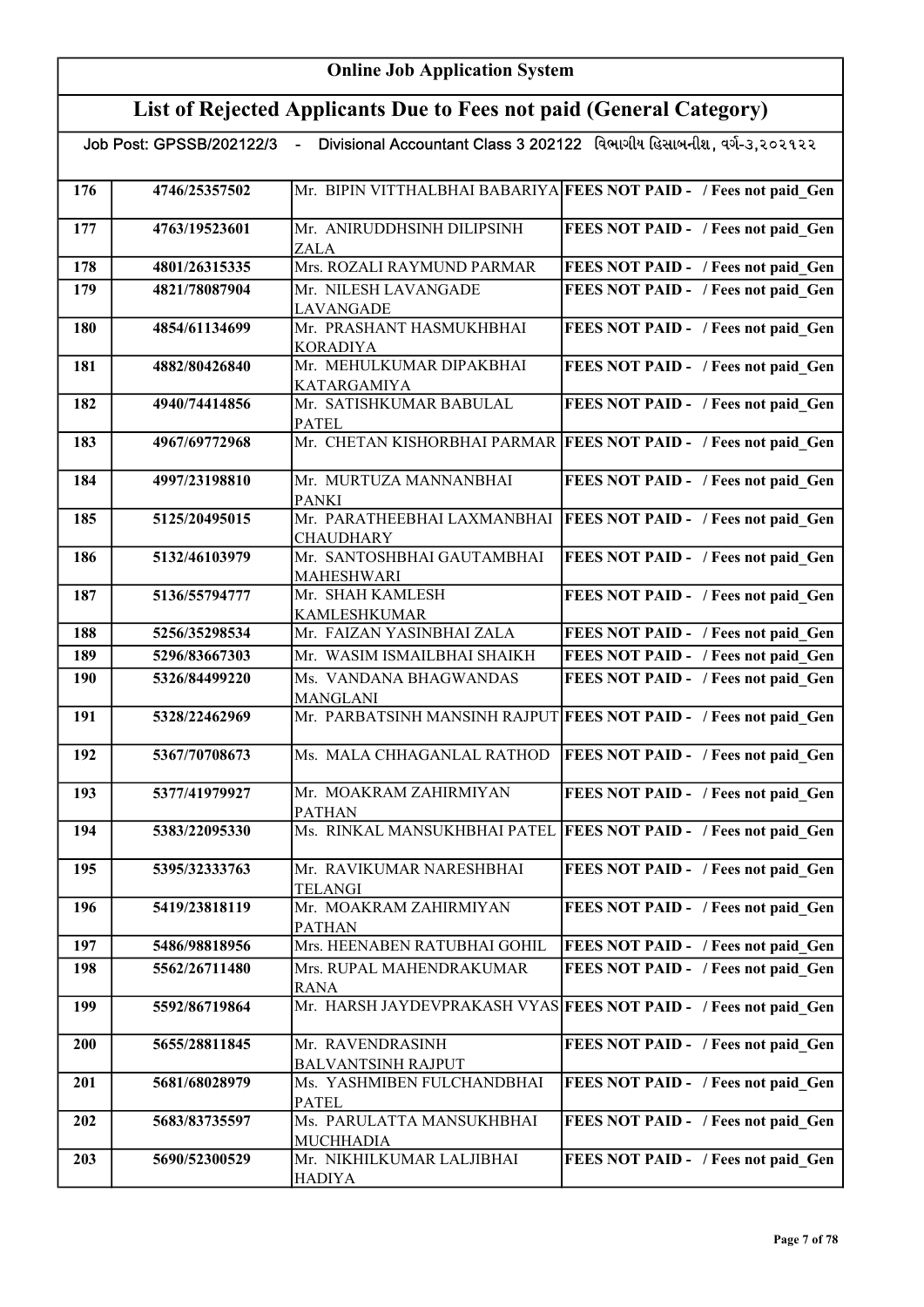| Divisional Accountant Class 3 202122 વિભાગીય હિસાબનીશ, વર્ગ-૩,૨૦૨૧૨૨<br>Job Post: GPSSB/202122/3 |               |                                                               |                                                                   |
|--------------------------------------------------------------------------------------------------|---------------|---------------------------------------------------------------|-------------------------------------------------------------------|
| 204                                                                                              | 5693/16168880 | Mr. GAJENDRA DEVENDRA<br><b>CHAUHAN</b>                       | FEES NOT PAID - / Fees not paid_Gen                               |
| 205                                                                                              | 5695/94793984 |                                                               | Mr. MOHIT RAMESH BHAI SAKHIYA FEES NOT PAID - / Fees not paid Gen |
| 206                                                                                              | 5736/49544816 | Ms. NEHAKUMARI DILIPSINH<br><b>JODHA</b>                      | FEES NOT PAID - / Fees not paid_Gen                               |
| 207                                                                                              | 5740/99268266 | Ms. PINKAL NARENDRABHAI<br><b>CHUNARA</b>                     | FEES NOT PAID - / Fees not paid Gen                               |
| 208                                                                                              | 5757/11688447 |                                                               | Ms. MEGHA KAILASBHAI RAVTOLE FEES NOT PAID - / Fees not paid Gen  |
| 209                                                                                              | 5775/51306655 | Mrs. NEHABA LUCKYRAJSINH<br><b>CHUDASAMA</b>                  | FEES NOT PAID - / Fees not paid Gen                               |
| 210                                                                                              | 5793/24273253 | Mr. SAURABH SURESHPRASAD<br><b>PATHAK</b>                     | FEES NOT PAID - / Fees not paid Gen                               |
| 211                                                                                              | 5795/44139666 | Mr. VIMAL JAYA VAYA                                           | FEES NOT PAID - / Fees not paid Gen                               |
| 212                                                                                              | 5807/16163988 | Mrs. JAINAB SABBIRBHAI KAPASI                                 | FEES NOT PAID - / Fees not paid Gen                               |
| 213                                                                                              | 5822/24596314 | Mr. RAVI VINODBHAI PATEL                                      | FEES NOT PAID - / Fees not paid Gen                               |
| 214                                                                                              | 5880/44427657 | Ms. AARTI ASHOKBHAI SONAGARA                                  | <b>FEES NOT PAID - / Fees not paid_Gen</b>                        |
| 215                                                                                              | 5885/59216148 | Mr. DHARMAVEERSINH KIRITSINH<br><b>VADHER</b>                 | FEES NOT PAID - / Fees not paid_Gen                               |
| 216                                                                                              | 5917/71703823 | Mr. KULDEVSINH AAYDANSINH<br><b>GEBJIBHAI PUROHIT PUROHIT</b> | FEES NOT PAID - / Fees not paid_Gen                               |
| 217                                                                                              | 5942/31845896 | Mr. JAYKAR DIVAKAR PATHAK                                     | FEES NOT PAID - / Fees not paid Gen                               |
| 218                                                                                              | 6058/61026902 | Mr. TULSHIBHAI AANNADBHAI<br><b>DABHI</b>                     | FEES NOT PAID - / Fees not paid Gen                               |
| 219                                                                                              | 6062/80633046 | Ms. SAVITA BEN NAHARSING<br><b>PARMAR</b>                     | FEES NOT PAID - / Fees not paid Gen                               |
| 220                                                                                              | 6092/28434412 | Ms. RADHIKABEN JITENDRASINH<br><b>CHAVDA</b>                  | FEES NOT PAID - / Fees not paid Gen                               |
| 221                                                                                              | 6141/66948471 | Mr. DANISH MEHBOOB<br><b>BHORANIYA</b>                        | FEES NOT PAID - / Fees not paid Gen                               |
| 222                                                                                              | 6152/48455550 | Mr. HIREN BHARATBHAI<br><b>UPADHYAY</b>                       | FEES NOT PAID - / Fees not paid Gen                               |
| 223                                                                                              | 6173/47611382 | Ms. JALPABEN NANUBHAI<br>MANGUKIYA                            | FEES NOT PAID - / Fees not paid Gen                               |
| 224                                                                                              | 6177/14160180 | Ms. GOPI ARVINDBHAI FINAVIYA                                  | FEES NOT PAID - / Fees not paid Gen                               |
| 225                                                                                              | 6182/10914024 | Ms. KRUPALI SURESHBHAI<br><b>SHINGALA</b>                     | FEES NOT PAID - / Fees not paid Gen                               |
| 226                                                                                              | 6192/78969994 | Mr. KISHANKUMAR LAXMANBHAI<br><b>PATEL</b>                    | FEES NOT PAID - / Fees not paid Gen                               |
| 227                                                                                              | 6275/55886124 | Ms. HEENABEN SURESHBHAI MALI                                  | <b>FEES NOT PAID - / Fees not paid Gen</b>                        |
| 228                                                                                              | 6283/98410798 | Ms. KHUSHBU NAVNEETLAL SHAH                                   | <b>FEES NOT PAID - / Fees not paid Gen</b>                        |
| 229                                                                                              | 6296/42217199 | Ms. SHREYA VIJAYKUMAR RAVAL                                   | FEES NOT PAID - / Fees not paid Gen                               |
| 230                                                                                              | 6400/34926772 | Mr. VISHNU SHAILESH GOR                                       | FEES NOT PAID - / Fees not paid Gen                               |
| 231                                                                                              | 6418/82806399 | Mr. NISAR KAMLESH SHAH                                        | FEES NOT PAID - / Fees not paid Gen                               |
| 232                                                                                              | 6425/22393932 | Ms. ANKITABEN<br>PRAKASHCHANDRA TAMBOLI                       | FEES NOT PAID - / Fees not paid_Gen                               |
| 233                                                                                              | 6508/34490714 | Mrs. DARSHANA KIRITBHAI PABARI                                | <b>FEES NOT PAID - / Fees not paid Gen</b>                        |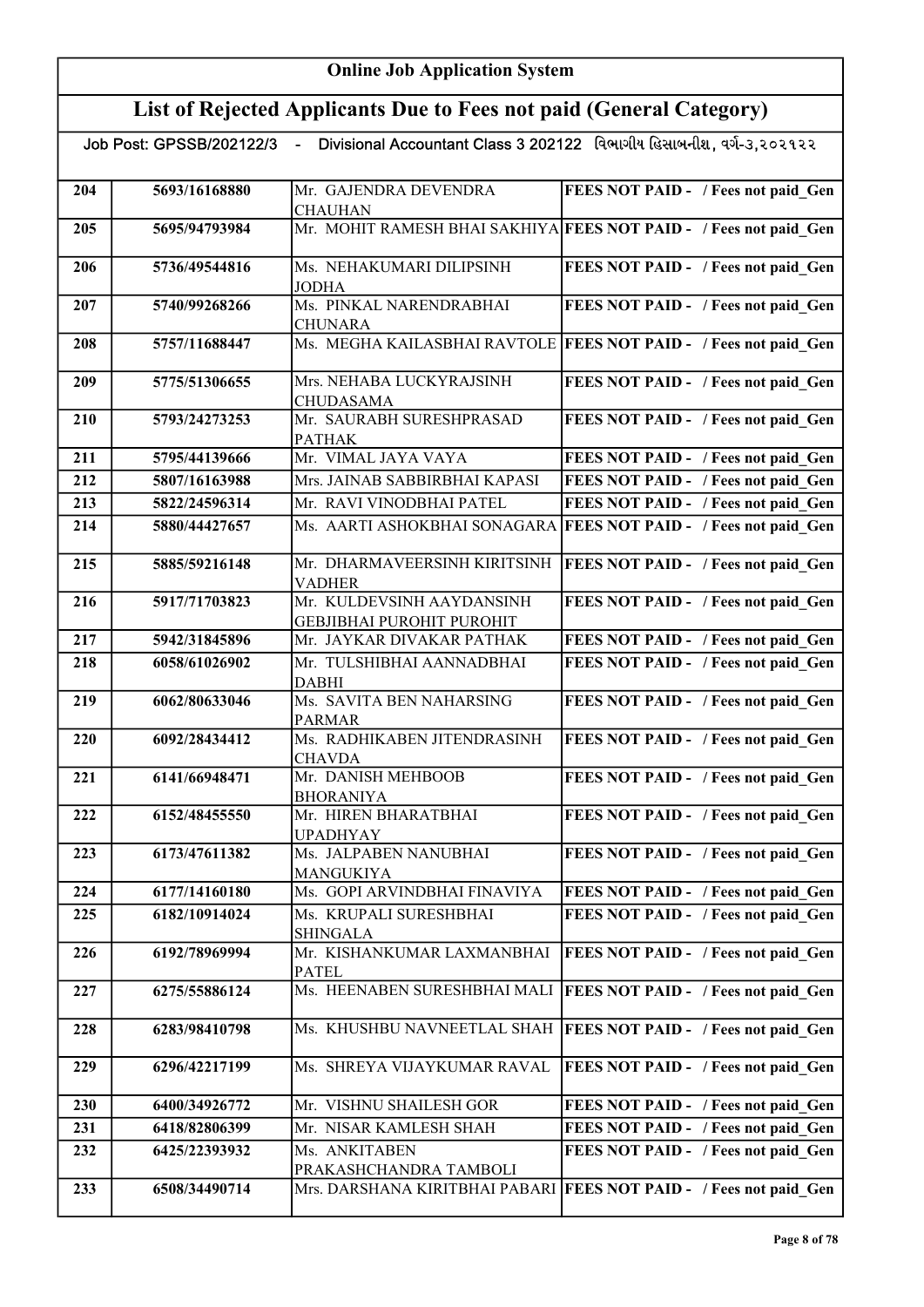# List of Rejected Applicants Due to Fees not paid (General Category)

| 234 | 6516/49038454 | Mrs. JALPA KISHAN PANDYA                    | FEES NOT PAID - / Fees not paid Gen |
|-----|---------------|---------------------------------------------|-------------------------------------|
|     |               | Ms. NIDHI CHANDRESHBHAI                     |                                     |
| 235 | 6526/25330814 |                                             | FEES NOT PAID - / Fees not paid Gen |
| 236 | 6529/44619030 | <b>PANDYA</b><br>Mr. MAYURBHAI BHIMJIBHAI   |                                     |
|     |               |                                             | FEES NOT PAID - / Fees not paid Gen |
|     |               | <b>MAKWANA</b><br>Ms. SAHISTABANU SAMSUDDIN |                                     |
| 237 | 6536/79966561 |                                             | FEES NOT PAID - / Fees not paid Gen |
| 238 | 6562/74916422 | <b>MANSUR</b><br>Mr. ABHIMANYU SINGH HARDEV | FEES NOT PAID - / Fees not paid Gen |
|     |               |                                             |                                     |
| 239 | 6567/85450671 | <b>SINGH BAGI</b><br>Ms. PRIYANKAKUMARI     | FEES NOT PAID - / Fees not paid Gen |
|     |               | <b>BHIKHUBHAI PATEL</b>                     |                                     |
| 240 | 6592/74777543 | Ms. POONAM MAHESHBHAI                       | FEES NOT PAID - / Fees not paid Gen |
|     |               | <b>MAICHA</b>                               |                                     |
| 241 | 6602/58818207 | Mr. SIDHDHARAJSINH                          | FEES NOT PAID - / Fees not paid Gen |
|     |               | SAHDEVSINH SARVAIYA                         |                                     |
| 242 | 6643/66309818 | Ms. FAEZABANU MOHAMEDALI                    | FEES NOT PAID - / Fees not paid Gen |
|     |               | <b>MALEK</b>                                |                                     |
| 243 | 6658/43596589 | Mr. JAYESH VINODBHAI SOLANKI                | FEES NOT PAID - / Fees not paid Gen |
| 244 | 6695/11532511 | Ms. RUPALBEN DINESHBHAI                     | FEES NOT PAID - / Fees not paid Gen |
|     |               | <b>SOLANKI</b>                              |                                     |
| 245 | 6709/34088074 | Mrs. HETALBEN BABUBHAI                      | FEES NOT PAID - / Fees not paid Gen |
|     |               | <b>LUNAGARIYA</b>                           |                                     |
| 246 | 6714/15523015 | Ms. SHRUTI HIMANSHU VADERA                  | FEES NOT PAID - / Fees not paid Gen |
|     |               | <b>VADERA</b>                               |                                     |
| 247 | 6722/55396083 | Ms. JINAL PRAVINKUMAR RAVAL                 | FEES NOT PAID - / Fees not paid Gen |
|     |               |                                             |                                     |
| 248 | 6745/81982907 | Mrs. KANJARI GHANSHYAM BHAI                 | FEES NOT PAID - / Fees not paid Gen |
|     |               | <b>MASTAVA</b>                              |                                     |
| 249 | 6766/26853161 | Mr. MOHAMMEDSAKIL                           | FEES NOT PAID - / Fees not paid Gen |
|     |               | SABBIRBHAI ANSARI                           |                                     |
| 250 | 6779/75965516 | Mr. SIRAJUDIN FATEEMAMAD                    | FEES NOT PAID - / Fees not paid Gen |
|     |               | <b>JALAL PARASARA</b>                       |                                     |
| 251 | 6781/21507544 | Mr. KEVAL RAMESHBHAI                        | FEES NOT PAID - / Fees not paid Gen |
|     |               | <b>BHALALA</b>                              |                                     |
| 252 | 6826/70080861 | Ms. NIKITA GANPATBHAI                       | FEES NOT PAID - / Fees not paid Gen |
|     |               | MAKWANA                                     |                                     |
| 253 | 6924/23201664 | Ms. ASHWINEE MAHENDRA                       | FEES NOT PAID - / Fees not paid Gen |
|     |               | <b>MOTIVARSH</b>                            |                                     |
| 254 | 6958/15110024 | Ms. JINKAL JIVRAJBHAI                       | FEES NOT PAID - / Fees not paid_Gen |
|     |               | PEDHADIYA                                   |                                     |
| 255 | 7007/44090046 | Ms. JAGRUTIBEN JASVANTSINH                  | FEES NOT PAID - / Fees not paid Gen |
| 256 | 7077/19676429 | <b>CHAVDA</b><br>Mrs. KAMINIBEN JAYANTSINH  |                                     |
|     |               | <b>BIHOLA</b>                               | FEES NOT PAID - / Fees not paid Gen |
| 257 | 7183/79370116 | Ms. KHUSHBUKUVARBA                          | FEES NOT PAID - / Fees not paid Gen |
|     |               | NARENDRASINH RATHOD                         |                                     |
| 258 | 7184/72065071 | Mr. TARUN KISHANBHAI PAVAR                  | FEES NOT PAID - / Fees not paid Gen |
|     |               | Mr. KIRIT VALJIBHAI KANETIYA                |                                     |
| 259 | 7214/72046261 |                                             | FEES NOT PAID - / Fees not paid Gen |
| 260 | 7249/40796106 | Ms. VIRAL BHARATBHAI DIHORA                 | FEES NOT PAID - / Fees not paid_Gen |
| 261 | 7261/46907628 | Ms. JAGRUTIBEN JASVANTSINH                  | FEES NOT PAID - / Fees not paid Gen |
|     |               | <b>CHAVADA</b>                              |                                     |
| 262 | 7335/17331340 | Ms. PAYAL ATULBHAI PRAJAPATI                | FEES NOT PAID - / Fees not paid Gen |
|     |               |                                             |                                     |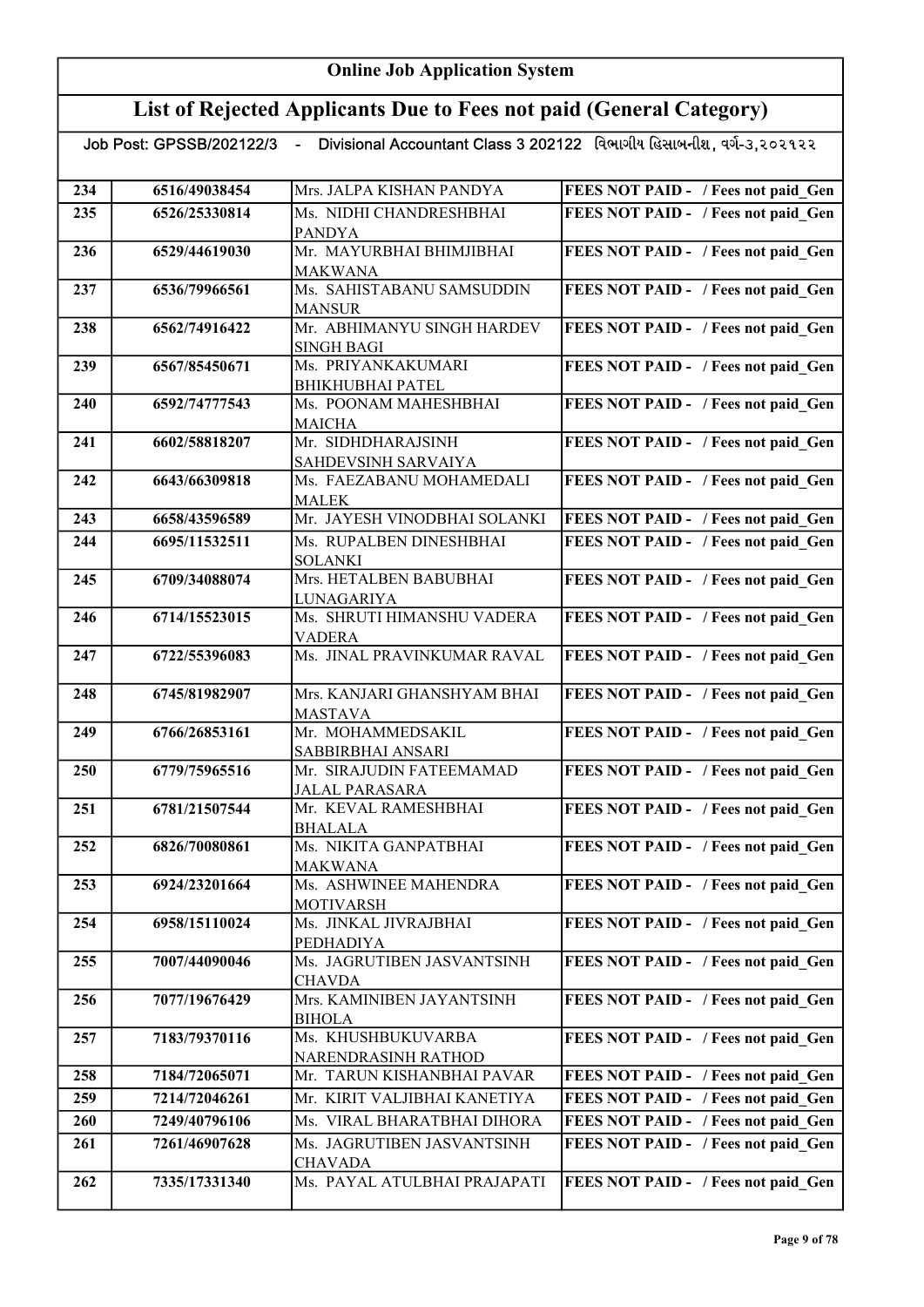| Job Post: GPSSB/202122/3    -    Divisional Accountant Class 3 202122   વિભાગીય હિસાબનીશ, વર્ગ-૩,૨૦૨૧૨૨ |               |                                              |                                            |
|---------------------------------------------------------------------------------------------------------|---------------|----------------------------------------------|--------------------------------------------|
| 263                                                                                                     | 7435/55768187 | Ms. SALOMIBANU HANIFKHAN                     | FEES NOT PAID - / Fees not paid Gen        |
|                                                                                                         |               | <b>KHANJADA</b>                              |                                            |
| 264                                                                                                     | 7443/44463790 | Mrs. RUCHI HITENDRABHAI SHAH                 | FEES NOT PAID - / Fees not paid Gen        |
| 265                                                                                                     | 7457/65758673 | Ms. SALOMIBANU HANIFKHAN                     | FEES NOT PAID - / Fees not paid Gen        |
|                                                                                                         |               | <b>KHANJADA</b>                              |                                            |
| 266                                                                                                     | 7472/45793034 | Ms. SALOMIBANU HANIFKHAN                     | FEES NOT PAID - / Fees not paid Gen        |
|                                                                                                         |               | <b>KHANJADA</b>                              |                                            |
| 267                                                                                                     | 7590/14944444 | Mr. ASHISHKUMAR                              | FEES NOT PAID - / Fees not paid Gen        |
|                                                                                                         |               | <b>BAHADURBHAI PAGI</b>                      |                                            |
| 268                                                                                                     | 7630/14034100 | Mr. JAYASUKHBHAI TRIKAMBHAI                  | FEES NOT PAID - / Fees not paid Gen        |
|                                                                                                         | 7711/55996443 | <b>KACHHAD</b><br>Ms. SARANGIBEN PANKAJKUMAR |                                            |
| 269                                                                                                     |               | <b>VYAS</b>                                  | FEES NOT PAID - / Fees not paid_Gen        |
| 270                                                                                                     | 7741/15780102 | Mrs. MOKSHABAHEN                             | FEES NOT PAID - / Fees not paid Gen        |
|                                                                                                         |               | BHARGAVKUMAR SEVAK                           |                                            |
| 271                                                                                                     | 7747/27159595 | Ms. PINKYBEN BHARATSINH                      | FEES NOT PAID - / Fees not paid Gen        |
|                                                                                                         |               | <b>THAKOR</b>                                |                                            |
| 272                                                                                                     | 7766/34026721 | Ms. SEEMA JENTIBHAI DHADUK                   | FEES NOT PAID - / Fees not paid Gen        |
| 273                                                                                                     | 7794/57791602 | Mrs. USHABEN HIRENBHAI PANDYA                | FEES NOT PAID - / Fees not paid Gen        |
|                                                                                                         |               |                                              |                                            |
| 274                                                                                                     | 8007/77658985 | Mr. ARIFMAHAMMAD                             | FEES NOT PAID - / Fees not paid Gen        |
|                                                                                                         |               | <b>GULAMHUSEN KAJI</b>                       |                                            |
| 275                                                                                                     | 8100/55208758 | Ms. PAYAL GOVINDBHAI                         | FEES NOT PAID - / Fees not paid Gen        |
| 276                                                                                                     | 8104/49691874 | <b>VADADORIYA</b><br>Mr. GAUREESHANKAR AOSHK | FEES NOT PAID - / Fees not paid Gen        |
|                                                                                                         |               | <b>MAURYA</b>                                |                                            |
| 277                                                                                                     | 8148/65563951 | Ms. SUSMITABEN MANOJBHAI                     | FEES NOT PAID - / Fees not paid Gen        |
|                                                                                                         |               | <b>SALAT</b>                                 |                                            |
| 278                                                                                                     | 8164/67972467 | Mr. SURPALSINH BHARATSINH                    | FEES NOT PAID - / Fees not paid Gen        |
|                                                                                                         |               | <b>CHAVDA</b>                                |                                            |
| 279                                                                                                     | 8224/10396154 | Mrs. RINKAL JAYDIPKUMAR                      | FEES NOT PAID - / Fees not paid Gen        |
|                                                                                                         |               | <b>KHADASALIYA</b>                           |                                            |
| 280                                                                                                     | 8234/25839846 | Ms. RIYA BHARATKUMAR PATEL                   | FEES NOT PAID - / Fees not paid Gen        |
| 281                                                                                                     | 8252/13128369 | Mr. ALTAF KALIM SHEIKH                       | <b>FEES NOT PAID - / Fees not paid Gen</b> |
| 282                                                                                                     | 8370/26048941 | Mr. PUSPAKUMAR MANUBHAI                      | FEES NOT PAID - / Fees not paid Gen        |
|                                                                                                         |               | <b>PADHIYAR</b>                              |                                            |
| 283                                                                                                     | 8395/23305923 | Ms. DRASHTI CHANDRAJEETBHAI<br><b>JANI</b>   | FEES NOT PAID - / Fees not paid Gen        |
| 284                                                                                                     | 8410/93351422 | Mr. KETANKUMAR                               | FEES NOT PAID - / Fees not paid_Gen        |
|                                                                                                         |               | DASHARATHBHAI PATEL                          |                                            |
| 285                                                                                                     | 8418/89322016 | Ms. DARSHNA KISHORBHAI                       | FEES NOT PAID - / Fees not paid Gen        |
|                                                                                                         |               | <b>KHETIYA</b>                               |                                            |
| 286                                                                                                     | 8433/20639664 | Mr. GHANSHYAM JASHVANTBHAI                   | FEES NOT PAID - / Fees not paid Gen        |
|                                                                                                         |               | <b>KHOKHANI</b>                              |                                            |
| 287                                                                                                     | 8440/77637140 | Mr. SARAL DINESHBHAI PADARIYA                | <b>FEES NOT PAID - / Fees not paid Gen</b> |
|                                                                                                         |               |                                              |                                            |
| 288                                                                                                     | 8462/21046444 | Mr. HARPALSINH DILIPSINH GOHIL               | <b>FEES NOT PAID - / Fees not paid Gen</b> |
| 289                                                                                                     | 8530/96218192 | Mr. SHAILESH BHAI MOVARIYA                   | FEES NOT PAID - / Fees not paid Gen        |
|                                                                                                         |               | <b>BHAI BHIL</b>                             |                                            |
| 290                                                                                                     | 8559/64038103 | Mr. RAVINDRAKUMAR                            | FEES NOT PAID - / Fees not paid Gen        |
|                                                                                                         |               | CHEMABHAI GAMIT                              |                                            |
| 291                                                                                                     | 8629/80746456 | Mr. MAHESH RAJABHAI MORI                     | FEES NOT PAID - / Fees not paid Gen        |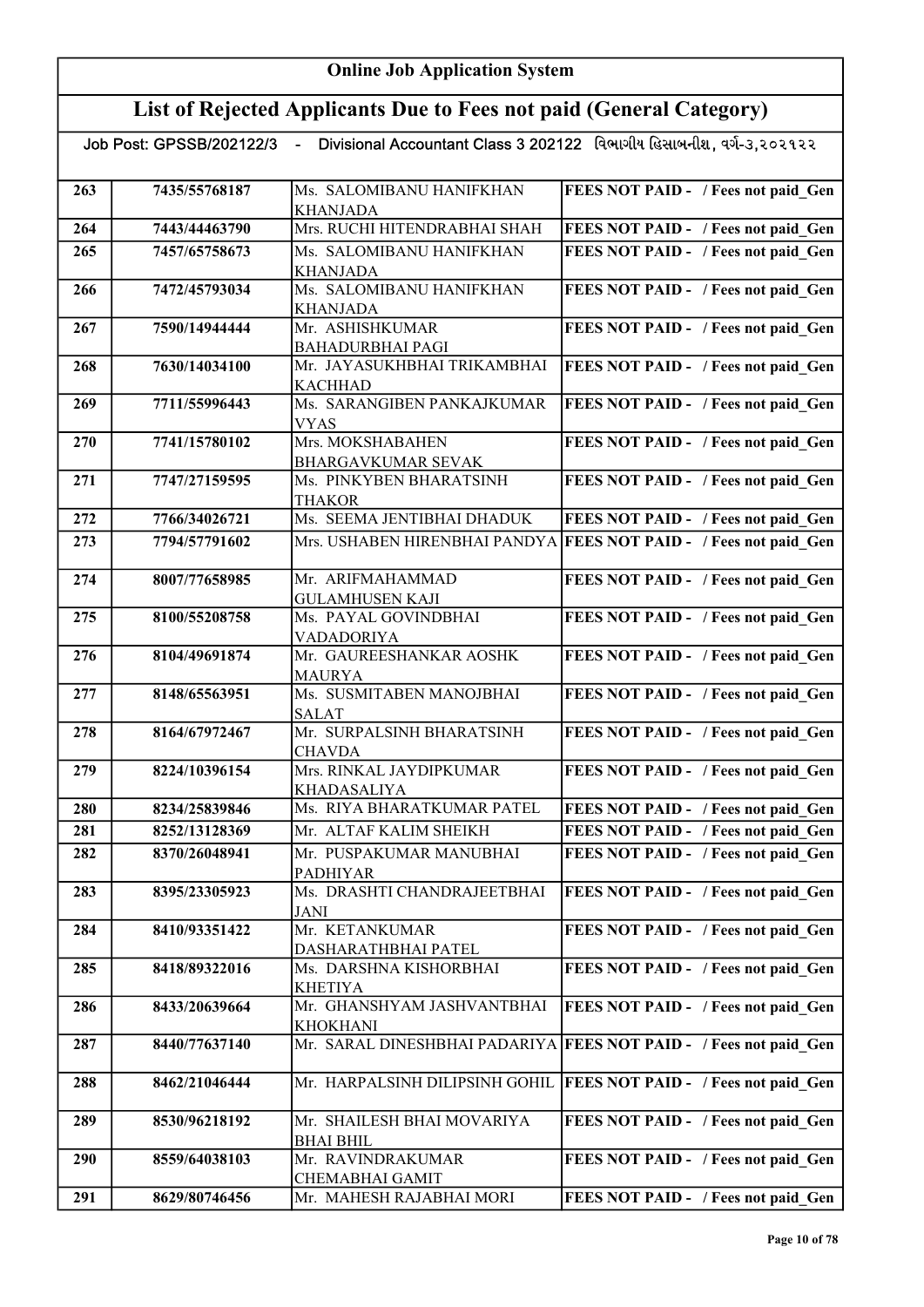# List of Rejected Applicants Due to Fees not paid (General Category)

|  | Job Post: GPSSB/202122/3 |  |
|--|--------------------------|--|

<u>.</u><br>2/3 - Divisional Accountant Class 3 202122 વિભાગીય હિસાબનીશ , વર્ગ-૩,૨૦૨૧૨૨

| 292 | 8716/31015103 | Mr. YESUDAS GAMANBHAI         | FEES NOT PAID - / Fees not paid Gen        |
|-----|---------------|-------------------------------|--------------------------------------------|
|     |               | <b>GHALNAYAK</b>              |                                            |
| 293 | 8737/92607113 | Mr. PRANSHU PRAMOD DIXIT      | FEES NOT PAID - / Fees not paid_Gen        |
|     |               | <b>DIXIT</b>                  |                                            |
| 294 | 8821/99450645 | Ms. SAHISTABANU JAKIRHUSEN    | FEES NOT PAID - / Fees not paid Gen        |
|     |               | <b>KURESHI</b>                |                                            |
| 295 | 8854/22666915 | Mr. JAY RAJESHBHAI KALARIYA   | FEES NOT PAID - / Fees not paid Gen        |
| 296 | 8869/89446153 | Mr. HARSHKUMAR DINESHBHAI     | FEES NOT PAID - / Fees not paid Gen        |
|     |               | <b>BHAGAT</b>                 |                                            |
| 297 | 8878/80851532 | Mr. NITIN MURU CHAVADA        | FEES NOT PAID - / Fees not paid Gen        |
| 298 | 8896/42364090 | Mr. DHIRENBHAI KESHAVBHAI     | FEES NOT PAID - / Fees not paid Gen        |
|     |               | ZANZARE                       |                                            |
| 299 | 9066/11056229 | Mr. YASH VALLABHDAS JOSHI     | FEES NOT PAID - / Fees not paid Gen        |
| 300 | 9110/53865425 | Mr. NILESH NATHABHAI          | FEES NOT PAID - / Fees not paid Gen        |
|     |               | <b>SUNDAVADRA</b>             |                                            |
| 301 | 9112/42567467 | Mrs. RUKSHANABANU             | FEES NOT PAID - / Fees not paid Gen        |
|     |               | <b>SHARIFKHAN RANA</b>        |                                            |
| 302 | 9113/99929301 | Mr. CHINTAN CHANDULAL         | FEES NOT PAID - / Fees not paid_Gen        |
|     |               | <b>RATANDHAYRA</b>            |                                            |
| 303 | 9139/59255531 | Mr. KISHAN GOPALBHAI PATEL    | FEES NOT PAID - / Fees not paid Gen        |
| 304 | 9149/10341566 | Ms. BHUMI DINESHBHAI          | FEES NOT PAID - / Fees not paid Gen        |
|     |               | <b>VADDORIYA</b>              |                                            |
| 305 | 9195/70922091 | Mr. SHAKTISINH NARENDRASINH   | FEES NOT PAID - / Fees not paid_Gen        |
|     |               | <b>ZALA</b>                   |                                            |
| 306 | 9200/78014608 | Mr. KUNAL BHUPENDRA           | FEES NOT PAID - / Fees not paid Gen        |
|     |               | <b>LIMBACHIYA</b>             |                                            |
| 307 | 9211/59188280 | Mr. KAPIL GANGARAM DAVE       | FEES NOT PAID - / Fees not paid Gen        |
| 308 | 9252/55602292 | Mr. PRANAVSHIH BHARATSHIH     | FEES NOT PAID - / Fees not paid Gen        |
|     |               | <b>JETHAVA</b>                |                                            |
| 309 | 9272/14255788 | Mr. RUTURAJ SUNILBHAI LAGHE   | FEES NOT PAID - / Fees not paid Gen        |
| 310 | 9276/39876461 | Mr. KULDIP RAMJIBHAI CHAVDA   | FEES NOT PAID - / Fees not paid Gen        |
| 311 | 9278/11603447 | Mr. GAJENDRASINH MAHIPATSINH  | FEES NOT PAID - / Fees not paid Gen        |
|     |               | <b>JADEJA</b>                 |                                            |
| 312 | 9298/52822372 | Mr. JAYDEEPSINH RAJENDRASINH  | FEES NOT PAID - / Fees not paid Gen        |
|     |               | <b>DABHI</b>                  |                                            |
| 313 | 9329/87269059 | Mrs. BRIJALBEN KARANKUMAR     | FEES NOT PAID - / Fees not paid Gen        |
|     |               | <b>PATEL</b>                  |                                            |
| 314 | 9332/26227379 | Mr. SANDEEP JAYANTIBHAI PATEL | FEES NOT PAID - / Fees not paid Gen        |
| 315 | 9339/26100320 | Mr. ROHITKUMAR                | FEES NOT PAID - / Fees not paid_Gen        |
|     |               | PURUSOTTAMDAS PATEL           |                                            |
| 316 | 9342/71672709 | Ms. RIDHAM HITESHKUMAR VYAS   | <b>FEES NOT PAID - / Fees not paid_Gen</b> |
|     |               |                               |                                            |
| 317 | 9356/26824363 | Ms. PRIYALBEN SOMABHAI PATEL  | FEES NOT PAID - / Fees not paid Gen        |
|     |               |                               |                                            |
| 318 | 9369/94489537 | Mr. SURESH KESHAV BARIA       | FEES NOT PAID - / Fees not paid Gen        |
| 319 | 9372/77405073 | Ms. RACHANA CHANDRAKANT       | FEES NOT PAID - / Fees not paid Gen        |
|     |               | PRAJAPATI                     |                                            |
| 320 | 9408/72927200 | Mr. KIRANKUMAR                | FEES NOT PAID - / Fees not paid Gen        |
|     |               | <b>BHAGAVANBHAI BAROT</b>     |                                            |
| 321 | 9416/74986749 | Mr. MAYURKUMAR NILESHBHAI     | FEES NOT PAID - / Fees not paid Gen        |
|     |               | <b>DIXIT</b>                  |                                            |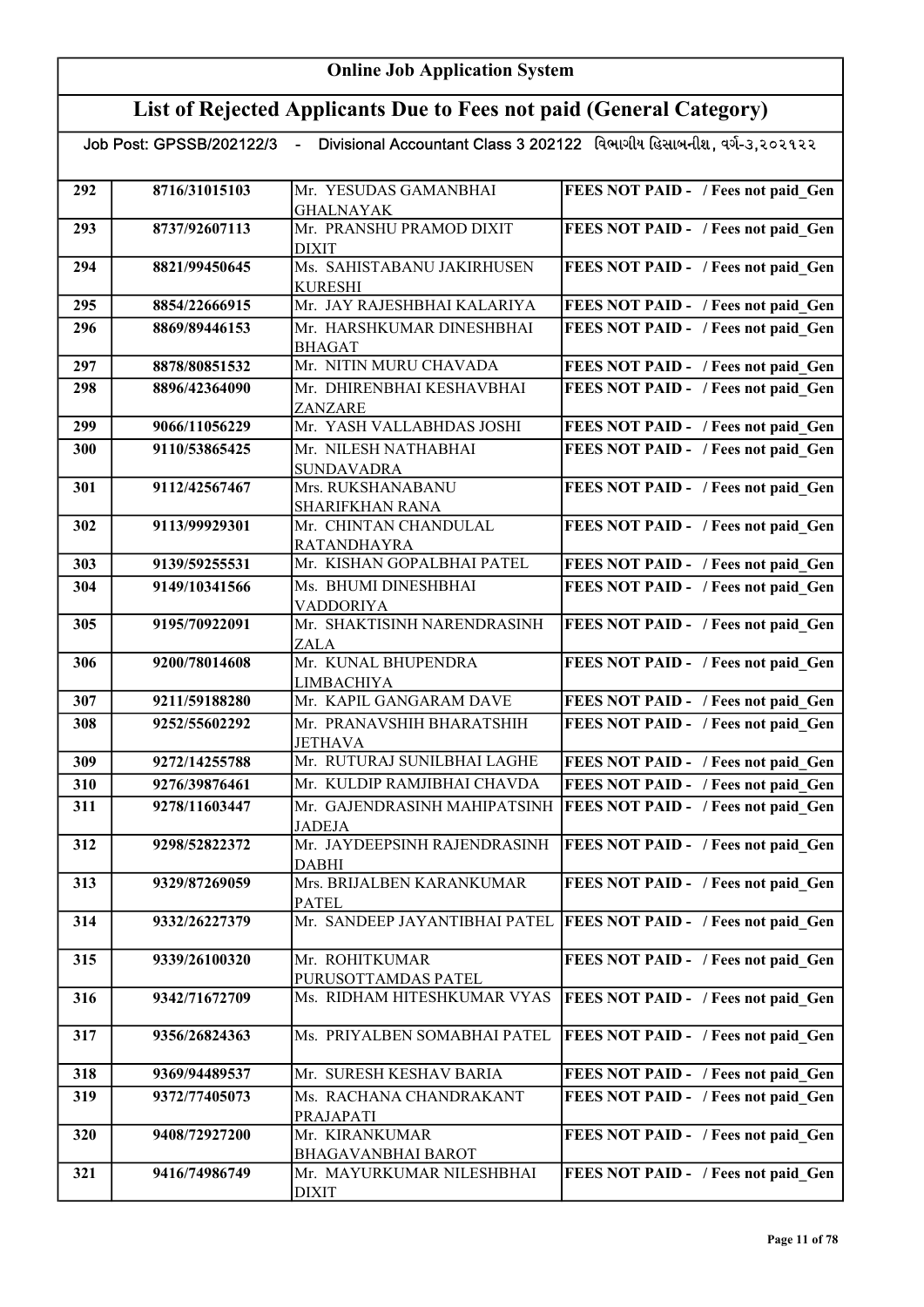# List of Rejected Applicants Due to Fees not paid (General Category)

| 322 | 9421/14051341  | Mrs. SMITA NAVNEETBHAI PATEL                 | FEES NOT PAID - / Fees not paid Gen |
|-----|----------------|----------------------------------------------|-------------------------------------|
| 323 | 9439/94983645  | Mr. KALPESHBHAI NATUBHAI                     | FEES NOT PAID - / Fees not paid Gen |
|     |                | <b>PARMAR</b>                                |                                     |
| 324 | 9447/44494408  | Mr. UMESHKUMAR RAMESHBHAI                    | FEES NOT PAID - / Fees not paid Gen |
|     |                | <b>RATHOD</b>                                |                                     |
| 325 | 9503/14963541  | Mr. ISWARBHAI TIRATHBHAI                     | FEES NOT PAID - / Fees not paid Gen |
|     |                | <b>CHAUHAN</b>                               |                                     |
| 326 | 9506/49734570  | Mr. HARSHIL PARESHBHAI                       | FEES NOT PAID - / Fees not paid Gen |
|     |                | <b>NARKAR</b>                                |                                     |
| 327 | 9543/30177340  | Ms. NEHALBA BHARATSINH                       | FEES NOT PAID - / Fees not paid Gen |
|     |                | <b>CHUDASAMA</b>                             |                                     |
| 328 | 9552/68888448  | Ms. NEHALBA BHARATSINH                       | FEES NOT PAID - / Fees not paid Gen |
|     |                | <b>CHUDASAMA</b>                             |                                     |
| 329 | 9556/68239745  | Mr. SANJAYKUMAR RATILAL                      | FEES NOT PAID - / Fees not paid Gen |
| 330 | 9633/45122432  | <b>VAGHELA</b><br>Mr. HARSH RAMESHBHAI       | FEES NOT PAID - / Fees not paid Gen |
|     |                | <b>BHANDERI</b>                              |                                     |
| 331 | 9755/82452796  | Ms. UZMA MURTUZA SYED                        | FEES NOT PAID - / Fees not paid Gen |
| 332 | 9893/91759507  | Mr. RAVI GOVINDBHAI                          | FEES NOT PAID - / Fees not paid Gen |
|     |                | <b>KHORADIYA</b>                             |                                     |
| 333 | 9905/33102725  | Ms. KANCHANBA RATANSINH                      | FEES NOT PAID - / Fees not paid_Gen |
|     |                | <b>GOHIL</b>                                 |                                     |
| 334 | 9914/60019221  | Ms. ASMABANU AYUBKHAN                        | FEES NOT PAID - / Fees not paid Gen |
|     |                | <b>PATHAN</b>                                |                                     |
| 335 | 10033/33501823 | Mr. KARANSINH GABHUSINH                      | FEES NOT PAID - / Fees not paid Gen |
|     |                | <b>CHAUHAN</b>                               |                                     |
| 336 | 10059/63782055 | Mr. SANDIPKUMAR JIVABHAI                     | FEES NOT PAID - / Fees not paid Gen |
|     |                | <b>BARIYA</b>                                |                                     |
| 337 | 10069/11368415 | Mr. SANDIPKUMAR JIVABHAI                     | FEES NOT PAID - / Fees not paid Gen |
|     |                | <b>BARIYA</b>                                |                                     |
| 338 | 10137/25093435 | Mrs. AMARDEEP HITESH PATEL                   | FEES NOT PAID - / Fees not paid Gen |
| 339 | 10165/80438435 | Mr. NIRMAL ASHOKBHAI                         | FEES NOT PAID - / Fees not paid Gen |
| 340 | 10176/99224074 | <b>CONTRACTOR</b><br>Ms. NIMISHA MUKESHKUMAR | FEES NOT PAID - / Fees not paid Gen |
|     |                | <b>SHAH</b>                                  |                                     |
| 341 | 10214/36531605 | Ms. POONAM GULABRAV PATIL                    | FEES NOT PAID - / Fees not paid_Gen |
| 342 | 10281/48719199 | Mr. VISHVAJITSINH VIKRAMSINH                 | FEES NOT PAID - / Fees not paid Gen |
|     |                | CHAVDA                                       |                                     |
| 343 | 10288/39358221 | Ms. SAMRINBANU MOINUDDIN                     | FEES NOT PAID - / Fees not paid Gen |
|     |                | <b>MALIK</b>                                 |                                     |
| 344 | 10305/37498597 | Ms. RINKAL JAYDIPKUMAR                       | FEES NOT PAID - / Fees not paid Gen |
|     |                | <b>JAKHANIYA</b>                             |                                     |
| 345 | 10310/64883419 | Mr. JIGNESHKUMAR ARVINDBHAI                  | FEES NOT PAID - / Fees not paid Gen |
|     |                | <b>SOLANKI</b>                               |                                     |
| 346 | 10338/30552538 | Mrs. RINKAL JAYDIPKUMAR                      | FEES NOT PAID - / Fees not paid Gen |
|     |                | <b>JAKHANIYA</b>                             |                                     |
| 347 | 10341/82097287 | Mr. SETUKUMAR SURESHBHAI                     | FEES NOT PAID - / Fees not paid Gen |
|     | 10371/22712501 | <b>PATEL</b><br>Mr. KIRITKUMAR BHARATBHAI    | FEES NOT PAID - / Fees not paid Gen |
| 348 |                | <b>BHATI</b>                                 |                                     |
| 349 | 10410/91399772 | Mr. HITESHKUMAR AMRUTBHAI                    | FEES NOT PAID - / Fees not paid Gen |
|     |                | <b>SOLANKI</b>                               |                                     |
| 350 | 10419/90804550 | Ms. SHILPA ANANTRAI RAJANI                   | FEES NOT PAID - / Fees not paid Gen |
|     |                |                                              |                                     |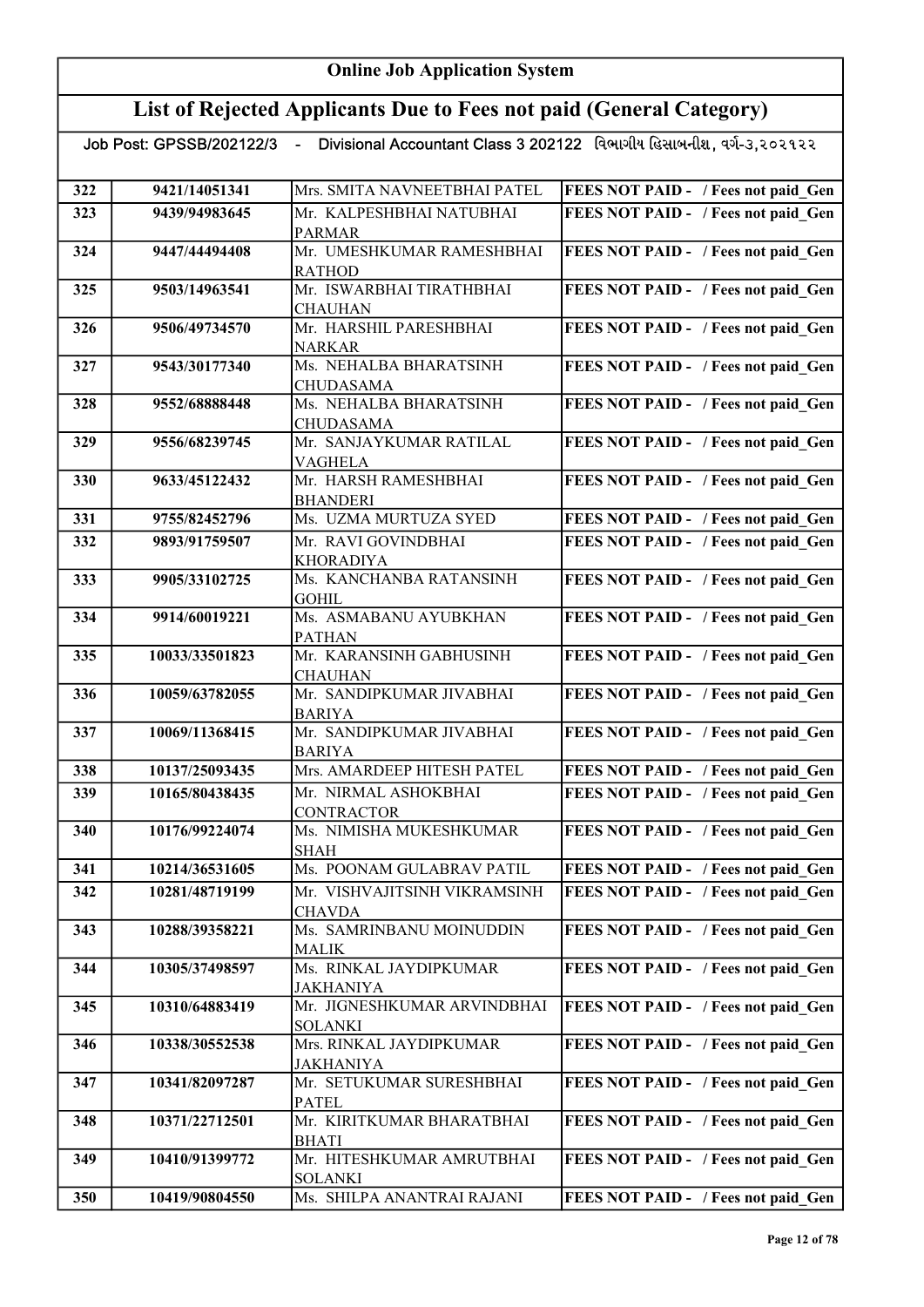# List of Rejected Applicants Due to Fees not paid (General Category)

| 351 | 10497/84099915 | Mr. KAMLESH KUMAR                             | FEES NOT PAID - / Fees not paid Gen                             |
|-----|----------------|-----------------------------------------------|-----------------------------------------------------------------|
|     |                | PANCHABHAI RABARI                             |                                                                 |
| 352 | 10501/20819147 | Ms. KHUSHBOO PRAVIN HIRANI                    | FEES NOT PAID - / Fees not paid Gen                             |
| 353 | 10526/64063978 | Mr. HARSH LOCKCHAND LUHANA                    | FEES NOT PAID - / Fees not paid Gen                             |
|     |                | <b>LUHANA</b>                                 |                                                                 |
| 354 | 10540/38159210 | Mr. PARTH PANKAJ DESHPANDE                    | FEES NOT PAID - / Fees not paid Gen                             |
| 355 | 10545/93803208 | Mr. ASHISH ARJANBHAI MOLIYA                   | FEES NOT PAID - / Fees not paid Gen                             |
| 356 | 10614/69889196 | Mr. PUNAMCHAND VELARAM                        | FEES NOT PAID - / Fees not paid Gen                             |
|     |                | <b>MEENA</b>                                  |                                                                 |
| 357 | 10623/67847168 | Ms. MONIKABEN NARANBHAI                       | FEES NOT PAID - / Fees not paid Gen                             |
|     |                | PRAJAPATI                                     |                                                                 |
| 358 | 10627/83066884 | Mr. JIGNESH VIJAYBHAI YADAV                   | FEES NOT PAID - / Fees not paid Gen                             |
| 359 | 10798/96307473 | Mr. RAKESH GOPALBHAI                          | FEES NOT PAID - / Fees not paid Gen                             |
| 360 | 10799/60996309 | <b>GONDALIYA</b><br>Mr. CHIRAGKUMAR MANUJI    | FEES NOT PAID - / Fees not paid Gen                             |
|     |                | THAKOR                                        |                                                                 |
| 361 | 10834/96506390 | Mr. CHIRAGKUMAR MANUJI                        | FEES NOT PAID - / Fees not paid Gen                             |
|     |                | <b>THAKOR</b>                                 |                                                                 |
| 362 | 10862/14716411 | Mr. PARESHKUMAR BABUBHAI                      | FEES NOT PAID - / Fees not paid Gen                             |
|     |                | <b>DAVE</b>                                   |                                                                 |
| 363 | 10940/84077645 | Mrs. KRISHNA SATISHBHAI                       | FEES NOT PAID - / Fees not paid Gen                             |
| 364 | 11051/12033108 | <b>PANKHANIYA</b><br>Mr. AMITKUMAR LALITKUMAR |                                                                 |
|     |                | VAGHASIYA                                     | FEES NOT PAID - / Fees not paid Gen                             |
| 365 | 11060/76170734 | Mr. VARUN KUMAR                               | FEES NOT PAID - / Fees not paid Gen                             |
|     |                | REVASHANKAR THAKAR                            |                                                                 |
| 366 | 11064/36994112 | Mr. ANKIT PRAFULBHAI JILKA                    | FEES NOT PAID - / Fees not paid Gen                             |
| 367 | 11158/99066442 | Mr. VANSH CHETAN KOTAK                        | <b>FEES NOT PAID - / Fees not paid Gen</b>                      |
| 368 | 11251/89928728 | Mrs. NITABEN ABHUBHAI                         | FEES NOT PAID - / Fees not paid Gen                             |
|     |                | <b>CHAUDHARI</b>                              |                                                                 |
| 369 | 11258/24644388 | Ms. HANSABA SAMANTSINH                        | FEES NOT PAID - / Fees not paid Gen                             |
| 370 | 11418/11571526 | <b>JADEJA</b><br>Mrs. KRISHNA TEJAS PATEL     | FEES NOT PAID - / Fees not paid Gen                             |
| 371 | 11425/56129589 | Mr. VIRAJ NAROTTAM BHAI                       | FEES NOT PAID - / Fees not paid Gen                             |
|     |                | <b>MAKWANA</b>                                |                                                                 |
| 372 | 11438/41193965 | Mrs. HEENA AMISH CHUNAWALA                    | FEES NOT PAID - / Fees not paid Gen                             |
| 373 | 11520/23600811 | Ms. TRUPTIBA HEMANTSINH ZALA                  | <b>FEES NOT PAID - / Fees not paid Gen</b>                      |
|     |                |                                               |                                                                 |
| 374 | 11534/32574784 |                                               | Mr. AXAY VISHNUKUMAR PANDYA FEES NOT PAID - / Fees not paid Gen |
|     |                |                                               |                                                                 |
| 375 | 11552/52129625 | Ms. VIRALI KAMLESHBHAI                        | FEES NOT PAID - / Fees not paid Gen                             |
| 376 | 11608/20891826 | <b>PATADIYA</b><br>Mr. HITARTH RAKESH THAKAR  | FEES NOT PAID - / Fees not paid Gen                             |
| 377 | 11666/17111500 | Mr. HARSHDEEPSINH PRAVINSINH                  | FEES NOT PAID - / Fees not paid Gen                             |
|     |                | <b>JADEJA</b>                                 |                                                                 |
| 378 | 11709/13434216 | Mr. NITESHKUMAR                               | FEES NOT PAID - / Fees not paid Gen                             |
|     |                | <b>GHANSHYAMBHAI MER</b>                      |                                                                 |
| 379 | 11784/95187867 | Ms. BHOOMIBAHEN RAMESHBHAI                    | FEES NOT PAID - / Fees not paid Gen                             |
|     |                | MANDARIYA                                     |                                                                 |
| 380 | 11808/34025210 | Mr. KETANKUMAR SHANTILAL                      | FEES NOT PAID - / Fees not paid Gen                             |
|     |                | <b>PATEL</b>                                  |                                                                 |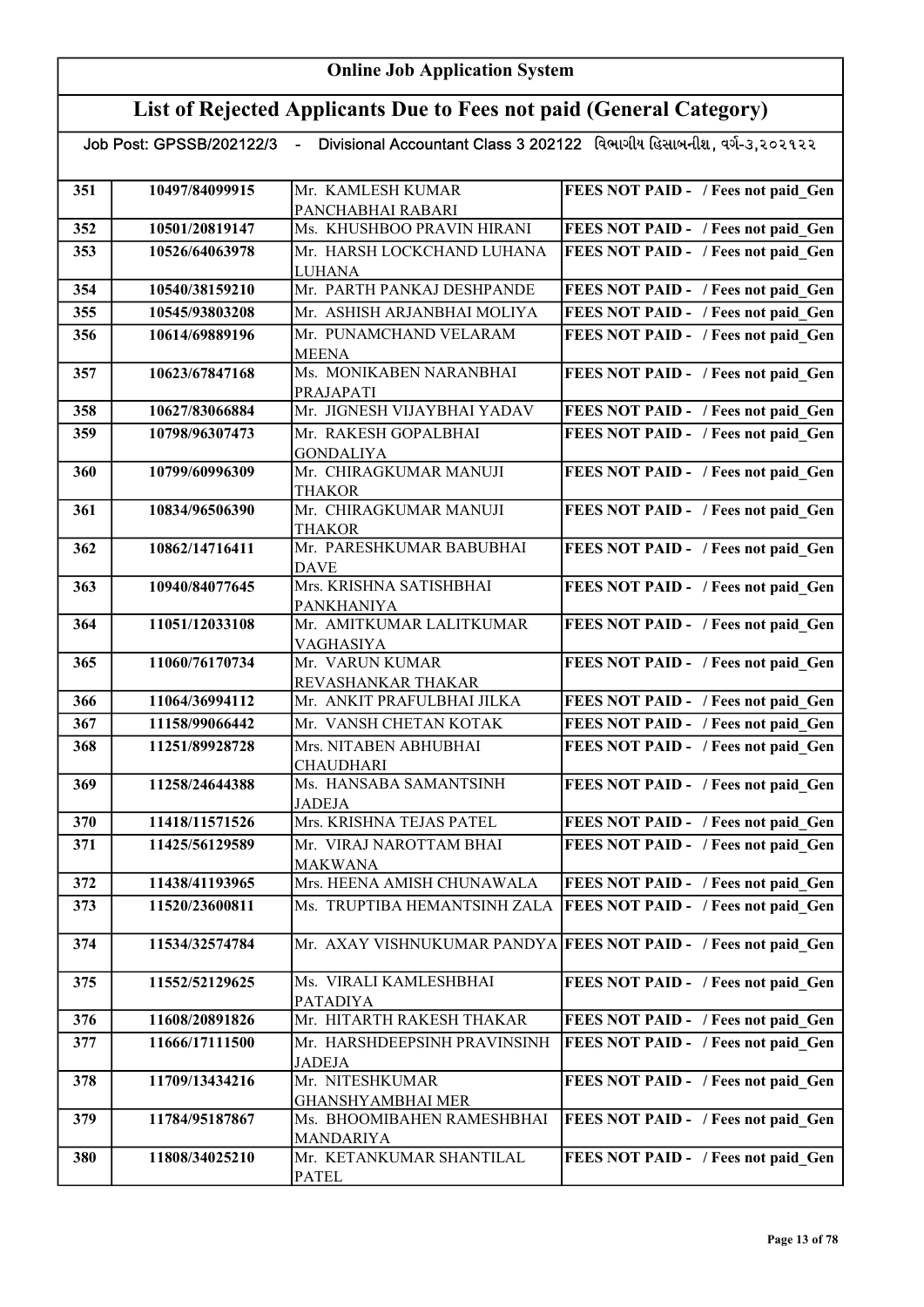| Job Post: GPSSB/202122/3 |  | Divisional Accountant Class 3 202122 વિભાગીય હિસાબનીશ, વર્ગ-૩,૨૦૨૧૨૨ |  |  |
|--------------------------|--|----------------------------------------------------------------------|--|--|
|--------------------------|--|----------------------------------------------------------------------|--|--|

| 381 | 11868/72312725 | Mr. AKASHKUMAR BHARATBHAI<br><b>PARMAR</b>   | <b>FEES NOT PAID - / Fees not paid Gen</b>                         |
|-----|----------------|----------------------------------------------|--------------------------------------------------------------------|
| 382 | 11870/28346648 | Mrs. JANAKIBEN JAGDISHBHAI<br><b>BHATT</b>   | FEES NOT PAID - / Fees not paid Gen                                |
| 383 | 11924/98909742 | Mr. CHIRAG JAYANTIBHAI<br><b>MUNGARA</b>     | FEES NOT PAID - / Fees not paid Gen                                |
| 384 | 11927/83199258 | Ms. KANCHANBA RATANSINH<br><b>GOHIL</b>      | FEES NOT PAID - / Fees not paid Gen                                |
| 385 | 11934/29121009 | Mr. MOHITSINH DILIPSINH<br><b>RATHOD</b>     | FEES NOT PAID - / Fees not paid Gen                                |
| 386 | 11955/52681812 |                                              | Ms. ROOTU MAHESHKUMAR MARU FEES NOT PAID - / Fees not paid Gen     |
| 387 | 11965/88634040 | Mr. JAIMIN SHAILESHBHAI<br>MAVANI            | FEES NOT PAID - / Fees not paid Gen                                |
| 388 | 11967/42270896 | Ms. DIMPALBEN SHIVARAMBHAI<br><b>DERIYA</b>  | FEES NOT PAID - / Fees not paid Gen                                |
| 389 | 12004/65915972 | Mr. MAHESHKUMAR BABULAL<br><b>GOMTIWAL</b>   | FEES NOT PAID - / Fees not paid_Gen                                |
| 390 | 12007/43680598 | Ms. RUTARSHI DIPAKKUMAR<br><b>SOLANKI</b>    | FEES NOT PAID - / Fees not paid Gen                                |
| 391 | 12010/62404945 | Mr. JAYDEEP JITENDRABHAI<br><b>PANDYA</b>    | FEES NOT PAID - / Fees not paid Gen                                |
| 392 | 12011/73875306 | Ms. JANKI PANKAJKUMAR<br><b>RAICHURA</b>     | FEES NOT PAID - / Fees not paid Gen                                |
| 393 | 12018/17751965 | Mr. DIGVIJAYSINH MANSINH<br><b>JADEJA</b>    | FEES NOT PAID - / Fees not paid Gen                                |
| 394 | 12042/29435474 |                                              | Ms. KRISHNA RAMESHBHAI HIRANI FEES NOT PAID - / Fees not paid Gen  |
| 395 | 12064/65028501 | Ms. NEHA JAGDISHBHAI MONANI                  | FEES NOT PAID - / Fees not paid Gen                                |
| 396 | 12070/76926073 | Ms. RAKSHA UMASHANKAR PAL                    | FEES NOT PAID - / Fees not paid Gen                                |
| 397 | 12170/18051600 | Mr. SALIMBHAI DAUDBHAI<br><b>MANSURI</b>     | FEES NOT PAID - / Fees not paid Gen                                |
| 398 | 12175/85024744 | Mr. KUSHALKUMAR YOGESHBHAI<br><b>KETHWAS</b> | <b>FEES NOT PAID - / Fees not paid Gen</b>                         |
| 399 | 12177/73571155 | Ms. SEEMA JENTIBHAI DHADUK                   | FEES NOT PAID - / Fees not paid Gen                                |
| 400 | 12189/43743682 |                                              | Ms. SHITAL BHIKHUBHAI DANGAR   FEES NOT PAID - / Fees not paid Gen |
| 401 | 12230/78413552 | Mr. NIRAV ASHOKBHAI<br><b>AVADHAVASI</b>     | FEES NOT PAID - / Fees not paid Gen                                |
| 402 | 12267/32182223 | Mr. MOHIN MOHMAD CHAUHAN                     | FEES NOT PAID - / Fees not paid Gen                                |
| 403 | 12268/90233581 | Ms. RASHMITA NARESHBHAI<br><b>JOGANI</b>     | FEES NOT PAID - / Fees not paid Gen                                |
| 404 | 12276/11141284 | Mr. MOHIN MOHMAD CHAUHAN                     | FEES NOT PAID - / Fees not paid Gen                                |
| 405 | 12290/86274016 | Mr. HITESH HARIBHAI KANZARIYA                | <b>FEES NOT PAID - / Fees not paid Gen</b>                         |
| 406 | 12309/19688586 | Mr. AMIT HIRENKUMAR DESAI                    | FEES NOT PAID - / Fees not paid Gen                                |
| 407 | 12311/83379585 | Mr. ABHAYKUMAR JAGDISHBHAI<br><b>PANDYA</b>  | FEES NOT PAID - / Fees not paid Gen                                |
| 408 | 12356/33344602 | Mr. PRAKASH BHAMARAJI<br><b>CHAUDHARY</b>    | FEES NOT PAID - / Fees not paid Gen                                |
| 409 | 12358/50797079 | Mr. SATYENKUMAR YOGESHBHAI<br>DAVE           | FEES NOT PAID - / Fees not paid Gen                                |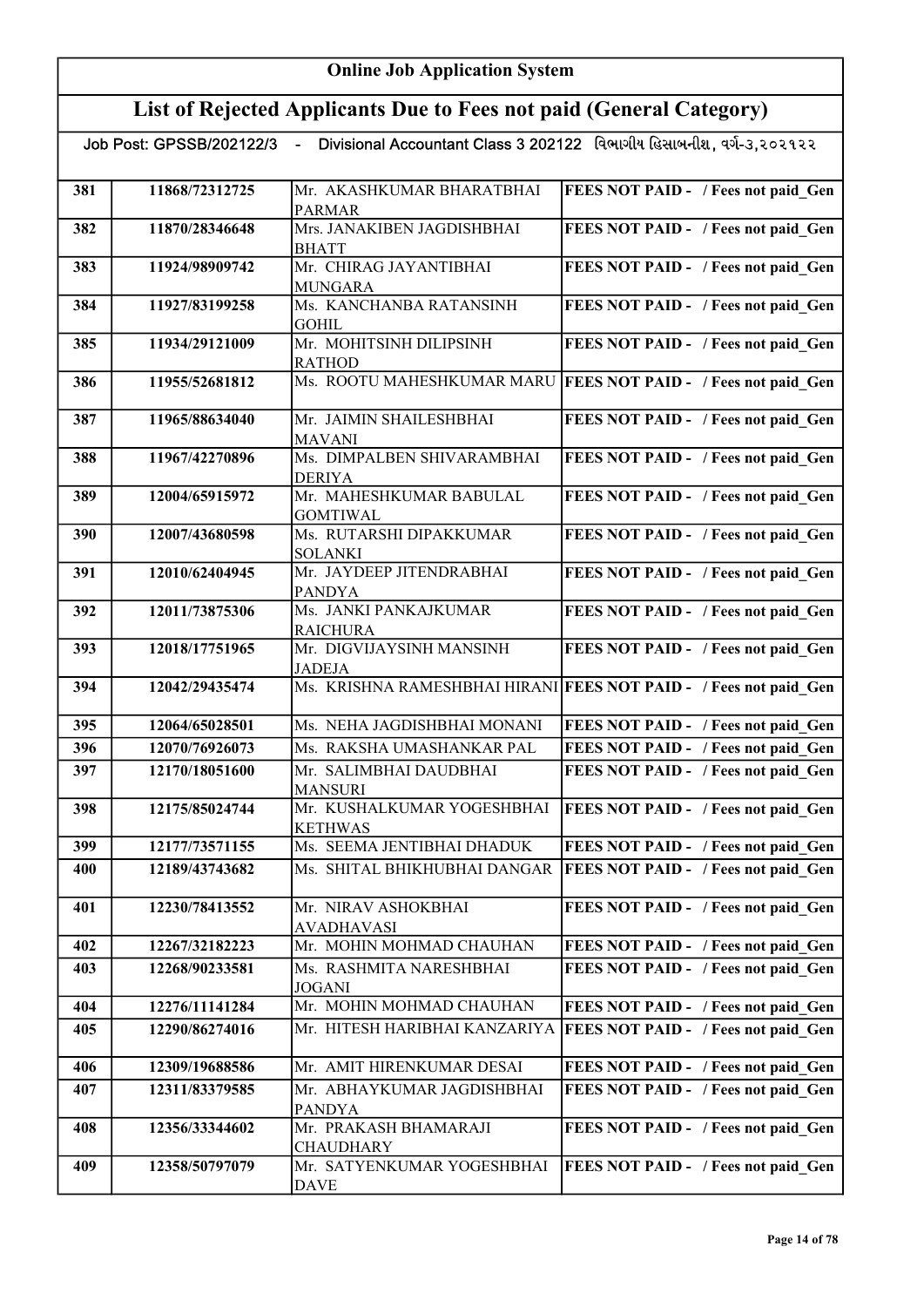| Job Post: GPSSB/202122/3 |  | Divisional Accountant Class 3 202122   વિભાગીય હિસાબનીશ, વર્ગ-૩,૨૦૨૧૨૨ |  |  |
|--------------------------|--|------------------------------------------------------------------------|--|--|
|--------------------------|--|------------------------------------------------------------------------|--|--|

| 410 | 12359/89096889 | Mr. KETULKUMAR VINODBHAI                  | FEES NOT PAID - / Fees not paid Gen                                |
|-----|----------------|-------------------------------------------|--------------------------------------------------------------------|
|     |                | <b>CHAUHAN</b>                            |                                                                    |
| 411 | 12361/63831159 | Mrs. ROSHANIBEN SHANKARBHAI<br>PRAJAPATI  | FEES NOT PAID - / Fees not paid Gen                                |
| 412 | 12364/18796556 | Mr. PRAKASH BHAMARAJI                     | FEES NOT PAID - / Fees not paid Gen                                |
|     |                | <b>CHAUDHARY</b>                          |                                                                    |
| 413 | 12417/47384623 | Mr. MANISH VIJAYBHAI KALOTRA              | FEES NOT PAID - / Fees not paid Gen                                |
| 414 | 12420/28166358 | Mr. PRAKASHKUMAR JOITARAM                 | FEES NOT PAID - / Fees not paid Gen                                |
|     |                | <b>KANBI</b>                              |                                                                    |
| 415 | 12441/31751136 | Mr. ANSARKHAN AKBARKHAN<br><b>MANSURI</b> | FEES NOT PAID - / Fees not paid Gen                                |
| 416 | 12533/28857699 | Mrs. ROSHNIBEN KETULKUMAR                 | FEES NOT PAID - / Fees not paid Gen                                |
|     |                | <b>PATEL</b>                              |                                                                    |
| 417 | 12561/21889874 | Mr. AFTAB AHMED AZIMUDDIN                 | FEES NOT PAID - / Fees not paid Gen                                |
|     |                | <b>SAIYED</b>                             |                                                                    |
| 418 | 12619/77474037 |                                           | Mr. RAVINDRA CHHAGANLAL HIRE   FEES NOT PAID - / Fees not paid_Gen |
| 419 | 12640/59087931 | Mr. ABHISHEK KISHORBHAI                   | FEES NOT PAID - / Fees not paid Gen                                |
|     |                | <b>KANSARA</b>                            |                                                                    |
| 420 | 12648/25809364 | Mr. RAJDIPKUMAR KAMLESHSINH               | FEES NOT PAID - / Fees not paid Gen                                |
|     |                | <b>CHAUHAN</b>                            |                                                                    |
| 421 | 12661/54064995 | Mr. VIRAL RAMESHBHAI SOLANKI              | FEES NOT PAID - / Fees not paid_Gen                                |
| 422 | 12766/88624699 | Mr. KAUSHAL LALITBHAI SODHA               | FEES NOT PAID - / Fees not paid Gen                                |
| 423 | 12789/84888312 | Mrs. DHARATIBEN                           | FEES NOT PAID - / Fees not paid Gen                                |
|     |                | <b>GHANSHYAMBHAI PATEL</b>                |                                                                    |
| 424 | 12957/32835178 | Mr. AIYAJALI ABDULSAMAD                   | FEES NOT PAID - / Fees not paid Gen                                |
|     |                | <b>SHAIKH</b>                             |                                                                    |
| 425 | 13051/57004459 | Mr. VIVEK PARSHOTAMBHAI<br><b>GAJERA</b>  | FEES NOT PAID - / Fees not paid Gen                                |
| 426 | 13073/45424634 | Ms. KRIYA AMRUTLAL PATEL                  | FEES NOT PAID - / Fees not paid Gen                                |
| 427 | 13142/16558126 | Mr. PURURAJ NARENDRASINH                  | FEES NOT PAID - / Fees not paid Gen                                |
|     |                | <b>RAHEVAR</b>                            |                                                                    |
| 428 | 13177/87480825 | Mr. RUTVIKKUMAR UMESHBHAI                 | FEES NOT PAID - / Fees not paid Gen                                |
|     |                | <b>PATEL</b>                              |                                                                    |
| 429 | 13213/43889532 | Ms. HELI AMULBHAI PATEL                   | FEES NOT PAID - / Fees not paid Gen                                |
| 430 | 13216/27249671 | Mr. KEVAL HASMUKHBHAI SHAH                | FEES NOT PAID - / Fees not paid Gen                                |
| 431 | 13234/96058514 | Mr. JAYRAJSINH ASHOKSINH                  | FEES NOT PAID - / Fees not paid Gen                                |
|     |                | <b>SARVAIYA</b>                           |                                                                    |
| 432 | 13269/28906798 | Ms. PRIYANKA LALJIBHAI JANI               | FEES NOT PAID - / Fees not paid Gen                                |
| 433 | 13297/83979324 | Mr. SANJAY KUMAR PATAJI                   | FEES NOT PAID - / Fees not paid Gen                                |
|     |                | MOTIJI PARIHAR PARIHAR                    |                                                                    |
| 434 | 13320/80379269 | Mr. KALPESHKUMAR GORADHANJI               | <b>FEES NOT PAID - / Fees not paid Gen</b>                         |
|     |                | <b>PUROHIT</b>                            |                                                                    |
| 435 | 13321/60016268 | Ms. RANIYA IQBALMOHAMAD                   | FEES NOT PAID - / Fees not paid Gen                                |
|     |                | NAGORI                                    |                                                                    |
| 436 | 13332/63021905 |                                           | Mr. MAAZ SALIMBHAI JANGARALA   FEES NOT PAID - / Fees not paid Gen |
| 437 | 13353/31600204 | Mr. SANI RAMESHBHAI PATEL                 | FEES NOT PAID - / Fees not paid Gen                                |
| 438 | 13358/31245787 | Ms. KIRTI DALPATBHAI DESAI                | FEES NOT PAID - / Fees not paid Gen                                |
| 439 | 13363/49337949 | Ms. NEHALBA MOHANSINH JADEJA              | <b>FEES NOT PAID - / Fees not paid Gen</b>                         |
|     |                |                                           |                                                                    |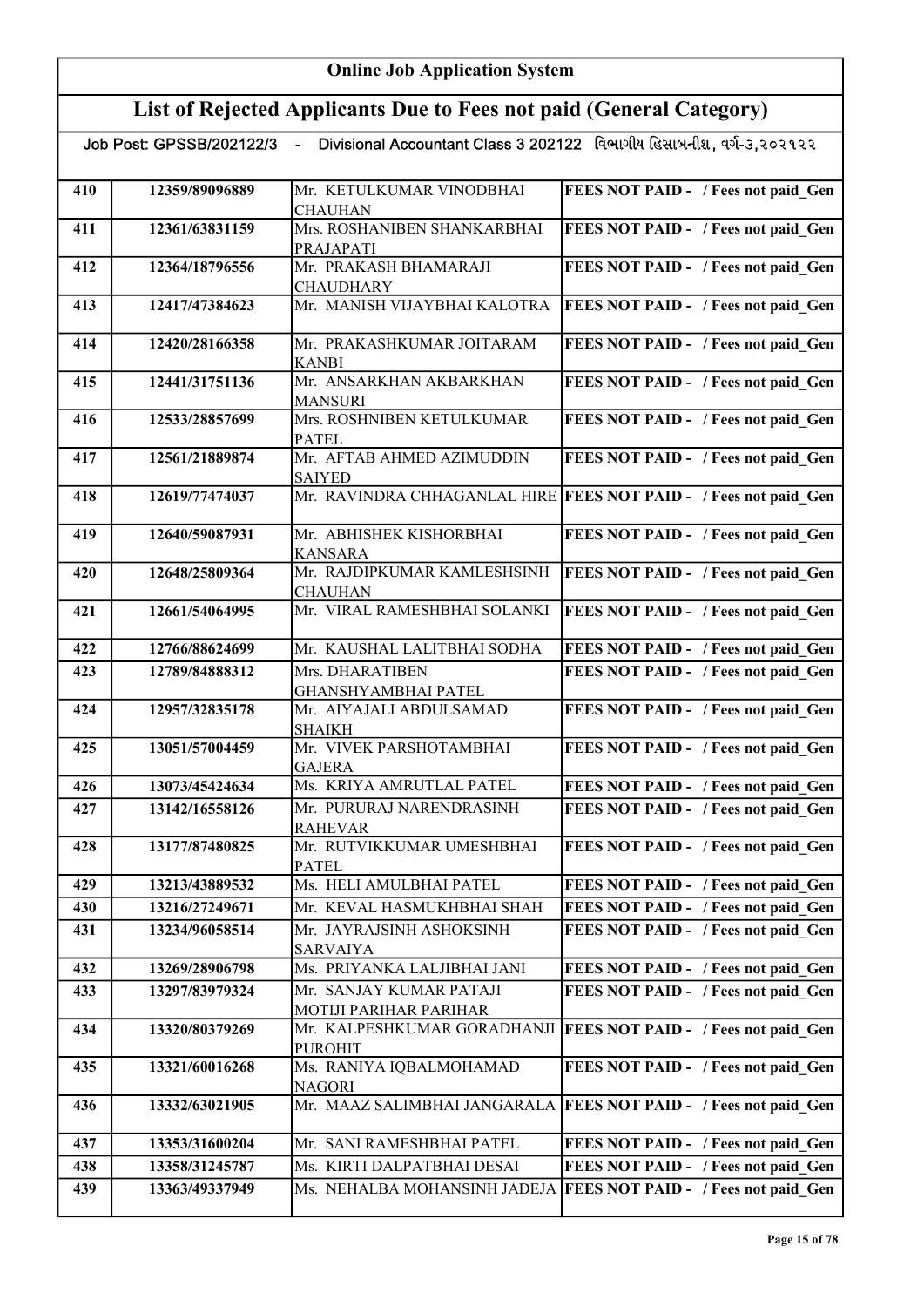# List of Rejected Applicants Due to Fees not paid (General Category)

| 440 | 13372/30475476 | Mrs. KOMAL JIGNESH BHAGIYA                     | FEES NOT PAID - / Fees not paid Gen        |
|-----|----------------|------------------------------------------------|--------------------------------------------|
| 441 | 13400/19795287 | Ms. AFSANA RICKIL LAKHANI                      | FEES NOT PAID - / Fees not paid Gen        |
| 442 | 13414/54649012 | Mr. AKRAM ABDUL RAZAKBHAI                      | FEES NOT PAID - / Fees not paid Gen        |
|     |                | <b>SHERASIYA</b>                               |                                            |
| 443 | 13434/86855824 | Mr. DIVYESH BHUPENDRABHAI                      | FEES NOT PAID - / Fees not paid_Gen        |
|     |                | <b>OZA</b>                                     |                                            |
| 444 | 13469/49047577 | Ms. MITTALBEN MAHENDRABHAI                     | FEES NOT PAID - / Fees not paid_Gen        |
|     |                | MAHERA                                         |                                            |
| 445 | 13618/61476593 | Ms. AKSHITA VINODBHAI                          | FEES NOT PAID - / Fees not paid Gen        |
|     |                | <b>TALAVIYA</b>                                |                                            |
| 446 | 13625/70331674 | Ms. HIRAL BHAISHANKARBHAI                      | FEES NOT PAID - / Fees not paid_Gen        |
|     |                | <b>BHATT</b>                                   |                                            |
| 447 | 13657/93262191 | Ms. VARSHABEN LAXMANDAS                        | FEES NOT PAID - / Fees not paid_Gen        |
|     |                | <b>KHATRI</b>                                  |                                            |
| 448 | 13686/66534845 | Ms. DIMPALBEN LAXMANSINH                       | FEES NOT PAID - / Fees not paid_Gen        |
|     |                | <b>RAJPUT</b><br>Mrs. KAJAL KEVIN BORKHATARIYA |                                            |
| 449 | 13713/67002539 |                                                | <b>FEES NOT PAID - / Fees not paid Gen</b> |
| 450 | 13728/12147966 | Ms. PRITIBEN DILIPKUMAR                        | FEES NOT PAID - / Fees not paid Gen        |
|     |                | <b>THAKKAR</b>                                 |                                            |
| 451 | 13777/18915686 | Ms. VARSHABEN LAXMANDAS                        | FEES NOT PAID - / Fees not paid Gen        |
|     |                | <b>KHATRI</b>                                  |                                            |
| 452 | 13861/12405299 | Ms. KOMAL BHAGAVANBHAI GOTI                    | <b>FEES NOT PAID - / Fees not paid Gen</b> |
|     |                |                                                |                                            |
| 453 | 13868/80875451 | Mr. NIRAV SANJAYKUMAR                          | FEES NOT PAID - / Fees not paid Gen        |
|     |                | <b>THAKKAR</b>                                 |                                            |
| 454 | 13877/10975271 | Mr. PARTH NITINBHAI RAMAVAT                    | FEES NOT PAID - / Fees not paid Gen        |
| 455 | 13894/74616198 | Ms. SHAHENAZ MOHD AKRAM                        | FEES NOT PAID - / Fees not paid Gen        |
|     |                | <b>MOMIN</b>                                   |                                            |
| 456 | 13927/76031547 | Mr. DIPAKKUMAR GABHABHAI                       | FEES NOT PAID - / Fees not paid Gen        |
|     |                | <b>CHAUHAN</b>                                 |                                            |
| 457 | 13972/26512593 | Mr. SAGAR JATINBHAI MAKWANA                    | FEES NOT PAID - / Fees not paid Gen        |
|     |                |                                                |                                            |
| 458 | 13987/81307641 | Mr. AASHUTOSH MEHILAL KORI                     | FEES NOT PAID - / Fees not paid Gen        |
| 459 | 14001/90154733 | Mr. VISHNUBHAI BHAGVANBHAI                     | FEES NOT PAID - / Fees not paid Gen        |
|     |                | PRAJAPATI                                      |                                            |
| 460 | 14051/47007043 | Ms. KINJAL HIMMAT VORA                         | FEES NOT PAID - / Fees not paid Gen        |
| 461 | 14069/36536046 | Mr. KRUNAL HIMMATBHAI                          | FEES NOT PAID - / Fees not paid Gen        |
|     |                | <b>BALDANIYA</b>                               |                                            |
| 462 | 14116/83469562 | Mr. UTSAV GIRDHARBHAI                          | FEES NOT PAID - / Fees not paid Gen        |
|     |                | <b>KABARIYA</b>                                |                                            |
| 463 | 14120/15938430 | Mr. GAURANGBHAI                                | FEES NOT PAID - / Fees not paid Gen        |
|     |                | SANJAYKUMAR DABHI                              |                                            |
| 464 | 14161/69962186 | Mr. DIVYESH NARESHBHAI                         | FEES NOT PAID - / Fees not paid Gen        |
|     |                | <b>JARIWALA</b>                                |                                            |
| 465 | 14186/69665473 | Mrs. MANISHA DIPAK PALEJA                      | FEES NOT PAID - / Fees not paid Gen        |
| 466 | 14301/22814702 | Mrs. POONAM RAMESHBHAI                         | FEES NOT PAID - / Fees not paid Gen        |
|     |                | <b>RATHOD</b>                                  |                                            |
| 467 | 14442/69598938 | Mr. AKASHKUMAR BHARATBHAI                      | FEES NOT PAID - / Fees not paid Gen        |
|     |                | <b>PARMAR</b>                                  |                                            |
| 468 | 14455/14417470 | Mr. MAHAMMADHANIF                              | FEES NOT PAID - / Fees not paid Gen        |
|     |                | ABDULLLAH KHILJI                               |                                            |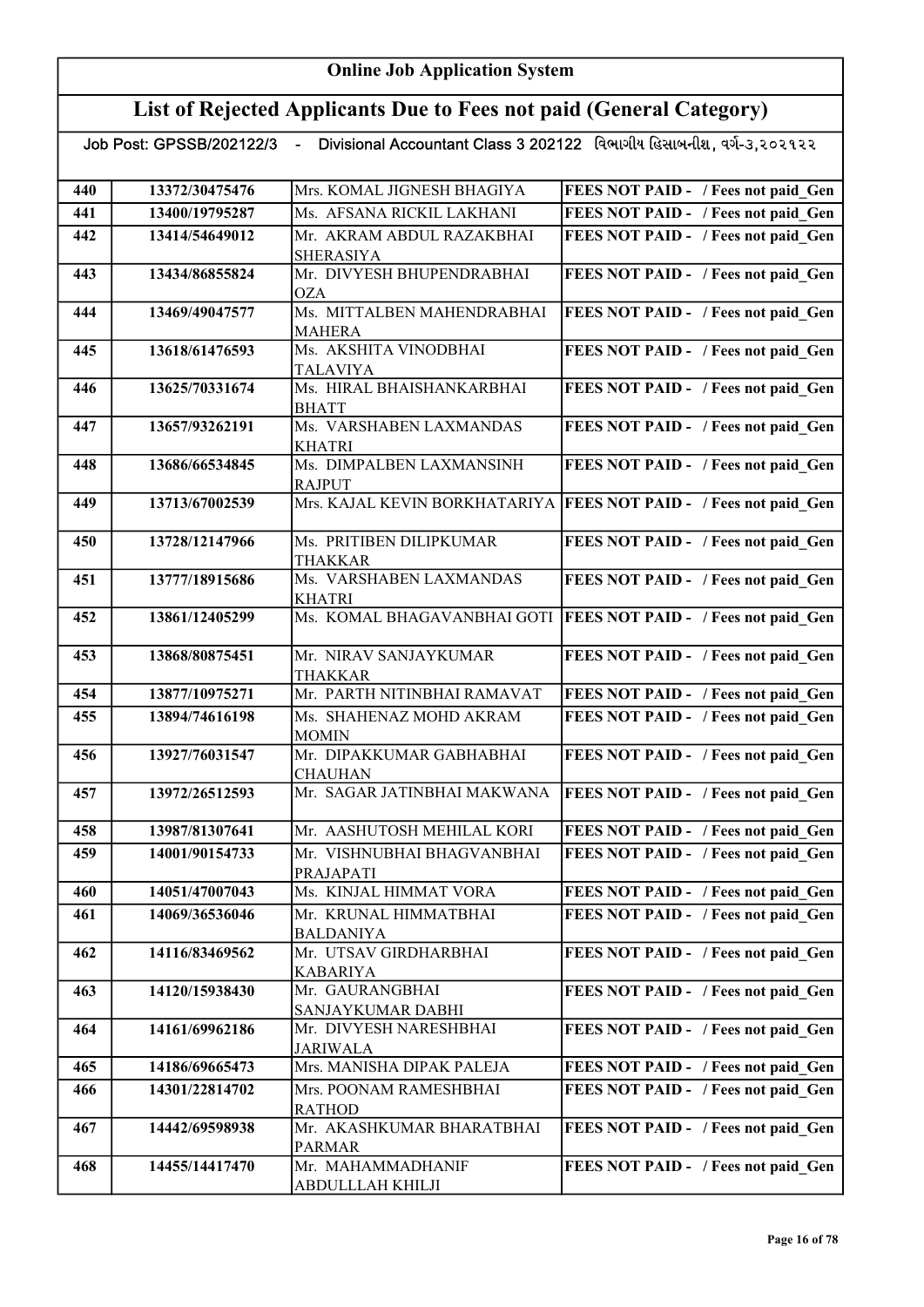|     |                | Job Post: GPSSB/202122/3  - Divisional Accountant Class 3 202122   વિભાગીય હિસાબનીશ, વગે-૩,૨૦૨૧૨૨ |                                     |
|-----|----------------|---------------------------------------------------------------------------------------------------|-------------------------------------|
| 469 | 14458/24657327 | Mr. PRAJESHSINH CHANDRASINH<br><b>PADHIYAR</b>                                                    | FEES NOT PAID - / Fees not paid Gen |
| 470 | 14471/93144097 | Mr. SACHIN VINODBHAI AJUDIYA                                                                      | FEES NOT PAID - / Fees not paid Gen |
| 471 | 14485/36497673 | Mrs. PARITA SUMIT KAMDAR                                                                          | FEES NOT PAID - / Fees not paid Gen |
| 472 | 14564/17283653 | Mr. DHAVAL NILESHBHAI<br><b>BHARANIA</b>                                                          | FEES NOT PAID - / Fees not paid Gen |
| 473 | 14567/21600229 | Ms. JALPA ASHOKBHAI PANCHAL                                                                       | FEES NOT PAID - / Fees not paid Gen |
| 474 | 14595/15012527 | Ms. CHARMI BHARATKUMAR<br><b>SACHANIYA</b>                                                        | FEES NOT PAID - / Fees not paid Gen |
| 475 | 14657/27292203 | Mrs. DHRUPALBEN KANUBHAI<br><b>PATEL</b>                                                          | FEES NOT PAID - / Fees not paid Gen |
| 476 | 14711/93547439 | Mr. HARDIK VASUBHAI PATEL                                                                         | FEES NOT PAID - / Fees not paid Gen |
| 477 | 14716/13324847 | Ms. POOJA MUKESHBHAI SHARMA                                                                       | FEES NOT PAID - / Fees not paid Gen |
| 478 | 14745/56186842 | Mr. RUSHABH ANILKUMAR<br><b>SOMANI</b>                                                            | FEES NOT PAID - / Fees not paid Gen |
| 479 | 14750/50772242 | Mr. PRANAV KISHOR FARTALE                                                                         | FEES NOT PAID - / Fees not paid_Gen |
| 480 | 14763/68510512 | Mr. PRASHANT JASHUBHAI<br><b>RATHOD</b>                                                           | FEES NOT PAID - / Fees not paid Gen |
| 481 | 14777/94456511 | Ms. TRUPTIBEN<br>PURSHOTTAMBHAI TAJPURIYA                                                         | FEES NOT PAID - / Fees not paid Gen |
| 482 | 14782/86139843 | Mr. INDRSSINH CHHATRASINH<br><b>RATHOD</b>                                                        | FEES NOT PAID - / Fees not paid Gen |
| 483 | 14867/58369658 | Mrs. JEEGISHA AJAYKUMAR<br><b>CHAUHAN</b>                                                         | FEES NOT PAID - / Fees not paid Gen |
| 484 | 14918/29812383 | Mr. PRAKRAMSINH<br>DHARMENDRASINH VGHELA                                                          | FEES NOT PAID - / Fees not paid Gen |
| 485 | 14938/47206446 | Ms. AAKANSHA BHARAT<br><b>MANWANI</b>                                                             | FEES NOT PAID - / Fees not paid Gen |
| 486 | 15041/61681927 | Ms. NASARINBEN SALIMBHAI<br><b>MULTANI</b>                                                        | FEES NOT PAID - / Fees not paid Gen |
| 487 | 15161/62495928 | Ms. ANJALIBEN BHARATBHAI<br>RAYKUNDALIYA                                                          | FEES NOT PAID - / Fees not paid_Gen |
| 488 | 15173/83799957 | Ms. HANSABEN NANSINH BARIA                                                                        | FEES NOT PAID - / Fees not paid Gen |
| 489 | 15215/96960849 | Ms. CHARMI RAJESHBHAI<br><b>KOTECHA</b>                                                           | FEES NOT PAID - / Fees not paid Gen |
| 490 | 15221/48674458 | Ms. MAYURIBA SHAILENDRASINH<br><b>JADEJA</b>                                                      | FEES NOT PAID - / Fees not paid Gen |
| 491 | 15248/23385999 | Ms. CHANDANI KIRANBHAI<br><b>PARMAR</b>                                                           | FEES NOT PAID - / Fees not paid Gen |
| 492 | 15262/93843118 | Mrs. JALPABEN RAMNIKBHAI<br>PIPALIYA                                                              | FEES NOT PAID - / Fees not paid Gen |
| 493 | 15273/37547191 | Ms. JUI JASHVANTBHAI SHAH                                                                         | FEES NOT PAID - / Fees not paid Gen |
| 494 | 15321/40975268 | Mr. DEVENDRASINH MAHESHBHAI<br>VAGHELA                                                            | FEES NOT PAID - / Fees not paid Gen |
| 495 | 15371/90240369 | Mr. SANJAYKUMAR BHAYABHAI<br>VALA                                                                 | FEES NOT PAID - / Fees not paid Gen |
| 496 | 15415/29239913 | Ms. KHYATI PRAFULCHANDRA<br><b>KOTADIA</b>                                                        | FEES NOT PAID - / Fees not paid Gen |
| 497 | 15442/10943502 | Ms. NIMUBEN DADUBHAI<br>DETHARIYA                                                                 | FEES NOT PAID - / Fees not paid Gen |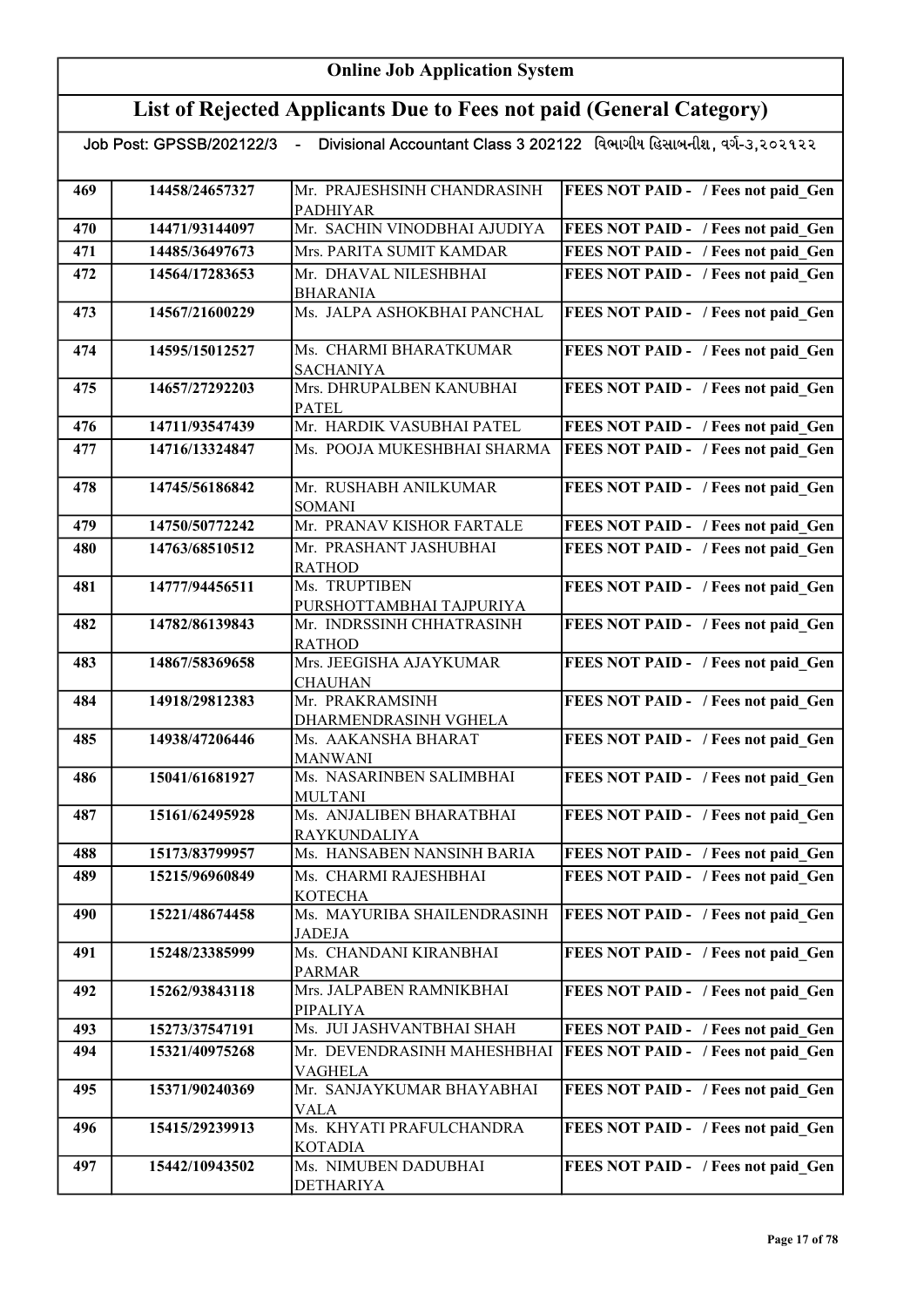| List of Rejected Applicants Due to Fees not paid (General Category) |                            |                                                |                                                                      |
|---------------------------------------------------------------------|----------------------------|------------------------------------------------|----------------------------------------------------------------------|
|                                                                     | Job Post: GPSSB/202122/3 - |                                                | Divisional Accountant Class 3 202122 વિભાગીય હિસાબનીશ, વર્ગ-૩,૨૦૨૧૨૨ |
| 498                                                                 | 15493/97509435             | Mrs. UPASANABA HARDIKSINH<br><b>RANA</b>       | FEES NOT PAID - / Fees not paid Gen                                  |
| 499                                                                 | 15564/24388307             | Ms. ASHABEN MANUBHAI<br><b>KEVADIYA</b>        | FEES NOT PAID - / Fees not paid Gen                                  |
| 500                                                                 | 15611/36805458             | Ms. SHEETAL GAURISHANKAR<br><b>THANKI</b>      | FEES NOT PAID - / Fees not paid Gen                                  |
| 501                                                                 | 15680/38452546             | Mr. PINTU KUMAR RAMESHBHAI<br><b>PATEL</b>     | FEES NOT PAID - / Fees not paid Gen                                  |
| 502                                                                 | 15689/97299699             | Ms. CHHAYA JAGDISHCHANDRA<br>JOGI              | FEES NOT PAID - / Fees not paid Gen                                  |
| 503                                                                 | 15779/70429013             | Mrs. NIRMITA ABHISHEK SHAH                     | FEES NOT PAID - / Fees not paid_Gen                                  |
| 504                                                                 | 15815/87576590             | Ms. VANADANA SURESHBHAI<br><b>SHUKAL</b>       | FEES NOT PAID - / Fees not paid Gen                                  |
| 505                                                                 | 15866/50866971             | Mrs. VAISHALIBEN ASHOKKUMAR<br>PRAJAPATI       | FEES NOT PAID - / Fees not paid Gen                                  |
| 506                                                                 | 15924/24348487             | Ms. GEETABEN JEEVANBHAI<br><b>CHAUDHARY</b>    | FEES NOT PAID - / Fees not paid Gen                                  |
| 507                                                                 | 15940/15870575             | Ms. SHAMABANU SABIRAHMED<br><b>SHAIKH</b>      | FEES NOT PAID - / Fees not paid Gen                                  |
| 508                                                                 | 15945/14217714             | Mrs. HIRABA RANJITSINH GOHEL                   | FEES NOT PAID - / Fees not paid Gen                                  |
| 509                                                                 | 15990/45566671             | Ms. RIYABEN DILIPKUMAR<br><b>SADIWALA</b>      | FEES NOT PAID - / Fees not paid Gen                                  |
| 510                                                                 | 16027/76669715             | Ms. JANKI CHANDRAKANT<br>CHAUHAN               | FEES NOT PAID - / Fees not paid Gen                                  |
| 511                                                                 | 16041/69058995             | Mr. JAYSINH JITENDRASINH<br>VAGHELA            | FEES NOT PAID - / Fees not paid Gen                                  |
| 512                                                                 | 16042/86960196             | Mrs. MANIBEN CHELABHAI<br><b>CHAUDHARI</b>     | FEES NOT PAID - / Fees not paid Gen                                  |
| 513                                                                 | 16056/44865839             | Mr. MEETKUMAR RAJENDRABHAI<br><b>PATEL</b>     | FEES NOT PAID - / Fees not paid Gen                                  |
| 514                                                                 | 16072/63330390             | Mr. JIGNESHKUMAR ARVINDBHAI<br><b>SOLANKI</b>  | FEES NOT PAID - / Fees not paid Gen                                  |
| 515                                                                 | 16109/63557723             | Ms. NIDHI CHANDRESHBHAI<br><b>PANDYA</b>       | FEES NOT PAID - / Fees not paid Gen                                  |
| 516                                                                 | 16121/23830253             | Mrs. MANIBEN CHELABHAI<br>CHAUDHARI            | FEES NOT PAID - / Fees not paid Gen                                  |
| 517                                                                 | 16131/13304294             | Ms. DHRUVIBEN RAVJIBHAI<br><b>KALOLA</b>       | FEES NOT PAID - / Fees not paid Gen                                  |
| 518                                                                 | 16150/19434549             | Mr. DIPAK JASHUBHAI PARMAR                     | FEES NOT PAID - / Fees not paid Gen                                  |
| 519                                                                 | 16167/75621494             | Ms. HIRAL KANJIBHAI<br><b>BHANUSHALI</b>       | FEES NOT PAID - / Fees not paid Gen                                  |
| 520                                                                 | 16182/62506646             | Mr. VINODKUMAR BHARAT BHAI<br><b>SOMESHWAR</b> | FEES NOT PAID - / Fees not paid Gen                                  |
| 521                                                                 | 16261/92958548             | Ms. MAUNALI SURESHBHAI PATEL                   | FEES NOT PAID - / Fees not paid Gen                                  |
| 522                                                                 | 16275/78453510             | Mr. ABDULTAUKIR ABDULAJIJ<br><b>MALEK</b>      | FEES NOT PAID - / Fees not paid Gen                                  |
| 523                                                                 | 16314/80540055             | Mrs. RIYA AKASHBHAI PATEL                      | FEES NOT PAID - / Fees not paid Gen                                  |
| 524                                                                 | 16376/21113605             | Ms. MANISHABEN<br>TRIBHOVANBHAI CHAVDA         | FEES NOT PAID - / Fees not paid Gen                                  |

525 16381/61839426 Ms. POOJA DHAVALKUMAR

UPADHYAY

FEES NOT PAID - / Fees not paid\_Gen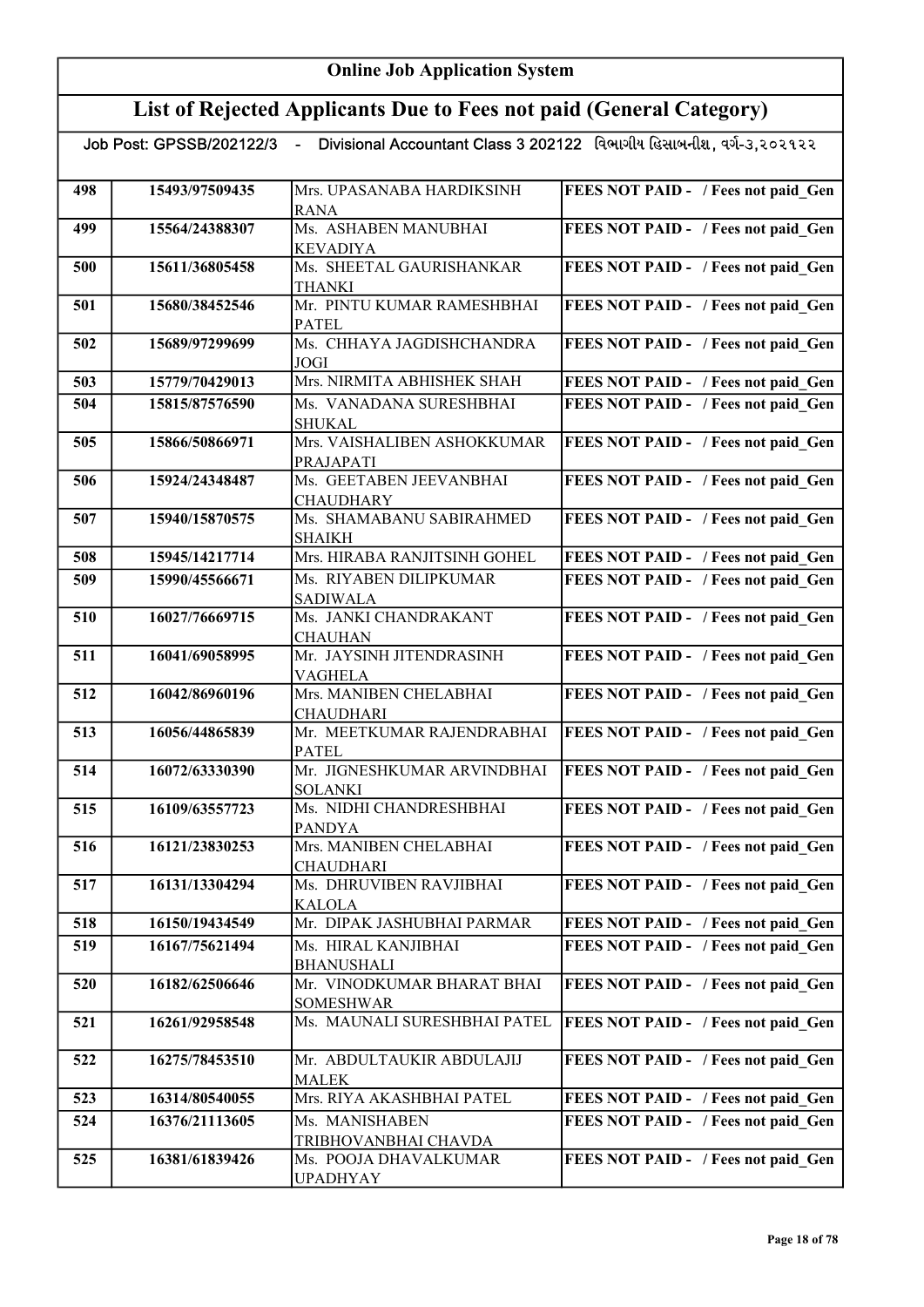# List of Rejected Applicants Due to Fees not paid (General Category)

| 526 | 16388/23317463 | Mr. BHARAT SHAMANLAL                       | FEES NOT PAID - / Fees not paid Gen        |
|-----|----------------|--------------------------------------------|--------------------------------------------|
| 527 | 16400/85761732 | MULCHANDANI<br>Mr. AJAYSINH NANUBHA JADEJA | FEES NOT PAID - / Fees not paid Gen        |
|     |                |                                            |                                            |
| 528 | 16502/43107682 | Ms. JASHIBEN SREERAMBHAI<br><b>JOSHI</b>   | FEES NOT PAID - / Fees not paid Gen        |
| 529 | 16509/15199591 | Mr. MEHTABALAM                             | FEES NOT PAID - / Fees not paid Gen        |
|     |                | KHURASHIDAHAMAD SHEKH                      |                                            |
| 530 | 16547/99819307 | Mr. MOHAMMEDIRFAN IBRAHIM<br><b>SHAIKH</b> | FEES NOT PAID - / Fees not paid Gen        |
| 531 | 16577/51053149 | Mr. JIGNESHSINH BALVANTSINH                | FEES NOT PAID - / Fees not paid Gen        |
|     |                | GOHIL                                      |                                            |
| 532 | 16608/25581619 | Ms. KINJALBEN RANJITSINH                   | FEES NOT PAID - / Fees not paid_Gen        |
|     |                | <b>CHAVDA</b>                              |                                            |
| 533 | 16613/15531206 | Mr. BHARATSINH AJITSINH                    | FEES NOT PAID - / Fees not paid Gen        |
|     |                | <b>CHAUHAN</b>                             |                                            |
| 534 | 16616/66961063 | Mr. RAVINDRABHAI DINESHBHAI                | FEES NOT PAID - / Fees not paid_Gen        |
| 535 | 16632/49833059 | <b>PARMAR</b><br>Mr. DHAVALKUMAR           | FEES NOT PAID - / Fees not paid Gen        |
|     |                | MANOJKUMAR UPADHYAY                        |                                            |
| 536 | 16640/52731406 | Mr. KULDEEPSINH JITENDRASINH               | FEES NOT PAID - / Fees not paid Gen        |
|     |                | <b>RANA</b>                                |                                            |
| 537 | 16662/45774372 | Ms. RUTU NILESHKUMAR DAVE                  | FEES NOT PAID - / Fees not paid Gen        |
| 538 | 16738/53798919 | Mr. MEHTABALAM                             | FEES NOT PAID - / Fees not paid Gen        |
|     |                | KHURASHIDAHAMAD SHEKH                      |                                            |
| 539 | 16792/60653334 | Ms. JAGRUTIBEN DINESHBHAI                  | FEES NOT PAID - / Fees not paid Gen        |
|     |                | <b>SHAH</b>                                |                                            |
| 540 | 16829/77256654 | Mrs. MADHAVI DEEP PATEL                    | FEES NOT PAID - / Fees not paid Gen        |
| 541 | 16989/21452014 | Mr. RAVINDRAKUMAR                          | FEES NOT PAID - / Fees not paid Gen        |
|     |                | JAYANTIBHAI CHAUDHARY                      |                                            |
| 542 | 17017/17987640 | Ms. AXITA PARESHBHAI TARPARA               | <b>FEES NOT PAID - / Fees not paid Gen</b> |
| 543 | 17092/65695283 | Mrs. PARULBEN NAVINCHANDRA                 | FEES NOT PAID - / Fees not paid Gen        |
|     |                | PRAJAPATI                                  |                                            |
| 544 | 17119/27937110 | Mrs. PARUL BHIKHABHAI PATEL                | FEES NOT PAID - / Fees not paid Gen        |
| 545 | 17150/92411360 | Mr. SHAHBAN MAHAMMADMIYAN                  | <b>FEES NOT PAID - / Fees not paid Gen</b> |
|     |                | <b>MALEK</b>                               |                                            |
| 546 | 17177/44847439 | Ms. NEHA ANILBHAI PANCHAL                  | FEES NOT PAID - / Fees not paid Gen        |
| 547 | 17218/35087755 | Ms. DIVYABEN MAHESHKUMAR<br><b>SONI</b>    | FEES NOT PAID - / Fees not paid Gen        |
| 548 | 17225/59750980 | Ms. RACHNA KISHAN SHAH                     | FEES NOT PAID - / Fees not paid Gen        |
| 549 | 17252/98133268 | Mr. JAYMITKUMAR                            | FEES NOT PAID - / Fees not paid Gen        |
|     |                | HEMANSUKUMAR RAVAL                         |                                            |
| 550 | 17260/79155580 | Ms. HITALI ANILKUMAR PATEL                 | FEES NOT PAID - / Fees not paid Gen        |
| 551 | 17292/19845251 | Mr. JAYPALSINH KODARSINH                   | FEES NOT PAID - / Fees not paid Gen        |
|     |                | <b>MAMERA</b>                              |                                            |
| 552 | 17317/91073401 | Ms. KAJALBEN AMRUTBHAI PATEL               | <b>FEES NOT PAID - / Fees not paid Gen</b> |
|     |                |                                            |                                            |
| 553 | 17335/90589870 | Ms. DHARABEN RAMESHBHAI                    | FEES NOT PAID - / Fees not paid Gen        |
| 554 |                | <b>KANANI</b><br>Mr. UMESHKUMAR RAMESHBHAI |                                            |
|     | 17350/50965890 | <b>RATHOD</b>                              | FEES NOT PAID - / Fees not paid Gen        |
| 555 | 17392/51322403 | Ms. BHUMIKA KARANSINH RAJ                  | FEES NOT PAID - / Fees not paid Gen        |
|     |                |                                            |                                            |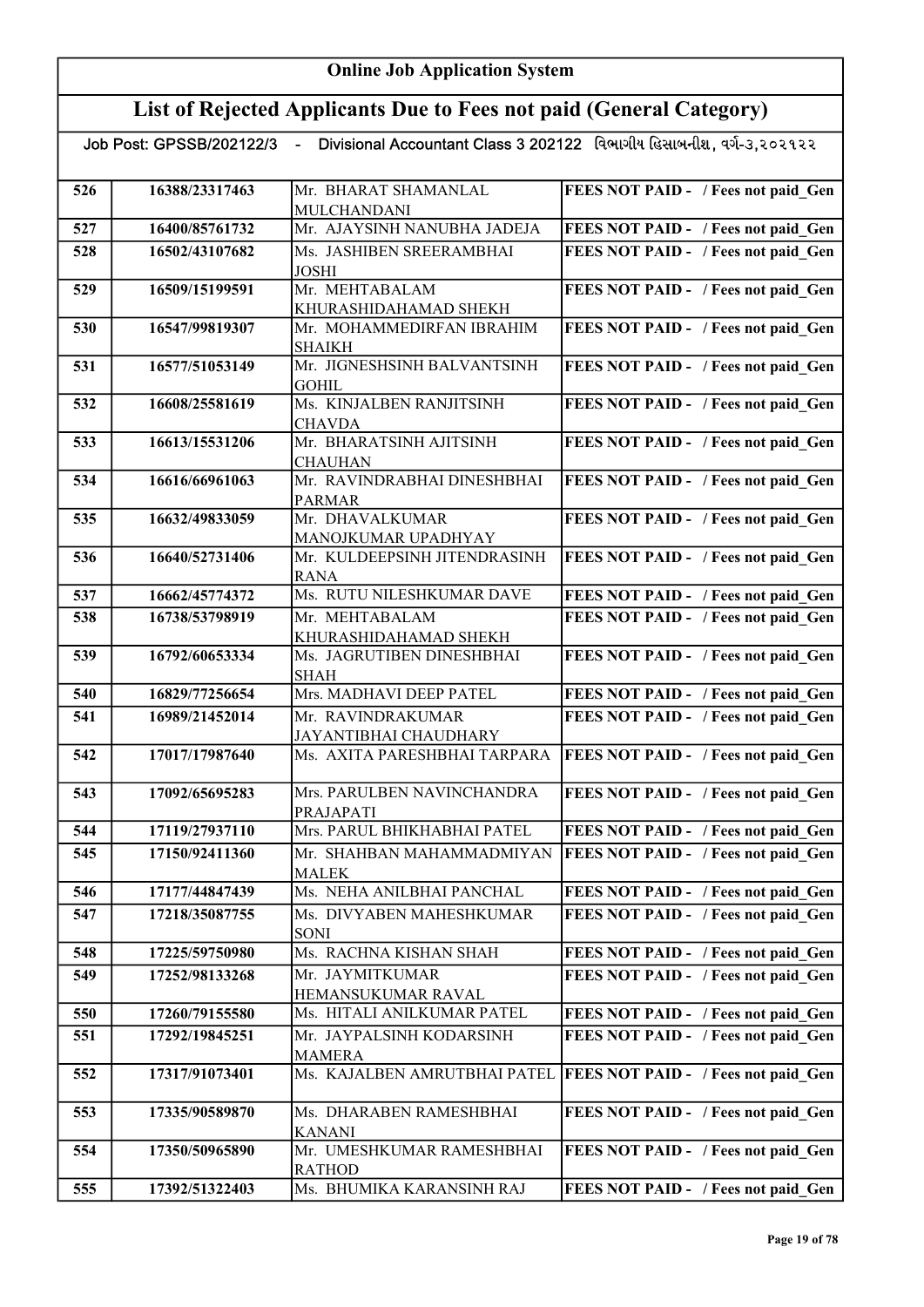# List of Rejected Applicants Due to Fees not paid (General Category)

| 556 | 17419/25406018 | Mr. KRUSHIT PRAKASHBHAI                        | FEES NOT PAID - / Fees not paid Gen                                |
|-----|----------------|------------------------------------------------|--------------------------------------------------------------------|
| 557 | 17461/65858845 | <b>PANCHAL</b><br>Mrs. RUCHI HITENDRABHAI SHAH | FEES NOT PAID - / Fees not paid Gen                                |
|     |                |                                                |                                                                    |
| 558 | 17482/83522685 | Ms. BHARGAVI NARESHKUMAR                       | FEES NOT PAID - / Fees not paid Gen                                |
| 559 | 17504/46716909 | <b>BHATT</b><br>Mr. MIHIRKUMAR VINODRAI        | FEES NOT PAID - / Fees not paid Gen                                |
|     |                | <b>GADHIYA</b>                                 |                                                                    |
| 560 | 17509/86630850 | Ms. NILAMKUMARI                                | FEES NOT PAID - / Fees not paid Gen                                |
|     |                | MAHENDRABHAI ROY                               |                                                                    |
| 561 | 17566/38332966 | Mr. KANAIYABHAI RAMESHBHAI                     | FEES NOT PAID - / Fees not paid_Gen                                |
|     |                | <b>SOLANKI</b>                                 |                                                                    |
| 562 | 17588/22654371 | Mr. MAYURKUMAR MANILALBHAI                     | <b>FEES NOT PAID - / Fees not paid_Gen</b>                         |
|     |                | <b>PATEL</b>                                   |                                                                    |
| 563 | 17599/98496272 | Ms. RADHABEN KALABHAI                          | FEES NOT PAID - / Fees not paid_Gen                                |
|     |                | PIPARIYA                                       |                                                                    |
| 564 | 17628/76972570 | Mr. JAYADIP ASHOKBHAI                          | FEES NOT PAID - / Fees not paid Gen                                |
|     |                | KAPADIYA<br>Ms. SAVITRI SITARAMBHAI PATEL      |                                                                    |
| 565 | 17646/62820214 |                                                | FEES NOT PAID - / Fees not paid Gen                                |
| 566 | 17647/73311863 | Mr. AHMAD HAFIZBHAI PASHVA                     | FEES NOT PAID - / Fees not paid Gen                                |
| 567 | 17704/33764761 | Mr. VISHALBHAI MADHUBHAI                       | FEES NOT PAID - / Fees not paid_Gen                                |
|     |                | <b>CHAVDA</b>                                  |                                                                    |
| 568 | 17710/77312931 | Mr. SHAHIDALI MAKSUDALI GOHIL                  | <b>FEES NOT PAID - / Fees not paid Gen</b>                         |
|     |                |                                                |                                                                    |
| 569 | 17731/91030943 | Mrs. NEHA HARDIK JADAV                         | FEES NOT PAID - / Fees not paid Gen                                |
| 570 | 17737/23398560 | Mr. MOHAMMAD ARBAZ                             | FEES NOT PAID - / Fees not paid Gen                                |
|     |                | MOHAMMAD SIDDIK SHAIKH                         |                                                                    |
| 571 | 17802/32731799 | Ms. ANKITABEN VASANTBHAI                       | FEES NOT PAID - / Fees not paid Gen                                |
|     |                | <b>PATEL</b>                                   |                                                                    |
| 572 | 17833/92985307 | Mrs. TEJAL VISHVAS THAKOR                      | FEES NOT PAID - / Fees not paid Gen                                |
| 573 | 17849/94898732 | Ms. RIDDHI NAVNITBHAI PALEJA                   | FEES NOT PAID - / Fees not paid Gen                                |
| 574 | 17863/75384139 | Mr. ZALAKKUMAR MUKESHBHAI<br><b>PATEL</b>      | FEES NOT PAID - / Fees not paid Gen                                |
| 575 | 17892/11841103 | Mr. VIRENDRA NARANSINH DABHI                   | FEES NOT PAID - / Fees not paid Gen                                |
|     |                |                                                |                                                                    |
| 576 | 17923/32133739 |                                                | Mr. AKSHAY JITENDRA ASHTEKAR   FEES NOT PAID - / Fees not paid Gen |
|     |                |                                                |                                                                    |
| 577 | 17963/23901457 | Mr. MEHUL SHAMLABHAI VARU                      | FEES NOT PAID - / Fees not paid Gen                                |
| 578 | 17999/98336133 | Mrs. ARCHNABEN HASMUKHLAL                      | FEES NOT PAID - / Fees not paid Gen                                |
|     |                | <b>VARIA</b>                                   |                                                                    |
| 579 | 18011/66646668 | Mr. SAGAR RANJITSINH CHAVADA                   | FEES NOT PAID - / Fees not paid Gen                                |
| 580 | 18022/83916148 | Mr. SIDDHARTH ANILKUMAR                        | FEES NOT PAID - / Fees not paid Gen                                |
|     |                | <b>RANPURA</b>                                 |                                                                    |
| 581 | 18048/34507117 | Ms. NEHALBEN HASMUKHBHAI                       | FEES NOT PAID - / Fees not paid Gen                                |
|     |                | VYAS                                           |                                                                    |
| 582 | 18059/35813002 | Ms. BHAGVATI KISHORKUMAR                       | FEES NOT PAID - / Fees not paid Gen                                |
|     |                | <b>MODHA</b>                                   |                                                                    |
| 583 | 18076/22753195 | Mr. AAKASH RAMESHKUMAR                         | FEES NOT PAID - / Fees not paid Gen                                |
|     |                | LALWANI                                        |                                                                    |
| 584 | 18123/87459112 | Mr. DANISH MEHBOOB                             | FEES NOT PAID - / Fees not paid Gen                                |
|     |                | <b>BHORANIYA</b>                               |                                                                    |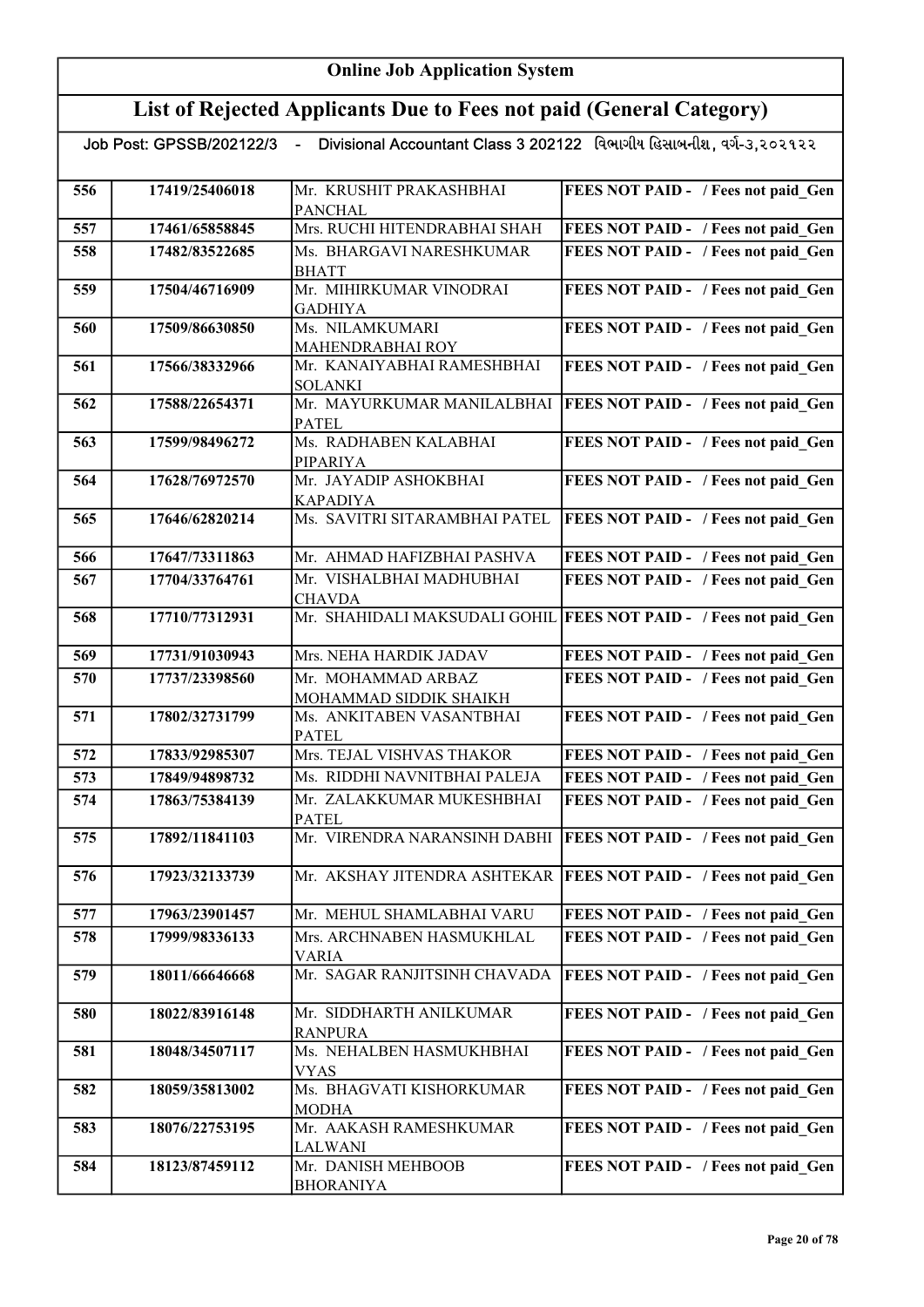# List of Rejected Applicants Due to Fees not paid (General Category)

| 585 | 18129/82519216 | Mrs. VAISHALIBEN                          | FEES NOT PAID - / Fees not paid Gen        |
|-----|----------------|-------------------------------------------|--------------------------------------------|
|     |                | NARENDRASINH SOLANKI                      |                                            |
| 586 | 18225/70041810 | Ms. SAMABIBI MOHAMMAD                     | FEES NOT PAID - / Fees not paid Gen        |
|     |                | HASAN ABBAS SHAIKH                        |                                            |
| 587 | 18252/74558470 | Mr. GANPAT HANSARAM RATHOD                | FEES NOT PAID - / Fees not paid Gen        |
| 588 | 18301/34382913 | Ms. ANKITA BHASKARBHAI<br><b>TRIVEDI</b>  | FEES NOT PAID - / Fees not paid Gen        |
| 589 | 18303/39067811 | Ms. ASHA BEN ARAJAN BHAI                  | FEES NOT PAID - / Fees not paid Gen        |
|     |                | <b>CHAUDHARY</b>                          |                                            |
| 590 | 18426/33587815 | Mr. HITESH PRATAPSINH RATHOD              | FEES NOT PAID - / Fees not paid Gen        |
| 591 | 18475/87324077 | Ms. KALPANABEN RAMANBHAI                  | FEES NOT PAID - / Fees not paid Gen        |
|     |                | VASAVA                                    |                                            |
| 592 | 18497/89999812 | Mr. JILAY SATISHBHAI SHAH                 | FEES NOT PAID - / Fees not paid Gen        |
| 593 | 18513/76630746 | Mr. YOGENDRAKUMAR RAVIBHAI                | FEES NOT PAID - / Fees not paid Gen        |
|     |                | <b>PANDYA</b>                             |                                            |
| 594 | 18578/97080023 | Ms. PRIYANKAKUMARI<br>RAMANBHAI PATEL     | FEES NOT PAID - / Fees not paid Gen        |
| 595 | 18582/37188668 | Mr. ABHIRAJSINH BHARATSINH                | FEES NOT PAID - / Fees not paid Gen        |
|     |                | <b>GOHIL</b>                              |                                            |
| 596 | 18657/36557435 | Ms. JAYNA CHAMPAKLAL POPAT                | FEES NOT PAID - / Fees not paid Gen        |
| 597 | 18729/29507144 | Mr. MANISH VALLABHBHAI                    | FEES NOT PAID - / Fees not paid Gen        |
|     |                | <b>SONANI</b>                             |                                            |
| 598 | 18751/66082070 | Ms. PRIYA JAYESHKUMAR                     | FEES NOT PAID - / Fees not paid Gen        |
|     |                | <b>BHAVSAR</b>                            |                                            |
| 599 | 18776/33534058 | Ms. PALAKBEN RAJESHBHAI                   | FEES NOT PAID - / Fees not paid Gen        |
| 600 | 18828/90046011 | PRAJAPATI<br>Ms. DOLLY RAJNIKANT DASADIYA | <b>FEES NOT PAID - / Fees not paid Gen</b> |
|     |                |                                           |                                            |
| 601 | 18831/42111837 | Ms. JEEL HITESHBHAI PUROHIT               | FEES NOT PAID - / Fees not paid_Gen        |
| 602 | 18857/55058155 | Mr. VISHALBHAI BHAGABHAI                  | FEES NOT PAID - / Fees not paid Gen        |
|     |                | VAISH                                     |                                            |
| 603 | 18861/24095726 | Ms. DOLLY RAJNIKANT DASADIYA              | <b>FEES NOT PAID - / Fees not paid Gen</b> |
|     |                |                                           |                                            |
| 604 | 18874/41910379 | Mr. VIKRAMPURI CHHOGPURI                  | FEES NOT PAID - / Fees not paid Gen        |
| 605 | 18875/95807423 | SWAMI<br>Ms. BANSI MANISHBHAI GONDHA      | FEES NOT PAID - / Fees not paid Gen        |
|     |                |                                           |                                            |
| 606 | 18878/86354809 | Ms. HARSHITABEN JENTIBHAI                 | FEES NOT PAID - / Fees not paid Gen        |
|     |                | <b>NAGANI</b>                             |                                            |
| 607 | 18911/64885391 | Mrs. DAMAYANTIBEN                         | FEES NOT PAID - / Fees not paid Gen        |
|     |                | VIKRAMSINH BARIA                          |                                            |
| 608 | 18941/84906821 | Ms. SHREYA DIVYAKANTBHAI                  | FEES NOT PAID - / Fees not paid Gen        |
|     | 18960/36606254 | <b>JANI</b><br>Mrs. RINKUBEN DHAVALKUMAR  | FEES NOT PAID - / Fees not paid Gen        |
| 609 |                | <b>PATEL</b>                              |                                            |
| 610 | 18981/90061877 | Mr. HITENDRASINH                          | FEES NOT PAID - / Fees not paid_Gen        |
|     |                | RAJENDRASINH JADEJA                       |                                            |
| 611 | 19017/24693319 | Mr. YUVRAJSINH RAJUSINH                   | FEES NOT PAID - / Fees not paid Gen        |
|     |                | <b>SOLANKI</b>                            |                                            |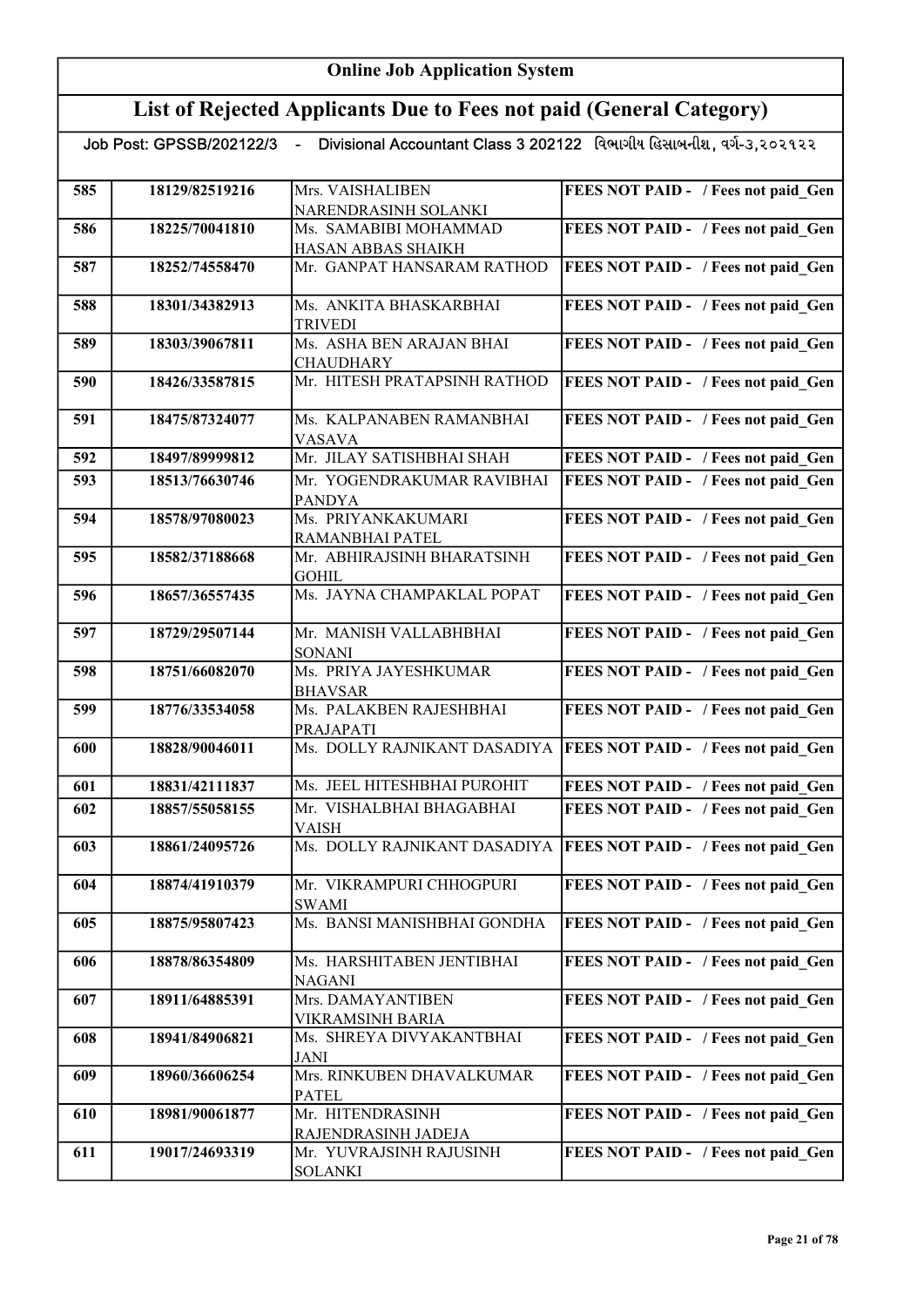# List of Rejected Applicants Due to Fees not paid (General Category)

| 612 | 19064/59207980 | Mrs. MOHINI GAURAVKUMAR                  | FEES NOT PAID - / Fees not paid Gen                                |
|-----|----------------|------------------------------------------|--------------------------------------------------------------------|
|     |                | MAYAVANSHI                               |                                                                    |
| 613 | 19162/43870246 | Ms. NEHALBEN KIRITBHAI                   | FEES NOT PAID - / Fees not paid Gen                                |
|     |                | <b>TILAVAT</b>                           |                                                                    |
| 614 | 19166/79685059 | Mrs. RINKUBEN KARANSINH<br><b>RATHOD</b> | FEES NOT PAID - / Fees not paid Gen                                |
| 615 | 19177/19201357 | Ms. POORVEEBAHEN                         | FEES NOT PAID - / Fees not paid Gen                                |
|     |                | MAHENDRASINH RAULJI                      |                                                                    |
| 616 | 19282/56240365 | Mr. RAVINDRAKUMAR                        | FEES NOT PAID - / Fees not paid Gen                                |
|     |                | CHEMABHAI GAMIT                          |                                                                    |
| 617 | 19363/10013077 | Mr. SUJEET KUMAR BAIJNATH                | FEES NOT PAID - / Fees not paid_Gen                                |
|     |                | VARMA                                    |                                                                    |
| 618 | 19417/66881881 | Ms. DIPIKA SHAILESH BHAI                 | FEES NOT PAID - / Fees not paid_Gen                                |
|     |                | KHARADIYA                                |                                                                    |
| 619 | 19456/69396560 | Mr. SACHINKUMAR JAYESHBHAI               | FEES NOT PAID - / Fees not paid Gen                                |
|     |                | <b>PATEL</b>                             |                                                                    |
| 620 | 19595/52375050 | Mr. JAGDISHBHAI RAMANBHAI                | FEES NOT PAID - / Fees not paid Gen                                |
|     |                | <b>SODHAPARMAR</b>                       |                                                                    |
| 621 | 19614/43530705 | Mr. NILESHKUMAR ARJANBHAI                | FEES NOT PAID - / Fees not paid Gen                                |
| 622 | 19620/96888312 | BAR<br>Mr. BRIJESH SATISHBHAI VYAS       | FEES NOT PAID - / Fees not paid Gen                                |
| 623 | 19642/96481248 | Mr. ASHVIN BHALSING SOLANKI              | FEES NOT PAID - / Fees not paid Gen                                |
|     |                |                                          |                                                                    |
| 624 | 19696/64000262 | Ms. PAYAL DINESHBHAI PANCHAL             | FEES NOT PAID - / Fees not paid Gen                                |
| 625 | 19930/58113360 | Ms. PRIYA SURESHBHAI BHOOT               | FEES NOT PAID - / Fees not paid Gen                                |
| 626 | 19946/93643585 | Mrs. TEJAL VISHVAS THAKOR                | FEES NOT PAID - / Fees not paid Gen                                |
| 627 | 19956/30400440 | Mr. DEVANG ASHOKKUMAR                    | FEES NOT PAID - / Fees not paid Gen                                |
|     |                | <b>THAKAR</b>                            |                                                                    |
| 628 | 19997/46243047 | Mr. AJAY DURGESHBHAI                     | FEES NOT PAID - / Fees not paid Gen                                |
|     |                | <b>GIDHAVANI</b>                         |                                                                    |
| 629 | 20033/69112804 | Mr. PRATIK CHAMPAKBHAI PATEL             | <b>FEES NOT PAID - / Fees not paid Gen</b>                         |
| 630 | 20098/89535938 | Ms. KOMALBEN DIPAKKUMAR                  | FEES NOT PAID - / Fees not paid Gen                                |
|     |                | <b>BHATT</b>                             |                                                                    |
| 631 | 20135/34514217 | Mr. HEMANT RAMESHRAO BHOITE              | <b>FEES NOT PAID - / Fees not paid Gen</b>                         |
|     |                |                                          |                                                                    |
| 632 | 20139/41395184 | Ms. SHREYA DINESHBHAI PATEL              | FEES NOT PAID - / Fees not paid Gen                                |
| 633 | 20151/96761884 |                                          | Mr. SADDAMBHAI LATIFBHAI SIPAI FEES NOT PAID - / Fees not paid Gen |
|     |                |                                          |                                                                    |
| 634 | 20170/44093283 | Mr. MAYUR KANJIBHAI PANDAV               | FEES NOT PAID - / Fees not paid Gen                                |
| 635 | 20178/23059099 | Ms. JYOTI HITESHBHAI DAVE                | FEES NOT PAID - / Fees not paid Gen                                |
| 636 | 20253/29960926 | Mr. PIYUSHKUMAR RAMESHBHAI               | FEES NOT PAID - / Fees not paid Gen                                |
|     |                | <b>DAVE</b>                              |                                                                    |
| 637 | 20365/15613483 | Mr. HARSH NARHARIBHAI PATEL              | FEES NOT PAID - / Fees not paid Gen                                |
| 638 | 20434/25074008 | Mr. SAGARKUMAR DIPSINH                   | FEES NOT PAID - / Fees not paid Gen                                |
|     |                | <b>PARMAR</b>                            |                                                                    |
| 639 | 20493/32397012 | Mr. YASH MUKESHBHAI TRIVEDI              | FEES NOT PAID - / Fees not paid Gen                                |
| 640 | 20500/72448787 | Mr. MITESH JAYVANTBHAI                   | FEES NOT PAID - / Fees not paid Gen                                |
|     |                | <b>CHAUHAN</b>                           |                                                                    |
| 641 | 20504/75885709 | Mr. VADANJI RAMAJI THAKOR                | FEES NOT PAID - / Fees not paid Gen                                |
| 642 | 20646/52072052 | Mr. KARNKUMAR                            | FEES NOT PAID - / Fees not paid Gen                                |
|     |                | AMARISHKUMAR TRIVEDI                     |                                                                    |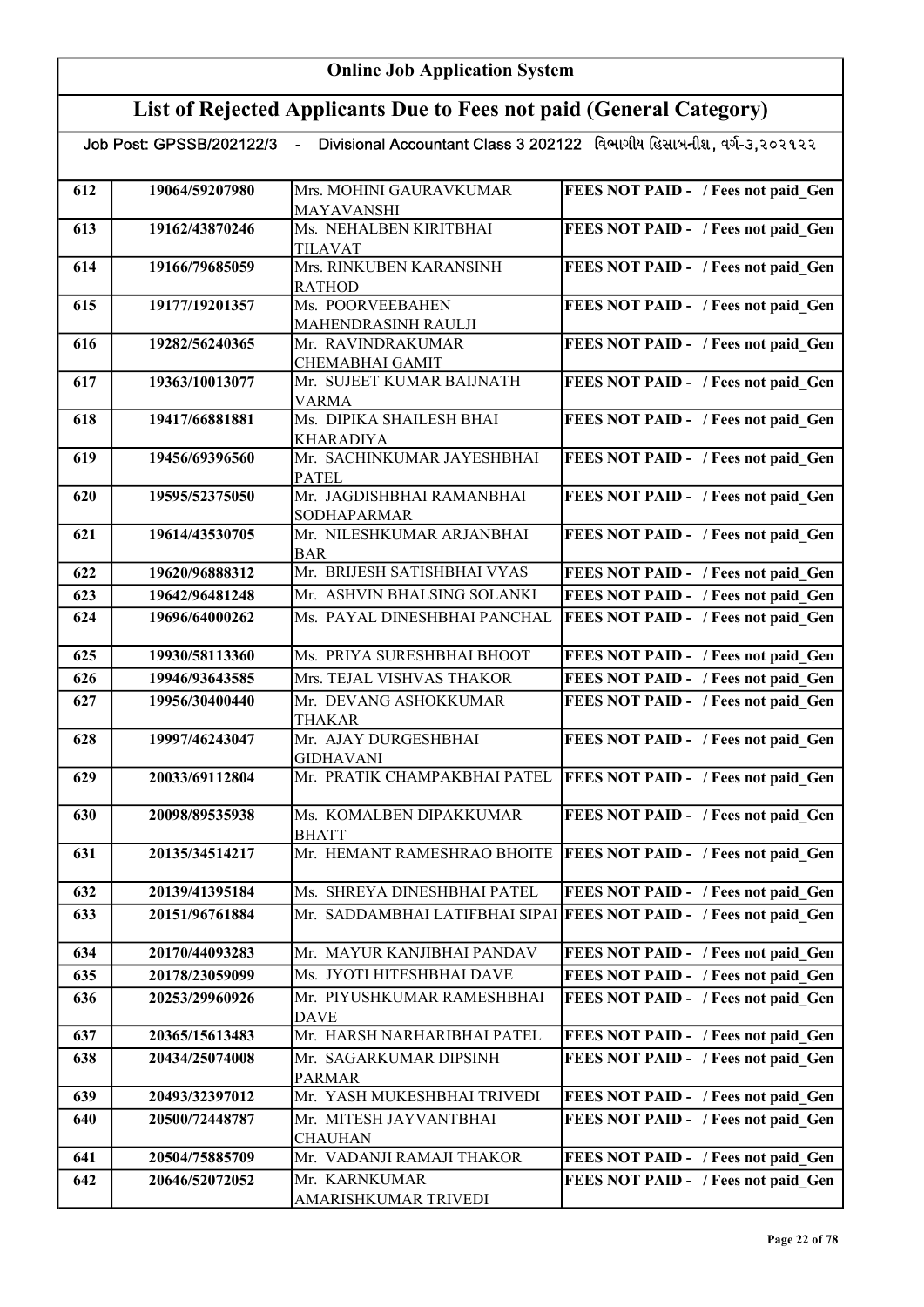| Divisional Accountant Class 3 202122 વિભાગીય હિસાબનીશ, વર્ગ-૩,૨૦૨૧૨૨<br>Job Post: GPSSB/202122/3<br>$\sim$ |                |                                                  |                                                                   |
|------------------------------------------------------------------------------------------------------------|----------------|--------------------------------------------------|-------------------------------------------------------------------|
| 643                                                                                                        | 20658/60638731 | Mrs. HEENAKAUSHAR MOHAMMAD<br><b>SOYEB SHEKH</b> | <b>FEES NOT PAID - / Fees not paid Gen</b>                        |
| 644                                                                                                        | 20672/44173312 | Ms. GOPI MANISHBHAI GONDHA                       | FEES NOT PAID - / Fees not paid Gen                               |
| 645                                                                                                        | 20710/85639954 | Mrs. KINJALBEN VIJAYKUMAR<br><b>SOLANKI</b>      | FEES NOT PAID - / Fees not paid Gen                               |
| 646                                                                                                        | 20719/99972766 | Ms. SAPNA SOMABHAI PATEL                         | FEES NOT PAID - / Fees not paid Gen                               |
| 647                                                                                                        | 20865/66970708 | Ms. KHUSHBOO RAKESH DAVE<br><b>DAVE</b>          | FEES NOT PAID - / Fees not paid Gen                               |
| 648                                                                                                        | 20896/31378900 | Ms. DULARI PRAFULBHAI<br><b>BUDDHBHATTI</b>      | FEES NOT PAID - / Fees not paid Gen                               |
| 649                                                                                                        | 20904/16377578 | Ms. DIVYABEN ASHOKBHAI<br><b>CHAVDA</b>          | FEES NOT PAID - / Fees not paid Gen                               |
| 650                                                                                                        | 20936/18382089 | Mr. GULAMKADIR<br><b>GULAMMUSTAKIM SHAIKH</b>    | FEES NOT PAID - / Fees not paid Gen                               |
| 651                                                                                                        | 21092/58234266 |                                                  | Ms. DIVYA HIMMATBHAI NAKRANI FEES NOT PAID - / Fees not paid Gen  |
| 652                                                                                                        | 21098/72622159 | Mr. NAVINBHAI HIRABHAI<br><b>PUROHIT</b>         | FEES NOT PAID - / Fees not paid Gen                               |
| 653                                                                                                        | 21122/27871724 | Ms. PRACHIBEN RAJESHKUMAR<br><b>VARDE</b>        | FEES NOT PAID - / Fees not paid Gen                               |
| 654                                                                                                        | 21140/79084085 |                                                  | Mr. HARSH AMIT BHAI KUNDALIYA FEES NOT PAID - / Fees not paid Gen |
| 655                                                                                                        | 21155/18017111 | Mrs. ROSHANIBEN SHANKARBHAI<br>PRAJAPATI         | FEES NOT PAID - / Fees not paid Gen                               |
| 656                                                                                                        | 21242/28639846 | Mr. KRUSHIT PRAKASHBHAI<br><b>PANCHAL</b>        | FEES NOT PAID - / Fees not paid Gen                               |
| 657                                                                                                        | 21378/74297479 |                                                  | Ms. JANKI JAYESHKUMAR PANDYA FEES NOT PAID - / Fees not paid_Gen  |
| 658                                                                                                        | 21416/40409236 | Ms. JANVI ATULKUMAR<br><b>TORAWALA</b>           | FEES NOT PAID - / Fees not paid_Gen                               |
| 659                                                                                                        | 21457/93090607 | Ms. URMILA BHIKHA LAL BUTANI                     | FEES NOT PAID - / Fees not paid Gen                               |
| 660                                                                                                        | 21490/46817065 | Ms. PREETIBEN VITHTHALBHAI<br>VAGHASIYA          | FEES NOT PAID - / Fees not paid Gen                               |
| 661                                                                                                        | 21528/87599023 | Ms. DULARI PRAFULBHAI<br><b>BUDDHBHATTI</b>      | FEES NOT PAID - / Fees not paid Gen                               |
| 662                                                                                                        | 21599/28976490 | Mrs. POONAMBEN KANUBHAI<br>PRAJAPATI             | FEES NOT PAID - / Fees not paid Gen                               |
| 663                                                                                                        | 21603/65076343 | Ms. AVANI PRAVINBHAI CHAUHAN                     | <b>FEES NOT PAID - / Fees not paid Gen</b>                        |
| 664                                                                                                        | 21659/44607268 | Ms. MANALI BAKULBHAI VORA                        | FEES NOT PAID - / Fees not paid Gen                               |
| 665                                                                                                        | 21669/37098437 | Ms. RUSHITA GORDHANBHAI<br><b>RAMANI</b>         | FEES NOT PAID - / Fees not paid_Gen                               |
| 666                                                                                                        | 21678/83808900 | Mr. RUSHIT SURESHBHAI<br><b>RADADIYA</b>         | FEES NOT PAID - / Fees not paid Gen                               |
| 667                                                                                                        | 21779/80339344 | Mrs. HETAL BHAVESHKUMAR<br><b>PATEL</b>          | FEES NOT PAID - / Fees not paid Gen                               |
| 668                                                                                                        | 21789/38679412 | Mr. DILIPKUMAR MOHANLAL<br><b>SOLANKI</b>        | FEES NOT PAID - / Fees not paid Gen                               |
| 669                                                                                                        | 21809/75194341 | Ms. DURVA DINESHCHANDRA<br><b>PANDYA</b>         | FEES NOT PAID - / Fees not paid_Gen                               |
| 670                                                                                                        | 21831/87708072 | Mr. SHAILESHKUMAR RAMAJI<br><b>THAKOR</b>        | FEES NOT PAID - / Fees not paid Gen                               |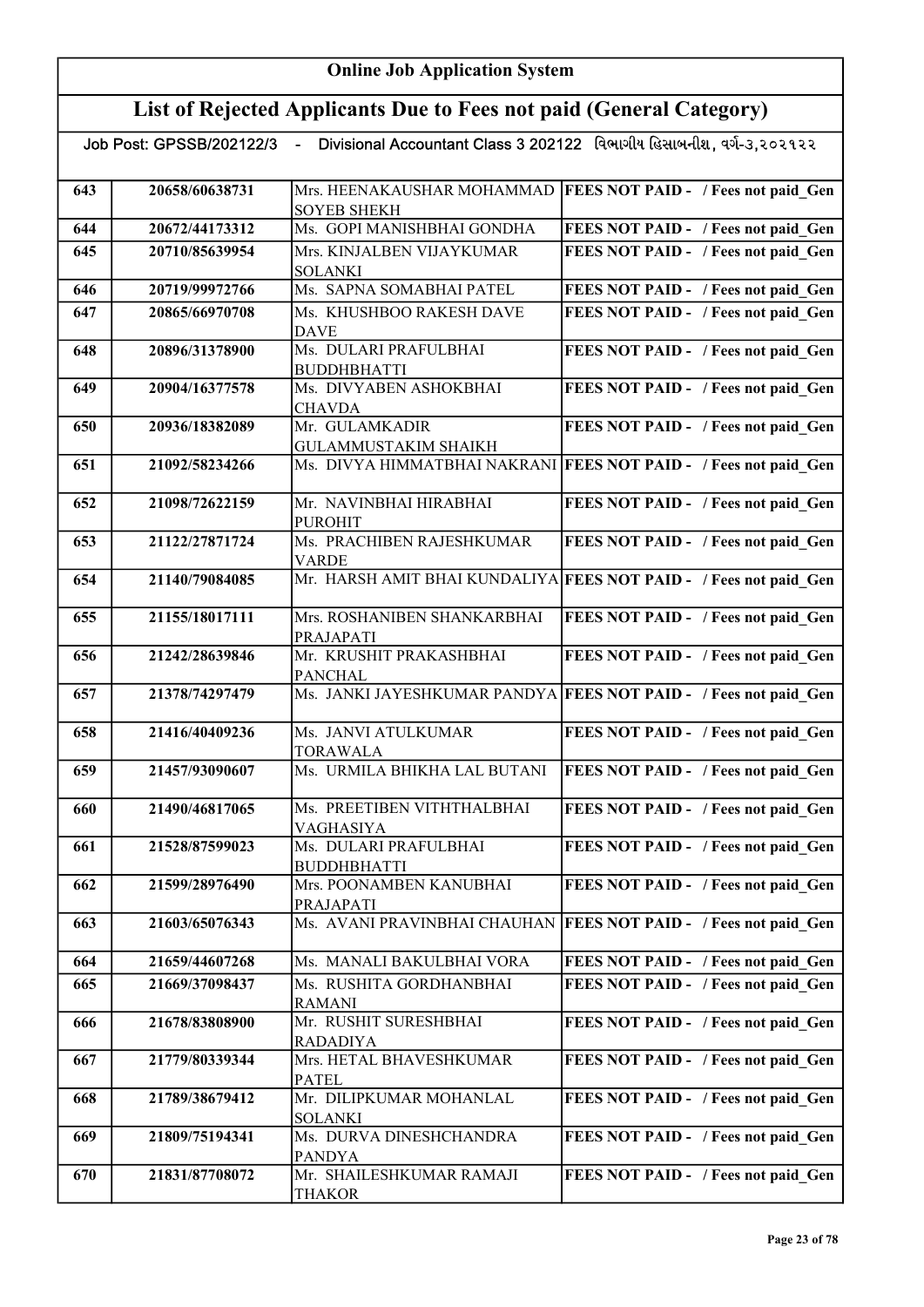# List of Rejected Applicants Due to Fees not paid (General Category)

|  | Job Post: GPSSB/202122/3 |  |
|--|--------------------------|--|

| 671 | 21863/56058695 | Ms. HEENABEN MOHANLAL                    | FEES NOT PAID - / Fees not paid Gen                               |
|-----|----------------|------------------------------------------|-------------------------------------------------------------------|
|     |                | <b>SOLANKI</b>                           |                                                                   |
| 672 | 21880/71620513 | Mr. VIRAJSINH KHODSINH                   | FEES NOT PAID - / Fees not paid Gen                               |
|     |                | VAGHELA                                  |                                                                   |
| 673 | 21920/12198797 | Ms. KRUPALI PANKAJBHAI<br><b>KOTHIYA</b> | FEES NOT PAID - / Fees not paid Gen                               |
| 674 | 21931/23911179 | Ms. KAJALBEN PRAVINBHAI JOSHI            | <b>FEES NOT PAID - / Fees not paid Gen</b>                        |
|     |                |                                          |                                                                   |
| 675 | 21958/13760698 | Mr. PARTH AMBUBHAI PANDYA                | FEES NOT PAID - / Fees not paid Gen                               |
| 676 | 21984/64935499 | Mrs. NIKITA BRIJESHKUMAR PATIL           | FEES NOT PAID - / Fees not paid Gen                               |
| 677 | 21996/22711974 | Mrs. RUPALIBEN MULCHANDBHAI              | FEES NOT PAID - / Fees not paid_Gen                               |
|     |                | <b>MEVADA</b>                            |                                                                   |
| 678 | 22015/80329532 | Mr. HARSH SANJAY BHAI PATEL              | FEES NOT PAID - / Fees not paid Gen                               |
| 679 | 22086/10782990 | Mr. MEET RAJUBHAI PANDYA                 | FEES NOT PAID - / Fees not paid Gen                               |
|     |                |                                          |                                                                   |
| 680 | 22102/50250604 | Mr. MEHUL JAYESHKUMAR RAVAL              | <b>FEES NOT PAID - / Fees not paid Gen</b>                        |
| 681 | 22163/45271148 | Ms. DHRUVISHA PRAVIN BHAI                | FEES NOT PAID - / Fees not paid Gen                               |
|     |                | <b>PATEL</b>                             |                                                                   |
| 682 | 22167/12412711 | Mrs. KAJALBEN MUKESHBHAI                 | FEES NOT PAID - / Fees not paid Gen                               |
|     |                | <b>PATEL</b>                             |                                                                   |
| 683 | 22184/27101271 | Ms. DIPTIBA RANJITSINH JADEJA            | FEES NOT PAID - / Fees not paid Gen                               |
| 684 | 22218/96102520 | Ms. SHEETALBAHEN BABUBHAI                | FEES NOT PAID - / Fees not paid Gen                               |
|     |                | PRAJAPATI                                |                                                                   |
| 685 | 22297/59345842 | Mr. MAHIPALSINH                          | FEES NOT PAID - / Fees not paid_Gen                               |
|     |                | SIDDHARAJSINH CHAVDA                     |                                                                   |
| 686 | 22350/91290341 | Mr. HARDIKKUMAR ASHOKBHAI                | FEES NOT PAID - / Fees not paid_Gen                               |
|     |                | <b>KHATRI</b>                            |                                                                   |
| 687 | 22360/96535248 | Ms. PRIYANKA JAYVIRSINH                  | FEES NOT PAID - / Fees not paid_Gen                               |
|     |                | VAGHELA                                  |                                                                   |
| 688 | 22362/66031752 | Mr. PRANJAL HARISHKUMAR JANI             | FEES NOT PAID - / Fees not paid_Gen                               |
|     | 22395/70559648 | Mr. JAYPALSINH GIRVATSINH                |                                                                   |
| 689 |                | <b>CHAUHAN</b>                           | FEES NOT PAID - / Fees not paid Gen                               |
| 690 | 22437/41980557 | Mrs. ALPABEN BALVATBHAI                  | FEES NOT PAID - / Fees not paid Gen                               |
|     |                | <b>SOLANKI</b>                           |                                                                   |
| 691 | 22490/36151734 |                                          | Ms. NIRALI NARANBHAI LAVADIYA FEES NOT PAID - / Fees not paid Gen |
|     |                |                                          |                                                                   |
| 692 | 22492/17770494 | Mrs. ARUNABEN RAYSINHBHAI                | FEES NOT PAID - / Fees not paid Gen                               |
|     |                | <b>TADVI</b>                             |                                                                   |
| 693 | 22505/59603944 | Mr. PARTHKUMAR                           | FEES NOT PAID - / Fees not paid Gen                               |
|     |                | <b>BIRENDRAKUMAR PATEL</b>               |                                                                   |
| 694 | 22508/29752018 | Mr. DINESHKUMAR JAYANTIBHAI              | FEES NOT PAID - / Fees not paid Gen                               |
|     |                | <b>PATANI</b>                            |                                                                   |
| 695 | 22543/63034517 | Mr. HARSHADKUMAR VADANSINH               | <b>FEES NOT PAID - / Fees not paid Gen</b>                        |
|     |                | <b>PARMAR</b>                            |                                                                   |
| 696 | 22625/78307291 | Mr. PRAYAGRAJSINH                        | FEES NOT PAID - / Fees not paid_Gen                               |
|     |                | DASHRATHSINH JADEJA                      |                                                                   |
| 697 | 22635/95547736 | Mr. MAULIKKUMAR BHARATBHAI               | FEES NOT PAID - / Fees not paid_Gen                               |
|     |                | PRAJAPATI                                |                                                                   |
| 698 | 22654/76726984 | Ms. HEMANGI CHANDRESHKUMAR               | <b>FEES NOT PAID - / Fees not paid Gen</b>                        |
|     |                | <u>RANA</u>                              |                                                                   |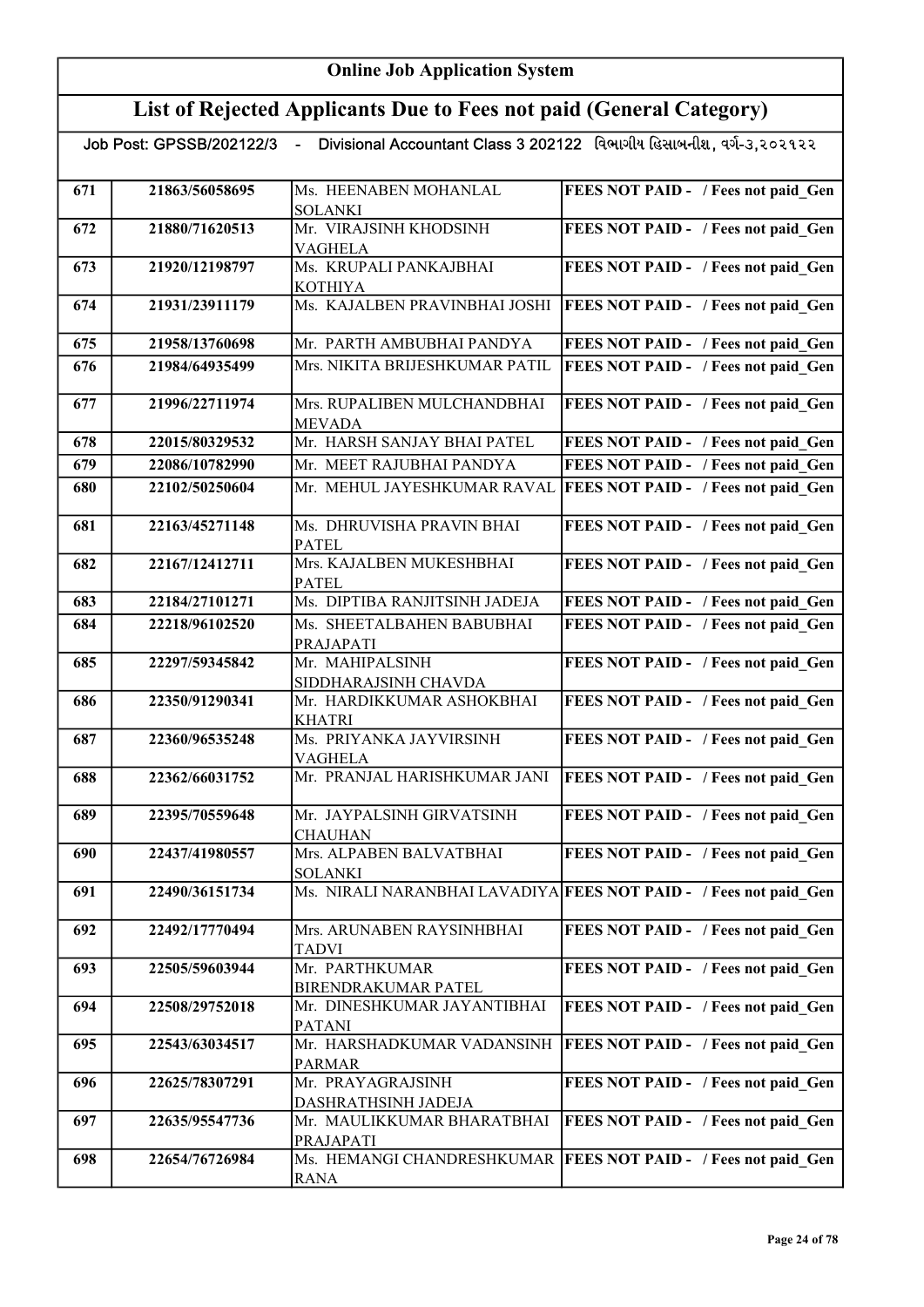| Divisional Accountant Class 3 202122 વિભાગીય હિસાબનીશ, વર્ગ-૩,૨૦૨૧૨૨<br>Job Post: GPSSB/202122/3 - |                |                                               |                                            |
|----------------------------------------------------------------------------------------------------|----------------|-----------------------------------------------|--------------------------------------------|
| 699                                                                                                | 22704/69647455 | Mr. ARVINDBHAI VIKRAMSINH                     | FEES NOT PAID - / Fees not paid Gen        |
| 700                                                                                                | 22714/56226669 | <b>BHAGORA</b><br>Mr. JITU DINESHBHAI BHARVAD | FEES NOT PAID - / Fees not paid Gen        |
|                                                                                                    |                |                                               |                                            |
| 701                                                                                                | 22754/56987996 | Ms. RUPAL ARVINDKUMAR PATEL                   | FEES NOT PAID - / Fees not paid Gen        |
| 702                                                                                                | 22758/68056352 | Ms. BHARGAVI GOVINDBHAI<br><b>DANGAR</b>      | FEES NOT PAID - / Fees not paid Gen        |
| 703                                                                                                | 22785/43840279 | Mr. MOHAMMEDHAIDAR                            | FEES NOT PAID - / Fees not paid_Gen        |
|                                                                                                    |                | NISARAHMED MANSURI                            |                                            |
| 704                                                                                                | 22854/33254538 | Ms. NAMRATA PREMEN SHARMA                     | FEES NOT PAID - / Fees not paid Gen        |
| 705                                                                                                | 22869/44245087 | Mrs. UPASANA KALYANBHAI<br><b>SABHADIA</b>    | FEES NOT PAID - / Fees not paid Gen        |
| 706                                                                                                | 22941/84192416 | Ms. AKANKSHA SAMIRKUMAR<br><b>THAKAR</b>      | FEES NOT PAID - / Fees not paid Gen        |
| 707                                                                                                | 22966/25933162 | Mr. LAXMAN HANUMANSINH<br><b>RAJPUT</b>       | FEES NOT PAID - / Fees not paid Gen        |
| 708                                                                                                | 23044/57241796 | Mr. TEJAS PANKAJBHAI<br><b>UPADHAYAY</b>      | FEES NOT PAID - / Fees not paid Gen        |
| 709                                                                                                | 23060/90485430 | Ms. PRACHI MAHENDRABHAI<br>THAKKAR            | FEES NOT PAID - / Fees not paid Gen        |
| 710                                                                                                | 23077/42401991 | Mr. MIHIR JIGNESH KAPADIA                     | FEES NOT PAID - / Fees not paid Gen        |
| 711                                                                                                | 23106/41474883 | Mr. ASHWIN JAGDISHBHAI                        | FEES NOT PAID - / Fees not paid Gen        |
|                                                                                                    |                | <b>CHAUHAN</b>                                |                                            |
| 712                                                                                                | 23112/60257799 | Ms. KUSUMLATA SUDARAM<br><b>RATHAUR</b>       | FEES NOT PAID - / Fees not paid Gen        |
| 713                                                                                                | 23161/16495762 | Ms. LALITABAHAN LALSINGH<br><b>GAWAR</b>      | FEES NOT PAID - / Fees not paid Gen        |
| 714                                                                                                | 23178/62310287 | Mr. HARDIK ASHOKBHAI PITRODA                  | FEES NOT PAID - / Fees not paid Gen        |
| 715                                                                                                | 23239/19460913 | Ms. SHRUTI KIRITBHAI DOBARIYA                 | <b>FEES NOT PAID - / Fees not paid Gen</b> |
| 716                                                                                                | 23263/65866742 | Mr. RONAK KUMAR PRAVINBHAI<br><b>SARANIYA</b> | FEES NOT PAID - / Fees not paid Gen        |
| 717                                                                                                | 23275/93908580 | Mr. DANISH MEHBOOB<br><b>BHORANIYA</b>        | FEES NOT PAID - / Fees not paid Gen        |
| 718                                                                                                | 23307/42716701 | Ms. SRADDHABEN NARESHBHAI<br><b>SHARMA</b>    | FEES NOT PAID - / Fees not paid Gen        |
| 719                                                                                                | 23332/37245859 | Ms. ZINAL NARESHBHAI RAMANI                   | FEES NOT PAID - / Fees not paid Gen        |
| 720                                                                                                | 23364/74528383 | Ms. DRASHTIBEN SOMABHAI<br><b>PATEL</b>       | FEES NOT PAID - / Fees not paid Gen        |
| 721                                                                                                | 23365/50517014 | Mrs. SALONIBEN VISHNUKUMAR<br><b>MANTRI</b>   | FEES NOT PAID - / Fees not paid Gen        |
| 722                                                                                                | 23373/69399808 | Mr. DANISH MEHBOOB<br><b>BHORANIYA</b>        | FEES NOT PAID - / Fees not paid Gen        |
| 723                                                                                                | 23374/75621691 | Ms. MEHA SANDEEP PATEL PATEL                  | FEES NOT PAID - / Fees not paid Gen        |
| 724                                                                                                | 23505/21619156 | Mr. RAJ KAMLESHKUMAR DAVE                     | FEES NOT PAID - / Fees not paid Gen        |
| 725                                                                                                | 23617/24467272 | Mr. ROSHANALI ABDULNAIM                       | FEES NOT PAID - / Fees not paid Gen        |
|                                                                                                    |                | <b>ANSARI</b>                                 |                                            |
| 726                                                                                                | 23624/32034974 | Mrs. DHARTI MAULIK OZA OZA                    | FEES NOT PAID - / Fees not paid Gen        |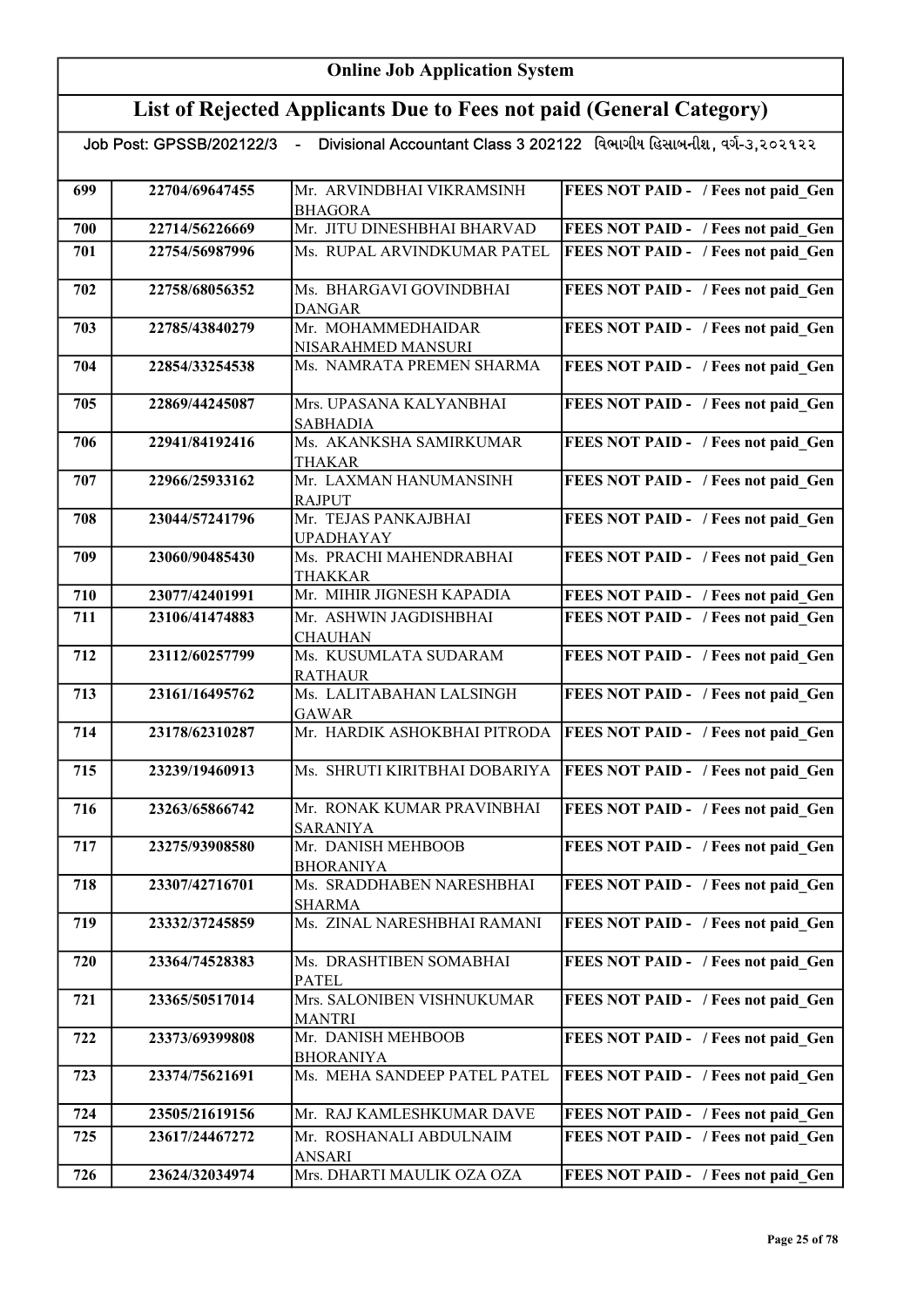# List of Rejected Applicants Due to Fees not paid (General Category)

| 727 | 23663/18550361 | Mrs. POOJA PRABHATSINH                                 | FEES NOT PAID - / Fees not paid Gen                                |
|-----|----------------|--------------------------------------------------------|--------------------------------------------------------------------|
|     |                | <b>ATODARIYA</b>                                       |                                                                    |
| 728 | 23680/28550561 | Ms. MUBASSIRABANU                                      | FEES NOT PAID - / Fees not paid Gen                                |
| 729 | 23701/81257108 | <b>JALALUDDIN SHAIKH</b><br>Mr. HITENDRASINH KODARSINH | FEES NOT PAID - / Fees not paid Gen                                |
|     |                | <b>PARMAR</b>                                          |                                                                    |
| 730 | 23712/78035143 | Mrs. PRIYA DEVANG PANDIT                               | FEES NOT PAID - / Fees not paid Gen                                |
| 731 | 23733/58401980 | Mr. PRATIKKUMAR                                        | FEES NOT PAID - / Fees not paid Gen                                |
|     |                | JITENDRAKUMAR MEHTA                                    |                                                                    |
| 732 | 23782/25997773 | Ms. DULARI PRAFULBHAI                                  | FEES NOT PAID - / Fees not paid_Gen                                |
|     |                | <b>BUDDHBHATTI</b>                                     |                                                                    |
| 733 | 23785/20794781 | Ms. HETALBEN NITINBHAI KAMDE                           | FEES NOT PAID - / Fees not paid Gen                                |
|     |                |                                                        |                                                                    |
| 734 | 23832/74891223 | Ms. STUTI KALPESHBHAI NAIK                             | FEES NOT PAID - / Fees not paid Gen                                |
| 735 | 23835/17846085 | Mr. SANGRAMSINH ARVINDSINH                             | FEES NOT PAID - / Fees not paid Gen                                |
|     |                | <b>RATHOD</b>                                          |                                                                    |
| 736 | 23850/58952159 | Mr. AJAYSINH AJITSINH VAGHELA                          | FEES NOT PAID - / Fees not paid Gen                                |
|     |                |                                                        |                                                                    |
| 737 | 23852/68935908 | Mr. RAJDIPSINH KARANSINH                               | FEES NOT PAID - / Fees not paid Gen                                |
| 738 | 23928/36794828 | <b>RATHOD</b><br>Mr. BHARATKUMAR                       | FEES NOT PAID - / Fees not paid Gen                                |
|     |                | <b>BHAGVANDAS MEVADA</b>                               |                                                                    |
| 739 | 23945/10485385 | Mr. KETAN DASHARATHBHAI                                | FEES NOT PAID - / Fees not paid Gen                                |
|     |                | <b>PATEL</b>                                           |                                                                    |
| 740 | 23970/29311819 | Mr. DHAVALSINH BHAMMARSINH                             | FEES NOT PAID - / Fees not paid Gen                                |
|     |                | <b>VAGHELA</b>                                         |                                                                    |
| 741 | 23994/34960495 | Ms. RIDDHI MAHESHBHAI PATEL                            | FEES NOT PAID - / Fees not paid Gen                                |
| 742 | 24117/41776637 | Mr. RAHUL BHARATBHAI AGRE                              | FEES NOT PAID - / Fees not paid Gen                                |
| 743 | 24201/67239613 | Ms. MITTAL VIKRAMBHAI SODHA                            | FEES NOT PAID - / Fees not paid Gen                                |
|     |                |                                                        |                                                                    |
| 744 | 24230/77681094 | Mr. YUVRAJSINH RAJENDRASINH                            | FEES NOT PAID - / Fees not paid Gen                                |
| 745 | 24237/43115730 | <b>DAYMA</b><br>Mr. DEVIDKUMAR ARVINDBHAI              | FEES NOT PAID - / Fees not paid Gen                                |
|     |                | <b>RAIYANI</b>                                         |                                                                    |
| 746 | 24256/11134019 |                                                        | Mrs. KRISHNABEN DEVANGKUMAR   FEES NOT PAID - / Fees not paid Gen  |
|     |                | <b>PATEL</b>                                           |                                                                    |
| 747 | 24311/73178135 | Mr. PRITESHKUMAR ARVINDBHAI                            | <b>FEES NOT PAID - / Fees not paid Gen</b>                         |
|     |                | <b>RANA</b>                                            |                                                                    |
| 748 | 24352/49208458 | Mr. LALIT RAJESHBHAI MISTRI                            | FEES NOT PAID - / Fees not paid Gen                                |
| 749 | 24353/20618454 | Mr. CHINTAN BHARATBHAI                                 | FEES NOT PAID - / Fees not paid_Gen                                |
|     |                | PRAJAPATI                                              |                                                                    |
| 750 | 24358/18467046 | Mr. RAHUL HITESHBHAI                                   | FEES NOT PAID - / Fees not paid Gen                                |
|     |                | <b>MAHALIYA</b>                                        |                                                                    |
| 751 | 24361/28526647 | Ms. DIPIKA LALCHANDBHAI<br><b>LALVANI</b>              | FEES NOT PAID - / Fees not paid Gen                                |
| 752 | 24384/42610291 | Mr. MAYURSINH RAJENDRASINH                             | FEES NOT PAID - / Fees not paid Gen                                |
|     |                | <b>RANA</b>                                            |                                                                    |
| 753 | 24390/69849960 | Mr. ABDULKADIR KASAMBHAI                               | FEES NOT PAID - / Fees not paid Gen                                |
|     |                | <b>FULDHARA</b>                                        |                                                                    |
| 754 | 24412/68918454 | Mr. PRAYAGKUMAR ASHOKBHAI                              | FEES NOT PAID - / Fees not paid Gen                                |
|     |                | <b>PATEL</b>                                           |                                                                    |
| 755 | 24444/35451659 |                                                        | Ms. GAYATRI TEJABHAI PRAJAPATI FEES NOT PAID - / Fees not paid Gen |
|     |                |                                                        |                                                                    |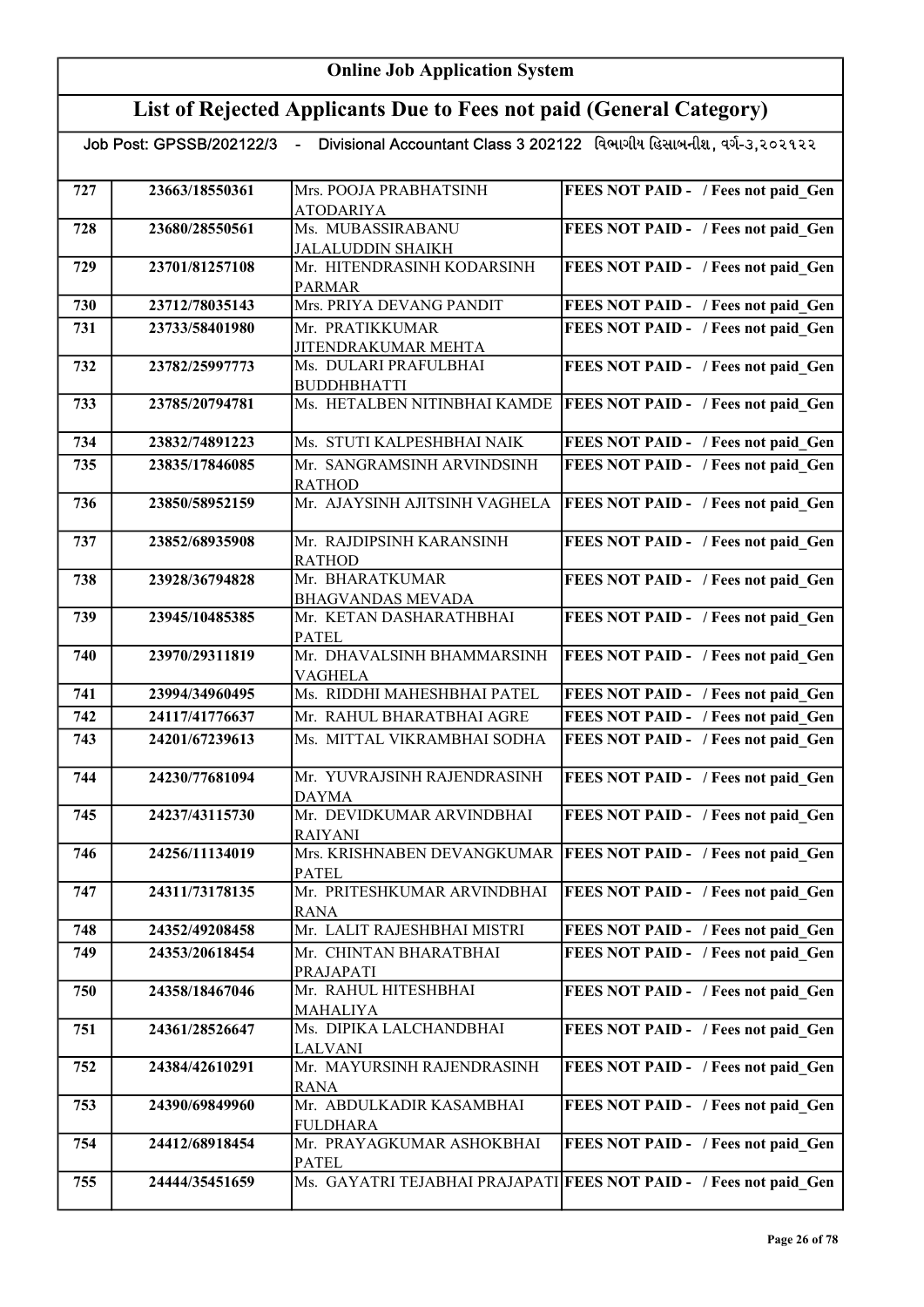| Divisional Accountant Class 3 202122 વિભાગીય હિસાબનીશ, વર્ગ-૩,૨૦૨૧૨૨<br>Job Post: GPSSB/202122/3<br>$\sim$ $-$ |                |                                               |                                     |
|----------------------------------------------------------------------------------------------------------------|----------------|-----------------------------------------------|-------------------------------------|
| 756                                                                                                            | 24562/88955658 | Mr. OMRAJSINH SANJAYSINH<br><b>RATHOD</b>     | FEES NOT PAID - / Fees not paid Gen |
| 757                                                                                                            | 24568/88676953 | Mr. HARDIK RAJESHBHAI<br><b>CHUDASAMA</b>     | FEES NOT PAID - / Fees not paid_Gen |
| 758                                                                                                            | 24576/28630233 | Mr. MAHFUZKHAN ZUBERKHAN<br><b>PATHAN</b>     | FEES NOT PAID - / Fees not paid Gen |
| 759                                                                                                            | 24652/58415638 | Ms. KHYATI UMESHBHAI GOR                      | FEES NOT PAID - / Fees not paid_Gen |
| 760                                                                                                            | 24667/16216665 | Mr. MAHIPALSINH DILIPSINH ZALA                | FEES NOT PAID - / Fees not paid Gen |
| 761                                                                                                            | 24669/94668083 | Mr. NILESHKUMAR BACHUBHAI<br><b>JOSHI</b>     | FEES NOT PAID - / Fees not paid Gen |
| 762                                                                                                            | 24673/40975352 | Mr. SABIR YUSUF PATEL                         | FEES NOT PAID - / Fees not paid Gen |
| 763                                                                                                            | 24676/29048438 | Ms. ANJANA HARIBHAI VEGADA                    | FEES NOT PAID - / Fees not paid Gen |
| 764                                                                                                            | 24687/95050457 | Ms. NAMRATA MUKUNDRAY<br><b>UDVADIYA</b>      | FEES NOT PAID - / Fees not paid Gen |
| 765                                                                                                            | 24798/17966849 | Ms. SHIVANGIBA BABUBHA ZALA                   | FEES NOT PAID - / Fees not paid Gen |
| 766                                                                                                            | 24815/10747361 | Mrs. TANVI KALPESH DHONDE                     | FEES NOT PAID - / Fees not paid Gen |
| 767                                                                                                            | 24824/98120729 | Mrs. SHEETAL GUNVANTBHAI<br><b>DARJI</b>      | FEES NOT PAID - / Fees not paid Gen |
| 768                                                                                                            | 24830/19410346 | Ms. MATRUNGI SHAILESHBHAI<br><b>DHOLARIYA</b> | FEES NOT PAID - / Fees not paid Gen |
| 769                                                                                                            | 24834/80741707 | Mrs. MEGHABEN<br>MAHENDRAKUMAR PRAJAPATI      | FEES NOT PAID - / Fees not paid Gen |
| 770                                                                                                            | 24860/87679037 | Mr. AKIL ZAKIRHUSEN SHEKH                     | FEES NOT PAID - / Fees not paid Gen |
| 771                                                                                                            | 24927/44059577 | Ms. URMI BANKIMCHANDRA<br><b>BAROT</b>        | FEES NOT PAID - / Fees not paid Gen |
| 772                                                                                                            | 24978/38026482 | Mr. CHINMAY VIJAYKUMAR<br><b>PANDYA</b>       | FEES NOT PAID - / Fees not paid_Gen |
| 773                                                                                                            | 24993/46738453 | Mr. MAHEK SHAH HARESHBHAI<br><b>SHAH</b>      | FEES NOT PAID - / Fees not paid Gen |
| 774                                                                                                            | 25011/12396280 | Mr. RONAKKUMAR PRAKASHBHAI<br>IGAJERA         | FEES NOT PAID - / Fees not paid Gen |
| 775                                                                                                            | 25035/13669077 | Mr. AJITSINH DILIPKUMAR<br><b>THAKOR</b>      | FEES NOT PAID - / Fees not paid Gen |
| 776                                                                                                            | 25041/76998650 | Mr. RONAKKUMAR PRAKASHBHAI<br><b>GAJERA</b>   | FEES NOT PAID - / Fees not paid Gen |
| 777                                                                                                            | 25088/51554545 | Mr. PANKAJBHAI RAMANBHAI<br><b>VALAND</b>     | FEES NOT PAID - / Fees not paid Gen |
| 778                                                                                                            | 25114/10878789 | Ms. PRATHANA DAYARAMBHAI<br><b>SHARMA</b>     | FEES NOT PAID - / Fees not paid Gen |
| 779                                                                                                            | 25124/28737416 | Mr. MUJASSAM MUSTAKBAIG<br><b>MIRZA</b>       | FEES NOT PAID - / Fees not paid Gen |
| 780                                                                                                            | 25133/80880420 | Mr. ASHOK KUMAR MAGA RAM<br><b>CHAUDHARY</b>  | FEES NOT PAID - / Fees not paid Gen |
| 781                                                                                                            | 25136/59968026 | Ms. SITA LAKHABHAI BARI                       | FEES NOT PAID - / Fees not paid Gen |
| 782                                                                                                            | 25148/21413913 | Ms. VARSHABA AJITSINH JADEJA                  | FEES NOT PAID - / Fees not paid Gen |
| 783                                                                                                            | 25179/70664691 | Mr. SUSHILKUMAR NARSINHBHAI<br><b>BHOJANI</b> | FEES NOT PAID - / Fees not paid Gen |
| 784                                                                                                            | 25208/70105609 | Mr. MAYANKSINH AJITSINH<br><b>JADEJA</b>      | FEES NOT PAID - / Fees not paid Gen |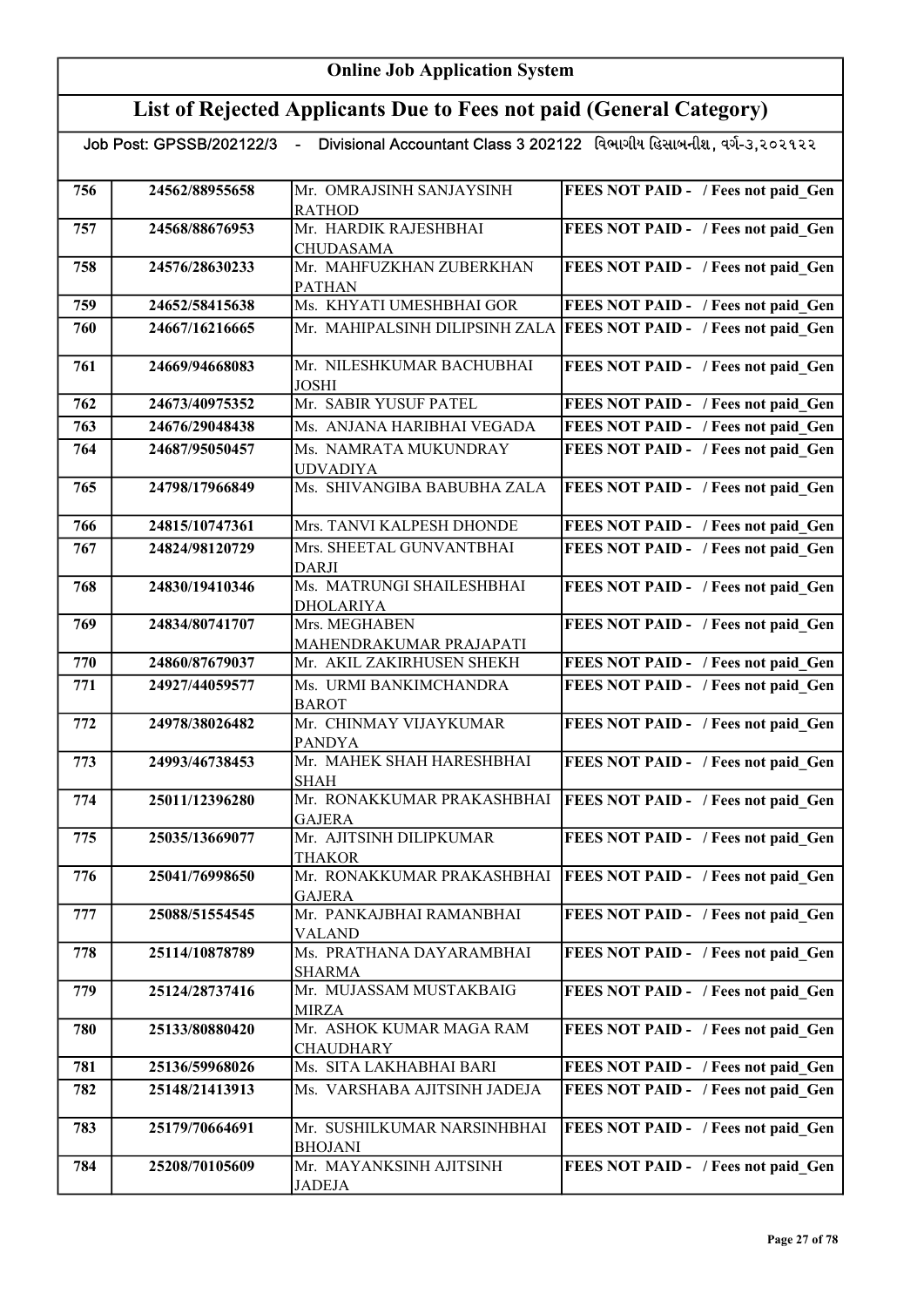# List of Rejected Applicants Due to Fees not paid (General Category)

| 785 | 25238/20430533 | Mr. MAYANKSINH AJITSINH<br><b>JADEJA</b>   | FEES NOT PAID - / Fees not paid Gen        |
|-----|----------------|--------------------------------------------|--------------------------------------------|
| 786 | 25264/67838858 | Mr. MAHEK HARESHBHAI SHAH                  | FEES NOT PAID - / Fees not paid Gen        |
| 787 | 25353/10383369 | Ms. RINKALBEN NATVARLAL                    | FEES NOT PAID - / Fees not paid Gen        |
|     |                | <b>THAKKAR</b>                             |                                            |
| 788 | 25399/77538437 | Mr. SANDIP HASMUKHBHAI DAVE                | <b>FEES NOT PAID - / Fees not paid Gen</b> |
|     |                |                                            |                                            |
| 789 | 25474/57700159 | Ms. ELVINA DAVIDBHAI                       | FEES NOT PAID - / Fees not paid Gen        |
|     |                | <b>CHRISTIAN</b>                           |                                            |
| 790 | 25606/69545739 | Mr. KANU BHAI SHAMJI BHAI                  | FEES NOT PAID - / Fees not paid Gen        |
|     |                | <b>CHAUHAN</b><br>Mr. ASHOKBHAI GOVINDBHAI |                                            |
| 791 | 25645/85108182 | <b>VALA</b>                                | FEES NOT PAID - / Fees not paid_Gen        |
| 792 | 25663/71468661 | Ms. HIRAL PRAMODCHANDRA                    | FEES NOT PAID - / Fees not paid_Gen        |
|     |                | PRAJAPATI                                  |                                            |
| 793 | 25680/42045641 | Ms. VAISHALI MAHESHBHAI                    | FEES NOT PAID - / Fees not paid Gen        |
|     |                | <b>PARMAR</b>                              |                                            |
| 794 | 25700/35125023 | Ms. DHARMISTHA VIJAYSINH                   | FEES NOT PAID - / Fees not paid_Gen        |
|     |                | <b>PARAMR</b>                              |                                            |
| 795 | 25729/22711588 | Mr. VIPULSINH BHARATSINH                   | FEES NOT PAID - / Fees not paid_Gen        |
|     |                | <b>CHAVDA</b><br>Ms. HARITA GOVINDBHAI     |                                            |
| 796 | 25767/30032062 | <b>RABADIA</b>                             | FEES NOT PAID - / Fees not paid Gen        |
| 797 | 25778/85960132 | Mr. DHAVAL JAMANBHAI                       | FEES NOT PAID - / Fees not paid Gen        |
|     |                | <b>PADARIYA</b>                            |                                            |
| 798 | 25888/47552189 | Mr. BHUPAT PREMJIBHAI                      | FEES NOT PAID - / Fees not paid Gen        |
|     |                | <b>DUBARIYA</b>                            |                                            |
| 799 | 25901/31615604 | Mr. HITESHKUMAR SURESHBHAI                 | FEES NOT PAID - / Fees not paid Gen        |
|     |                | <b>CHAUHAN</b>                             |                                            |
| 800 | 26108/34121946 | Ms. NEHAL JAGDISHBHAI DOSHI                | FEES NOT PAID - / Fees not paid Gen        |
| 801 | 26131/58080148 | Ms. NAMRATA HARSHADRAY                     | FEES NOT PAID - / Fees not paid Gen        |
|     |                | <b>VYAS</b>                                |                                            |
| 802 | 26170/78494507 | Mr. MEET MADANBHAI SHARMA                  | FEES NOT PAID - / Fees not paid Gen        |
| 803 | 26326/76022836 | Dr. KARISHMA RAJESHSINH                    | FEES NOT PAID - / Fees not paid Gen        |
| 804 | 26330/75740911 | <b>RAJPUT</b><br>Ms. NEETA PREMJIBHAI      | FEES NOT PAID - / Fees not paid Gen        |
|     |                | <b>KANJARIYA</b>                           |                                            |
| 805 | 26388/90752791 | Ms. JASMIN VALIMOHAMMAD                    | FEES NOT PAID - / Fees not paid Gen        |
|     |                | <b>SHAIKH</b>                              |                                            |
| 806 | 26408/95685529 | Mr. ZAHEER AHMED MUSTAQ                    | FEES NOT PAID - / Fees not paid Gen        |
|     |                | <b>AHMED SHAIKH</b>                        |                                            |
| 807 | 26432/54281638 | Mrs. PRIYANKABEN RAMBHAI                   | FEES NOT PAID - / Fees not paid Gen        |
|     |                | <b>PATEL</b>                               |                                            |
| 808 | 26498/43456701 | Ms. RUSHITABEN POPATBHAI<br><b>DIYORA</b>  | FEES NOT PAID - / Fees not paid Gen        |
| 809 | 26506/50230637 | Ms. DOLLY RAJNIKANT DASADIYA               | <b>FEES NOT PAID - / Fees not paid Gen</b> |
|     |                |                                            |                                            |
| 810 | 26545/44497968 | Mr. ROHIT PRANSHANKAR                      | FEES NOT PAID - / Fees not paid Gen        |
|     |                | <b>BARAIYA</b>                             |                                            |
| 811 | 26558/57262361 | Mr. PARTH PARESHBHAI SHAH                  | FEES NOT PAID - / Fees not paid Gen        |
| 812 | 26569/72155547 | Mr. KASAMBHAI                              | FEES NOT PAID - / Fees not paid Gen        |
|     |                | MAHAMMADBHAI SHERASHIYA                    |                                            |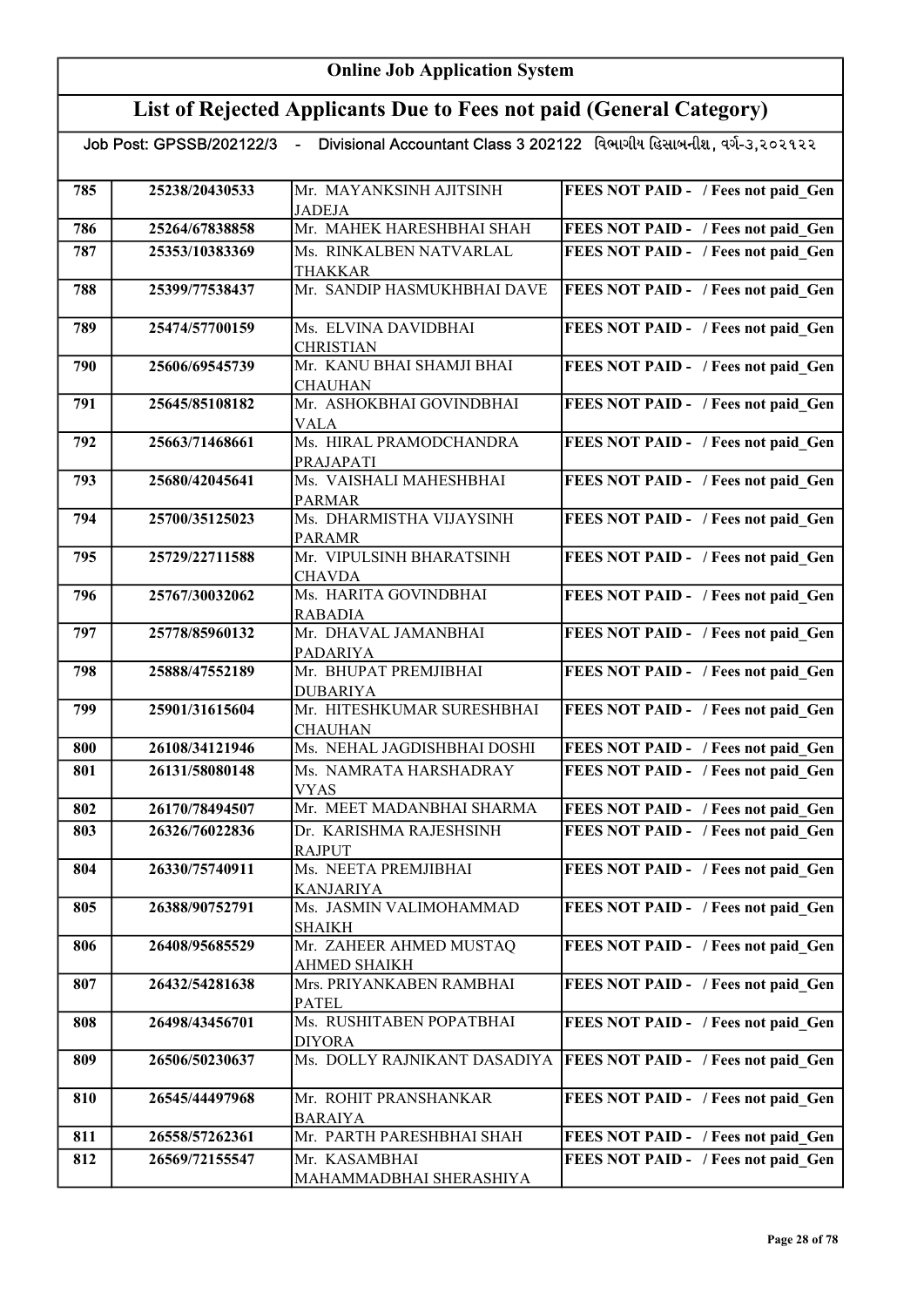|     |                | Job Post: GPSSB/202122/3   -    Divisional Accountant Class 3 202122   વિભાગીય હિસાબનીશ, વગે-૩,૨૦૨૧૨૨ |                                                                    |
|-----|----------------|-------------------------------------------------------------------------------------------------------|--------------------------------------------------------------------|
| 813 | 26668/87914864 | Mrs. RESHAMABEN DINESHKUMAR<br><b>SONI</b>                                                            | <b>FEES NOT PAID - / Fees not paid_Gen</b>                         |
| 814 | 26712/62380452 | Mr. ANKIT HARSHADBHAI<br><b>UPADHYAY</b>                                                              | FEES NOT PAID - / Fees not paid Gen                                |
| 815 | 26755/69937343 |                                                                                                       | Mr. FIROJBHAI YUNUSBHAI SHEKH FEES NOT PAID - / Fees not paid Gen  |
| 816 | 26760/24727518 | Ms. SHEETAL SUBHASHBHAI<br><b>BAISANE</b>                                                             | FEES NOT PAID - / Fees not paid Gen                                |
| 817 | 26776/28503868 | Mr. DANISH MEHBOOB<br><b>BHORANIYA</b>                                                                | FEES NOT PAID - / Fees not paid Gen                                |
| 818 | 26848/49214978 | Mr. MIHIRKUMAR VINODRAI<br><b>GADHIYA</b>                                                             | FEES NOT PAID - / Fees not paid Gen                                |
| 819 | 26859/25011620 | Mr. KAPILKUMAR GAUTAMBHAI<br><b>MENDAPARA</b>                                                         | FEES NOT PAID - / Fees not paid Gen                                |
| 820 | 26944/40629276 | Mrs. MASFA AZIMUDDIN SAIYED                                                                           | FEES NOT PAID - / Fees not paid Gen                                |
| 821 | 26982/11973526 | Ms. PARUL HIRALAL PATEL                                                                               | FEES NOT PAID - / Fees not paid Gen                                |
| 822 | 26995/36743183 | Ms. HITIXA HIMATLAL<br><b>GHODASARA</b>                                                               | FEES NOT PAID - / Fees not paid Gen                                |
| 823 | 27006/51850895 | Ms. MEERABEN RAMESHBHAI<br><b>PATEL</b>                                                               | FEES NOT PAID - / Fees not paid Gen                                |
| 824 | 27150/84051729 | Mr. SHUBHAM KUMAR MADAN<br>LAL MAHESHWARI BAHETI                                                      | FEES NOT PAID - / Fees not paid Gen                                |
| 825 | 27154/13644904 |                                                                                                       | Mr. MEHUL JAYESHKUMAR RAVAL FEES NOT PAID - / Fees not paid Gen    |
| 826 | 27180/76029717 | Mr. DHARMKUMAR BHUPATSINH<br><b>THAKOR</b>                                                            | FEES NOT PAID - / Fees not paid Gen                                |
| 827 | 27219/38951890 | Mr. MUSTAKIM MUSTUFABHAI<br><b>PINDHARA</b>                                                           | FEES NOT PAID - / Fees not paid Gen                                |
| 828 | 27386/96409807 | Mr. NAVI ULLAH SALAM ULLAH<br><b>KAYASTH</b>                                                          | FEES NOT PAID - / Fees not paid Gen                                |
| 829 | 27441/97173009 | Mrs. ZARANA SURESHBHAI JOSHI                                                                          | FEES NOT PAID - / Fees not paid Gen                                |
| 830 | 27444/73703566 | Mr. MUNISAHMAD ANISAHMAD<br><b>SHAIKH</b>                                                             | FEES NOT PAID - / Fees not paid Gen                                |
| 831 | 27449/75247299 | <b>PARMAR</b>                                                                                         | Mr. RAVIRAJSINH DEVENDRASINH   FEES NOT PAID - / Fees not paid Gen |
| 832 | 27467/80240526 | Mr. YASH KISHORKUMAR NAIDU                                                                            | FEES NOT PAID - / Fees not paid Gen                                |
| 833 | 27469/21745665 | Mrs. KAMINIBEN HEMANTKUMAR<br><b>PATEL</b>                                                            | FEES NOT PAID - / Fees not paid Gen                                |
| 834 | 27513/27346731 | Mr. SANJAYKUMAR MERUSINH<br><b>RATHOD</b>                                                             | FEES NOT PAID - / Fees not paid Gen                                |
| 835 | 27522/13109708 | Mr. PARBATBHAI ISHWARBHAI<br><b>DESAI</b>                                                             | FEES NOT PAID - / Fees not paid Gen                                |
| 836 | 27527/82570406 | Mrs. PRIYANKA VAIBHAV<br><b>SAHASRABUDHE</b>                                                          | FEES NOT PAID - / Fees not paid Gen                                |
| 837 | 27528/22379608 | Mr. MOHAMMADAFNAN<br>GULAMMOHYUDDIN VOHRA                                                             | FEES NOT PAID - / Fees not paid Gen                                |
| 838 | 27537/84676094 | Mr. KAUSHIK DINESHBHAI PATEL                                                                          | FEES NOT PAID - / Fees not paid_Gen                                |
| 839 | 27542/73511042 | Mr. GULAMKADIR<br><b>GULAMMUSTAKIM SHAIKH</b>                                                         | FEES NOT PAID - / Fees not paid Gen                                |
| 840 | 27562/40631853 |                                                                                                       | Mrs. YAMUNA KIRITKUMAR MEHTA FEES NOT PAID - / Fees not paid_Gen   |
| 841 | 27601/49257821 | Ms. HEMANGIBEN PRAVINBHAI<br><b>PATEL</b>                                                             | FEES NOT PAID - / Fees not paid Gen                                |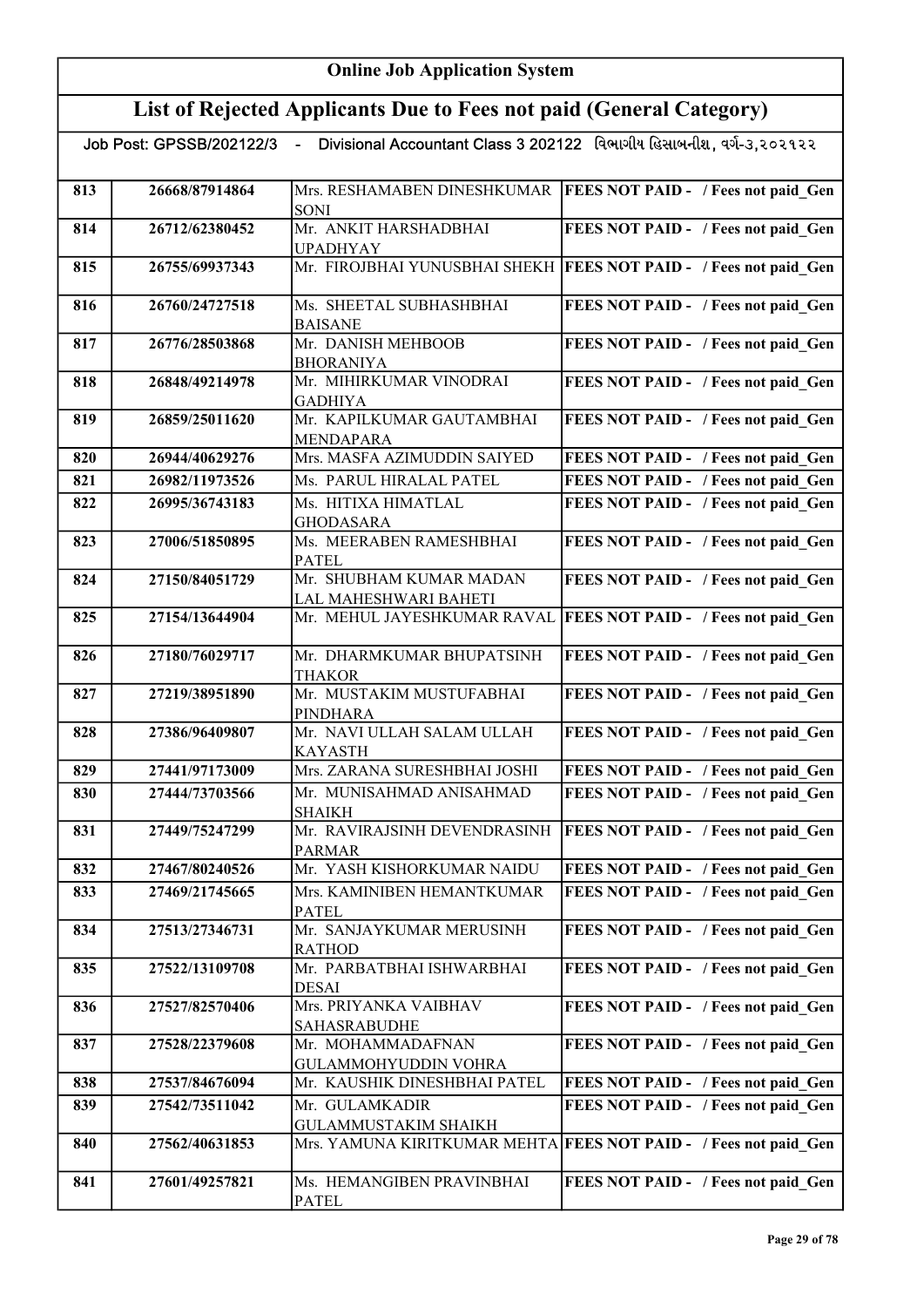# List of Rejected Applicants Due to Fees not paid (General Category)

.

| Divisional Accountant Class 3 202122 વિભાગીય હિસાબનીશ, વર્ગ-૩.૨૦૨૧૨૨<br>Job Post: GPSSB/202122/3<br>$\sim$ |                |                                            |                                                                    |  |
|------------------------------------------------------------------------------------------------------------|----------------|--------------------------------------------|--------------------------------------------------------------------|--|
|                                                                                                            |                |                                            |                                                                    |  |
| 842                                                                                                        | 27609/92091055 | Mr. AMITKUMAR KISHORBHAI                   | FEES NOT PAID - / Fees not paid_Gen                                |  |
| 843                                                                                                        | 27624/72122918 | <b>KANANI</b>                              | Mr. DIVYESH DHANJIBHAI SOJITRA FEES NOT PAID - / Fees not paid Gen |  |
|                                                                                                            |                |                                            |                                                                    |  |
| 844                                                                                                        | 27631/79552367 |                                            | Mr. CHETAN BHGAVANBHAI PATEL FEES NOT PAID - / Fees not paid Gen   |  |
| 845                                                                                                        | 27668/82909492 | Mr. MUKULKUMAR HIRALAL                     | FEES NOT PAID - / Fees not paid Gen                                |  |
|                                                                                                            |                | <b>SOLANKI</b>                             |                                                                    |  |
| 846                                                                                                        | 27669/25438190 |                                            | Mr. AKASH JITENDRAKUMAR MODI FEES NOT PAID - / Fees not paid Gen   |  |
| 847                                                                                                        | 27697/29754073 | Ms. BANSARI SANJAYKUMAR                    | FEES NOT PAID - / Fees not paid_Gen                                |  |
|                                                                                                            |                | <b>PATEL</b>                               |                                                                    |  |
| 848                                                                                                        | 27783/45273530 | Mrs. MADHAVI DEEP PATEL                    | FEES NOT PAID - / Fees not paid Gen                                |  |
| 849                                                                                                        | 27784/92112711 | Mr. VISHWRAJSINH<br>YOGENDRASINH JADEJA    | FEES NOT PAID - / Fees not paid Gen                                |  |
| 850                                                                                                        | 27816/58016401 | Ms. HETALBEN KANUBHAI                      | FEES NOT PAID - / Fees not paid Gen                                |  |
|                                                                                                            |                | PRAJAPATI                                  |                                                                    |  |
| 851                                                                                                        | 27828/82265135 | Ms. ZARANA NARESHCHANDRA<br><b>TRIVEDI</b> | FEES NOT PAID - / Fees not paid Gen                                |  |
| 852                                                                                                        | 27877/55326197 | Mrs. SNEHA SAUMIL PATEL                    | FEES NOT PAID - / Fees not paid Gen                                |  |
| 853                                                                                                        | 27982/49067089 | Mr. JIGNESH MAGANBHAI                      | FEES NOT PAID - / Fees not paid Gen                                |  |
|                                                                                                            |                | <b>KANJARIYA</b>                           |                                                                    |  |
| 854                                                                                                        | 28108/60679204 | Ms. RUTVEE SANDIP BHAI PATEL               | FEES NOT PAID - / Fees not paid Gen                                |  |
| 855                                                                                                        | 28118/98717024 | Mr. VIJAY VIPULBHAI PRAJAPATI              | FEES NOT PAID - / Fees not paid Gen                                |  |
| 856                                                                                                        | 28164/62127147 | Mr. KARAN MUKESHBHAI RATHOD                | FEES NOT PAID - / Fees not paid Gen                                |  |
| 857                                                                                                        | 28222/60662562 | Mr. RAMIZ ANILBHAI SUTAR                   | FEES NOT PAID - / Fees not paid Gen                                |  |
| 858                                                                                                        | 28243/87017616 | Ms. PRIYANKA JAMSHANGBHAI                  | FEES NOT PAID - / Fees not paid Gen                                |  |
|                                                                                                            |                | <b>SOLANKI</b>                             |                                                                    |  |
| 859                                                                                                        | 28251/84647053 | Ms. JAYSHREE JAWAHAR PANDEY                | FEES NOT PAID - / Fees not paid Gen                                |  |
| 860                                                                                                        | 28296/38318207 | Ms. RITU VASUDEVBHAI GOHIL                 | FEES NOT PAID - / Fees not paid_Gen                                |  |
| 861                                                                                                        | 28304/43785744 | Mrs. BRIJESHABEN JAYANTIBHAI               | <b>FEES NOT PAID - / Fees not paid Gen</b>                         |  |
|                                                                                                            |                | <b>PATEL</b>                               |                                                                    |  |
| 862                                                                                                        | 28334/53746609 | Mrs. RIMABEN SHAILESHBHAI<br>PRAJAPATI     | FEES NOT PAID - / Fees not paid Gen                                |  |
| 863                                                                                                        | 28348/89814827 | Mr. ANKITKUMAR                             | FEES NOT PAID - / Fees not paid Gen                                |  |
|                                                                                                            |                | CHANDRAKANTBHAI PATEL                      |                                                                    |  |
| 864                                                                                                        | 28373/18783743 | Mrs. RIMABEN SHAILESHBHAI<br>PRAJAPATI     | FEES NOT PAID - / Fees not paid Gen                                |  |
| 865                                                                                                        | 28376/10943585 | Ms. PRITI PRAVINSINH SOLANKI               | FEES NOT PAID - / Fees not paid Gen                                |  |
| 866                                                                                                        | 28378/14864083 | Mrs. HEMALIBEN HIREN PATEL                 | FEES NOT PAID - / Fees not paid Gen                                |  |
| 867                                                                                                        | 28408/13860036 | Mrs. MEGHANABEN                            | FEES NOT PAID - / Fees not paid Gen                                |  |
|                                                                                                            |                | <b>BHARATKUMAR BHATT</b>                   |                                                                    |  |
| 868                                                                                                        | 28418/93024421 | Ms. VRUTTI PATEL KESHAVLAL                 | FEES NOT PAID - / Fees not paid Gen                                |  |
|                                                                                                            |                | <b>VRUTTI</b>                              |                                                                    |  |
| 869                                                                                                        | 28521/93347008 | Mrs. RIMABEN SHAILESHBHAI                  | FEES NOT PAID - / Fees not paid_Gen                                |  |
| 870                                                                                                        | 28538/41298555 | PRAJAPATI<br>Ms. NIRAL SATISHBHAI PATEL    | FEES NOT PAID - / Fees not paid Gen                                |  |
| 871                                                                                                        | 28549/50764868 | Mrs. RIMABEN SHAILESHBHAI                  | FEES NOT PAID - / Fees not paid Gen                                |  |
|                                                                                                            |                | PRAJAPATI                                  |                                                                    |  |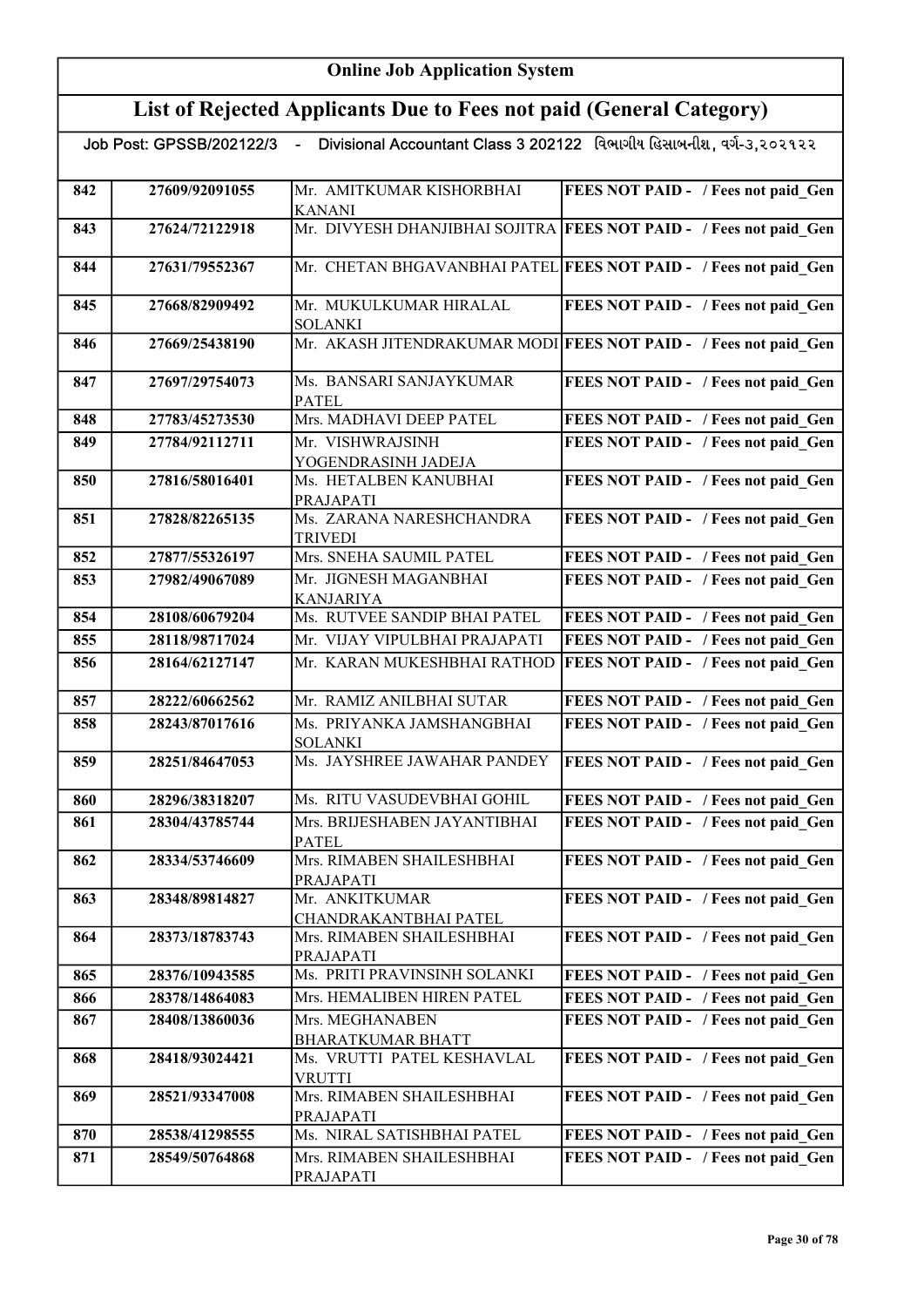|     | Job Post: GPSSB/202122/3 |                                              | Divisional Accountant Class 3 202122 વિભાગીય હિસાબનીશ, વર્ગ-૩,૨૦૨૧૨૨ |
|-----|--------------------------|----------------------------------------------|----------------------------------------------------------------------|
|     |                          |                                              |                                                                      |
| 872 | 28619/11470997           | Mr. SHAHIDBHAI AHAMADBHAI                    | FEES NOT PAID - / Fees not paid_Gen                                  |
| 873 | 28644/70241003           | <b>CHAUDHARY</b><br>Mr. YUVRAJSINH ARJUNSINH | FEES NOT PAID - / Fees not paid Gen                                  |
|     |                          | <b>CHAUHAN</b>                               |                                                                      |
| 874 | 28722/38144979           | Mr. BHARATBHAI VALLABHBHAI                   | FEES NOT PAID - / Fees not paid Gen                                  |
|     |                          | <b>DOBARIYA</b>                              |                                                                      |
| 875 | 28727/37911660           | Ms. PRATIMABEN                               | FEES NOT PAID - / Fees not paid Gen                                  |
|     |                          | MAHENDRABHAI GOHIL                           |                                                                      |
| 876 | 28768/73597248           | Ms. RITURAJ DILIPSINGH JAT                   | FEES NOT PAID - / Fees not paid Gen                                  |
| 877 | 28801/35352331           | Mr. DHWIP CHANDRAKANTBHAI                    | FEES NOT PAID - / Fees not paid Gen                                  |
| 878 | 28829/59698247           | <b>PATEL</b><br>Mrs. VIBHUTIBEN PRAVINSINH   | FEES NOT PAID - / Fees not paid Gen                                  |
|     |                          | <b>GHARIYA</b>                               |                                                                      |
| 879 | 28834/94556905           | Ms. DHARINI DHARMESH DAVE                    | FEES NOT PAID - / Fees not paid Gen                                  |
| 880 | 28838/60089525           | Ms. PARITA MAHESHBHAI JOSHI                  | FEES NOT PAID - / Fees not paid Gen                                  |
| 881 | 28877/49209348           | Mrs. ANITABAHEN VISHNUBHAI                   | FEES NOT PAID - / Fees not paid Gen                                  |
|     |                          | <b>NAYAK</b>                                 |                                                                      |
| 882 | 28887/80203107           | Mr. RAMNIKBHAI JAGABHAI                      | FEES NOT PAID - / Fees not paid Gen                                  |
|     |                          | <b>BAVALIYA</b>                              |                                                                      |
| 883 | 28915/48914596           | Mr. DEVANG RAJANIKANTBHAI                    | FEES NOT PAID - / Fees not paid Gen                                  |
|     |                          | <b>MEHTA</b>                                 |                                                                      |
| 884 | 28947/98578291           | Mr. NARESH DUDAJI KUMAVAT                    | FEES NOT PAID - / Fees not paid Gen                                  |
| 885 | 29067/78543146           | Mr. ANISHKUMAR DILIPBHAI                     | FEES NOT PAID - / Fees not paid Gen                                  |
| 886 | 29234/17084251           | <b>GAMIT</b><br>Mr. BHAVIK RAMESHBHAI        | FEES NOT PAID - / Fees not paid Gen                                  |
|     |                          | PRAJAPATI                                    |                                                                      |
| 887 | 29270/76992034           | Mr. MILAN NAVINCHANDRA                       | FEES NOT PAID - / Fees not paid Gen                                  |
|     |                          | <b>SONAIYA</b>                               |                                                                      |
| 888 | 29325/87955110           | Mr. KISHOR BHIKHABHAI VASANI                 | FEES NOT PAID - / Fees not paid Gen                                  |
|     |                          |                                              |                                                                      |
| 889 | 29337/11131401           | Mr. MILAN JITENDRABHAI<br><b>PANDYA</b>      | FEES NOT PAID - / Fees not paid Gen                                  |
| 890 | 29353/92959768           | Mr. NAKUL JAYANTBHAI                         | FEES NOT PAID - / Fees not paid Gen                                  |
|     |                          | <b>MAMTORA</b>                               |                                                                      |
| 891 | 29405/48010237           | Mrs. MITALBEN KARMSHI BHAI                   | FEES NOT PAID - / Fees not paid Gen                                  |
|     |                          | <b>MIYANI</b>                                |                                                                      |
| 892 | 29430/41768485           | Mr. RAJ GOVINDBHAI SONI                      | FEES NOT PAID - / Fees not paid Gen                                  |
| 893 | 29439/18183366           | Mr. SHIBAGATULLA MO ILIYAS                   | FEES NOT PAID - / Fees not paid Gen                                  |
|     |                          | <b>NEDARIYA</b>                              |                                                                      |
| 894 | 29459/67562116           | Ms. ASHABEN GOBARJI RATHOD                   | FEES NOT PAID - / Fees not paid Gen                                  |
| 895 | 29462/24671999           | Mr. IMRAN FARUKBHAI PANWALA                  | FEES NOT PAID - / Fees not paid Gen                                  |
| 896 | 29465/91681520           | Mrs. MONIKA VINODKUMAR MODI                  | FEES NOT PAID - / Fees not paid Gen                                  |
|     |                          |                                              |                                                                      |
| 897 | 29498/40741779           | Mr. BHAVIN NAYANKUMAR                        | FEES NOT PAID - / Fees not paid Gen                                  |
|     |                          | <b>PATHAK</b>                                |                                                                      |
| 898 | 29508/26262106           | Ms. AFRINBANU ABDULAZIZKHAN                  | <b>FEES NOT PAID - / Fees not paid Gen</b>                           |
| 899 |                          | <b>PATHAN</b><br>Mrs. KHYATI NARENDRABHAI    |                                                                      |
|     | 29525/22553726           | <b>THAKAR</b>                                | FEES NOT PAID - / Fees not paid Gen                                  |
| 900 | 29549/33713538           | Mrs. ANKITABA JAGATSINH                      | FEES NOT PAID - / Fees not paid Gen                                  |
|     |                          | <b>CHAVDA</b>                                |                                                                      |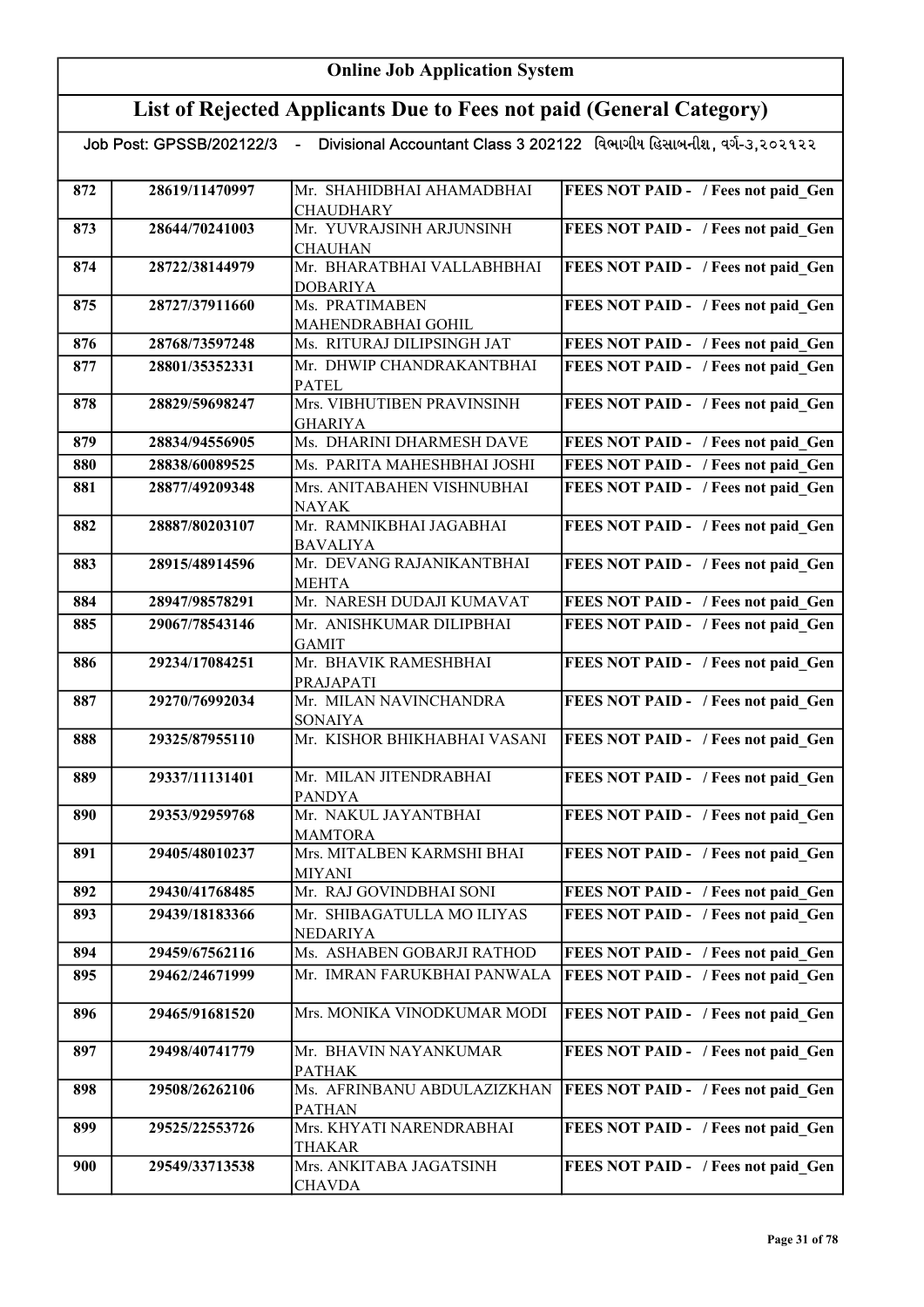| Divisional Accountant Class 3 202122 વિભાગીય હિસાબનીશ, વર્ગ-૩,૨૦૨૧૨૨<br>Job Post: GPSSB/202122/3 - |                                                                   |                                              |                                                                    |  |
|----------------------------------------------------------------------------------------------------|-------------------------------------------------------------------|----------------------------------------------|--------------------------------------------------------------------|--|
|                                                                                                    | Ms. PRIYANKA RUPJIBHAI CHHODA FEES NOT PAID - / Fees not paid Gen |                                              |                                                                    |  |
| 901                                                                                                | 29556/36116771                                                    |                                              |                                                                    |  |
| 902                                                                                                | 29592/42714095                                                    | Mr. SANDIP KHUSHALDAS                        | FEES NOT PAID - / Fees not paid Gen                                |  |
|                                                                                                    |                                                                   | <b>SOLANKI</b>                               |                                                                    |  |
| 903                                                                                                | 29643/74234377                                                    | Mr. ABUZAID ASAD KAGDI                       | FEES NOT PAID - / Fees not paid Gen                                |  |
| 904                                                                                                | 29663/44968479                                                    | Mr. PRATEEK DEEPAK JHA                       | FEES NOT PAID - / Fees not paid Gen                                |  |
| 905                                                                                                | 29678/82112093                                                    | Mr. DIPESHKUMAR DINESHBHAI                   | FEES NOT PAID - / Fees not paid Gen                                |  |
| 906                                                                                                | 29682/52032219                                                    | <b>BHOI</b><br>Ms. ANJALIBEN RAYAMALBHAI     | FEES NOT PAID - / Fees not paid Gen                                |  |
|                                                                                                    |                                                                   | DESAI                                        |                                                                    |  |
| 907                                                                                                | 29740/18309774                                                    | Mr. KEVALKUMAR GOVINDBHAI                    | FEES NOT PAID - / Fees not paid Gen                                |  |
|                                                                                                    |                                                                   | <b>BHOI</b>                                  |                                                                    |  |
| 908                                                                                                | 29753/80052648                                                    | Mr. MO MUSTAK JANNATHUSEN                    | FEES NOT PAID - / Fees not paid Gen                                |  |
|                                                                                                    |                                                                   | ANSARI                                       |                                                                    |  |
| 909                                                                                                | 29761/51974866                                                    | Ms. DARSHANABEN<br>RAMESHCHANDRA JANI        | FEES NOT PAID - / Fees not paid Gen                                |  |
| 910                                                                                                | 29762/15538383                                                    | Ms. KAJAL KISHORBHAI                         | FEES NOT PAID - / Fees not paid Gen                                |  |
|                                                                                                    |                                                                   | <b>BHANUSHALI</b>                            |                                                                    |  |
| 911                                                                                                | 29772/32663320                                                    | Mr. LAXMAN BABU LAL PRAJAPAT                 | <b>FEES NOT PAID - / Fees not paid Gen</b>                         |  |
| 912                                                                                                | 29777/97521052                                                    | Mr. NILESH GHANSHYAMBHAI                     | FEES NOT PAID - / Fees not paid Gen                                |  |
|                                                                                                    |                                                                   | TALSANIYA                                    |                                                                    |  |
| 913                                                                                                | 29786/12604565                                                    | Mrs. POOJABEN RAJENDRASINH                   | FEES NOT PAID - / Fees not paid Gen                                |  |
|                                                                                                    |                                                                   | <b>CHAVDA</b>                                |                                                                    |  |
| 914                                                                                                | 29815/16500544                                                    | Mr. BRIJESH SATISHBHAI VYAS                  | FEES NOT PAID - / Fees not paid Gen                                |  |
| 915                                                                                                | 29844/68295287                                                    | Ms. JYOTI VINODBHAI BHATT                    | FEES NOT PAID - / Fees not paid Gen                                |  |
| 916                                                                                                | 29853/45941958                                                    | Mr. SULABH BHAGWANBHAI                       | FEES NOT PAID - / Fees not paid Gen                                |  |
| 917                                                                                                | 29934/20338032                                                    | <b>PATEL</b><br>Mr. SUSHILKUMAR NARSINHBHAI  | FEES NOT PAID - / Fees not paid Gen                                |  |
|                                                                                                    |                                                                   | <b>BHOJANI</b>                               |                                                                    |  |
| 918                                                                                                | 30035/91187898                                                    |                                              | Mrs. MADHVI CHIRAG BHOGAYATA   FEES NOT PAID - / Fees not paid Gen |  |
| 919                                                                                                | 30049/31058323                                                    | Ms. NIRALI HARDIKKUMAR                       | FEES NOT PAID - / Fees not paid Gen                                |  |
|                                                                                                    |                                                                   | <b>PAREKH</b>                                |                                                                    |  |
| 920                                                                                                | 30077/24795589                                                    | Mrs. HEMALIBEN THAKORBHAI                    | FEES NOT PAID - / Fees not paid Gen                                |  |
|                                                                                                    |                                                                   | <b>MAKVANA</b>                               |                                                                    |  |
| 921                                                                                                | 30121/99036013                                                    | Mrs. DIPIKABEN KRUPALSINH<br><b>RAVALJI</b>  | FEES NOT PAID - / Fees not paid Gen                                |  |
| 922                                                                                                | 30125/20666702                                                    | Ms. PREETI VINODBHAI VADHER                  | FEES NOT PAID - / Fees not paid Gen                                |  |
| 923                                                                                                | 30147/51590087                                                    | Mr. PARTH ATUL BHAI TRIVEDI                  | FEES NOT PAID - / Fees not paid Gen                                |  |
| 924                                                                                                | 30183/17321159                                                    | Ms. KRUPA DIGNESH TRIVEDI                    | FEES NOT PAID - / Fees not paid Gen                                |  |
| 925                                                                                                | 30210/48991351                                                    | Mr. SURESHKUMAR ISHVARLAL                    | FEES NOT PAID - / Fees not paid Gen                                |  |
|                                                                                                    |                                                                   | THAKKAR                                      |                                                                    |  |
| 926                                                                                                | 30247/76625237                                                    | Mrs. CHETANABEN SANTOSH                      | FEES NOT PAID - / Fees not paid Gen                                |  |
|                                                                                                    |                                                                   | <b>PARMAR</b>                                |                                                                    |  |
| 927                                                                                                | 30263/37394726                                                    | Mr. ASHISH KAMLESHBHAI                       | FEES NOT PAID - / Fees not paid Gen                                |  |
|                                                                                                    | 30275/64850428                                                    | <b>BADIYANI</b><br>Mr. DHARMESH RAMLAL BAROT |                                                                    |  |
| 928                                                                                                |                                                                   |                                              | FEES NOT PAID - / Fees not paid Gen                                |  |
| 929                                                                                                | 30403/21735975                                                    | Mrs. VAISHALI RAMJIBHAI KANANI               | <b>FEES NOT PAID - / Fees not paid Gen</b>                         |  |
| 930                                                                                                | 30408/59895116                                                    | Ms. KAVITA KISAN PATHARE                     | FEES NOT PAID - / Fees not paid Gen                                |  |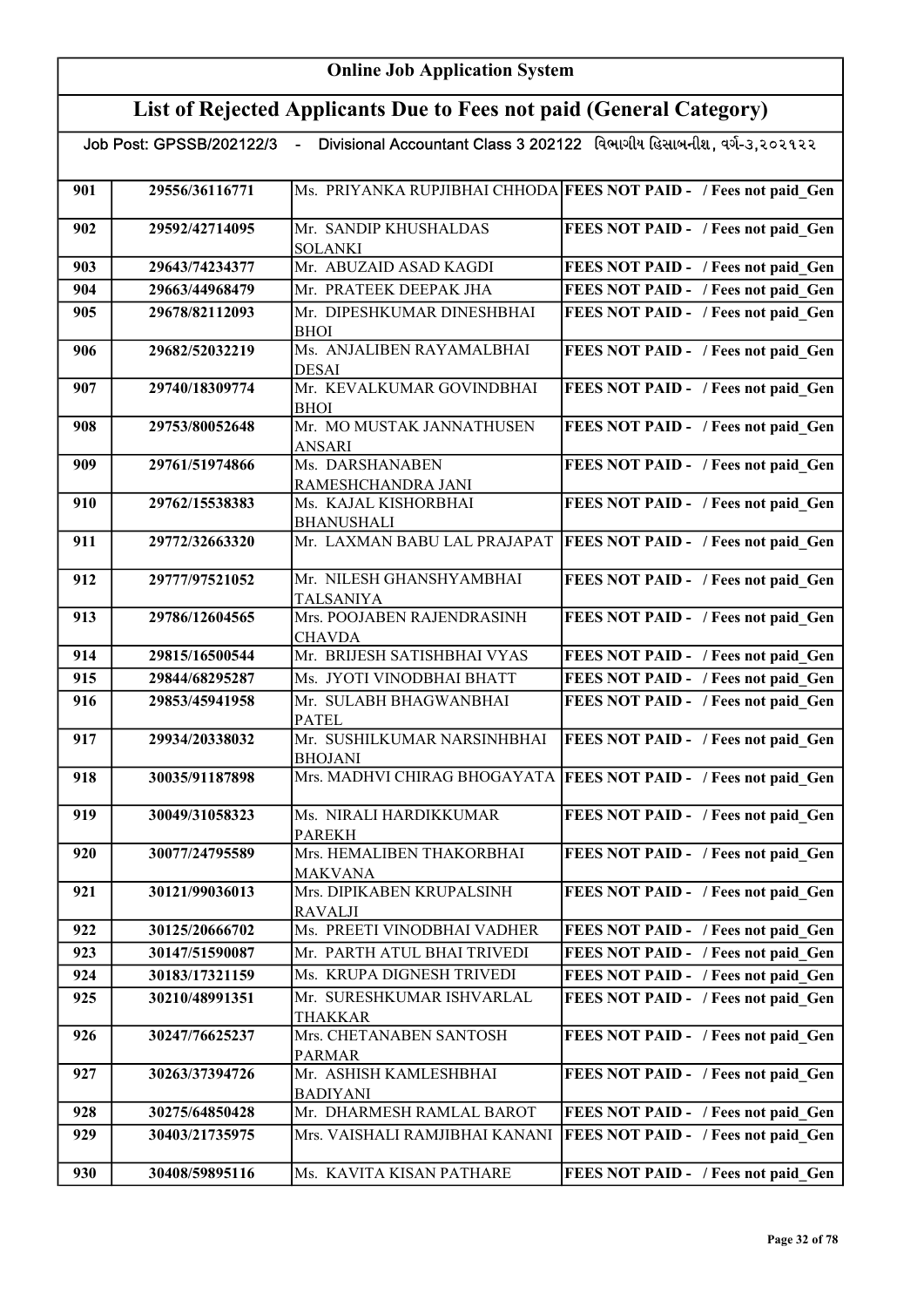# List of Rejected Applicants Due to Fees not paid (General Category)

| 931 | 30421/26622001 | Mrs. BHUMI VINODKUMAR                   | FEES NOT PAID - / Fees not paid Gen        |
|-----|----------------|-----------------------------------------|--------------------------------------------|
|     |                | <b>THAKKAR</b>                          |                                            |
| 932 | 30437/11583011 | Mrs. BHUMI VINODKUMAR<br><b>THAKKAR</b> | FEES NOT PAID - / Fees not paid_Gen        |
| 933 | 30450/73576113 | Mr. SAURAV MUKESHBHAI                   | FEES NOT PAID - / Fees not paid Gen        |
|     |                | <b>DETROJA</b>                          |                                            |
| 934 | 30452/17709307 | Ms. YAMINIBEN DILIPKUMAR                | FEES NOT PAID - / Fees not paid Gen        |
|     |                | <b>PATEL</b>                            |                                            |
| 935 | 30473/67048371 | Ms. SHIVANI PARESHKUMAR                 | FEES NOT PAID - / Fees not paid Gen        |
|     |                | <b>TRIVEDI</b>                          |                                            |
| 936 | 30488/99298016 | Mr. PIYUSH BHARATKUMAR                  | FEES NOT PAID - / Fees not paid Gen        |
|     |                | PANDYA                                  |                                            |
| 937 | 30562/70609832 | Mrs. RIDDHIBEN CHANDRADEEP              | FEES NOT PAID - / Fees not paid Gen        |
|     |                | <b>DOMADIYA</b>                         |                                            |
| 938 | 30572/83047301 | Mr. KRUNALKUMAR PANKAJLAL               | FEES NOT PAID - / Fees not paid Gen        |
|     |                | <b>PATEL</b>                            |                                            |
| 939 | 30607/69418232 | Mrs. SWATI ARVINDBHAI                   | FEES NOT PAID - / Fees not paid Gen        |
|     |                | VAGHASIYA<br>Mr. VISHAL JESHING BHAI    |                                            |
| 940 | 30650/56583100 | <b>CHAVADA</b>                          | FEES NOT PAID - / Fees not paid Gen        |
| 941 | 30707/39097805 | Ms. KOMAL AJAYBHAI VAGHELA              | FEES NOT PAID - / Fees not paid Gen        |
| 942 | 30744/25147780 | Ms. TAMANNABAHEN                        | FEES NOT PAID - / Fees not paid Gen        |
|     |                | RAMANBHAI PATEL                         |                                            |
| 943 | 30747/50415777 | Ms. HEMANGI PARSOTTAMBHAI               | FEES NOT PAID - / Fees not paid Gen        |
|     |                | <b>SONARA</b>                           |                                            |
| 944 | 30752/26056807 | Ms. HEER MAHESH BHAI PATEL              | FEES NOT PAID - / Fees not paid Gen        |
| 945 | 30789/78262525 | Mr. HARSHRAJSINH BHAVSINH               | FEES NOT PAID - / Fees not paid Gen        |
|     |                | <b>SOLANKI</b>                          |                                            |
| 946 | 30838/62009872 | Mr. CHETAN KUMAR                        | FEES NOT PAID - / Fees not paid Gen        |
|     |                | MAHESHKUMAR JOSHI                       |                                            |
| 947 | 30869/87505343 | Ms. KRISHNA AMARSINHBHAI                | FEES NOT PAID - / Fees not paid Gen        |
|     |                | <b>CHOTALIYA</b>                        |                                            |
| 948 | 30929/18089132 | Ms. RAKHI JAYWANT PATIL                 | FEES NOT PAID - / Fees not paid Gen        |
| 949 | 30950/62608549 | Mrs. DIVYA DINESHKUMAR                  | FEES NOT PAID - / Fees not paid Gen        |
|     |                | <b>BELIRAMANI</b>                       |                                            |
| 950 | 30963/78227626 | Mr. AJAY BHANUBHAI SARVAIYA             | <b>FEES NOT PAID -</b> / Fees not paid Gen |
| 951 | 30968/33456875 | Ms. SHWETA ARVINDBHAI PATEL             | FEES NOT PAID - / Fees not paid Gen        |
|     |                |                                         |                                            |
| 952 | 31044/56615920 | Mr. MAYURBHAI RAMESHBHAI                | FEES NOT PAID - / Fees not paid Gen        |
|     |                | <b>DOBARIYA</b>                         |                                            |
| 953 | 31109/43350312 | Ms. DIPALI MANUBHAI MEVADA              | FEES NOT PAID - / Fees not paid Gen        |
| 954 | 31114/22403407 | Mrs. HINAL RAMANLAL KANSARA             | FEES NOT PAID - / Fees not paid Gen        |
|     |                |                                         |                                            |
| 955 | 31156/17165617 | Mr. ARIF IBRAHIMBHAI                    | FEES NOT PAID - / Fees not paid Gen        |
|     |                | CHAUDHARI                               |                                            |
| 956 | 31196/20882083 | Mr. DIVYESH MANSUKHBHAI                 | FEES NOT PAID - / Fees not paid Gen        |
|     |                | <b>KANANI</b>                           |                                            |
| 957 | 31209/85410025 | Mr. JAYEEDPKUMAR BALDEVBHAI             | <b>FEES NOT PAID - / Fees not paid Gen</b> |
|     |                | <b>SATHAVARA</b>                        |                                            |
| 958 | 31234/95997855 | Mr. ASHOKKUMAR BHAGVATSINH              | <b>FEES NOT PAID - / Fees not paid Gen</b> |
|     |                | <b>BARAIYA</b>                          |                                            |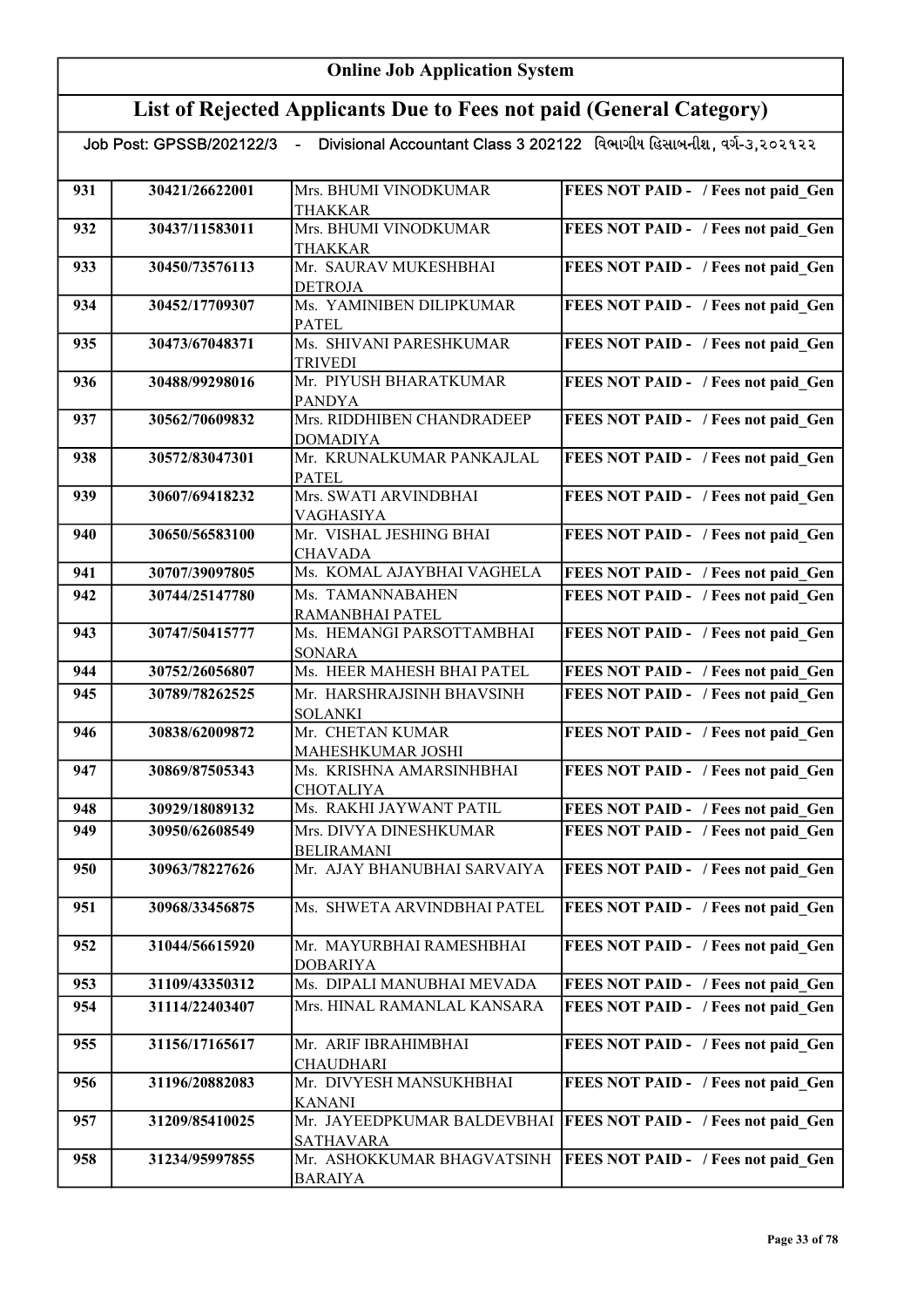#### List of Rejected Applicants Due to Fees not paid (General Category)

| 959 | 31271/92092390 | Ms. DHRUVISHA JITENDRA                      | FEES NOT PAID - / Fees not paid Gen                                 |
|-----|----------------|---------------------------------------------|---------------------------------------------------------------------|
|     |                | <b>GALALWALA</b>                            |                                                                     |
| 960 | 31299/63414864 | Ms. BHOOMIKABEN PRAVINSINH<br><b>MAHIDA</b> | FEES NOT PAID - / Fees not paid Gen                                 |
| 961 | 31311/94342494 | Ms. PARUL DINESHBHAI                        | FEES NOT PAID - / Fees not paid Gen                                 |
|     |                | <b>ASODARIYA</b>                            |                                                                     |
| 962 | 31378/69314935 |                                             | Mrs. ANJALI DILIPBHAI KUNJADIYA FEES NOT PAID - / Fees not paid_Gen |
|     |                |                                             |                                                                     |
| 963 | 31382/91938936 | Mr. HARPALBHAI HASMUKHBHAI                  | FEES NOT PAID - / Fees not paid Gen                                 |
|     |                | <b>HERMA</b>                                |                                                                     |
| 964 | 31384/58158280 | Mr. DARSHAN SURESHBHAI JOSHI                | FEES NOT PAID - / Fees not paid Gen                                 |
|     |                |                                             |                                                                     |
| 965 | 31391/36875887 | Mrs. ASHABEN SAHDEVVAN                      | FEES NOT PAID - / Fees not paid Gen                                 |
|     |                | <b>GOSWAMI</b>                              |                                                                     |
| 966 | 31423/54686648 | Ms. JASMIN JITENDRABHAI                     | FEES NOT PAID - / Fees not paid Gen                                 |
|     |                | <b>SOLANKI</b>                              |                                                                     |
| 967 | 31428/50342370 | Mr. JAYPAL CHAMAN BHAI PATEL                | <b>FEES NOT PAID - / Fees not paid_Gen</b>                          |
|     |                |                                             |                                                                     |
| 968 | 31434/30881308 | Mr. MAHESHKUMAR                             | FEES NOT PAID - / Fees not paid Gen                                 |
|     |                | <b>BALAVANTSINH CHAUHAN</b>                 |                                                                     |
| 969 | 31438/81611767 | Mr. SAGAR JITUBHAI PATHAK                   | FEES NOT PAID - / Fees not paid Gen                                 |
|     |                |                                             |                                                                     |
| 970 | 31530/90926549 |                                             | Ms. MAYURI VRAJLAL DHAMELIYA FEES NOT PAID - / Fees not paid Gen    |
|     |                |                                             |                                                                     |
| 971 | 31543/70944130 | Mr. URVISH VINESHKUMAR                      | FEES NOT PAID - / Fees not paid Gen                                 |
|     |                | <b>MANDALIYA</b>                            |                                                                     |
| 972 | 31587/20946690 | Ms. JAGRUTI BEN GANPATSINH                  | FEES NOT PAID - / Fees not paid Gen                                 |
|     |                | <b>KESROLA</b>                              |                                                                     |
| 973 | 31601/48705442 | Ms. PRITI PRAVINSINH SOLANKI                | FEES NOT PAID - / Fees not paid Gen                                 |
| 974 | 31619/87168829 | Mrs. NIKITABEN MUKESHBHAI                   | FEES NOT PAID - / Fees not paid Gen                                 |
|     |                | <b>PATEL</b>                                |                                                                     |
| 975 | 31645/17736205 | Mr. VISHALKUMAR DASHRATHBAI                 | <b>FEES NOT PAID - / Fees not paid Gen</b>                          |
|     |                | <b>JOSHI</b>                                |                                                                     |
| 976 | 31679/22809583 | Mrs. DRASHTI NARENDRASINH                   | FEES NOT PAID - / Fees not paid Gen                                 |
|     |                | <b>THAKOR</b>                               |                                                                     |
| 977 | 31727/62980279 | Mr. VIPULKUMAR BALVANTSINH                  | FEES NOT PAID - / Fees not paid Gen                                 |
|     |                | <b>PARMAR</b>                               |                                                                     |
| 978 | 31735/15314822 | Mr. URVISH VINESHKUMAR                      | FEES NOT PAID - / Fees not paid Gen                                 |
|     |                | MANDALIYA                                   |                                                                     |
| 979 | 31752/96657235 | Mrs. ANKITA BHAGYESH                        | FEES NOT PAID - / Fees not paid Gen                                 |
|     |                | METHIWALA                                   |                                                                     |
| 980 | 31942/24731635 | Ms. BHAVNABEN SARDARSINH                    | FEES NOT PAID - / Fees not paid Gen                                 |
|     |                | TALAR                                       |                                                                     |
| 981 | 31956/11436665 | Mr. VICKY MAHENDRABHAI                      | FEES NOT PAID - / Fees not paid Gen                                 |
|     |                | <b>PANCHAL</b>                              |                                                                     |
| 982 | 31983/69655140 | Mr. KAMLESH VITTHALBHAI KALU                | <b>FEES NOT PAID - / Fees not paid Gen</b>                          |
|     |                |                                             |                                                                     |
| 983 | 32013/69823252 | Ms. KINJALBEN NATVARLAL                     | FEES NOT PAID - / Fees not paid Gen                                 |
|     |                | <b>MAHERIYA</b>                             |                                                                     |
| 984 | 32034/61084958 | Ms. USHA KUMARI KANTILALJI                  | FEES NOT PAID - / Fees not paid Gen                                 |
|     |                | <b>KALAL</b>                                |                                                                     |
| 985 | 32054/39429340 | Mrs. JAYDEVI BHUPATBHAI VARU                | FEES NOT PAID - / Fees not paid Gen                                 |
| 986 | 32073/46189095 | Mrs. JALPA PRAVINBHAI PATEL                 | FEES NOT PAID - / Fees not paid Gen                                 |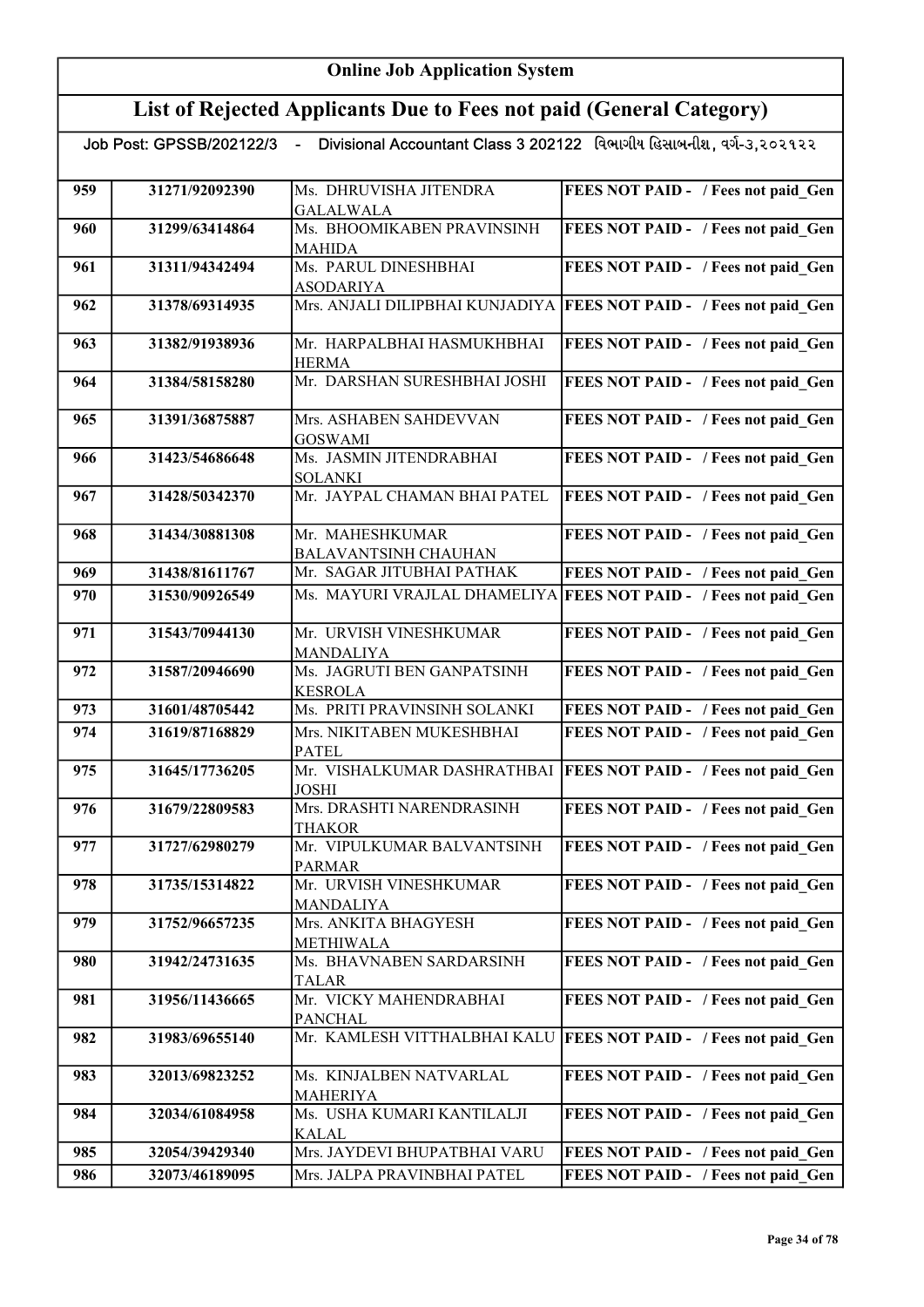| Divisional Accountant Class 3 202122 વિભાગીય હિસાબનીશ, વર્ગ-૩,૨૦૨૧૨૨<br>Job Post: GPSSB/202122/3<br>$\sim$ |                |                                                |                                                                 |  |  |
|------------------------------------------------------------------------------------------------------------|----------------|------------------------------------------------|-----------------------------------------------------------------|--|--|
|                                                                                                            |                |                                                |                                                                 |  |  |
| 987                                                                                                        | 32089/18579997 | Mr. SHAIFULLAHBHAI YASINBHAI                   | FEES NOT PAID - / Fees not paid Gen                             |  |  |
|                                                                                                            |                | <b>MANESIYA</b>                                |                                                                 |  |  |
| 988                                                                                                        | 32137/20087054 | Ms. PRIYA BHARATKUMAR                          | FEES NOT PAID - / Fees not paid Gen                             |  |  |
|                                                                                                            |                | <b>PANCHOLI</b>                                |                                                                 |  |  |
| 989                                                                                                        | 32142/43118585 |                                                | Mr. MAYUR MUKESHBHAI RATHOD FEES NOT PAID - / Fees not paid_Gen |  |  |
| 990                                                                                                        | 32156/74045119 | Mr. DARSHAN CHETANKUMAR                        | FEES NOT PAID - / Fees not paid Gen                             |  |  |
|                                                                                                            |                | <b>SHETH</b>                                   |                                                                 |  |  |
| 991                                                                                                        | 32177/16131525 | Mrs. BHUMIKABAHEN                              | FEES NOT PAID - / Fees not paid Gen                             |  |  |
|                                                                                                            |                | RAMESHBHAI PATEL                               |                                                                 |  |  |
| 992                                                                                                        | 32220/55715101 | Mrs. REENA SHERSINGH                           | FEES NOT PAID - / Fees not paid Gen                             |  |  |
|                                                                                                            | 32232/44892954 | <b>CHAUDHARY</b><br>Mr. SUNILBHAI RAJENDRABHAI |                                                                 |  |  |
| 993                                                                                                        |                | <b>PRASAD</b>                                  | FEES NOT PAID - / Fees not paid Gen                             |  |  |
| 994                                                                                                        | 32236/20139347 | Mr. SAGAR JITUBHAI PATHAK                      | FEES NOT PAID - / Fees not paid Gen                             |  |  |
| 995                                                                                                        | 32334/66372610 | Mr. ASMIT GOPALBHAI RANA                       | FEES NOT PAID - / Fees not paid Gen                             |  |  |
| 996                                                                                                        | 32344/52707921 | Mrs. ROSHANIBEN SHANKARBHAI                    | FEES NOT PAID - / Fees not paid Gen                             |  |  |
|                                                                                                            |                | PRAJAPATI                                      |                                                                 |  |  |
| 997                                                                                                        | 32375/84535036 | Ms. SITA LAKHABHAI BARI                        | FEES NOT PAID - / Fees not paid Gen                             |  |  |
| 998                                                                                                        | 32425/71253029 | Mrs. ROSHANIBEN SHANKARBHAI                    | FEES NOT PAID - / Fees not paid Gen                             |  |  |
|                                                                                                            |                | PRAJAPATI                                      |                                                                 |  |  |
| 999                                                                                                        | 32439/17756960 | Ms. JINAL RAMESHCHANDRA                        | FEES NOT PAID - / Fees not paid Gen                             |  |  |
|                                                                                                            |                | <b>PARMAR</b>                                  |                                                                 |  |  |
| <b>1000</b>                                                                                                | 32453/14411070 | Ms. HEER MAHESH BHAI PATEL                     | FEES NOT PAID - / Fees not paid Gen                             |  |  |
| 1001                                                                                                       | 32509/34395121 | Mrs. TITHI JADAV                               | FEES NOT PAID - / Fees not paid Gen                             |  |  |
| 1002                                                                                                       | 32535/13212374 | Ms. SANJANABEN MAHESHBHAI<br><b>SOLAVIYA</b>   | FEES NOT PAID - / Fees not paid Gen                             |  |  |
| 1003                                                                                                       | 32536/64396760 | Mrs. ASHABEN DINESHBHAI PATEL                  | FEES NOT PAID - / Fees not paid Gen                             |  |  |
|                                                                                                            |                |                                                |                                                                 |  |  |
| 1004                                                                                                       | 32553/93747189 | Mr. CHINTANKUMAR AMRUTLAL                      | FEES NOT PAID - / Fees not paid Gen                             |  |  |
|                                                                                                            |                | <b>RANPARIYA</b>                               |                                                                 |  |  |
| 1005                                                                                                       | 32576/15331651 | Ms. JYOTI JAGDEESHBHAI<br>KAMDIYA              | FEES NOT PAID - / Fees not paid Gen                             |  |  |
| 1006                                                                                                       | 32577/40882406 | Mr. HIRENKUMAR SURESHBHAI                      | FEES NOT PAID - / Fees not paid Gen                             |  |  |
|                                                                                                            |                | <b>VIRPARIYA</b>                               |                                                                 |  |  |
| 1007                                                                                                       | 32579/64345784 | Mr. SURESHKUMAR                                | FEES NOT PAID - / Fees not paid Gen                             |  |  |
|                                                                                                            |                | DASHARATHBHAI PATANI                           |                                                                 |  |  |
| 1008                                                                                                       | 32696/61518754 | Mrs. JYOTI MAYANKBHAI KOSHTI                   | FEES NOT PAID - / Fees not paid Gen                             |  |  |
| 1009                                                                                                       | 32706/90689390 | Mr. JASRAJBHAI DESURBHAI                       | FEES NOT PAID - / Fees not paid Gen                             |  |  |
| 1010                                                                                                       | 32731/66137535 | <b>HATHIYA</b><br>Ms. BARKAT KASAMBHAI BLOCH   | FEES NOT PAID - / Fees not paid Gen                             |  |  |
|                                                                                                            |                |                                                |                                                                 |  |  |
| 1011                                                                                                       | 32744/47633369 | Mr. SURAJ MANUBHAI GADHVI                      | FEES NOT PAID - / Fees not paid Gen                             |  |  |
| 1012                                                                                                       | 32775/23326937 | Mr. DILIPKUMAR ZALUBHAI                        | FEES NOT PAID - / Fees not paid Gen                             |  |  |
|                                                                                                            |                | <b>DAMOR</b>                                   |                                                                 |  |  |
| 1013                                                                                                       | 32776/22515691 | Ms. ASHABEN BABUBHAI PATEL                     | FEES NOT PAID - / Fees not paid Gen                             |  |  |
| 1014                                                                                                       | 32793/50779140 | Mrs. RUPALBA JAYDIPSINH                        | FEES NOT PAID - / Fees not paid Gen                             |  |  |
|                                                                                                            |                | <b>VAGHELA</b>                                 |                                                                 |  |  |
| 1015                                                                                                       | 32820/93266964 | Ms. KAVITABEN LALJIBHAI TIVARI                 | <b>FEES NOT PAID - / Fees not paid Gen</b>                      |  |  |
| 1016                                                                                                       | 32833/47034881 | Mr. RAHUL SOMABHAI PATEL                       | FEES NOT PAID - / Fees not paid Gen                             |  |  |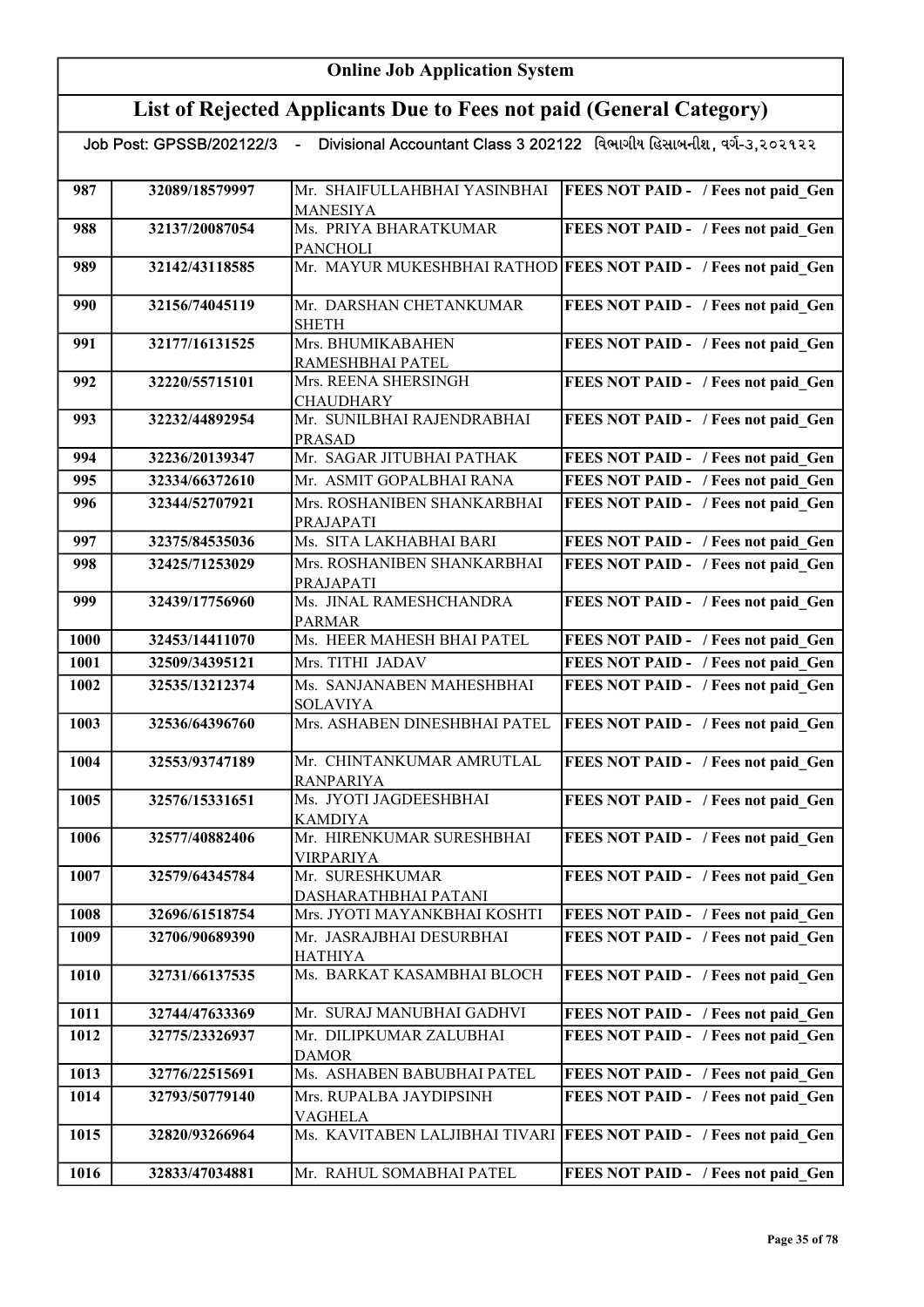| Job Post: GPSSB/202122/3  - Divisional Accountant Class 3 202122   વિભાગીય હિસાબનીશ , વર્ગ-૩,૨૦૨૧૨૨ |                |                                               |                                            |  |
|-----------------------------------------------------------------------------------------------------|----------------|-----------------------------------------------|--------------------------------------------|--|
| 1017                                                                                                | 32858/86147205 | Mr. DHARMESH MUKESHBHAI<br><b>SORATHIYA</b>   | FEES NOT PAID - / Fees not paid Gen        |  |
| 1018                                                                                                | 32906/94696121 | Mr. PRAKASHKUMAR AJESHIBHAI<br><b>GORAKHA</b> | FEES NOT PAID - / Fees not paid_Gen        |  |
| 1019                                                                                                | 32925/17150335 | Mr. JAYDEEPSINH RATANSINH<br><b>VAGHELA</b>   | FEES NOT PAID - / Fees not paid_Gen        |  |
| 1020                                                                                                | 32933/18496557 | Ms. KHYATI SHANTILAL<br><b>VIRAMGAMA</b>      | FEES NOT PAID - / Fees not paid_Gen        |  |
| 1021                                                                                                | 32952/51501075 | Mr. NIRAJ KRISHAN BALLABH<br><b>OJHA</b>      | FEES NOT PAID - / Fees not paid Gen        |  |
| 1022                                                                                                | 33033/61416272 | Ms. SHEFALIBEN RAJENDRASINH<br><b>SOLANKI</b> | FEES NOT PAID - / Fees not paid Gen        |  |
| 1023                                                                                                | 33038/92847853 | Ms. SIDDHI DEVIPRASAD YADAV                   | FEES NOT PAID - / Fees not paid Gen        |  |
| 1024                                                                                                | 33041/46705757 | Mr. MAYURSINH ANOPSINH<br><b>VAGHELA</b>      | FEES NOT PAID - / Fees not paid Gen        |  |
| 1025                                                                                                | 33107/75118142 | Ms. HITARTHI RAJESHKUMAR<br><b>TRIVEDI</b>    | FEES NOT PAID - / Fees not paid Gen        |  |
| 1026                                                                                                | 33122/22950899 | Ms. AMEENABI MOHD JAMEEL<br><b>JULAYA</b>     | FEES NOT PAID - / Fees not paid Gen        |  |
| 1027                                                                                                | 33166/50607269 | Mr. DIGVIJAYSINH KIRITSINH<br><b>ZALA</b>     | FEES NOT PAID - / Fees not paid Gen        |  |
| 1028                                                                                                | 33225/38088097 | Ms. CHETNA BHAGWANDAS<br><b>PANCHAL</b>       | FEES NOT PAID - / Fees not paid Gen        |  |
| 1029                                                                                                | 33340/84614505 | Mr. JAIMIN ALKESHKUMAR JOSHI                  | FEES NOT PAID - / Fees not paid Gen        |  |
| 1030                                                                                                | 33362/12376754 | Ms. ANJALI HARESHBHAI AMLANI                  | FEES NOT PAID - / Fees not paid Gen        |  |
| 1031                                                                                                | 33363/79708842 | Ms. MINALBEN DHANJIBHAI<br><b>RETHALIYA</b>   | FEES NOT PAID - / Fees not paid Gen        |  |
| 1032                                                                                                | 33378/53055353 | Mr. YUVRAJSINH MAHAVIRSINH<br><b>PARMAR</b>   | FEES NOT PAID - / Fees not paid Gen        |  |
| 1033                                                                                                | 33446/98218399 | Ms. PAYAL ANILBHAI THAKAR                     | FEES NOT PAID - / Fees not paid Gen        |  |
| 1034                                                                                                | 33476/25418273 | Mr. KUNANSH VARIA                             | FEES NOT PAID - / Fees not paid Gen        |  |
| 1035                                                                                                | 33479/88995343 | Mr. MAHAMMADIRFAN<br>ABDULRASID ANSHARI       | FEES NOT PAID - / Fees not paid Gen        |  |
| 1036                                                                                                | 33492/13516399 | Mr. NADEEM ANISAHMAD SHAIKH                   | <b>FEES NOT PAID - / Fees not paid Gen</b> |  |
| 1037                                                                                                | 33511/46846359 | Mr. SHANI BHOLENATH GAUD                      | FEES NOT PAID - / Fees not paid Gen        |  |
| 1038                                                                                                | 33593/99008594 | Mr. NISHIL ARVINDBHAI JOSHI                   | FEES NOT PAID - / Fees not paid Gen        |  |
| 1039                                                                                                | 33617/24492563 | Mr. SACHIN GOPALSINGH<br><b>CHUNDAWAT</b>     | FEES NOT PAID - / Fees not paid Gen        |  |
| 1040                                                                                                | 33620/37882642 | Mrs. VARSHA RAVIPRASAD PATEL                  | FEES NOT PAID - / Fees not paid Gen        |  |
| 1041                                                                                                | 33629/45025791 | Mr. MAYURDHVAJSINH<br>DASHRATHSINH GOHIL      | FEES NOT PAID - / Fees not paid Gen        |  |
| 1042                                                                                                | 33673/75110147 | Ms. MANSIBEN MANILAL PATEL                    | FEES NOT PAID - / Fees not paid Gen        |  |
| 1043                                                                                                | 33680/58457096 | Mr. OMKAR PRADIPBHAI<br><b>KOLAMBEKAR</b>     | FEES NOT PAID - / Fees not paid Gen        |  |
| 1044                                                                                                | 33682/41986390 | Mr. VINODKUMAR RAMJIBHAI<br><b>DATANIYA</b>   | FEES NOT PAID - / Fees not paid Gen        |  |
| 1045                                                                                                | 33710/97497086 | Mr. VRAJESH RAMJIBHAI KANANI                  | FEES NOT PAID - / Fees not paid Gen        |  |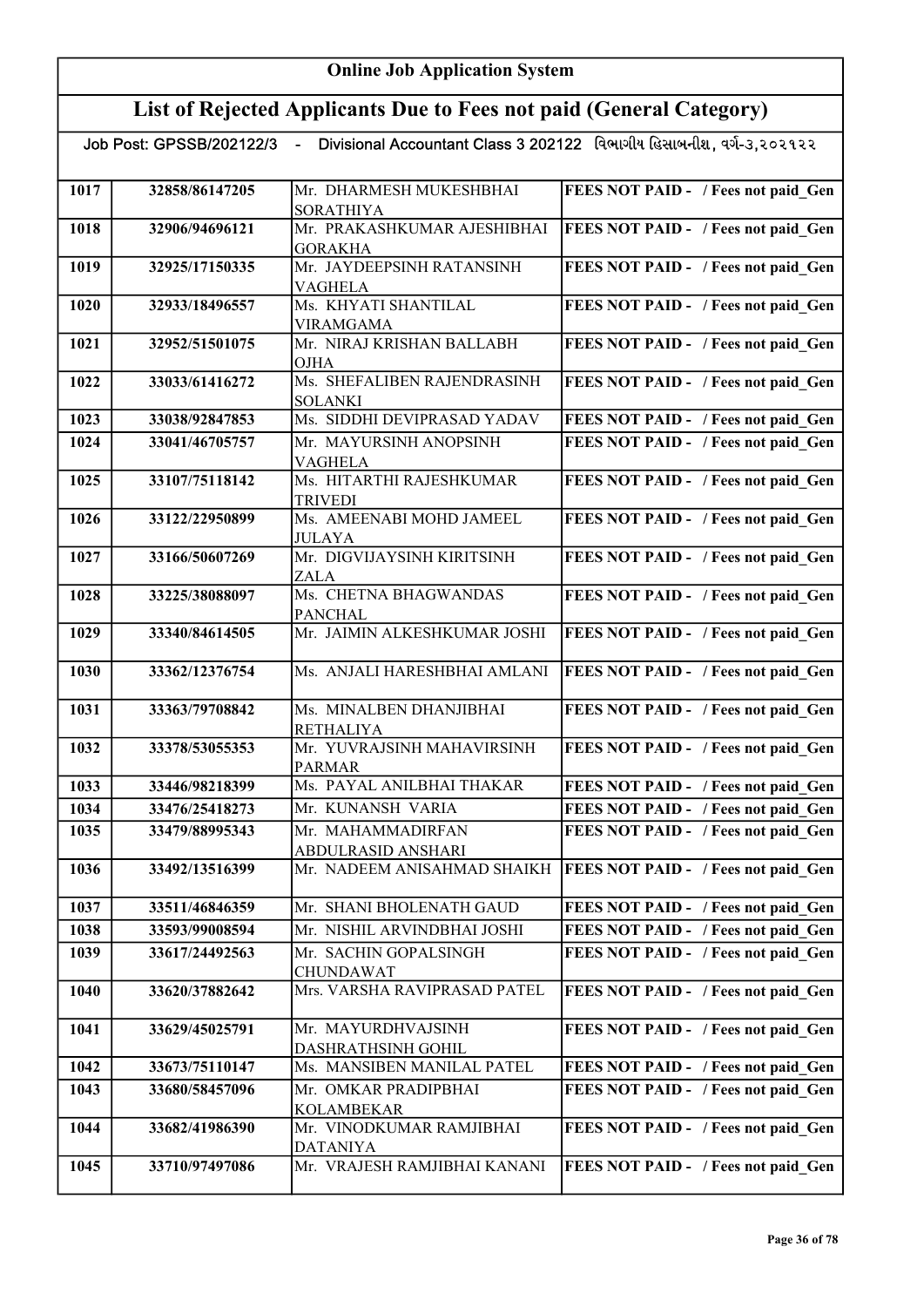|      | Job Post: GPSSB/202122/3 | $\sim 100$                                     | Divisional Accountant Class 3 202122 વિભાગીય હિસાબનીશ, વર્ગ-૩,૨૦૨૧૨૨ |
|------|--------------------------|------------------------------------------------|----------------------------------------------------------------------|
| 1046 | 33725/92392360           | Ms. HETALBAHEN VIRENDRAGIRI<br><b>GOSWAMI</b>  | FEES NOT PAID - / Fees not paid Gen                                  |
| 1047 | 33750/42487164           | Mr. SANTOSH VINUBHAI BHUVA                     | FEES NOT PAID - / Fees not paid Gen                                  |
| 1048 | 33860/16061984           | Ms. PINALBEN DEVRAJBHAI                        | FEES NOT PAID - / Fees not paid Gen                                  |
|      |                          | <b>LATHIYA</b>                                 |                                                                      |
| 1049 | 33867/30182235           | Mrs. KHUSHBUBEN DAUDBHAI                       | FEES NOT PAID - / Fees not paid Gen                                  |
|      |                          | <b>MANSURI</b>                                 |                                                                      |
| 1050 | 33876/12722287           | Mr. VAIBHAV PANDYA                             | FEES NOT PAID - / Fees not paid Gen                                  |
| 1051 | 33916/76580414           | Ms. MANSI HARESHBHAI JOSHI                     | FEES NOT PAID - / Fees not paid Gen                                  |
| 1052 | 33936/67000262           | Ms. BHAUTIKA RAMESHBHAI                        | FEES NOT PAID - / Fees not paid Gen                                  |
|      |                          | ZANZMERA<br>Ms. RINKAL DAMJIBHAI VAMJA         |                                                                      |
| 1053 | 34143/70508363           |                                                | FEES NOT PAID - / Fees not paid Gen                                  |
| 1054 | 34197/30662950           | Mr. ASHISHKUMAR JESANGBHAI<br><b>PRAJAPATI</b> | FEES NOT PAID - / Fees not paid Gen                                  |
| 1055 | 34202/84648568           | Ms. POOJA MANUBHAI PATEL                       | FEES NOT PAID - / Fees not paid Gen                                  |
| 1056 | 34223/62231005           | Mr. ANIRUDDHSINH                               | FEES NOT PAID - / Fees not paid Gen                                  |
|      |                          | CHAMPAKSINH SOLANKI                            |                                                                      |
| 1057 | 34234/37237680           | Mr. BHAVIK BHARATBHAI                          | FEES NOT PAID - / Fees not paid Gen                                  |
| 1058 | 34269/40596483           | PRAJAPATI<br>Ms. VAISHALIBEN BHARATJI          | FEES NOT PAID - / Fees not paid Gen                                  |
|      |                          | <b>RAJPUT</b>                                  |                                                                      |
| 1059 | 34314/32372370           | Mr. RAVI JAGDISHBHAI KANADA                    | FEES NOT PAID - / Fees not paid Gen                                  |
| 1060 | 34352/86561456           | Mr. PRAKASH MAVJIBHAI GEDIYA                   | FEES NOT PAID - / Fees not paid Gen                                  |
|      |                          |                                                |                                                                      |
| 1061 | 34421/47481657           | Ms. PRIYA HARISHKUMAR                          | FEES NOT PAID - / Fees not paid Gen                                  |
|      |                          | <b>MANGLANI</b>                                |                                                                      |
| 1062 | 34450/33561113           | Ms. DEVANGI SHIVJI HIRANI                      | FEES NOT PAID - / Fees not paid Gen                                  |
| 1063 | 34477/97985160           | Mr. PANKAJKUMAR LALJIBHAI<br><b>PATEL</b>      | FEES NOT PAID - / Fees not paid Gen                                  |
| 1064 | 34492/75278026           |                                                | Mrs. RINKAL KISHAN LANGHANOJA FEES NOT PAID - / Fees not paid_Gen    |
| 1065 | 34503/10234591           | Mr. SANDIP BHUPATBHAI                          | FEES NOT PAID - / Fees not paid Gen                                  |
|      |                          | <b>DAYATAR</b>                                 |                                                                      |
| 1066 | 34544/18787731           | Mr. JAYDEVSINH LADJIBHAI ZALA                  | <b>FEES NOT PAID - / Fees not paid Gen</b>                           |
| 1067 | 34564/53802637           | Mr. MUKESHKUMAR VELABHAI                       | FEES NOT PAID - / Fees not paid Gen                                  |
|      |                          | <b>NANDASANIYA</b>                             |                                                                      |
| 1068 | 34620/75999233           | Mr. KIRTIKUMAR KANTIBHAI<br><b>PATEL</b>       | FEES NOT PAID - / Fees not paid Gen                                  |
| 1069 | 34637/67031129           | Mrs. PRIYANKABEN NITINBHAI                     | FEES NOT PAID - / Fees not paid Gen                                  |
|      |                          | <b>DABHI</b>                                   |                                                                      |
| 1070 | 34663/64008268           | Ms. MEHRAJBANU VALI KOTHI                      | FEES NOT PAID - / Fees not paid_Gen                                  |
| 1071 | 34685/48200828           | Mr. MOHAMMED AKIB                              | FEES NOT PAID - / Fees not paid Gen                                  |
|      |                          | MOHAMMED MUSTUFA SHAIKH                        |                                                                      |
| 1072 | 34711/39036579           | Mr. RITESHKUMAR NATVARLAL<br><b>RANA</b>       | FEES NOT PAID - / Fees not paid Gen                                  |
| 1073 | 34724/73810053           | Ms. RIDDHI DEVIPRASAD YADAV                    | FEES NOT PAID - / Fees not paid Gen                                  |
| 1074 | 34743/42534934           | Mrs. SHRUTI SAVAN PATEL                        | FEES NOT PAID - / Fees not paid Gen                                  |
| 1075 | 34745/91304544           | Mr. MO AADIL ABDUL RAZAK                       | FEES NOT PAID - / Fees not paid Gen                                  |
|      |                          | <b>SHAIKH</b>                                  |                                                                      |
| 1076 | 34813/74422409           | Ms. KINJAL UMESHBHAI PITHAVA                   | FEES NOT PAID - / Fees not paid Gen                                  |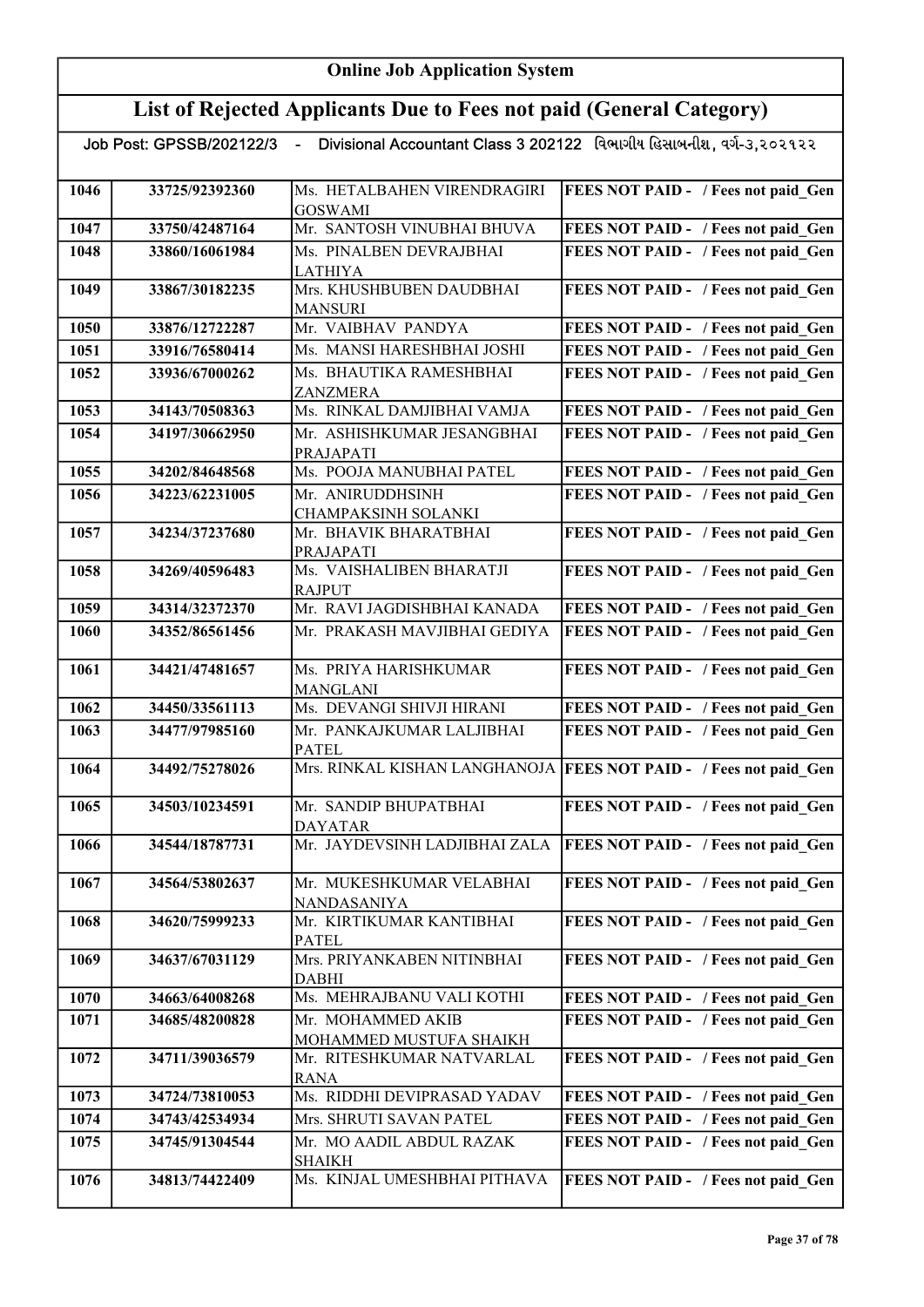## List of Rejected Applicants Due to Fees not paid (General Category)

| 1077 | 34911/25721785 | Ms. BRIJAL HARESHBHAI PATEL                    | FEES NOT PAID - / Fees not paid Gen                                |
|------|----------------|------------------------------------------------|--------------------------------------------------------------------|
|      |                |                                                |                                                                    |
| 1078 | 34943/69856301 | Mr. HITESHKUMAR KANTIBHAI                      | FEES NOT PAID - / Fees not paid Gen                                |
|      |                | <b>PATEL</b><br>Mr. MAIZ SHABBIRBHAI           |                                                                    |
| 1079 | 34980/49496376 |                                                | FEES NOT PAID - / Fees not paid Gen                                |
| 1080 | 34992/23055289 | <b>SUNASARA</b><br>Ms. JASMINBEN PARSOTTAMBHAI | FEES NOT PAID - / Fees not paid Gen                                |
|      |                | <b>PATEL</b>                                   |                                                                    |
| 1081 | 35014/23440743 | Mr. KAUSHIKKUMAR                               | FEES NOT PAID - / Fees not paid Gen                                |
|      |                | HASMUKHLAL SHARMA                              |                                                                    |
| 1082 | 35022/10980155 | Ms. ANJALI PRAVEENKUMAR                        | FEES NOT PAID - / Fees not paid Gen                                |
|      |                | <b>SHASHTRI</b>                                |                                                                    |
| 1083 | 35033/83702274 | Mr. KASAM HUSENBHAI MOBHI                      | FEES NOT PAID - / Fees not paid Gen                                |
| 1084 | 35091/51464661 | Mr. FAGUN KISHORBHAI SONI                      | FEES NOT PAID - / Fees not paid Gen                                |
|      |                |                                                |                                                                    |
| 1085 | 35111/58271385 | Ms. KRUSHNABEN SARDARSINH                      | FEES NOT PAID - / Fees not paid Gen                                |
|      |                | VAGHELA<br>Mr. DINESHBHAI PREMJIBHAI           |                                                                    |
| 1086 | 35142/65774705 |                                                | FEES NOT PAID - / Fees not paid_Gen                                |
| 1087 | 35143/74908401 | <b>SAPRA</b><br>Mr. HARNAMSINH                 | FEES NOT PAID - / Fees not paid Gen                                |
|      |                | <b>BHAGIRATHSINH GOHIL</b>                     |                                                                    |
| 1088 | 35236/40991695 | Mr. JAYDIPKUMAR ROHITBHAI                      | FEES NOT PAID - / Fees not paid Gen                                |
|      |                | PATEL                                          |                                                                    |
| 1089 | 35274/76218528 | Mr. BHARATBHAI VALLABHBHAI                     | FEES NOT PAID - / Fees not paid Gen                                |
|      |                | <b>DOBARIYA</b>                                |                                                                    |
| 1090 | 35284/60609686 | Mr. AMITKUMAR PRAVINKUMAR                      | FEES NOT PAID - / Fees not paid Gen                                |
|      |                | <b>RAVAL</b>                                   |                                                                    |
| 1091 | 35293/29441618 | Mr. BHARATBHAI VALLABHBHAI                     | FEES NOT PAID - / Fees not paid Gen                                |
|      |                | <b>DOBARIYA</b>                                |                                                                    |
| 1092 | 35327/40791802 | Mr. DHAVALSINH BHIKHAJI                        | FEES NOT PAID - / Fees not paid Gen                                |
|      |                | <b>MAKWANA</b>                                 |                                                                    |
| 1093 | 35341/70271854 | Mr. HARDIKKUMAR CHANDUBHAI                     | <b>FEES NOT PAID - / Fees not paid Gen</b>                         |
|      |                | <b>PATEL</b>                                   |                                                                    |
| 1094 | 35385/56516373 | Mrs. NEETU JITENDRA BHADORIYA                  | <b>FEES NOT PAID - / Fees not paid Gen</b>                         |
|      |                |                                                |                                                                    |
| 1095 | 35403/93022574 |                                                | Mr. ANISBHAI RAFIKBHAI SHELIYA FEES NOT PAID - / Fees not paid Gen |
| 1096 | 35450/83239231 | Mr. MAHAMMADHUSEN                              | <b>FEES NOT PAID - / Fees not paid Gen</b>                         |
|      |                | ISMAILBHAI VARALIYA                            |                                                                    |
| 1097 | 35547/21366755 | Mr. DASHRATHSINH CHEHUJI                       | FEES NOT PAID - / Fees not paid Gen                                |
|      |                | <b>RATHOD</b>                                  |                                                                    |
| 1098 | 35595/96938549 | Mr. DHARMENDRA                                 | FEES NOT PAID - / Fees not paid Gen                                |
|      |                | NARENDRAKUMAR THAKRAR                          |                                                                    |
| 1099 | 35605/47564833 | Ms. MEHRIN BANU MOHMMAD                        | FEES NOT PAID - / Fees not paid Gen                                |
|      |                | YUNUS SHAIKH                                   |                                                                    |
| 1100 | 35615/46299804 | Ms. SHRADDHABEN SURESHBHAI                     | FEES NOT PAID - / Fees not paid Gen                                |
|      |                | PATEL                                          |                                                                    |
| 1101 | 35644/53213992 | Mr. CHIRAG GIRVIRSINH CHAUHAN                  | <b>FEES NOT PAID - / Fees not paid Gen</b>                         |
|      |                |                                                |                                                                    |
| 1102 | 35669/43710705 | Mr. SADAM YUNUSBHAI JINDANI                    | FEES NOT PAID - / Fees not paid Gen                                |
| 1103 | 35800/78790980 | Ms. SWETA PRABHUDAS HIRPARA                    | FEES NOT PAID - / Fees not paid Gen                                |
|      |                |                                                |                                                                    |
| 1104 | 35831/70542555 | Mr. VIPULKUMAR RADHESHYAM                      | FEES NOT PAID - / Fees not paid Gen                                |
|      |                | <b>DAVE</b>                                    |                                                                    |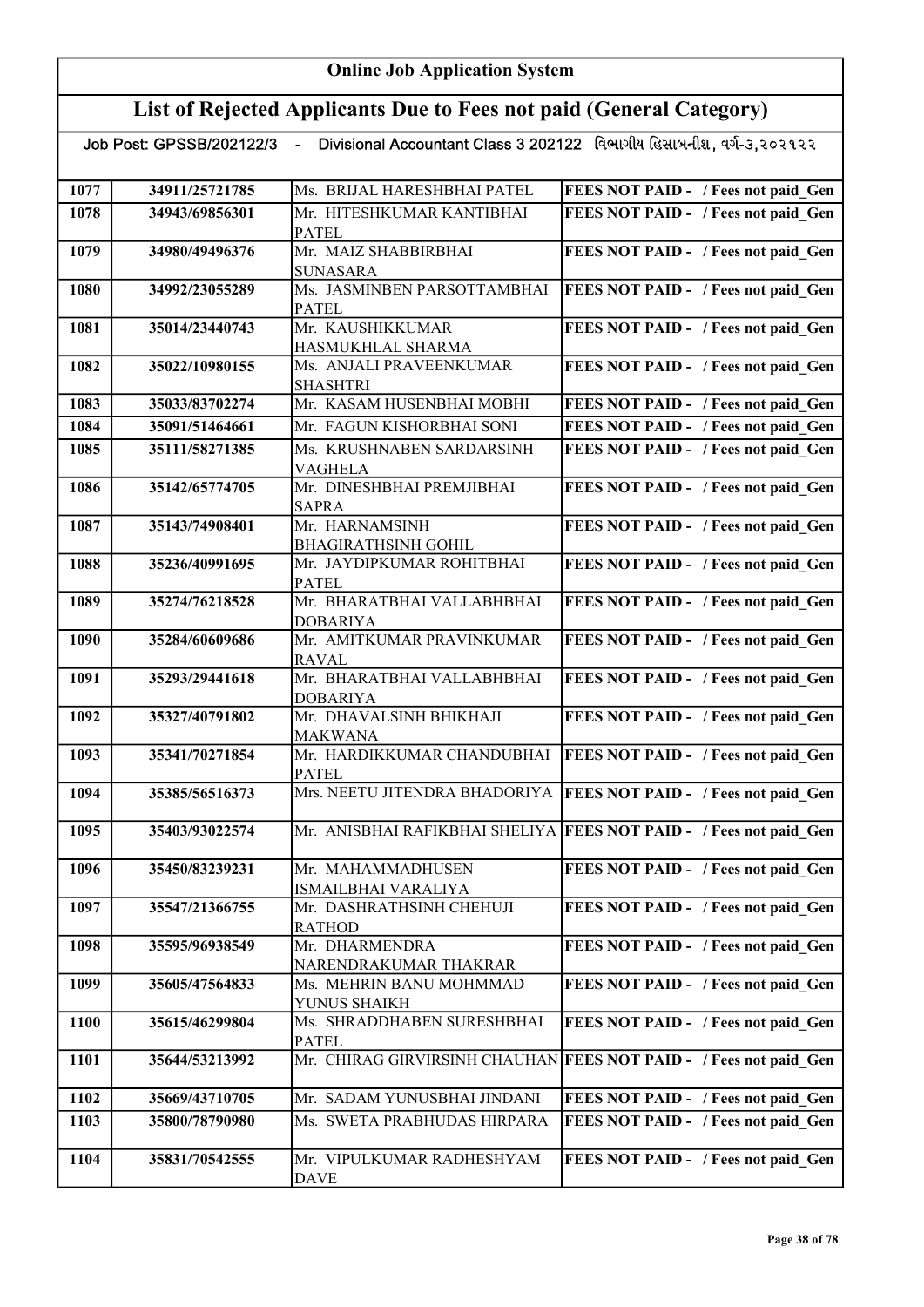| Job Post: GPSSB/202122/3 - |                | Divisional Accountant Class 3 202122 વિભાગીય હિસાબનીશ, વર્ગ-૩,૨૦૨૧૨૨ |                                                                    |
|----------------------------|----------------|----------------------------------------------------------------------|--------------------------------------------------------------------|
| 1105                       | 35855/10135900 | Mr. NAEEMAHMED ABDULKADAR                                            | <b>FEES NOT PAID - / Fees not paid Gen</b>                         |
|                            |                | <b>KHATRI</b>                                                        |                                                                    |
| 1106                       | 35892/21783421 | Ms. DISHITA KIRITBHAI PAREKH                                         | FEES NOT PAID - / Fees not paid Gen                                |
| 1107                       | 35946/35693651 | Ms. SHAHINBANU IDRISHBHAI                                            | FEES NOT PAID - / Fees not paid Gen                                |
|                            |                | <b>PATEL</b>                                                         |                                                                    |
| 1108                       | 35953/94272560 | Mr. GOVIND SANTURAMBHAI                                              | FEES NOT PAID - / Fees not paid Gen                                |
|                            |                | <b>KOSHTI</b>                                                        |                                                                    |
| 1109                       | 35958/36804666 | Ms. DHARTIBEN MAHENDRASINH<br><b>PARMAR</b>                          | FEES NOT PAID - / Fees not paid_Gen                                |
| 1110                       | 35979/86574715 | Mr. KARANSINH DHEERSINH                                              | FEES NOT PAID - / Fees not paid Gen                                |
|                            |                | <b>CHAUHAN</b>                                                       |                                                                    |
| 1111                       | 35999/36958149 | Mr. BHUPENDRAKUMAR                                                   | FEES NOT PAID - / Fees not paid Gen                                |
|                            |                | INDRALSINH CHAUDHARI                                                 |                                                                    |
| 1112                       | 36003/64597486 | Mr. SNEHALSINH                                                       | FEES NOT PAID - / Fees not paid Gen                                |
|                            |                | <b>BHUPENDRASINH RATHOD</b>                                          |                                                                    |
| 1113                       | 36043/36285475 | Mr. AFJAL HABIBBHAI KHERANI                                          | FEES NOT PAID - / Fees not paid Gen                                |
| 1114                       | 36056/69517184 | Ms. NAMRATABEN RASIKLAL                                              | FEES NOT PAID - / Fees not paid Gen                                |
| 1115                       | 36096/80616286 | <b>DUDAKIYA</b><br>Ms. DIVYAKUMARI                                   | FEES NOT PAID - / Fees not paid Gen                                |
|                            |                | NARENDRASINH LAKUM                                                   |                                                                    |
| 1116                       | 36135/49700356 | Mrs. NIKITABEN KIRITBHAI PATEL                                       | <b>FEES NOT PAID - / Fees not paid Gen</b>                         |
|                            |                |                                                                      |                                                                    |
| 1117                       | 36155/25151324 | Ms. ZALAK DINESHBHAI ZALA                                            | FEES NOT PAID - / Fees not paid Gen                                |
| 1118                       | 36165/40201028 | Mrs. MAYURIBA MANDEEPSINH                                            | FEES NOT PAID - / Fees not paid Gen                                |
|                            |                | <b>GOHIL</b>                                                         |                                                                    |
| 1119                       | 36170/88787096 | Mr. ABDUL LATIF ABDUL REHMAN                                         | <b>FEES NOT PAID - / Fees not paid_Gen</b>                         |
|                            |                | <b>QURESHI</b>                                                       |                                                                    |
| 1120                       | 36189/76715920 | Mr. DARSHAN MANJIBHAI<br><b>VAGHANI</b>                              | FEES NOT PAID - / Fees not paid_Gen                                |
| 1121                       | 36206/24258892 | Mr. JAYDEEP HARESHKUMAR                                              | FEES NOT PAID - / Fees not paid_Gen                                |
|                            |                | <b>PANDIT</b>                                                        |                                                                    |
| 1122                       | 36243/35280626 | Ms. DISHA RAMESHCHANDRA                                              | FEES NOT PAID - / Fees not paid_Gen                                |
|                            |                | <b>BHALANI</b>                                                       |                                                                    |
| 1123                       | 36265/78145081 |                                                                      | Mr. ABDUL LATIF ABDUL REHMAN   FEES NOT PAID - / Fees not paid Gen |
|                            |                | <b>OURESHI</b>                                                       |                                                                    |
| 1124                       | 36277/26028704 | Mr. JAYDEEP HARESHKUMAR<br><b>PANDIT</b>                             | FEES NOT PAID - / Fees not paid Gen                                |
| 1125                       | 36445/81758540 | Mr. RAVI DAYABHAI DETROJA                                            | FEES NOT PAID - / Fees not paid Gen                                |
| 1126                       | 36458/19608686 | Mr. RUTVIK DHIRAJLAL PATEL                                           | FEES NOT PAID - / Fees not paid Gen                                |
| 1127                       | 36472/32490724 | Ms. RUPAL KUNVARJI THAKOR                                            | FEES NOT PAID - / Fees not paid Gen                                |
| 1128                       | 36490/66432870 | Mr. MOBINAHEMAD                                                      | FEES NOT PAID - / Fees not paid Gen                                |
|                            |                | JAHIRAHEMAD SOMRA                                                    |                                                                    |
| 1129                       | 36512/35645886 | Ms. PRIYANKA DINESHBHAI DAVE                                         | FEES NOT PAID - / Fees not paid Gen                                |
|                            |                |                                                                      |                                                                    |
| 1130                       | 36595/95477000 | Ms. MAHESHWARI RAMESHSINH                                            | FEES NOT PAID - / Fees not paid Gen                                |
|                            |                | <b>RATHOD</b>                                                        |                                                                    |
| 1131                       | 36645/10691130 | Ms. MEGHNABEN                                                        | FEES NOT PAID - / Fees not paid Gen                                |
| 1132                       | 36649/85175759 | PRASANGKUMAR PATEL<br>Mr. TANVISH ROHITBHAI PATEL                    | FEES NOT PAID - / Fees not paid Gen                                |
| 1133                       | 36664/50316449 | Mrs. KASHMIRA ASIFBHAI                                               | FEES NOT PAID - / Fees not paid Gen                                |
|                            |                | <b>JODHAPARA</b>                                                     |                                                                    |
| 1134                       | 36732/74109096 | Mr. KETANSINH ARJUNSINH ZALA                                         | <b>FEES NOT PAID - / Fees not paid Gen</b>                         |
|                            |                |                                                                      |                                                                    |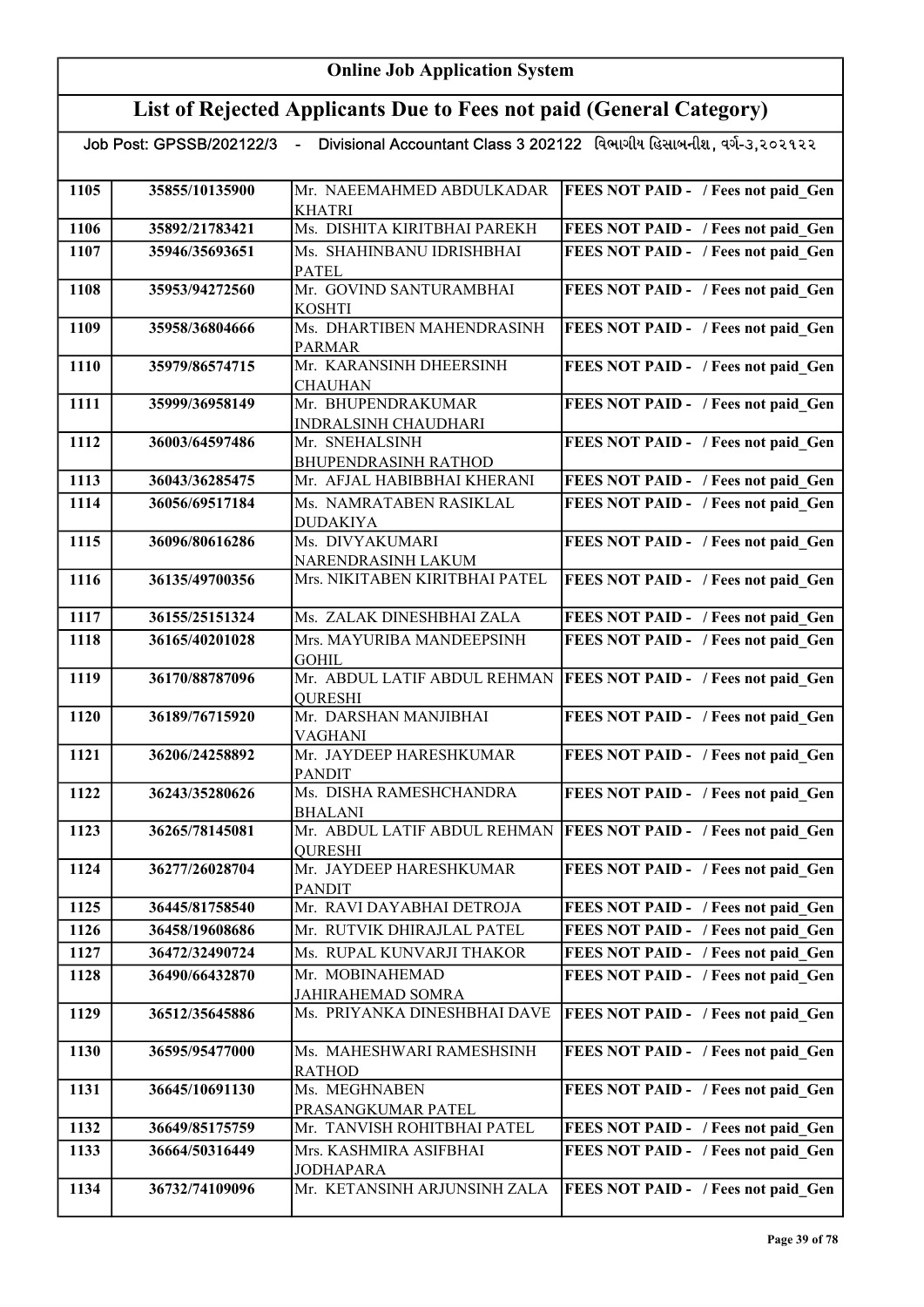## List of Rejected Applicants Due to Fees not paid (General Category)

| 1135 | 36790/99766433 | Mr. SAMIR NARESH BHAI PATEL                                | FEES NOT PAID - / Fees not paid Gen        |
|------|----------------|------------------------------------------------------------|--------------------------------------------|
| 1136 | 36811/56702945 | Mr. KETANKUMAR SHIVAJI PATIL                               | FEES NOT PAID - / Fees not paid Gen        |
|      |                |                                                            |                                            |
| 1137 | 36842/44901960 | Mr. ROHITKUMAR RAMESHBHAI                                  | FEES NOT PAID - / Fees not paid Gen        |
|      |                | <b>KOLIPATEL</b>                                           |                                            |
| 1138 | 36850/10181350 | Ms. TWINKALBEN VIKRAMSINH                                  | FEES NOT PAID - / Fees not paid Gen        |
|      |                | <b>RAHEVAR</b>                                             |                                            |
| 1139 | 36857/12428671 | Ms. MONIKABEN NAVINBHAI                                    | FEES NOT PAID - / Fees not paid Gen        |
|      |                | <b>PATEL</b>                                               |                                            |
| 1140 | 36936/37745600 | Ms. RASHMI CHANDRAKANTBHAI                                 | FEES NOT PAID - / Fees not paid Gen        |
|      |                | PRAJAPATI                                                  |                                            |
| 1141 | 36962/68724485 | Mr. KISHANKUMAR                                            | FEES NOT PAID - / Fees not paid_Gen        |
|      |                | MANSUKHBHAI DHADUK                                         |                                            |
| 1142 | 36974/10518522 | Mr. UMANG ALPESHBHAI                                       | FEES NOT PAID - / Fees not paid Gen        |
|      |                | PRAJAPATI                                                  |                                            |
| 1143 | 37006/90986073 | Mrs. RINKU PRAHLADBHAI                                     | FEES NOT PAID - / Fees not paid Gen        |
|      |                | PRAJAPATI                                                  |                                            |
| 1144 | 37054/91687913 | Ms. JAGRUTIBAHEN RAJUBHAI                                  | FEES NOT PAID - / Fees not paid Gen        |
|      |                | <b>DAMOR</b>                                               |                                            |
| 1145 | 37066/10691893 | Mr. MAULIKKUMAR                                            | FEES NOT PAID - / Fees not paid Gen        |
|      |                | GHANSHYAMBHAI GARAMBHA                                     |                                            |
| 1146 | 37140/96186186 | Mr. JAYKUMAR DIPAKBHAI                                     | FEES NOT PAID - / Fees not paid Gen        |
|      |                | <b>KANJARIYA</b>                                           |                                            |
| 1147 | 37142/27531563 | Mrs. SHETALKUVARBA                                         | FEES NOT PAID - / Fees not paid Gen        |
|      |                | <b>GANPATSINH RATHOD</b>                                   |                                            |
| 1148 | 37167/75533517 | Mr. KAUSHALKUMAR BHIMJIBHAI                                | FEES NOT PAID - / Fees not paid Gen        |
| 1149 | 37175/45330959 | <b>BERA</b><br>Mr. JAYDEEPSINH BACHUBHAI RAJ               | <b>FEES NOT PAID - / Fees not paid Gen</b> |
|      |                |                                                            |                                            |
| 1150 | 37186/73617749 | Mrs. NIDHI KANUBHAI PATEL                                  | FEES NOT PAID - / Fees not paid Gen        |
|      |                |                                                            |                                            |
| 1151 | 37216/40778520 | Mr. VIKRAMBHAI GAJUBHAI                                    | FEES NOT PAID - / Fees not paid Gen        |
| 1152 | 37219/82204228 | <b>GAJUBHAI CHAUDHARY</b><br>Mr. JAYDEEPSINH BACHUBHAI RAJ | <b>FEES NOT PAID - / Fees not paid Gen</b> |
|      |                |                                                            |                                            |
| 1153 | 37287/17489364 | Ms. JIGNESHA POONAMBHAI                                    | FEES NOT PAID - / Fees not paid Gen        |
|      |                | PATANI                                                     |                                            |
| 1154 | 37296/35631626 | Mrs. VAISHALI KANAKSINH                                    | FEES NOT PAID - / Fees not paid Gen        |
|      |                | <b>CHAUHAN</b>                                             |                                            |
| 1155 | 37311/11172605 | Mr. DIPAKKUMAR MAGHABHAI                                   | FEES NOT PAID - / Fees not paid Gen        |
|      |                | JADAV                                                      |                                            |
| 1156 | 37317/75049724 | Mr. JANARDANBHAI VILASBHAI                                 | FEES NOT PAID - / Fees not paid Gen        |
|      |                | DHODI                                                      |                                            |
| 1157 | 37323/90571326 | Mrs. VAISHALI KANAKSINH                                    | FEES NOT PAID - / Fees not paid Gen        |
|      |                | <b>CHAUHAN</b>                                             |                                            |
| 1158 | 37335/96372838 | Mr. DARSHAN DEVJIBHAI PATEL                                | FEES NOT PAID - / Fees not paid Gen        |
| 1159 | 37436/67826930 | Mr. DIPAJI JORAJI THAKOR                                   | FEES NOT PAID - / Fees not paid_Gen        |
| 1160 | 37456/13552883 | Mr. ALPESHKUMAR BALDEVBHAI                                 | FEES NOT PAID - / Fees not paid Gen        |
|      |                | PRAJAPATI                                                  |                                            |
| 1161 | 37468/31625115 | Mr. CHINTESHKUMAR GANGARAM                                 | <b>FEES NOT PAID - / Fees not paid_Gen</b> |
|      |                | <b>KOSHTI</b>                                              |                                            |
| 1162 | 37539/14074753 | Mr. MOHAMMEDATIK                                           | FEES NOT PAID - / Fees not paid Gen        |
|      |                | ISTIYAKAHEMAD SIDDIQUI                                     |                                            |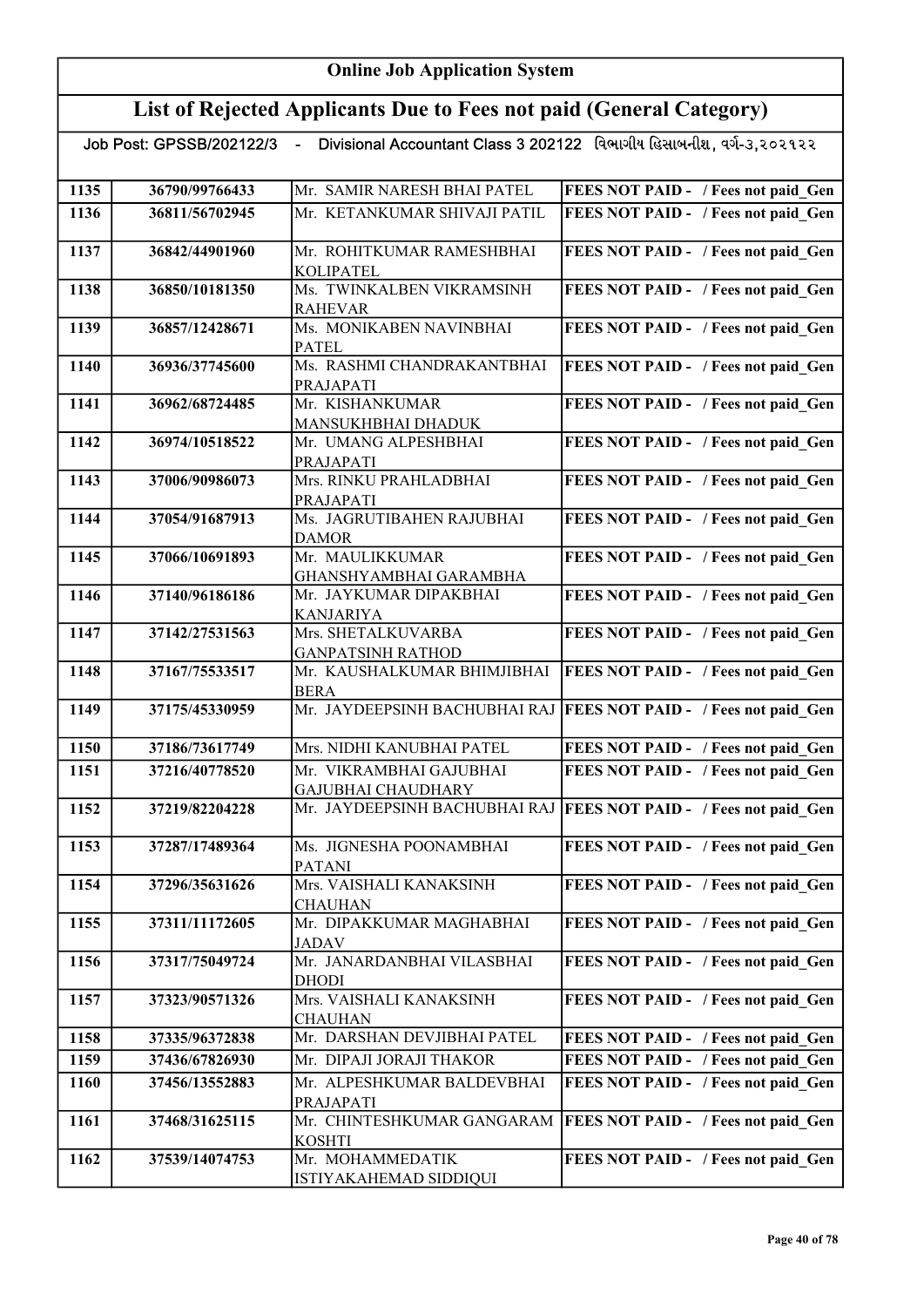| Divisional Accountant Class 3 202122 વિભાગીય હિસાબનીશ , વર્ગ-૩,૨૦૨૧૨૨<br>Job Post: GPSSB/202122/3 - |                |                                                          |                                            |
|-----------------------------------------------------------------------------------------------------|----------------|----------------------------------------------------------|--------------------------------------------|
| 1163                                                                                                | 37564/30076106 | Ms. BANSI NATHABHAI SAVALIYA                             | <b>FEES NOT PAID - / Fees not paid Gen</b> |
|                                                                                                     |                |                                                          |                                            |
| 1164                                                                                                | 37643/70548447 | Mr. SAURAV DEVENDRABHAI                                  | FEES NOT PAID - / Fees not paid Gen        |
|                                                                                                     |                | <b>KOSHTI</b>                                            |                                            |
| 1165                                                                                                | 37652/65358593 | Ms. DRASHTI NATUBHAI                                     | FEES NOT PAID - / Fees not paid Gen        |
| 1166                                                                                                | 37696/26990966 | <b>DHAMELIYA</b><br>Mr. JAYANTI FULAJI PARIHAR           | FEES NOT PAID - / Fees not paid Gen        |
| 1167                                                                                                | 37848/32458170 | Mr. AKLESH DHRUVRAJ YADAV                                | FEES NOT PAID - / Fees not paid Gen        |
| 1168                                                                                                | 37853/79537025 | Ms. GULSHANA KHAMISHABHAI                                | FEES NOT PAID - / Fees not paid Gen        |
|                                                                                                     |                | GAJJU                                                    |                                            |
| 1169                                                                                                | 37879/16259709 | Ms. CHARNY NAVINBHAI BHATTI                              | FEES NOT PAID - / Fees not paid Gen        |
| 1170                                                                                                | 37889/81878945 | Mr. YASH RAJESHBHAI AMBANI                               | FEES NOT PAID - / Fees not paid Gen        |
| 1171                                                                                                | 37902/81005158 | Mr. JITENDRAKUMAR RUPCHAND                               | FEES NOT PAID - / Fees not paid Gen        |
|                                                                                                     |                | <b>THAKKAR</b>                                           |                                            |
| 1172                                                                                                | 37925/33561581 | Ms. ANITA BEN SHANKAR BHAI<br><b>ROT</b>                 | FEES NOT PAID - / Fees not paid Gen        |
| 1173                                                                                                | 37963/93120475 | Mr. TAUSHIFALI GULAMHUSHEN                               | FEES NOT PAID - / Fees not paid Gen        |
|                                                                                                     |                | <b>GADHAVALA</b>                                         |                                            |
| 1174                                                                                                | 37977/34782336 | Mr. SAMARTH NALINKUMAR                                   | FEES NOT PAID - / Fees not paid Gen        |
|                                                                                                     |                | <b>PANCHAL</b><br>Mr. YOGESH KUMAR RAMESH                |                                            |
| 1175                                                                                                | 37990/10147030 | <b>BHAI BARAIYA</b>                                      | FEES NOT PAID - / Fees not paid Gen        |
| 1176                                                                                                | 38029/29772942 | Mr. BHARGAV NITINKUMAR VYAS                              | FEES NOT PAID - / Fees not paid Gen        |
|                                                                                                     |                |                                                          |                                            |
| 1177                                                                                                | 38053/61479558 | Mr. SAGAR RAMESHBHAI DAVE                                | FEES NOT PAID - / Fees not paid Gen        |
| 1178                                                                                                | 38067/98982584 | Ms. DIVYA RAJESH KUMAR<br><b>CHAUHAN</b>                 | FEES NOT PAID - / Fees not paid Gen        |
| 1179                                                                                                | 38082/53500229 | Ms. KRUSHANGI BHARATKUMAR                                | FEES NOT PAID - / Fees not paid_Gen        |
|                                                                                                     |                | <b>PATEL</b>                                             |                                            |
| 1180                                                                                                | 38102/87164175 | Ms. VISHAKHAKUMARI                                       | FEES NOT PAID - / Fees not paid Gen        |
| 1181                                                                                                | 38110/18177894 | <b>INDRASINH RATHOD</b><br>Mr. VISMAY BIPINCHANDRA JOSHI | FEES NOT PAID - / Fees not paid Gen        |
|                                                                                                     |                |                                                          |                                            |
| 1182                                                                                                | 38210/44597806 | Mrs. NIRALI RAMESHBHAI                                   | FEES NOT PAID - / Fees not paid Gen        |
|                                                                                                     |                | PRAJAPATI                                                |                                            |
| 1183                                                                                                | 38248/81881477 | Mrs. PRITIBEN PANKAJKUMAR<br><b>PATEL</b>                | FEES NOT PAID - / Fees not paid Gen        |
| 1184                                                                                                | 38281/53658044 | Mr. PRATEEK DEEPAK JHA                                   | FEES NOT PAID - / Fees not paid Gen        |
| 1185                                                                                                | 38287/49171055 | Ms. YAMINI KUMARI JANAK SINH                             | FEES NOT PAID - / Fees not paid Gen        |
|                                                                                                     |                | VAGHELA                                                  |                                            |
| 1186                                                                                                | 38361/81700758 | Ms. PRIYA DEEPAKBHAI                                     | FEES NOT PAID - / Fees not paid Gen        |
|                                                                                                     |                | VAISHNAV                                                 |                                            |
| 1187                                                                                                | 38362/81727357 | Ms. KAYNAT BADARUDDINBHAI<br><b>MANIYAR</b>              | FEES NOT PAID - / Fees not paid Gen        |
| 1188                                                                                                | 38407/88445959 | Mr. JIGARKUMAR                                           | FEES NOT PAID - / Fees not paid Gen        |
|                                                                                                     |                | DINESHCHANDRA DAVE                                       |                                            |
| 1189                                                                                                | 38408/45862035 | Mr. JAYDEEPSINH RANJITSINH                               | FEES NOT PAID - / Fees not paid Gen        |
| 1190                                                                                                | 38488/66253788 | CHAVDA<br>Mr. HASANABBAS ISMAILBHAI                      | FEES NOT PAID - / Fees not paid Gen        |
|                                                                                                     |                | <b>MUMAN</b>                                             |                                            |
| 1191                                                                                                | 38494/33353155 | Mr. MANISHKUMAR RAMAASHISH                               | FEES NOT PAID - / Fees not paid_Gen        |
|                                                                                                     |                | <b>GAUSWAMI</b>                                          |                                            |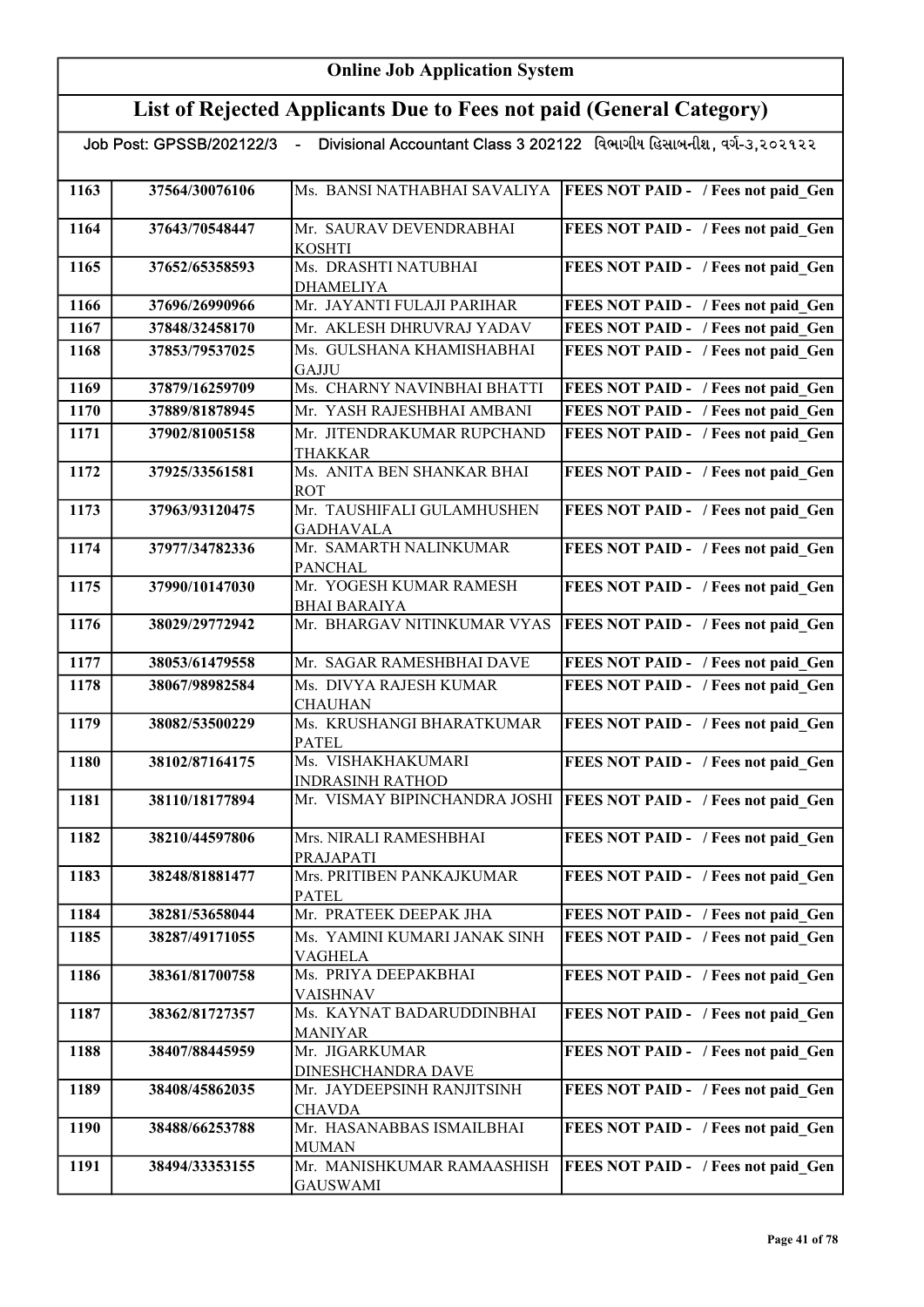## List of Rejected Applicants Due to Fees not paid (General Category)

| 1192 | 38516/63445396 | Ms. MONIKA DINESHBHAI                            | FEES NOT PAID - / Fees not paid Gen                               |
|------|----------------|--------------------------------------------------|-------------------------------------------------------------------|
|      |                | <b>SAVALIYA</b>                                  |                                                                   |
| 1193 | 38557/34465585 | Mrs. AVNI KEYURBHAI SALAKHNA                     | FEES NOT PAID - / Fees not paid Gen                               |
|      |                |                                                  |                                                                   |
| 1194 | 38603/10109313 | Mr. MAHIPALSINH PANKAJKUMAR                      | <b>FEES NOT PAID - / Fees not paid Gen</b>                        |
|      |                | <b>SOLANKI</b>                                   |                                                                   |
| 1195 | 38639/60263876 | Ms. MEGHA ARJUN TRIVEDI                          | FEES NOT PAID - / Fees not paid Gen                               |
|      |                | <b>TRIVEDI</b>                                   |                                                                   |
| 1196 | 38678/25910487 | Ms. JAGRUTI KANJIBHAI NAKUM                      | FEES NOT PAID - / Fees not paid Gen                               |
| 1197 | 38725/78384501 | Ms. RUTUBEN BHARATBHAI PATEL                     | <b>FEES NOT PAID - / Fees not paid Gen</b>                        |
|      |                |                                                  |                                                                   |
| 1198 | 38756/42141175 | Mr. JIGARKUMAR JETHALAL                          | FEES NOT PAID - / Fees not paid Gen                               |
|      |                | <b>SOLANKI</b>                                   |                                                                   |
| 1199 | 38781/93168868 | Ms. RIMA JAYANTBHAI DATTANI                      | FEES NOT PAID - / Fees not paid Gen                               |
|      |                |                                                  |                                                                   |
| 1200 | 38796/87396234 | Ms. JAIMINIBEN DASHARATHBHAI                     | <b>FEES NOT PAID - / Fees not paid Gen</b>                        |
|      |                | <b>PATEL</b>                                     |                                                                   |
| 1201 | 38800/88091161 |                                                  | Mr. VIJAY POPATBHAI CHANIYARA FEES NOT PAID - / Fees not paid Gen |
|      |                |                                                  |                                                                   |
| 1202 | 38820/80212042 | Mr. SIDHRAJ ISHWARJI PRAJAPATI                   | FEES NOT PAID - / Fees not paid Gen                               |
|      |                |                                                  |                                                                   |
| 1203 | 38828/32101697 | Mr. RIGAL SHIVAJIBHAI DHARAM                     | FEES NOT PAID - / Fees not paid Gen                               |
| 1204 | 38862/18252583 | Ms. SANGEETA KAMLESHBHAI                         | FEES NOT PAID - / Fees not paid Gen                               |
|      |                | <b>SUTHAR</b>                                    |                                                                   |
| 1205 | 38882/86611628 | Ms. SANDHYABEN                                   | FEES NOT PAID - / Fees not paid Gen                               |
|      |                | DHRUVNARAYAN GUPTA                               |                                                                   |
| 1206 | 38927/46180770 | Ms. KRISHANI JAYESHBHAI POMAL                    | <b>FEES NOT PAID - / Fees not paid Gen</b>                        |
|      |                |                                                  |                                                                   |
| 1207 | 38975/99682736 | Mr. JAYKUMAR HASMATRAY                           | FEES NOT PAID - / Fees not paid Gen                               |
| 1208 | 39013/30190823 | <b>DHANVANI</b><br>Ms. PAYAL JITENDRABHAI BAGIYA | <b>FEES NOT PAID - / Fees not paid Gen</b>                        |
|      |                |                                                  |                                                                   |
| 1209 | 39035/11330026 | Mrs. NILAM NARENDRAKUMAR                         | FEES NOT PAID - / Fees not paid Gen                               |
|      |                | <b>PARMAR</b>                                    |                                                                   |
| 1210 | 39044/93308953 | Mr. ARJUNSINH MANUBHA                            | FEES NOT PAID - / Fees not paid Gen                               |
|      |                | VAGHELA                                          |                                                                   |
| 1211 | 39110/96736954 | Mr. ALPESHBHAI BHURABHAI                         | FEES NOT PAID - / Fees not paid Gen                               |
|      |                | <b>MAKWANA</b>                                   |                                                                   |
| 1212 | 39129/58810979 | Ms. POOJABEN ANILBHAI GUPTA                      | FEES NOT PAID - / Fees not paid Gen                               |
| 1213 | 39157/42933655 | Ms. DISHA RAMESHCHANDRA                          | FEES NOT PAID - / Fees not paid Gen                               |
|      |                | <b>BHALANI</b>                                   |                                                                   |
| 1214 | 39174/76023903 | Mr. MANISH GOPALBHAI RATHOD                      | FEES NOT PAID - / Fees not paid Gen                               |
|      |                |                                                  |                                                                   |
| 1215 | 39220/93341192 | Ms. PREETI SUNDARRAJ NAICKER                     | FEES NOT PAID - / Fees not paid Gen                               |
| 1216 | 39242/41793816 | Ms. POOJA RAMESH BHAI RAJGOR                     | FEES NOT PAID - / Fees not paid Gen                               |
|      |                |                                                  |                                                                   |
| 1217 | 39260/68669810 | Mr. UMANGKUMAR                                   | FEES NOT PAID - / Fees not paid Gen                               |
|      |                | MAHENDRABHAI PATEL                               |                                                                   |
| 1218 | 39264/82759963 | Ms. JINAL JAYSUKHLAL MIRANI                      | FEES NOT PAID - / Fees not paid Gen                               |
| 1219 | 39299/62238744 | Ms. KAJAL ROHITBHAI GUPTA                        | FEES NOT PAID - / Fees not paid Gen                               |
| 1220 | 39310/57712468 | Mr. UTSAV VISHNUBHAI PATEL                       | FEES NOT PAID - / Fees not paid Gen                               |
| 1221 | 39336/91264611 | Mr. KAUSHIK BABUJI RAJPUT                        | FEES NOT PAID - / Fees not paid Gen                               |
|      |                |                                                  |                                                                   |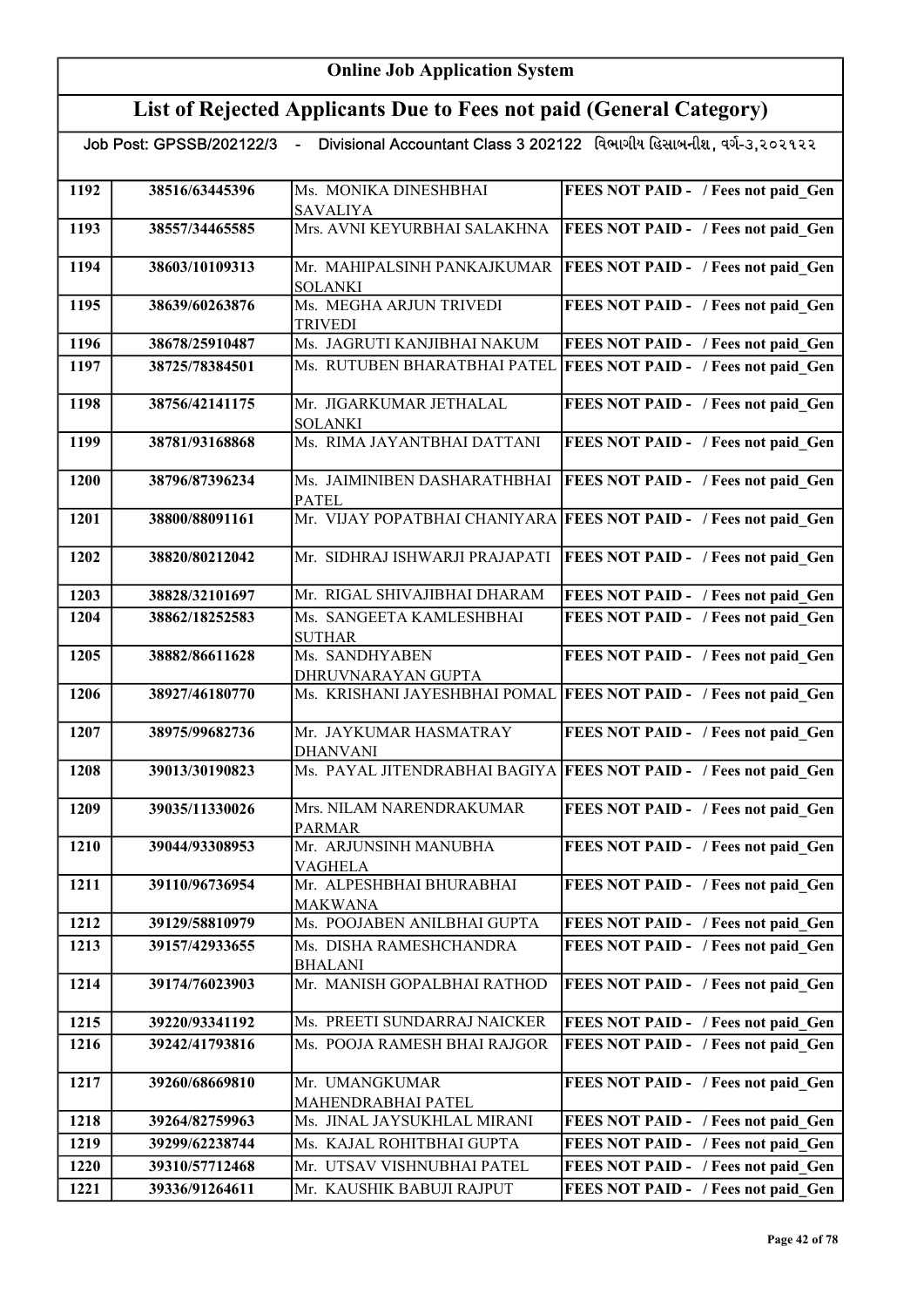| Job Post: GPSSB/202122/3 - Divisional Accountant Class 3 202122 વિભાગીય હિસાબનીશ, વર્ગ-૩,૨૦૨૧૨૨ |                |                                                 |                                            |
|-------------------------------------------------------------------------------------------------|----------------|-------------------------------------------------|--------------------------------------------|
| 1222                                                                                            | 39367/30136415 | Ms. SHRADDHA PARSHOTAMBHAI<br><b>BARAIYA</b>    | FEES NOT PAID - / Fees not paid Gen        |
| 1223                                                                                            | 39371/24668626 | Mr. JAYKUMAR MUKESHBHAI<br><b>GHEVARIYA</b>     | FEES NOT PAID - / Fees not paid_Gen        |
| 1224                                                                                            | 39421/39290490 | Mrs. NEELA PRAVINBHAI JANI                      | FEES NOT PAID - / Fees not paid Gen        |
| 1225                                                                                            | 39450/13667507 | Ms. PARULBEN RAMBHAI SOLANKI                    | <b>FEES NOT PAID - / Fees not paid Gen</b> |
| 1226                                                                                            | 39462/69448371 | Mr. BANKIMKUMAR DIPAKBHAI<br><b>RAVAL</b>       | FEES NOT PAID - / Fees not paid_Gen        |
| 1227                                                                                            | 39477/15369599 | Ms. HARITA GOVINDBHAI<br><b>RABADIA</b>         | FEES NOT PAID - / Fees not paid Gen        |
| 1228                                                                                            | 39534/72072634 | Mr. ASHRAF IRFANBHAI SHEKH                      | FEES NOT PAID - / Fees not paid Gen        |
| 1229                                                                                            | 39542/19633212 | Ms. PRITI ROHITKUMAR GUPTA                      | FEES NOT PAID - / Fees not paid Gen        |
| 1230                                                                                            | 39595/60020851 | Mrs. AARTIKA KULDEEP RATHOD                     | FEES NOT PAID - / Fees not paid Gen        |
| 1231                                                                                            | 39599/32253034 | Ms. RAVINA BARAKUBHAI SHINDE                    | <b>FEES NOT PAID - / Fees not paid Gen</b> |
| 1232                                                                                            | 39640/18123362 | Mr. DEEP VINUBHAI SHAH                          | FEES NOT PAID - / Fees not paid Gen        |
| 1233                                                                                            | 39706/35245895 | Mr. MAHAVIRSINH KANAKSINH<br><b>JADEJA</b>      | FEES NOT PAID - / Fees not paid Gen        |
| 1234                                                                                            | 39713/63970746 | Mr. AKSHAY JITENDRA ASHTEKAR                    | <b>FEES NOT PAID - / Fees not paid Gen</b> |
| 1235                                                                                            | 39731/28292547 | Ms. SWETABEN BHAVESHBHAI<br><b>TRIVEDI</b>      | FEES NOT PAID - / Fees not paid Gen        |
| 1236                                                                                            | 39759/46369830 | Mr. AKSHAY JITENDRA ASHTEKAR                    | <b>FEES NOT PAID - / Fees not paid Gen</b> |
| 1237                                                                                            | 39770/70437935 | Mrs. RUPA VINODBHAI TIWARI                      | FEES NOT PAID - / Fees not paid Gen        |
| 1238                                                                                            | 39775/37892470 | Mr. ABRAR ABDULGAFUR MEMON                      | FEES NOT PAID - / Fees not paid Gen        |
| 1239                                                                                            | 39811/81757067 | Ms. E JITUBHAI KENDR                            | FEES NOT PAID - / Fees not paid Gen        |
| 1240                                                                                            | 39829/78786474 | Mr. AKSHAY JITENDRA ASHTEKAR                    | <b>FEES NOT PAID - / Fees not paid_Gen</b> |
| 1241                                                                                            | 39830/40584982 | Mr. VIPULKUMAR HASMUKHBHAI<br><b>PATEL</b>      | FEES NOT PAID - / Fees not paid Gen        |
| 1242                                                                                            | 39846/93914208 | Ms. ANITA RAMFER GUJAR                          | FEES NOT PAID - / Fees not paid Gen        |
| 1243                                                                                            | 39864/46898551 | Mrs. TEJAL VISHVAS THAKOR                       | FEES NOT PAID - / Fees not paid Gen        |
| 1244                                                                                            | 39874/90734547 | Mr. PRAVINBHAI RAGHNATHBHAI<br><b>CHAUDHARY</b> | FEES NOT PAID - / Fees not paid Gen        |
| 1245                                                                                            | 39891/87976118 | Ms. KHYATIBEN RAMESHKUMAR<br><b>ZALAVADIA</b>   | FEES NOT PAID - / Fees not paid_Gen        |
| 1246                                                                                            | 39898/44282199 | Ms. TASLIM RAHIMBHAI MARU                       | FEES NOT PAID - / Fees not paid Gen        |
| 1247                                                                                            | 39900/28251684 | Mr. DINESHBHAI DALUBHAI DESAI                   | <b>FEES NOT PAID - / Fees not paid Gen</b> |
| 1248                                                                                            | 39987/21402370 | Mrs. PRAGNIBEN BHAVESHBHAI<br><b>PATEL</b>      | FEES NOT PAID - / Fees not paid Gen        |
| 1249                                                                                            | 40002/32134494 | Mr. SATYARAJSINH AJITSINH<br><b>SARVAIYA</b>    | FEES NOT PAID - / Fees not paid Gen        |
| 1250                                                                                            | 40040/75955508 | Mr. DARSHANKUMAR<br>KAMLESHKUMAR BHATT          | FEES NOT PAID - / Fees not paid Gen        |
| 1251                                                                                            | 40069/15302832 | Mr. RISHABH HARISHCHANDRA<br><b>KACHHIA</b>     | FEES NOT PAID - / Fees not paid Gen        |
| 1252                                                                                            | 40082/79160782 | Mr. CHELABHAI ANAJI<br><b>CHAUDHARY</b>         | FEES NOT PAID - / Fees not paid Gen        |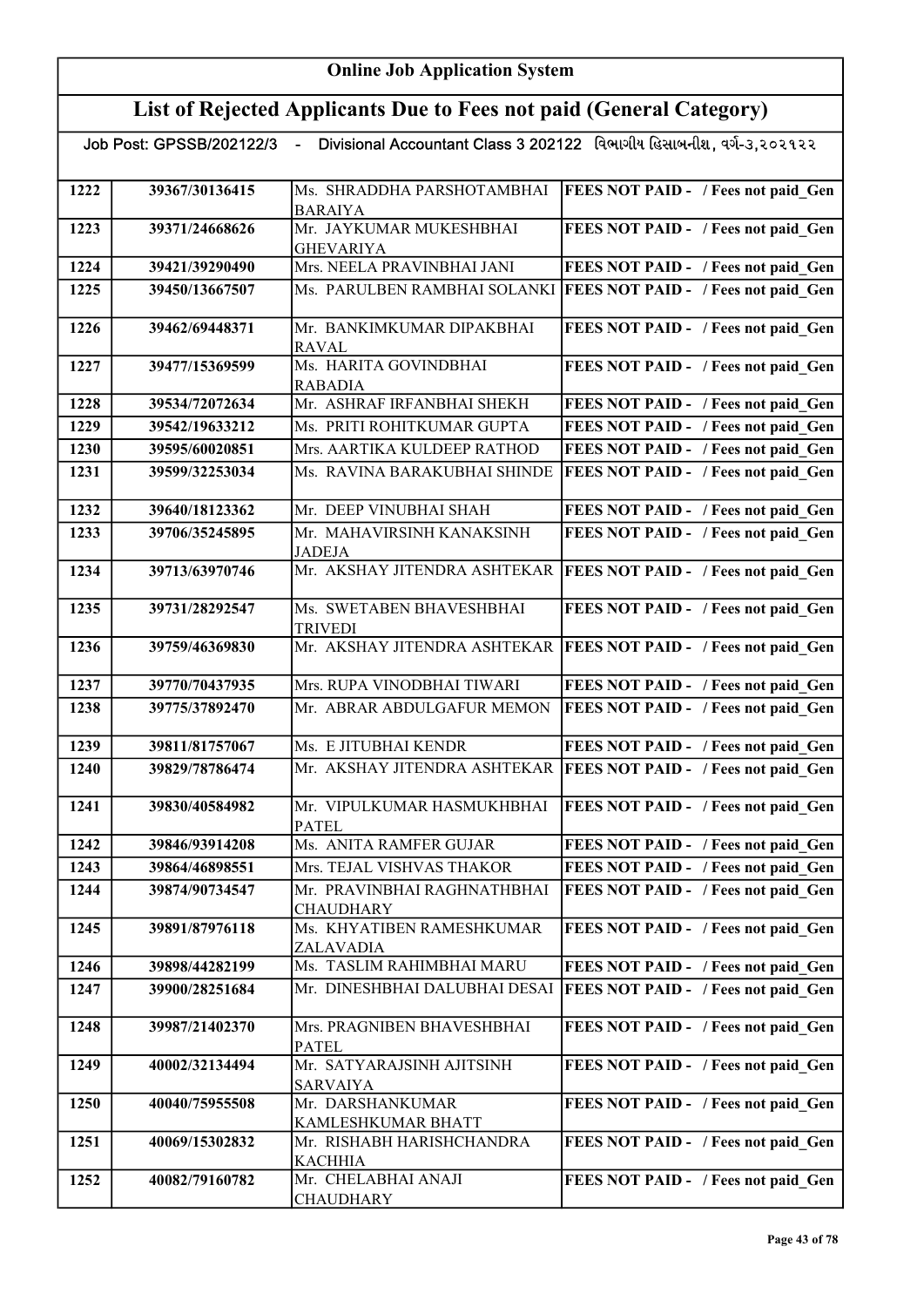## List of Rejected Applicants Due to Fees not paid (General Category)

| 1253 | 40096/23969162 | Mrs. CHANDNI MEHULKUMAR                      | FEES NOT PAID - / Fees not paid Gen                               |
|------|----------------|----------------------------------------------|-------------------------------------------------------------------|
|      |                | <b>THAKOR</b>                                |                                                                   |
| 1254 | 40100/61893613 | Ms. ARATIBEN PRAKASHBHAI                     | FEES NOT PAID - / Fees not paid Gen                               |
|      |                | <b>NIKAM</b>                                 |                                                                   |
| 1255 | 40125/99509854 |                                              | Mrs. RIMPAL BABUBHAI RAMOLIYA FEES NOT PAID - / Fees not paid Gen |
|      |                |                                              |                                                                   |
| 1256 | 40154/89259465 | Ms. VAIBHAVI RAJESHKUMAR                     | FEES NOT PAID - / Fees not paid Gen                               |
|      |                | <b>BAROT</b>                                 |                                                                   |
| 1257 | 40211/81682253 | Ms. NAMIRABEGAM                              | FEES NOT PAID - / Fees not paid Gen                               |
|      |                | AKHAMADHUSEN SURTI                           |                                                                   |
| 1258 | 40229/59632862 | Mrs. TARABEN BHURGIRI GOSAI                  | FEES NOT PAID - / Fees not paid Gen                               |
| 1259 | 40271/87978321 | Mrs. RIYA SAVAN KACHHIYA                     | FEES NOT PAID - / Fees not paid Gen                               |
|      |                | <b>PATEL</b>                                 |                                                                   |
| 1260 | 40278/55212235 | Mrs. TEJAL VISHVAS THAKOR                    | FEES NOT PAID - / Fees not paid Gen                               |
| 1261 | 40286/74357487 | Mrs. RUPAL BEN KAUSHIKBHAI                   | FEES NOT PAID - / Fees not paid Gen                               |
|      |                | <b>PATEL</b>                                 |                                                                   |
| 1262 | 40293/60247290 | Mr. MURTUZA MANNANBHAI                       | FEES NOT PAID - / Fees not paid Gen                               |
|      |                | <b>PANKI</b>                                 |                                                                   |
| 1263 | 40339/22217257 | Ms. SWETA PRAVINBHAI THAKOR                  | FEES NOT PAID - / Fees not paid Gen                               |
|      |                |                                              |                                                                   |
| 1264 | 40358/70501155 | Mr. SADDAMHUSEN NIVAJKHAN                    | FEES NOT PAID - / Fees not paid Gen                               |
|      |                | <b>PATHAN</b>                                |                                                                   |
| 1265 | 40372/59264826 | Mr. AVINASH BHAVARSINH                       | FEES NOT PAID - / Fees not paid_Gen                               |
|      |                | <b>SOLANKI</b>                               |                                                                   |
| 1266 | 40382/74047023 | Ms. KIRANKUMARI MHARUBHAI                    | FEES NOT PAID - / Fees not paid Gen                               |
|      |                | <b>PATIL</b>                                 |                                                                   |
| 1267 | 40413/40871009 | Ms. KRISHNABA DESHARSINH                     | FEES NOT PAID - / Fees not paid Gen                               |
|      |                | <b>JADEJA</b>                                |                                                                   |
| 1268 | 40417/30092688 |                                              | Mr. MAYUR MUKESHBHAI RATHOD FEES NOT PAID - / Fees not paid Gen   |
|      |                |                                              |                                                                   |
| 1269 | 40507/18843827 | Mr. BHARAT CHANDRASHEKHAR                    | FEES NOT PAID - / Fees not paid Gen                               |
|      |                | <b>NAYAR</b><br>Ms. RACHANA MAHESHKUMAR      |                                                                   |
| 1270 | 40553/20278763 |                                              | FEES NOT PAID - / Fees not paid Gen                               |
| 1271 | 40561/87663104 | <b>DALVI</b><br>Mr. VIKRAM PARESHBHAI JOSHI  | FEES NOT PAID - / Fees not paid Gen                               |
|      |                |                                              |                                                                   |
| 1272 | 40567/80932569 | Ms. HIRALBEN SURESHSINH                      | <b>FEES NOT PAID - / Fees not paid Gen</b>                        |
|      |                | <b>BIHOLA</b>                                |                                                                   |
| 1273 | 40584/32177070 | Mr. SURESHJI CHANDUJI THAKOR                 | FEES NOT PAID - / Fees not paid Gen                               |
| 1274 | 40654/60851695 | Ms. SAMEERABAHEN                             | FEES NOT PAID - / Fees not paid Gen                               |
|      |                | <b>IBRAHIMBHAI MODAN</b>                     |                                                                   |
| 1275 | 40668/24736763 |                                              | Mr. SANDIP LABHASHANKAR JOSHI FEES NOT PAID - / Fees not paid Gen |
|      |                |                                              |                                                                   |
| 1276 | 40690/49158325 | Mr. JITENDRA KAMLESHBHAI                     | FEES NOT PAID - / Fees not paid Gen                               |
|      |                | <b>KANGDE</b>                                |                                                                   |
| 1277 | 40702/89891845 | Ms. RITIKA SHYAMNARAYAN                      | FEES NOT PAID - / Fees not paid Gen                               |
|      |                | <b>CHAUHAN</b><br>Mr. AKASH DINESHBHAI PATEL |                                                                   |
| 1278 | 40709/49966221 |                                              | FEES NOT PAID - / Fees not paid Gen                               |
| 1279 | 40722/95540766 | Mr. VASHISHATH PINAKINBHAI                   | FEES NOT PAID - / Fees not paid Gen                               |
|      |                | <b>RAVAL</b>                                 |                                                                   |
| 1280 | 40731/23262993 | Mr. ASHISH VISHNUBHAI RAVAL                  | FEES NOT PAID - / Fees not paid Gen                               |
| 1281 | 40755/68267994 | Mr. NIRAV JITENDRABHAI JANI                  | FEES NOT PAID - / Fees not paid Gen                               |
| 1282 | 40761/78538493 | Mr. JITENDRA KAMLESHBHAI                     | FEES NOT PAID - / Fees not paid Gen                               |
|      |                | <b>KANGDE</b>                                |                                                                   |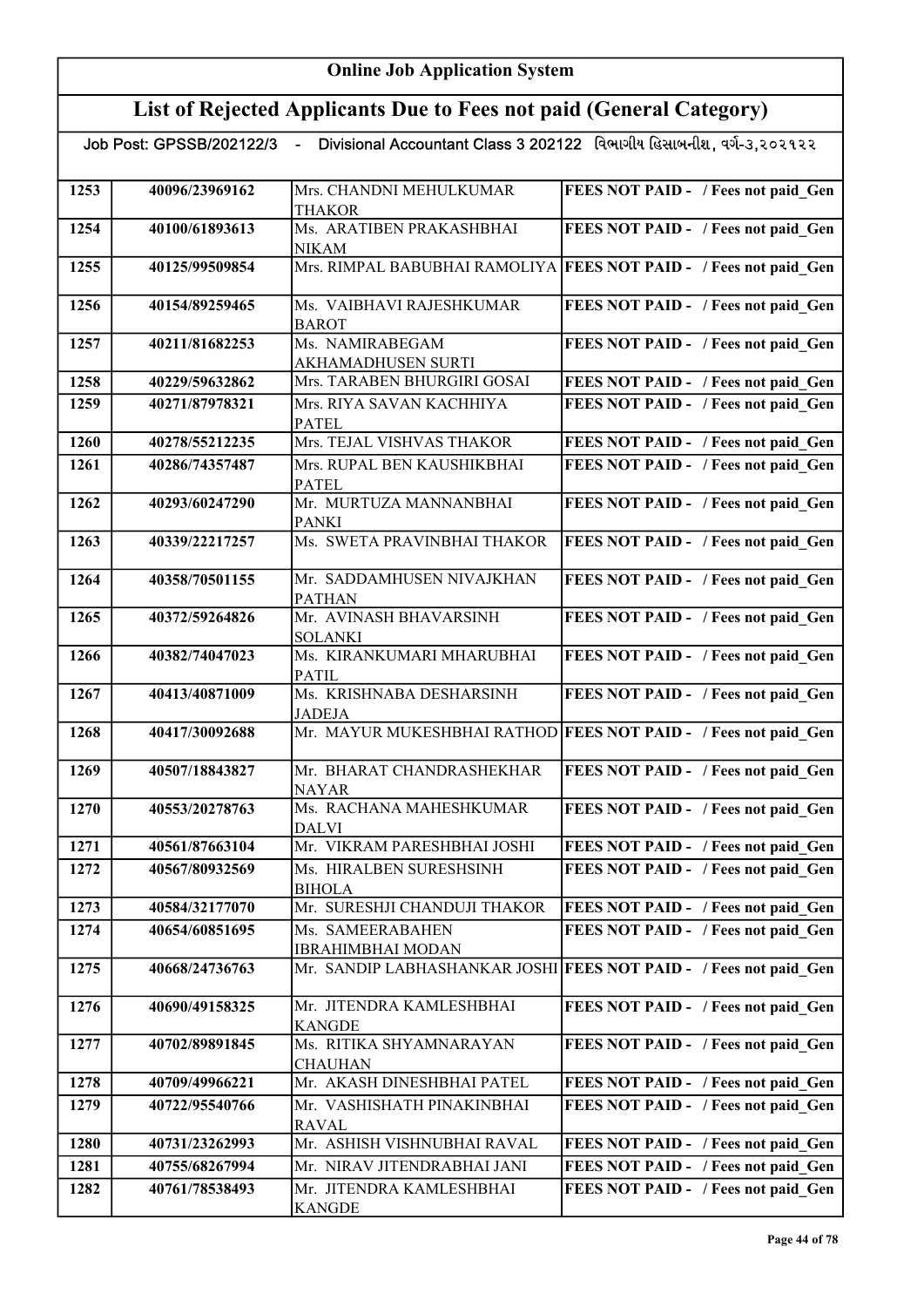|      |                | Job Post: GPSSB/202122/3  - Divisional Accountant Class 3 202122   વિભાગીય હિસાબનીશ , વગે-૩,૨૦૨૧૨૨ |                                                                   |
|------|----------------|----------------------------------------------------------------------------------------------------|-------------------------------------------------------------------|
| 1283 | 40767/92852540 |                                                                                                    | Mr. HARISHKUMAR SATISHKUMAR   FEES NOT PAID - / Fees not paid Gen |
|      |                | <b>SHARMA</b>                                                                                      |                                                                   |
| 1284 | 40771/60960971 | Ms. ASMITABEN AMRUTLAL                                                                             | FEES NOT PAID - / Fees not paid Gen                               |
|      |                | PRAJAPATI                                                                                          |                                                                   |
| 1285 | 40774/16833334 | Ms. DHRUVI HITENDRAKUMAR                                                                           | FEES NOT PAID - / Fees not paid Gen                               |
|      |                | PATEL                                                                                              |                                                                   |
| 1286 | 40807/54374893 | Mr. CHINTANKUMAR AMRUTLAL                                                                          | FEES NOT PAID - / Fees not paid Gen                               |
| 1287 | 40895/86747381 | <b>RANPARIYA</b><br>Mr. SAKIRHUSIEN AKBARMIYA                                                      | FEES NOT PAID - / Fees not paid Gen                               |
|      |                | <b>MALEK</b>                                                                                       |                                                                   |
| 1288 | 40904/12306793 | Mr. CHELABHAI GAVANIYA                                                                             | FEES NOT PAID - / Fees not paid_Gen                               |
|      |                | <b>HITESHKUMAR</b>                                                                                 |                                                                   |
| 1289 | 40915/97135493 | Ms. SONAL RAVJIBHAI                                                                                | FEES NOT PAID - / Fees not paid Gen                               |
|      |                | <b>KHIMSURIYA</b>                                                                                  |                                                                   |
| 1290 | 40920/21783654 | Mr. JIGNESHKUMAR VISHNUBHAI                                                                        | FEES NOT PAID - / Fees not paid Gen                               |
|      |                | <b>RAVAL</b><br>Mr. CHIRAG MAHESHBHAI                                                              |                                                                   |
| 1291 | 40955/62516601 | <b>SOLANKI</b>                                                                                     | FEES NOT PAID - / Fees not paid Gen                               |
| 1292 | 40979/98085113 | Ms. TARUNA SHANKARSINGH                                                                            | FEES NOT PAID - / Fees not paid Gen                               |
|      |                | <b>TOMAR</b>                                                                                       |                                                                   |
| 1293 | 41011/47900201 | Ms. MANSI PRAKASHBHAI SHAH                                                                         | FEES NOT PAID - / Fees not paid Gen                               |
| 1294 | 41049/66829382 | Mr. KEVAL KHANDOL                                                                                  | FEES NOT PAID - / Fees not paid Gen                               |
| 1295 | 41070/10710692 | Ms. JAYSHREE ARVINDBHAI                                                                            | FEES NOT PAID - / Fees not paid Gen                               |
|      |                | <b>LAKKED</b>                                                                                      |                                                                   |
| 1296 | 41157/32723274 | Mr. HIRENBHAI SHIVABHAI                                                                            | FEES NOT PAID - / Fees not paid_Gen                               |
|      |                | <b>PARMAR</b>                                                                                      |                                                                   |
| 1297 | 41162/44060680 | Mr. MAULIK VINODBHAI DAVE                                                                          | FEES NOT PAID - / Fees not paid Gen                               |
| 1298 | 41189/29662010 | Ms. GULEZAHERA AFTAB HUSAIN<br><b>SAIYED</b>                                                       | FEES NOT PAID - / Fees not paid Gen                               |
| 1299 | 41250/42212634 | Mr. KRUNAL HARIBHAI RAVANI                                                                         | FEES NOT PAID - / Fees not paid Gen                               |
| 1300 | 41323/75102653 | Mr. RONAKKUMAR PRAKASHBHAI                                                                         | FEES NOT PAID - / Fees not paid Gen                               |
|      |                | <b>GAJERA</b>                                                                                      |                                                                   |
| 1301 | 41327/54603975 | Mr. VIVEK HARESHKUMAR                                                                              | FEES NOT PAID - / Fees not paid Gen                               |
|      |                | PARMAR                                                                                             |                                                                   |
| 1302 | 41328/49463479 | Ms. KRUPA ASHOKBHAI                                                                                | FEES NOT PAID - / Fees not paid Gen                               |
|      |                | <b>GADHETHARIA</b>                                                                                 |                                                                   |
| 1303 | 41331/77502634 | Ms. GULAFASA SHAHATHUSEN<br><b>SIDDIKI</b>                                                         | FEES NOT PAID - / Fees not paid Gen                               |
| 1304 | 41337/51705321 | Mr. YOGESH HASMUKHBHAI                                                                             | FEES NOT PAID - / Fees not paid Gen                               |
|      |                | RADADIYA                                                                                           |                                                                   |
| 1305 | 41360/48098799 | Ms. MANISHA GANGARAMBHAI                                                                           | FEES NOT PAID - / Fees not paid Gen                               |
|      |                | SONI                                                                                               |                                                                   |
| 1306 | 41377/45823358 | Mr. RONAKKUMAR PRAKASHBHAI                                                                         | FEES NOT PAID - / Fees not paid Gen                               |
|      |                | <b>GAJERA</b><br>Ms. FARHIN ABDULWAHAB                                                             |                                                                   |
| 1307 | 41513/53803955 | <b>SHAIKH</b>                                                                                      | FEES NOT PAID - / Fees not paid Gen                               |
| 1308 | 41522/28922545 | Ms. MAHESHWARI RAMESHSINH                                                                          | FEES NOT PAID - / Fees not paid Gen                               |
|      |                | <b>RATHOD</b>                                                                                      |                                                                   |
| 1309 | 41527/45543725 | Mr. DIPESH VINODRAY CHHATBAR                                                                       | <b>FEES NOT PAID - / Fees not paid Gen</b>                        |
|      |                |                                                                                                    |                                                                   |
| 1310 | 41542/57507385 | Mr. PRUTHVIRAJSINH                                                                                 | FEES NOT PAID - / Fees not paid Gen                               |
|      |                | NARENDRASINH SARVAIYA                                                                              |                                                                   |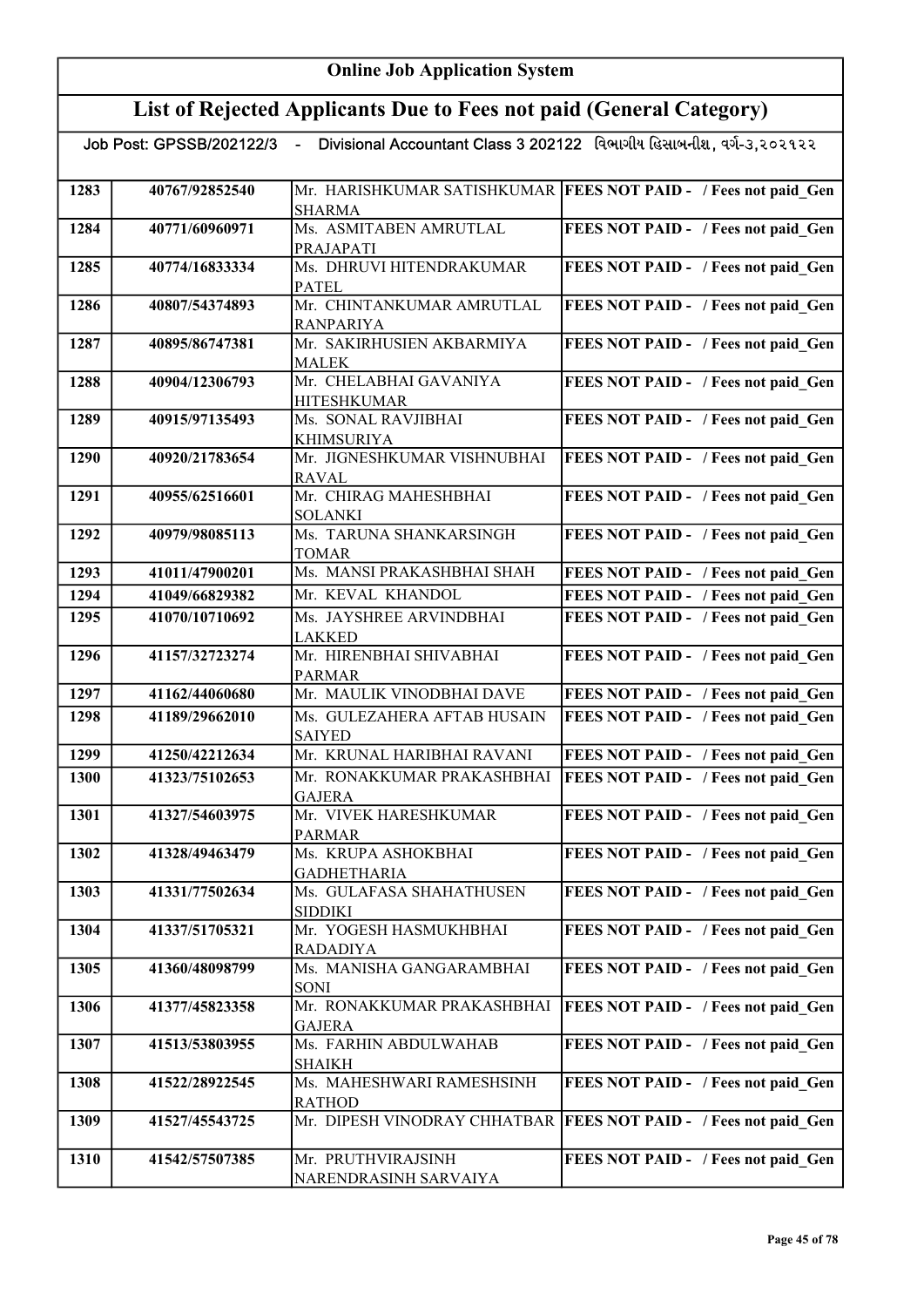| Divisional Accountant Class 3 202122 વિભાગીય હિસાબનીશ, વર્ગ-૩,૨૦૨૧૨૨<br>Job Post: GPSSB/202122/3 - |                |                                                   |                                            |
|----------------------------------------------------------------------------------------------------|----------------|---------------------------------------------------|--------------------------------------------|
|                                                                                                    |                |                                                   |                                            |
| 1311                                                                                               | 41544/88205580 | Ms. SANGEETA KAMLESHBHAI<br><b>SUTHAR</b>         | FEES NOT PAID - / Fees not paid Gen        |
| 1312                                                                                               | 41560/47296393 | Mr. YOGESH DASHRATHBHAI<br><b>PATIL</b>           | FEES NOT PAID - / Fees not paid_Gen        |
| 1313                                                                                               | 41574/80513991 | Mr. RAVINDRAKUMAR<br>JAYANTIBHAI CHAUDHARY        | FEES NOT PAID - / Fees not paid Gen        |
| 1314                                                                                               | 41577/50723550 | Mr. PRUTHVIRAJSINH                                | FEES NOT PAID - / Fees not paid Gen        |
| 1315                                                                                               | 41581/86380842 | NARENDRASINH SARVAIYA<br>Ms. VIDHIBEN MAHESHKUMAR | FEES NOT PAID - / Fees not paid Gen        |
|                                                                                                    |                | RANA<br>Ms. POOJA PRAVINBHAI                      |                                            |
| 1316                                                                                               | 41632/76987140 | <b>DHOLAKIYA</b>                                  | FEES NOT PAID - / Fees not paid Gen        |
| 1317                                                                                               | 41656/90789953 | Ms. KRUTIKA HARSHADBHAI                           | FEES NOT PAID - / Fees not paid Gen        |
|                                                                                                    |                | <b>THAKOR</b>                                     |                                            |
| 1318                                                                                               | 41673/51412467 | Mr. MANISHKUMAR RAMAASHISH                        | FEES NOT PAID - / Fees not paid Gen        |
|                                                                                                    |                | <b>GAUSWAMI</b>                                   |                                            |
| 1319                                                                                               | 41695/99302178 | Ms. KOMAL VASANTLAL GUPTA                         | FEES NOT PAID - / Fees not paid Gen        |
| 1320                                                                                               | 41701/12996618 | Ms. ANERI HITESHKUMAR GANDHI                      | FEES NOT PAID - / Fees not paid Gen        |
| 1321                                                                                               | 41716/88155595 | Ms. PRACHI SUNILKUMAR DAVE                        | FEES NOT PAID - / Fees not paid Gen        |
| 1322                                                                                               | 41727/48488828 | Ms. NIDHI GOVINDBHAI PATEL                        | FEES NOT PAID - / Fees not paid Gen        |
| 1323                                                                                               | 41758/55790385 | Ms. SANGINIBEN JASHVANTBHAI<br><b>THAKOR</b>      | FEES NOT PAID - / Fees not paid Gen        |
| 1324                                                                                               | 41780/15245888 | Ms. POORVA NITESHBHAI PATEL                       | FEES NOT PAID - / Fees not paid Gen        |
| 1325                                                                                               | 41794/31405470 | Ms. SHRUTIBEN KAMLESHBHAI                         | FEES NOT PAID - / Fees not paid Gen        |
|                                                                                                    |                | <b>PATEL</b>                                      |                                            |
| 1326                                                                                               | 41799/75464590 | Mr. RONAKSINH RANMALSINH<br><b>GOHEL</b>          | FEES NOT PAID - / Fees not paid Gen        |
| 1327                                                                                               | 41813/75872265 | Mr. KARMDIPSINH VANRAJSINH                        | FEES NOT PAID - / Fees not paid Gen        |
|                                                                                                    |                | <b>JADEJA</b>                                     |                                            |
| 1328                                                                                               | 41843/79549783 | Mr. HARPALSINH JABBARSINH                         | FEES NOT PAID - / Fees not paid Gen        |
|                                                                                                    |                | <b>ZALA</b>                                       |                                            |
| 1329                                                                                               | 41851/94862495 | Mr. DHARMADIPSINH<br>RAJENDRASINH GOHIL           | <b>FEES NOT PAID - / Fees not paid Gen</b> |
| 1330                                                                                               | 41872/79669005 | Mr. ARVINDSINH GANPATSINH<br><b>SOLANKI</b>       | FEES NOT PAID - / Fees not paid Gen        |
| 1331                                                                                               | 41894/48221676 | Ms. MADHURI JAYSUKHBHAI                           | FEES NOT PAID - / Fees not paid_Gen        |
|                                                                                                    |                | <b>TANKARIYA</b>                                  |                                            |
| 1332                                                                                               | 41930/49424409 | Mr. KAILESHBHAI SOMABHAI                          | FEES NOT PAID - / Fees not paid Gen        |
|                                                                                                    |                | <b>RATHAVA</b>                                    |                                            |
| 1333                                                                                               | 41971/65432373 | Ms. POOJA RUPESHBHAI DAVE                         | FEES NOT PAID - / Fees not paid Gen        |
| 1334                                                                                               | 41982/91520980 | Ms. TOSHAL MUKESH RAUT                            | FEES NOT PAID - / Fees not paid Gen        |
| 1335                                                                                               | 41992/58436285 | Mr. ANKITKUMAR VIJAYBHAI<br><b>PATEL</b>          | FEES NOT PAID - / Fees not paid Gen        |
| 1336                                                                                               | 42003/40243292 | Mrs. HINABA PRUTHVISINH<br><b>CHAUHAN</b>         | FEES NOT PAID - / Fees not paid Gen        |
| 1337                                                                                               | 42004/14873363 | Ms. VISHWA JIGNESH DESAI                          | FEES NOT PAID - / Fees not paid Gen        |
| 1338                                                                                               | 42100/62547188 | Mr. PRIT SHAILESHBHAI JOSHI                       | FEES NOT PAID - / Fees not paid Gen        |
| 1339                                                                                               | 42137/58446719 | Ms. AMIKABEN ASHOKKUMAR                           | FEES NOT PAID - / Fees not paid Gen        |
|                                                                                                    |                | <b>KOLCHA</b>                                     |                                            |
| 1340                                                                                               | 42201/23686014 | Mr. JIGNESH KUMAR<br>JAYANTIBHAI UPADHYAY         | FEES NOT PAID - / Fees not paid Gen        |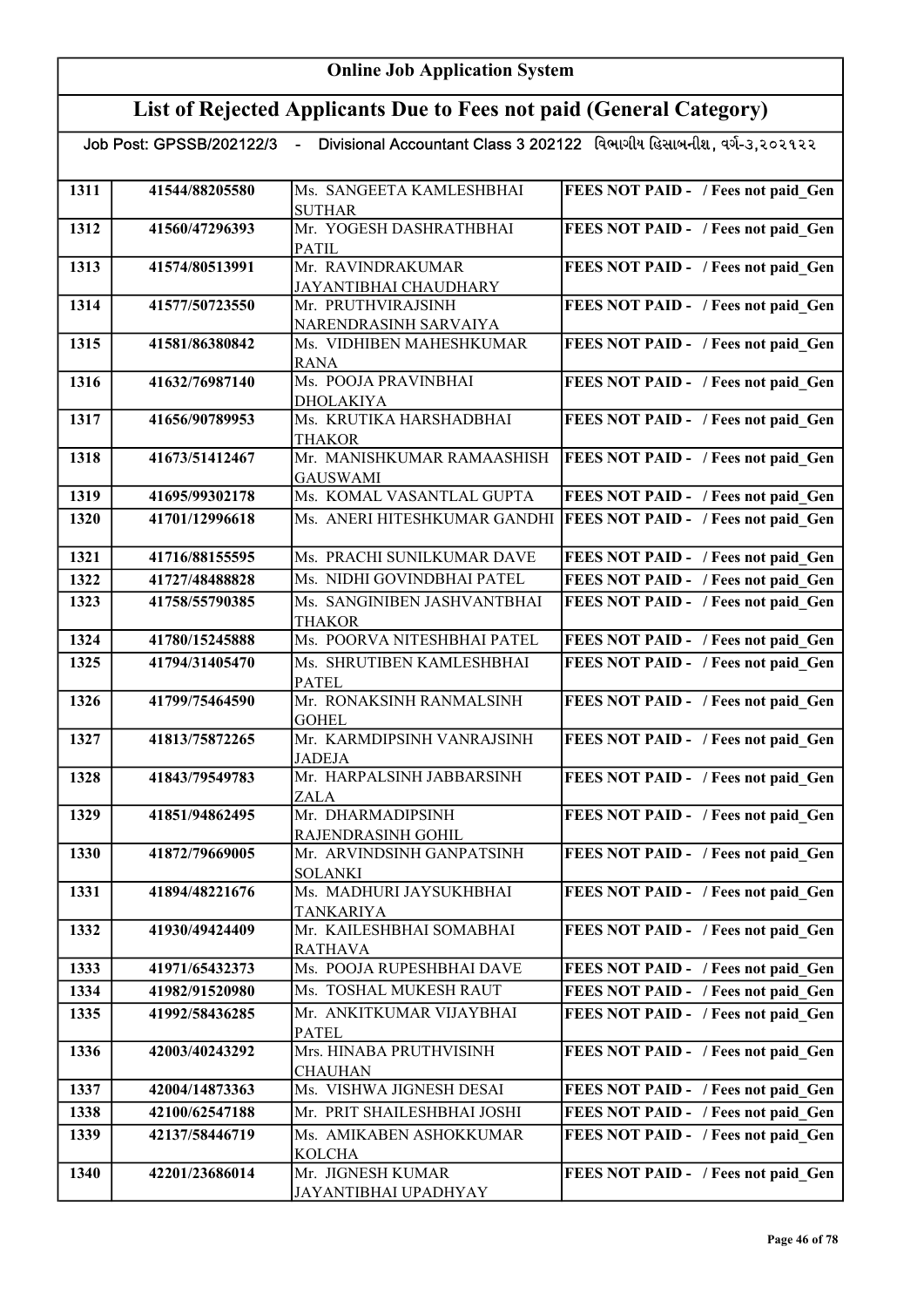| Job Post: GPSSB/202122/3 |                | $\sim$                                         | Divisional Accountant Class 3 202122 વિભાગીય હિસાબનીશ, વર્ગ-૩.૨૦૨૧૨૨ |
|--------------------------|----------------|------------------------------------------------|----------------------------------------------------------------------|
| 1341                     | 42304/57024496 | Mr. JAYRAJSINH HEMANTSINH<br><b>GOHIL</b>      | FEES NOT PAID - / Fees not paid Gen                                  |
| 1342                     | 42328/83175132 | Ms. NIKITA HIMANSHU GAJARA                     | FEES NOT PAID - / Fees not paid Gen                                  |
| 1343                     | 42344/33066389 | Mr. SANU HARSUKHBHAI TANNA                     | FEES NOT PAID - / Fees not paid Gen                                  |
| 1344                     | 42357/27570331 | Mr. MILANKUMAR SANJAYBHAI<br><b>DOBARIYA</b>   | FEES NOT PAID - / Fees not paid Gen                                  |
| 1345                     | 42366/89010509 | Mr. KEVAL DILIPBHAI RAVAL                      | FEES NOT PAID - / Fees not paid Gen                                  |
| 1346                     | 42407/23228918 | Mr. KRISHNA LALCHAND BIRARI                    | FEES NOT PAID - / Fees not paid Gen                                  |
| 1347                     | 42510/66031516 | Ms. HETAL GOVINDBHAI CHAVDA                    | FEES NOT PAID - / Fees not paid Gen                                  |
| 1348                     | 42512/36558227 | Mr. RAVIKUMAR VINODBHAI<br><b>PATEL</b>        | FEES NOT PAID - / Fees not paid_Gen                                  |
| 1349                     | 42515/95264634 | Mr. DHANRAJSINH ABHESINH<br><b>CHAUHAN</b>     | FEES NOT PAID - / Fees not paid_Gen                                  |
| 1350                     | 42541/89322839 | Mr. JASMIN DINESHBHAI<br><b>KHOKHAR</b>        | FEES NOT PAID - / Fees not paid_Gen                                  |
| 1351                     | 42602/67259213 | Mr. RASHIKBHAI DINESHBHAI<br><b>MACHHI</b>     | FEES NOT PAID - / Fees not paid Gen                                  |
| 1352                     | 42625/31132161 | Mr. RASHIKBHAI DINESHBHAI<br><b>MACHHI</b>     | FEES NOT PAID - / Fees not paid Gen                                  |
| 1353                     | 42643/71985049 | Mr. ADRSH HIMMAT BHAI KAVAD                    | FEES NOT PAID - / Fees not paid Gen                                  |
| 1354                     | 42666/38512007 | Mr. DEVENDRAKUMAR<br>PRABHUHAI ROJASARA        | FEES NOT PAID - / Fees not paid Gen                                  |
| 1355                     | 42674/47329522 | Mr. DHAVAL RAMESHBHAI<br><b>GONDHIYA</b>       | FEES NOT PAID - / Fees not paid Gen                                  |
| 1356                     | 42729/77146635 | Ms. SHWETA ARVINDKUMAR<br><b>BAROT</b>         | FEES NOT PAID - / Fees not paid Gen                                  |
| 1357                     | 42730/48685989 | Mr. PRANAV KAMLESHKUMAR<br><b>PATEL</b>        | FEES NOT PAID - / Fees not paid Gen                                  |
| 1358                     | 42816/57180480 | Ms. MUKTI JASUBHAI CHAUDHARI                   | <b>FEES NOT PAID - / Fees not paid Gen</b>                           |
| 1359                     | 42825/39008579 | Mr. DIVYESHKUMAR KISHORBHAI<br><b>DOMADIYA</b> | <b>FEES NOT PAID - / Fees not paid Gen</b>                           |
| 1360                     | 42832/92322079 | Ms. RIDDHIBA JAYENDRASINH<br><b>SARVAIYA</b>   | FEES NOT PAID - / Fees not paid Gen                                  |
| 1361                     | 42875/45197208 | Mr. NIRAV RAJENDRAKUMAR<br><b>PANDYA</b>       | FEES NOT PAID - / Fees not paid Gen                                  |
| 1362                     | 42882/27771631 | Mrs. ZAKIYABANU ZAHIRABBAS<br><b>MOMIN</b>     | FEES NOT PAID - / Fees not paid Gen                                  |
| 1363                     | 42883/76395443 | Mrs. NISHA SHATRUGHNA<br><b>NANDANWAR</b>      | FEES NOT PAID - / Fees not paid Gen                                  |
| 1364                     | 42896/60244338 | Mrs. JANAKIBEN JAGDISHBHAI<br><b>BHATT</b>     | FEES NOT PAID - / Fees not paid Gen                                  |
| 1365                     | 42907/98004634 | Ms. KAMLABEN VAGATSINGH<br><b>RAJPUT</b>       | FEES NOT PAID - / Fees not paid Gen                                  |
| 1366                     | 42913/39073258 | Mrs. KINNARIBEN BHARATBHAI<br><b>TRIVEDI</b>   | FEES NOT PAID - / Fees not paid Gen                                  |
| 1367                     | 42917/54670298 | Ms. KOMALBEN MAHENDRASINH<br>ZALA              | FEES NOT PAID - / Fees not paid Gen                                  |
| 1368                     | 42921/92627074 | Mrs. ALPABEN MITESHKUMAR<br><b>SUTHAR</b>      | FEES NOT PAID - / Fees not paid Gen                                  |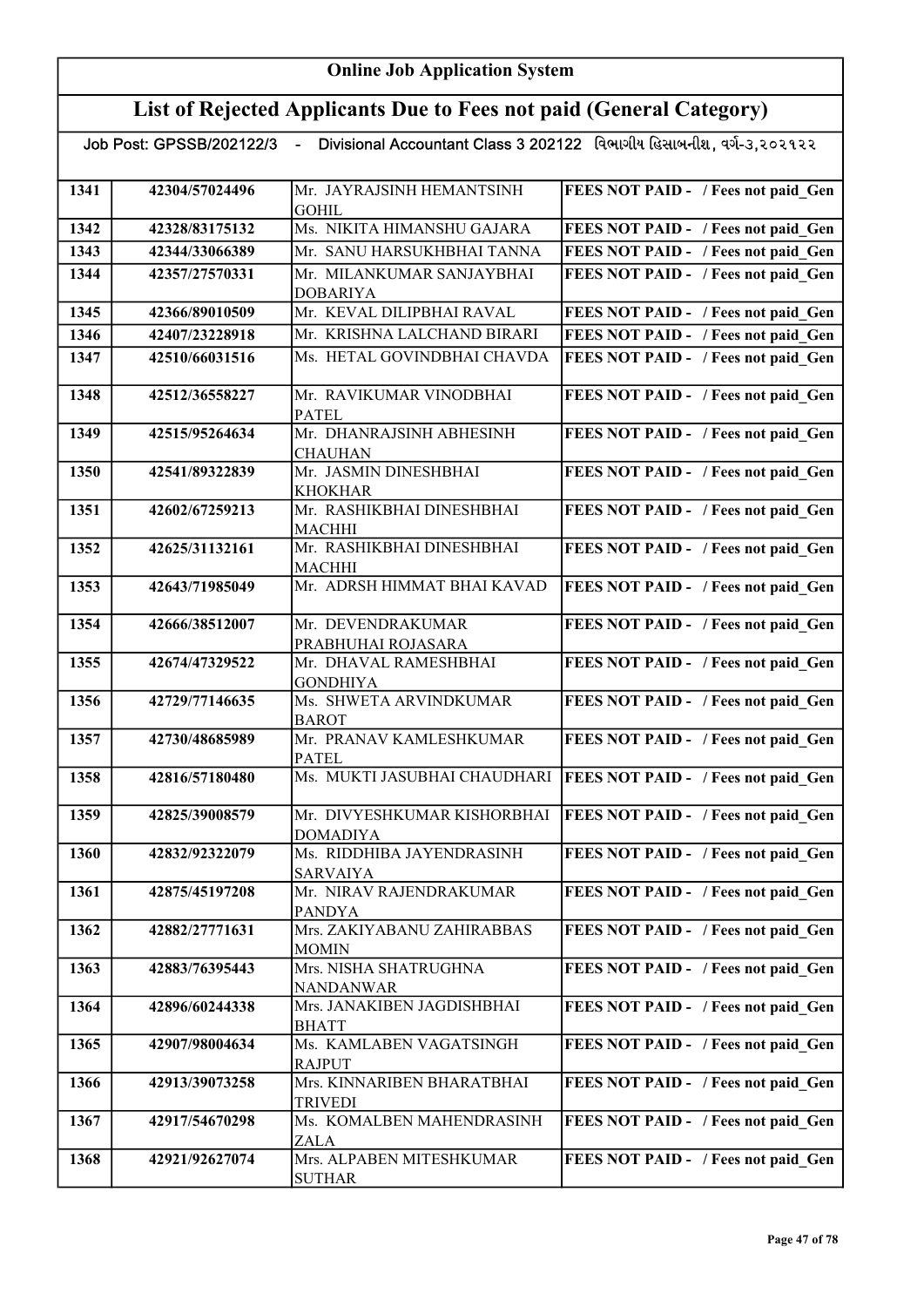### List of Rejected Applicants Due to Fees not paid (General Category)

| 1369 | 42929/77336195 | Ms. FALGUNIBEN RAMESHBHAI<br><b>PATEL</b>    | FEES NOT PAID - / Fees not paid Gen                                 |
|------|----------------|----------------------------------------------|---------------------------------------------------------------------|
| 1370 | 42999/88524978 | Mr. DIVYARAJ KANUBHA JADEJA                  | FEES NOT PAID - / Fees not paid Gen                                 |
| 1371 | 43049/95800928 | Mrs. HITESHRI MUKESHBHAI                     | FEES NOT PAID - / Fees not paid Gen                                 |
|      |                | <b>PATHAK</b>                                |                                                                     |
| 1372 | 43065/53049498 | Ms. KAMLABEN VAGATSINGH                      | FEES NOT PAID - / Fees not paid Gen                                 |
|      |                | <b>RAJPUT</b>                                |                                                                     |
| 1373 | 43082/95497539 | Ms. MANALIBEN BIPINBHAI                      | FEES NOT PAID - / Fees not paid Gen                                 |
| 1374 | 43092/54329573 | <b>THAKAR</b><br>Mr. CHINTUKUMAR SITARAMBHAI | FEES NOT PAID - / Fees not paid Gen                                 |
|      |                | <b>PATEL</b>                                 |                                                                     |
| 1375 | 43111/49712825 | Mrs. NIRANJANA PARESHKUMAR                   | FEES NOT PAID - / Fees not paid Gen                                 |
|      |                | <b>GINIWALA</b>                              |                                                                     |
| 1376 | 43132/60893181 | Mrs. VIDHIBEN HARDIKKUMAR<br><b>SUTHAR</b>   | FEES NOT PAID - / Fees not paid_Gen                                 |
| 1377 | 43146/90844349 | Mr. APURVA HEMANTKUMAR                       | FEES NOT PAID - / Fees not paid Gen                                 |
|      |                | <b>SHUKLA</b>                                |                                                                     |
| 1378 | 43173/95851266 | Ms. KRUTI UDAYSINH MAKWANA                   | FEES NOT PAID - / Fees not paid_Gen                                 |
| 1379 | 43174/71563675 |                                              | Mr. CHIRAG BHARATBHAI VALAND FEES NOT PAID - / Fees not paid Gen    |
|      |                |                                              |                                                                     |
| 1380 | 43201/33382542 | Mr. SURENDRASINGH                            | FEES NOT PAID - / Fees not paid Gen                                 |
|      |                | MOHANSINGH RAJPUT                            |                                                                     |
| 1381 | 43214/12445026 | Mr. DARSHAN YOGESHBHAI                       | FEES NOT PAID - / Fees not paid Gen                                 |
| 1382 | 43221/94345429 | <b>TRIVEDI</b>                               | Ms. SHREYABA PRATAPSINH RANA FEES NOT PAID - / Fees not paid Gen    |
|      |                |                                              |                                                                     |
| 1383 | 43239/46249434 | Mr. JAYDEEP SHANTILAL MAHETA                 | FEES NOT PAID - / Fees not paid Gen                                 |
| 1384 | 43246/28823504 | Ms. NIRALI DIPAKKUMAR                        | FEES NOT PAID - / Fees not paid Gen                                 |
|      |                | <b>MANKODIYA</b>                             |                                                                     |
| 1385 | 43256/43539455 | Mr. VIPULKUMAR RAMESHBHAI                    | FEES NOT PAID - / Fees not paid Gen                                 |
| 1386 | 43259/48646233 | <b>KOTADIYA</b><br>Mr. ANURAG KRUSHNAKUMAR   | FEES NOT PAID - / Fees not paid Gen                                 |
|      |                | YADAV                                        |                                                                     |
| 1387 | 43284/84225854 | Mr. MITRAJ KANJIBHAI SOLANKI                 | FEES NOT PAID - / Fees not paid_Gen                                 |
| 1388 | 43292/29639941 | Ms. JANAKIBEN VINODBHAI NAYI                 | FEES NOT PAID - / Fees not paid Gen                                 |
|      |                |                                              |                                                                     |
| 1389 | 43321/51258243 | Mr. ARPIT KAMALBHAI SHAH                     | FEES NOT PAID - / Fees not paid Gen                                 |
| 1390 | 43333/74593936 | Mr. HITESH NATHABHAI HUN                     | FEES NOT PAID - / Fees not paid Gen                                 |
| 1391 | 43334/99276546 | Mr. GHELU MALDEBHAI VARU                     | FEES NOT PAID - / Fees not paid Gen                                 |
| 1392 | 43340/91908430 | Ms. AARTIBEN NISHANT RUPAREL                 | FEES NOT PAID - / Fees not paid Gen                                 |
| 1393 | 43350/23436572 | Ms. HANSA PITHABHAI VAIRU                    | FEES NOT PAID - / Fees not paid Gen                                 |
| 1394 | 43357/96532438 | Mr. PANKAJ SURESHBHAI PATIL                  | FEES NOT PAID - / Fees not paid Gen                                 |
| 1395 | 43366/28624988 | Mr. KAUSHAL DILIPBHAI                        | FEES NOT PAID - / Fees not paid Gen                                 |
|      |                | <b>ANDHARIYA</b>                             |                                                                     |
| 1396 | 43367/62716403 | Ms. MAHIMABEN DILIPBHAI DAVE                 | FEES NOT PAID - / Fees not paid Gen                                 |
| 1397 | 43443/86043580 |                                              | Mr. KULDIPKUMAR KAPURJI GORJI   FEES NOT PAID - / Fees not paid Gen |
| 1398 | 43486/50778022 |                                              | Ms. VANITA HASMUKHBHAI PATEL FEES NOT PAID - / Fees not paid Gen    |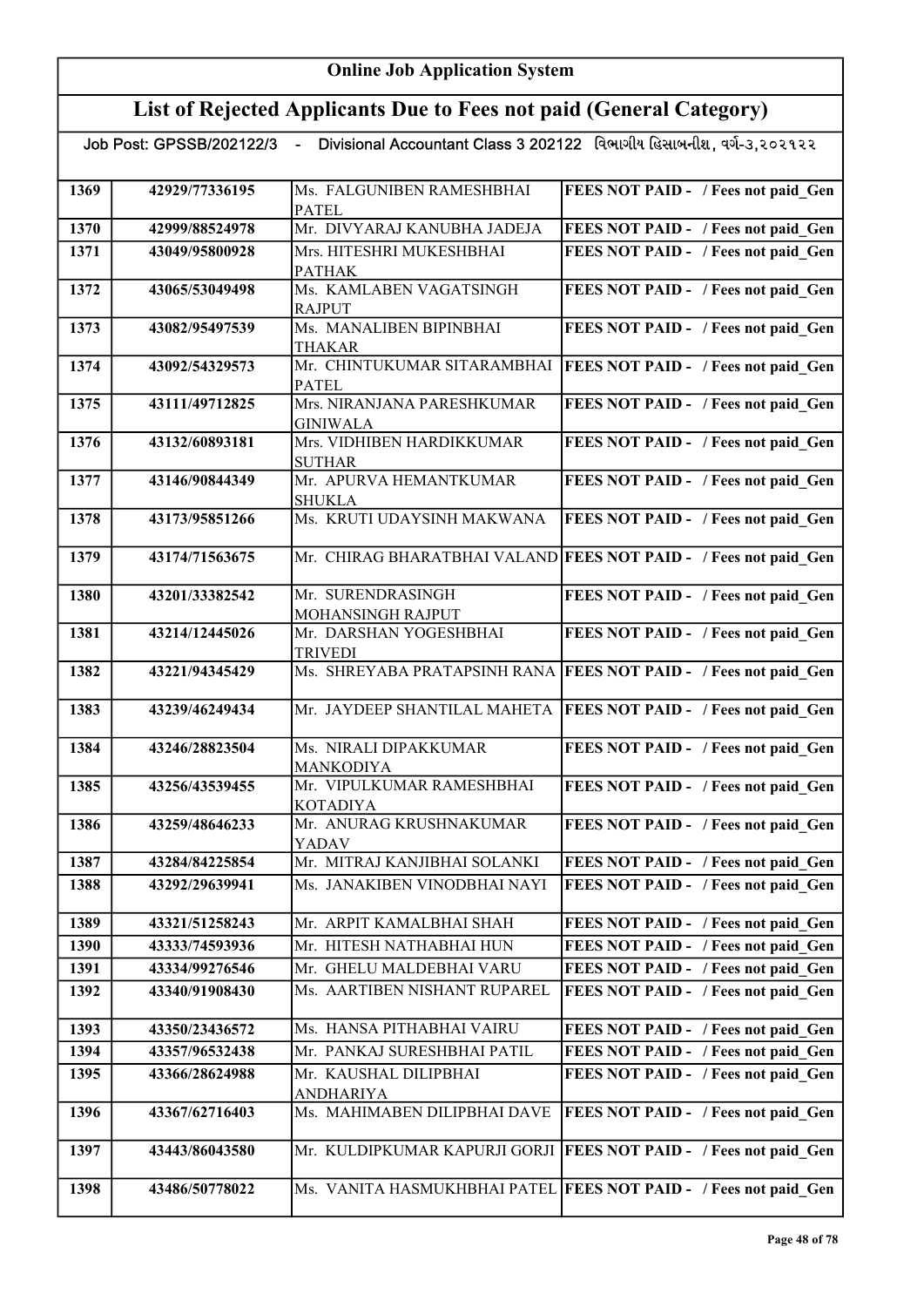|      |                | Job Post: GPSSB/202122/3 - Divisional Accountant Class 3 202122 વિભાગીય હિસાબનીશ, વર્ગ-૩,૨૦૨૧૨૨ |                                                                  |
|------|----------------|-------------------------------------------------------------------------------------------------|------------------------------------------------------------------|
| 1399 | 43522/84182542 | Ms. GORALBEN MAHESHBHAI<br><b>PATEL</b>                                                         | FEES NOT PAID - / Fees not paid Gen                              |
| 1400 | 43596/16942912 | Mr. KALUBHAI VIRJIBHAI GABU                                                                     | FEES NOT PAID - / Fees not paid Gen                              |
| 1401 | 43601/76004710 | Ms. SHAILY NILESHKUMAR PATEL                                                                    | FEES NOT PAID - / Fees not paid Gen                              |
| 1402 | 43602/28636934 | Mr. JIGNESH PRAKASHBHAI VIGHE                                                                   | FEES NOT PAID - / Fees not paid_Gen                              |
| 1403 | 43660/22150658 | Mr. JAYPAL BHUPENDRASINH<br><b>PARMAR</b>                                                       | FEES NOT PAID - / Fees not paid Gen                              |
| 1404 | 43760/36607407 | Mr. MOHAMMED ZAID PARVEZ<br>AHMED JULAYA                                                        | FEES NOT PAID - / Fees not paid Gen                              |
| 1405 | 43763/33784663 | Ms. ROSHANI RAKESHKUMAR<br><b>CHRISTIAN</b>                                                     | FEES NOT PAID - / Fees not paid_Gen                              |
| 1406 | 43774/18639348 | Mrs. DIMPAL NARASHIBHAI<br><b>VASOYA</b>                                                        | FEES NOT PAID - / Fees not paid Gen                              |
| 1407 | 43824/14889063 |                                                                                                 | Ms. JALPABEN CHINTAN THAKKAR FEES NOT PAID - / Fees not paid Gen |
| 1408 | 43831/72623338 | Mrs. KINJALBAHEN HARDIK<br>PRAJAPATI                                                            | FEES NOT PAID - / Fees not paid Gen                              |
| 1409 | 43890/45790365 | Ms. PRIYANSHI PINAKINBHAI<br><b>SHAH</b>                                                        | FEES NOT PAID - / Fees not paid Gen                              |
| 1410 | 43903/14947099 | Ms. BHOOMI MULJIBHAI RAMANI                                                                     | FEES NOT PAID - / Fees not paid Gen                              |
| 1411 | 43949/28935749 | Ms. NISHA PARBATBHAI BHIMANI                                                                    | FEES NOT PAID - / Fees not paid Gen                              |
| 1412 | 43975/97939484 | Mrs. KOMALBEN HARESHBHAI<br><b>PADALIYA</b>                                                     | FEES NOT PAID - / Fees not paid Gen                              |
| 1413 | 44029/92215982 | Mr. KRUNALKUMAR RAJESHBHAI<br><b>BHAVSAR</b>                                                    | FEES NOT PAID - / Fees not paid Gen                              |
| 1414 | 44060/86844539 | Mr. KRUNALKUMAR RAJESHBHAI<br><b>BHAVSAR</b>                                                    | FEES NOT PAID - / Fees not paid Gen                              |
| 1415 | 44074/68562092 | Mr. ASHIK CHATURBHAI<br><b>CHARANIYA</b>                                                        | FEES NOT PAID - / Fees not paid Gen                              |
| 1416 | 44091/33442434 |                                                                                                 | Ms. VANITA HASMUKHBHAI PATEL FEES NOT PAID - / Fees not paid Gen |
| 1417 | 44146/77451161 | Mr. SANJAY RATANSINH RAJPUT                                                                     | FEES NOT PAID - / Fees not paid Gen                              |
| 1418 | 44180/38377713 | Mr. SOEBMMHAMMAD<br>SABBIRMIYA MALEK                                                            | FEES NOT PAID - / Fees not paid Gen                              |
| 1419 | 44181/84732911 | Mr. HARDIKKUMAR DAHYABHAI<br><b>SINDHA</b>                                                      | FEES NOT PAID - / Fees not paid Gen                              |
| 1420 | 44183/87417770 | Mr. ANIKET DIPAKBHAI JADHAV                                                                     | FEES NOT PAID - / Fees not paid Gen                              |
| 1421 | 44193/78648283 | Mr. SATYAMKUMAR ARVINDBHAI<br><b>PATEL</b>                                                      | FEES NOT PAID - / Fees not paid Gen                              |
| 1422 | 44215/80187731 | Ms. MEERA JAYANTIBHAI JANI                                                                      | FEES NOT PAID - / Fees not paid Gen                              |
| 1423 | 44242/83774317 | Mr. RONAKSINH VINODSINH<br><b>PARMAR</b>                                                        | FEES NOT PAID - / Fees not paid Gen                              |
| 1424 | 44292/48742548 | Mrs. KAJAL JASHVANTLAL<br><b>MEVADA</b>                                                         | FEES NOT PAID - / Fees not paid Gen                              |
| 1425 | 44315/23855461 | Ms. MEERA MOHANBHAI<br><b>DEVARIYA</b>                                                          | FEES NOT PAID - / Fees not paid_Gen                              |
| 1426 | 44343/44589187 | Ms. KAJAL JANGASINH RAJPUT                                                                      | FEES NOT PAID - / Fees not paid Gen                              |
| 1427 | 44348/51560573 | Ms. BHARTI KISHORBHAI PATIL                                                                     | FEES NOT PAID - / Fees not paid Gen                              |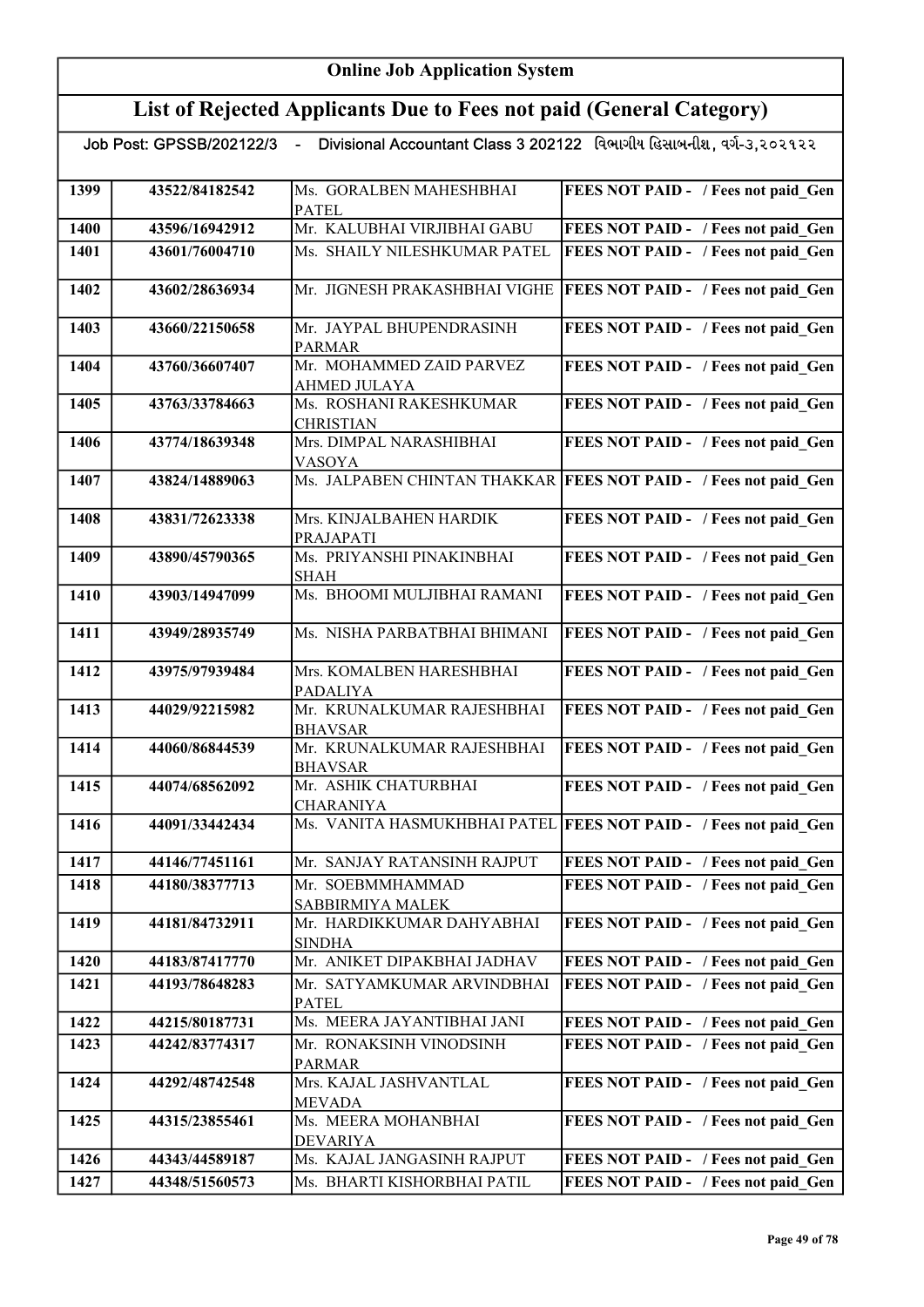|      | Job Post: GPSSB/202122/3 - |                                                | Divisional Accountant Class 3 202122 વિભાગીય હિસાબનીશ, વર્ગ-૩,૨૦૨૧૨૨ |
|------|----------------------------|------------------------------------------------|----------------------------------------------------------------------|
| 1428 | 44375/20131183             |                                                | Mrs. HIRALBEN HERISAN PATELIYA   FEES NOT PAID - / Fees not paid Gen |
| 1429 | 44396/89947254             | Mr. MAHAVIRSINH<br>MAHENDRASINH CHAVDA         | FEES NOT PAID - / Fees not paid Gen                                  |
| 1430 | 44403/65300705             | Mr. DHARMESH RAMANBHAI<br><b>KOSHTI</b>        | FEES NOT PAID - / Fees not paid Gen                                  |
| 1431 | 44423/35200852             | Ms. FIZA FARUKBHAI BELIM                       | FEES NOT PAID - / Fees not paid Gen                                  |
| 1432 | 44449/83035551             | Mr. VIJAYRAJSINH MOTISINH<br><b>MOTEDA</b>     | FEES NOT PAID - / Fees not paid Gen                                  |
| 1433 | 44452/83894835             | Ms. PRIYANKA RAKESHBHAI SHAH                   | <b>FEES NOT PAID - / Fees not paid Gen</b>                           |
| 1434 | 44472/74515103             | Ms. ARCHITA JITENDRABHAI<br><b>SOMANI</b>      | FEES NOT PAID - / Fees not paid Gen                                  |
| 1435 | 44474/99846967             | <b>MEHTA</b>                                   | Mr. HARSHILKUMAR BHARATBHAI   FEES NOT PAID - / Fees not paid Gen    |
| 1436 | 44479/29306204             | Mr. AMAN SURJESH GUPTA                         | FEES NOT PAID - / Fees not paid Gen                                  |
| 1437 | 44484/61921681             | Ms. CHETNABEN BHAILALBHAI<br><b>THAKOR</b>     | FEES NOT PAID - / Fees not paid Gen                                  |
| 1438 | 44485/38558346             | Mr. ALPESH PUNABHAI SUVAGIYA                   | <b>FEES NOT PAID - / Fees not paid Gen</b>                           |
| 1439 | 44502/99486216             | Mr. ALVAZ ASIFBHAI RAJPURA                     | FEES NOT PAID - / Fees not paid Gen                                  |
| 1440 | 44540/29143397             | Mrs. PUNAM SONINGBHAI JUNJIYA                  | FEES NOT PAID - / Fees not paid_Gen                                  |
| 1441 | 44585/62968089             | Mrs. ANJANABEN ISHVARBHAI<br>PRAJAPATI         | FEES NOT PAID - / Fees not paid Gen                                  |
| 1442 | 44599/77103620             | Mr. HIRENKUMAR VISHANJIBHAI<br><b>SONI</b>     | FEES NOT PAID - / Fees not paid Gen                                  |
| 1443 | 44704/54891326             | Mr. PARTH HASMUKHBHAI<br><b>SOJITRA</b>        | FEES NOT PAID - / Fees not paid Gen                                  |
| 1444 | 44713/36524233             | Mrs. PRAKASHBEN DIGPALSINH<br><b>BHATI</b>     | FEES NOT PAID - / Fees not paid Gen                                  |
| 1445 | 44741/51848933             | Ms. TWINKAL KANTI BHAI<br>THAKKAR              | FEES NOT PAID - / Fees not paid Gen                                  |
| 1446 | 44782/90727277             | Mr. VISHWAJITSINH<br>JITENDRASINH RATHOD       | FEES NOT PAID - / Fees not paid_Gen                                  |
| 1447 | 44789/79834109             | Ms. DISHA DINESHBHAI THAKKAR                   | <b>FEES NOT PAID - / Fees not paid Gen</b>                           |
| 1448 | 44817/28317854             | Ms. DISHA RAJNIKANT PATEL                      | FEES NOT PAID - / Fees not paid Gen                                  |
| 1449 | 44826/15057379             | Mr. MAULIKKUMAR DALPATBHAI<br><b>HIRVANIYA</b> | FEES NOT PAID - / Fees not paid Gen                                  |
| 1450 | 44833/86402737             | Ms. BRIJALBEN PRAKASHBHAI<br><b>PATEL</b>      | FEES NOT PAID - / Fees not paid Gen                                  |
| 1451 | 44842/21273818             |                                                | Ms. DHARA NARANBHAI THAKKAR   FEES NOT PAID - / Fees not paid_Gen    |
| 1452 | 44935/11898436             | Ms. PARITA MUKESHBHAI BODA                     | FEES NOT PAID - / Fees not paid Gen                                  |
| 1453 | 45025/43419364             | Mr. VIJAYSINH DIVANSINH DABHI                  | FEES NOT PAID - / Fees not paid Gen                                  |
| 1454 | 45068/81343602             | Mrs. DIVYA RAJESHBHAI SUTHAR                   | FEES NOT PAID - / Fees not paid Gen                                  |
| 1455 | 45074/65749135             | Mr. DHRUV HARSDHD KUMAR<br><b>JOSHI</b>        | FEES NOT PAID - / Fees not paid Gen                                  |
| 1456 | 45168/54382005             | Ms. URVASHI PRAVINBHAI GOR                     | FEES NOT PAID - / Fees not paid Gen                                  |
| 1457 | 45182/15398900             | Mr. SANDIPSINH DILIPSINH<br>VAGHELA            | FEES NOT PAID - / Fees not paid Gen                                  |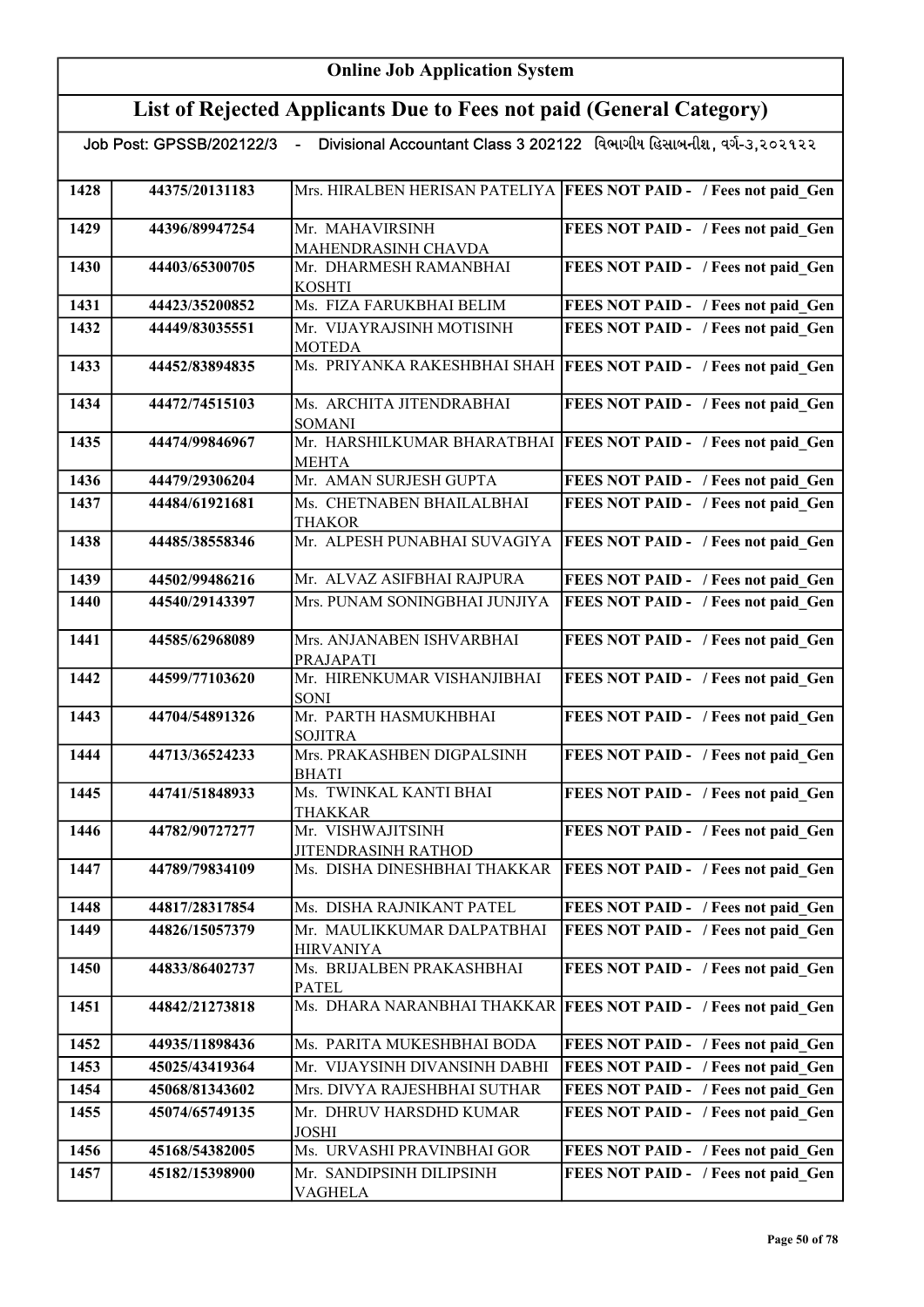## List of Rejected Applicants Due to Fees not paid (General Category)

| Mr. JAYESH KUMAR KALABHAI<br>FEES NOT PAID - / Fees not paid Gen<br>1459<br>45272/86360654<br><b>MAVADIYA</b><br>Ms. ANKITA MUKESHBHAI<br>FEES NOT PAID - / Fees not paid Gen<br>1460<br>45275/81283104<br><b>BHARADWA</b><br>Ms. HIRAL ASHOKBHAI NANDVA<br>FEES NOT PAID - / Fees not paid Gen<br>1461<br>45296/64246137<br>Ms. KINJALBEN PRAHALADBHAI<br>FEES NOT PAID - / Fees not paid Gen<br>1462<br>45339/26023163<br><b>PATEL</b><br>Mr. AAKASH RAMESHBHAI<br>FEES NOT PAID - / Fees not paid Gen<br>1463<br>45353/51900996<br><b>SOLANKI</b><br>Ms. RUTIKA DILIPKUMAR<br>FEES NOT PAID - / Fees not paid Gen<br>1464<br>45394/65596246<br><b>NATHANI</b><br>FEES NOT PAID - / Fees not paid_Gen<br>Mr. DINESH JAGDISHBHAI<br>1465<br>45425/22037826<br><b>CHUDASAMA</b><br>Mr. MAYURRAJ UMEDSINH<br>FEES NOT PAID - / Fees not paid_Gen<br>1466<br>45457/39799575<br><b>PARMAR</b><br>Ms. BHOOMI MULJIBHAI RAMANI<br>FEES NOT PAID - / Fees not paid Gen<br>1467<br>45461/49770251<br>FEES NOT PAID - / Fees not paid Gen<br>1468<br>45487/80218954<br>Mr. AYANKHAN AIYUBKHAN<br><b>PATHAN</b><br>Mrs. POOJAKUMARI RAMAVATAR<br>FEES NOT PAID - / Fees not paid Gen<br>1469<br>45503/21852336<br><b>YADAV</b><br>Ms. SHABNAMBANU LIYAKATALI<br>45505/34585225<br>FEES NOT PAID - / Fees not paid Gen<br>1470<br><b>RATHOD</b><br>FEES NOT PAID - / Fees not paid Gen | <b>FEES NOT PAID - / Fees not paid Gen</b> | Mrs. URVASHI SACHIN KOTADIYA<br>45257/52635718 | 1458 |
|------------------------------------------------------------------------------------------------------------------------------------------------------------------------------------------------------------------------------------------------------------------------------------------------------------------------------------------------------------------------------------------------------------------------------------------------------------------------------------------------------------------------------------------------------------------------------------------------------------------------------------------------------------------------------------------------------------------------------------------------------------------------------------------------------------------------------------------------------------------------------------------------------------------------------------------------------------------------------------------------------------------------------------------------------------------------------------------------------------------------------------------------------------------------------------------------------------------------------------------------------------------------------------------------------------------------------------------------------------------------------|--------------------------------------------|------------------------------------------------|------|
|                                                                                                                                                                                                                                                                                                                                                                                                                                                                                                                                                                                                                                                                                                                                                                                                                                                                                                                                                                                                                                                                                                                                                                                                                                                                                                                                                                              |                                            |                                                |      |
|                                                                                                                                                                                                                                                                                                                                                                                                                                                                                                                                                                                                                                                                                                                                                                                                                                                                                                                                                                                                                                                                                                                                                                                                                                                                                                                                                                              |                                            |                                                |      |
|                                                                                                                                                                                                                                                                                                                                                                                                                                                                                                                                                                                                                                                                                                                                                                                                                                                                                                                                                                                                                                                                                                                                                                                                                                                                                                                                                                              |                                            |                                                |      |
|                                                                                                                                                                                                                                                                                                                                                                                                                                                                                                                                                                                                                                                                                                                                                                                                                                                                                                                                                                                                                                                                                                                                                                                                                                                                                                                                                                              |                                            |                                                |      |
|                                                                                                                                                                                                                                                                                                                                                                                                                                                                                                                                                                                                                                                                                                                                                                                                                                                                                                                                                                                                                                                                                                                                                                                                                                                                                                                                                                              |                                            |                                                |      |
|                                                                                                                                                                                                                                                                                                                                                                                                                                                                                                                                                                                                                                                                                                                                                                                                                                                                                                                                                                                                                                                                                                                                                                                                                                                                                                                                                                              |                                            |                                                |      |
|                                                                                                                                                                                                                                                                                                                                                                                                                                                                                                                                                                                                                                                                                                                                                                                                                                                                                                                                                                                                                                                                                                                                                                                                                                                                                                                                                                              |                                            |                                                |      |
|                                                                                                                                                                                                                                                                                                                                                                                                                                                                                                                                                                                                                                                                                                                                                                                                                                                                                                                                                                                                                                                                                                                                                                                                                                                                                                                                                                              |                                            |                                                |      |
|                                                                                                                                                                                                                                                                                                                                                                                                                                                                                                                                                                                                                                                                                                                                                                                                                                                                                                                                                                                                                                                                                                                                                                                                                                                                                                                                                                              |                                            |                                                |      |
|                                                                                                                                                                                                                                                                                                                                                                                                                                                                                                                                                                                                                                                                                                                                                                                                                                                                                                                                                                                                                                                                                                                                                                                                                                                                                                                                                                              |                                            |                                                |      |
|                                                                                                                                                                                                                                                                                                                                                                                                                                                                                                                                                                                                                                                                                                                                                                                                                                                                                                                                                                                                                                                                                                                                                                                                                                                                                                                                                                              |                                            |                                                |      |
|                                                                                                                                                                                                                                                                                                                                                                                                                                                                                                                                                                                                                                                                                                                                                                                                                                                                                                                                                                                                                                                                                                                                                                                                                                                                                                                                                                              |                                            |                                                |      |
|                                                                                                                                                                                                                                                                                                                                                                                                                                                                                                                                                                                                                                                                                                                                                                                                                                                                                                                                                                                                                                                                                                                                                                                                                                                                                                                                                                              |                                            |                                                |      |
|                                                                                                                                                                                                                                                                                                                                                                                                                                                                                                                                                                                                                                                                                                                                                                                                                                                                                                                                                                                                                                                                                                                                                                                                                                                                                                                                                                              |                                            |                                                |      |
|                                                                                                                                                                                                                                                                                                                                                                                                                                                                                                                                                                                                                                                                                                                                                                                                                                                                                                                                                                                                                                                                                                                                                                                                                                                                                                                                                                              |                                            |                                                |      |
|                                                                                                                                                                                                                                                                                                                                                                                                                                                                                                                                                                                                                                                                                                                                                                                                                                                                                                                                                                                                                                                                                                                                                                                                                                                                                                                                                                              |                                            |                                                |      |
|                                                                                                                                                                                                                                                                                                                                                                                                                                                                                                                                                                                                                                                                                                                                                                                                                                                                                                                                                                                                                                                                                                                                                                                                                                                                                                                                                                              |                                            |                                                |      |
|                                                                                                                                                                                                                                                                                                                                                                                                                                                                                                                                                                                                                                                                                                                                                                                                                                                                                                                                                                                                                                                                                                                                                                                                                                                                                                                                                                              |                                            |                                                |      |
|                                                                                                                                                                                                                                                                                                                                                                                                                                                                                                                                                                                                                                                                                                                                                                                                                                                                                                                                                                                                                                                                                                                                                                                                                                                                                                                                                                              |                                            |                                                |      |
|                                                                                                                                                                                                                                                                                                                                                                                                                                                                                                                                                                                                                                                                                                                                                                                                                                                                                                                                                                                                                                                                                                                                                                                                                                                                                                                                                                              |                                            |                                                |      |
|                                                                                                                                                                                                                                                                                                                                                                                                                                                                                                                                                                                                                                                                                                                                                                                                                                                                                                                                                                                                                                                                                                                                                                                                                                                                                                                                                                              |                                            |                                                |      |
|                                                                                                                                                                                                                                                                                                                                                                                                                                                                                                                                                                                                                                                                                                                                                                                                                                                                                                                                                                                                                                                                                                                                                                                                                                                                                                                                                                              |                                            | Ms. HITIKSHA ASHVINGIRI<br>45512/17423117      | 1471 |
| <b>GOSWAMI</b>                                                                                                                                                                                                                                                                                                                                                                                                                                                                                                                                                                                                                                                                                                                                                                                                                                                                                                                                                                                                                                                                                                                                                                                                                                                                                                                                                               |                                            |                                                |      |
| Ms. PRINCY HITESHKUMAR SHAH<br>1472<br>45541/29816243<br><b>FEES NOT PAID - / Fees not paid Gen</b>                                                                                                                                                                                                                                                                                                                                                                                                                                                                                                                                                                                                                                                                                                                                                                                                                                                                                                                                                                                                                                                                                                                                                                                                                                                                          |                                            |                                                |      |
| 1473<br>Ms. DHRUVI SAUMILBHAI VYAS<br>FEES NOT PAID - / Fees not paid Gen<br>45567/48538811                                                                                                                                                                                                                                                                                                                                                                                                                                                                                                                                                                                                                                                                                                                                                                                                                                                                                                                                                                                                                                                                                                                                                                                                                                                                                  |                                            |                                                |      |
| Ms. PRINCY HITESHKUMAR SHAH<br>FEES NOT PAID - / Fees not paid Gen<br>1474<br>45629/10189464                                                                                                                                                                                                                                                                                                                                                                                                                                                                                                                                                                                                                                                                                                                                                                                                                                                                                                                                                                                                                                                                                                                                                                                                                                                                                 |                                            |                                                |      |
| FEES NOT PAID - / Fees not paid Gen<br>1475<br>Mr. AMIT HIRENKUMAR DESAI<br>45639/18384378                                                                                                                                                                                                                                                                                                                                                                                                                                                                                                                                                                                                                                                                                                                                                                                                                                                                                                                                                                                                                                                                                                                                                                                                                                                                                   |                                            |                                                |      |
| FEES NOT PAID - / Fees not paid Gen<br>Ms. NIDHI VIRABHAI PATEL<br>1476<br>45647/60586569                                                                                                                                                                                                                                                                                                                                                                                                                                                                                                                                                                                                                                                                                                                                                                                                                                                                                                                                                                                                                                                                                                                                                                                                                                                                                    |                                            |                                                |      |
| FEES NOT PAID - / Fees not paid Gen<br>Ms. KAJALBEN KURJIBHAI<br>1477<br>45732/26415264                                                                                                                                                                                                                                                                                                                                                                                                                                                                                                                                                                                                                                                                                                                                                                                                                                                                                                                                                                                                                                                                                                                                                                                                                                                                                      |                                            |                                                |      |
| <b>GHEVARIYA</b>                                                                                                                                                                                                                                                                                                                                                                                                                                                                                                                                                                                                                                                                                                                                                                                                                                                                                                                                                                                                                                                                                                                                                                                                                                                                                                                                                             |                                            |                                                |      |
| FEES NOT PAID - / Fees not paid Gen<br>45743/23772304<br>Ms. KRUPABEN NARSHIHBHAI<br>1478                                                                                                                                                                                                                                                                                                                                                                                                                                                                                                                                                                                                                                                                                                                                                                                                                                                                                                                                                                                                                                                                                                                                                                                                                                                                                    |                                            |                                                |      |
| <b>HIRANI</b>                                                                                                                                                                                                                                                                                                                                                                                                                                                                                                                                                                                                                                                                                                                                                                                                                                                                                                                                                                                                                                                                                                                                                                                                                                                                                                                                                                |                                            |                                                |      |
| 1479<br>45791/74022301<br>Ms. SWATI SANTOSH MISHRA<br>FEES NOT PAID - / Fees not paid Gen                                                                                                                                                                                                                                                                                                                                                                                                                                                                                                                                                                                                                                                                                                                                                                                                                                                                                                                                                                                                                                                                                                                                                                                                                                                                                    |                                            |                                                |      |
| <b>MISHRA</b><br>FEES NOT PAID - / Fees not paid Gen<br>1480<br>Ms. CHANDNIBEN KESHUBHAI<br>45844/44912093                                                                                                                                                                                                                                                                                                                                                                                                                                                                                                                                                                                                                                                                                                                                                                                                                                                                                                                                                                                                                                                                                                                                                                                                                                                                   |                                            |                                                |      |
| <b>KHATRANI</b>                                                                                                                                                                                                                                                                                                                                                                                                                                                                                                                                                                                                                                                                                                                                                                                                                                                                                                                                                                                                                                                                                                                                                                                                                                                                                                                                                              |                                            |                                                |      |
| Ms. RIDHAMBEN NARENDRASINH<br>1481<br>FEES NOT PAID - / Fees not paid_Gen<br>45858/99032977                                                                                                                                                                                                                                                                                                                                                                                                                                                                                                                                                                                                                                                                                                                                                                                                                                                                                                                                                                                                                                                                                                                                                                                                                                                                                  |                                            |                                                |      |
| ZALA                                                                                                                                                                                                                                                                                                                                                                                                                                                                                                                                                                                                                                                                                                                                                                                                                                                                                                                                                                                                                                                                                                                                                                                                                                                                                                                                                                         |                                            |                                                |      |
| Mr. MANISHKUMAR MAHESHBHAI<br>45861/17870884<br>FEES NOT PAID - / Fees not paid Gen<br>1482                                                                                                                                                                                                                                                                                                                                                                                                                                                                                                                                                                                                                                                                                                                                                                                                                                                                                                                                                                                                                                                                                                                                                                                                                                                                                  |                                            |                                                |      |
| <b>THACKER</b>                                                                                                                                                                                                                                                                                                                                                                                                                                                                                                                                                                                                                                                                                                                                                                                                                                                                                                                                                                                                                                                                                                                                                                                                                                                                                                                                                               |                                            |                                                |      |
| Ms. NIDHI VIRABHAI PATEL<br>45890/26299449<br>FEES NOT PAID - / Fees not paid Gen<br>1483                                                                                                                                                                                                                                                                                                                                                                                                                                                                                                                                                                                                                                                                                                                                                                                                                                                                                                                                                                                                                                                                                                                                                                                                                                                                                    |                                            |                                                |      |
| FEES NOT PAID - / Fees not paid Gen<br>Ms. PRIYA VINODKUMAR PATEL<br>1484<br>45891/55121714                                                                                                                                                                                                                                                                                                                                                                                                                                                                                                                                                                                                                                                                                                                                                                                                                                                                                                                                                                                                                                                                                                                                                                                                                                                                                  |                                            |                                                |      |
| Mr. GANESH DAYASHANKAR<br>FEES NOT PAID - / Fees not paid Gen<br>1485<br>45908/75194133                                                                                                                                                                                                                                                                                                                                                                                                                                                                                                                                                                                                                                                                                                                                                                                                                                                                                                                                                                                                                                                                                                                                                                                                                                                                                      |                                            |                                                |      |
| <b>MAURYA</b>                                                                                                                                                                                                                                                                                                                                                                                                                                                                                                                                                                                                                                                                                                                                                                                                                                                                                                                                                                                                                                                                                                                                                                                                                                                                                                                                                                |                                            |                                                |      |
| Mr. GAURAV RAJESH BHAI NAI<br>1486<br>FEES NOT PAID - / Fees not paid Gen<br>45929/33644098                                                                                                                                                                                                                                                                                                                                                                                                                                                                                                                                                                                                                                                                                                                                                                                                                                                                                                                                                                                                                                                                                                                                                                                                                                                                                  |                                            |                                                |      |
| Mr. KAMLESHBHAI RANABHAI<br>FEES NOT PAID - / Fees not paid Gen<br>1487<br>45959/52378540                                                                                                                                                                                                                                                                                                                                                                                                                                                                                                                                                                                                                                                                                                                                                                                                                                                                                                                                                                                                                                                                                                                                                                                                                                                                                    |                                            |                                                |      |
| PRAJAPATI<br>Mr. MILANKUMAR MUKESHBHAI<br>FEES NOT PAID - / Fees not paid Gen<br>1488<br>45981/17923781                                                                                                                                                                                                                                                                                                                                                                                                                                                                                                                                                                                                                                                                                                                                                                                                                                                                                                                                                                                                                                                                                                                                                                                                                                                                      |                                            |                                                |      |
| <b>ANADA</b>                                                                                                                                                                                                                                                                                                                                                                                                                                                                                                                                                                                                                                                                                                                                                                                                                                                                                                                                                                                                                                                                                                                                                                                                                                                                                                                                                                 |                                            |                                                |      |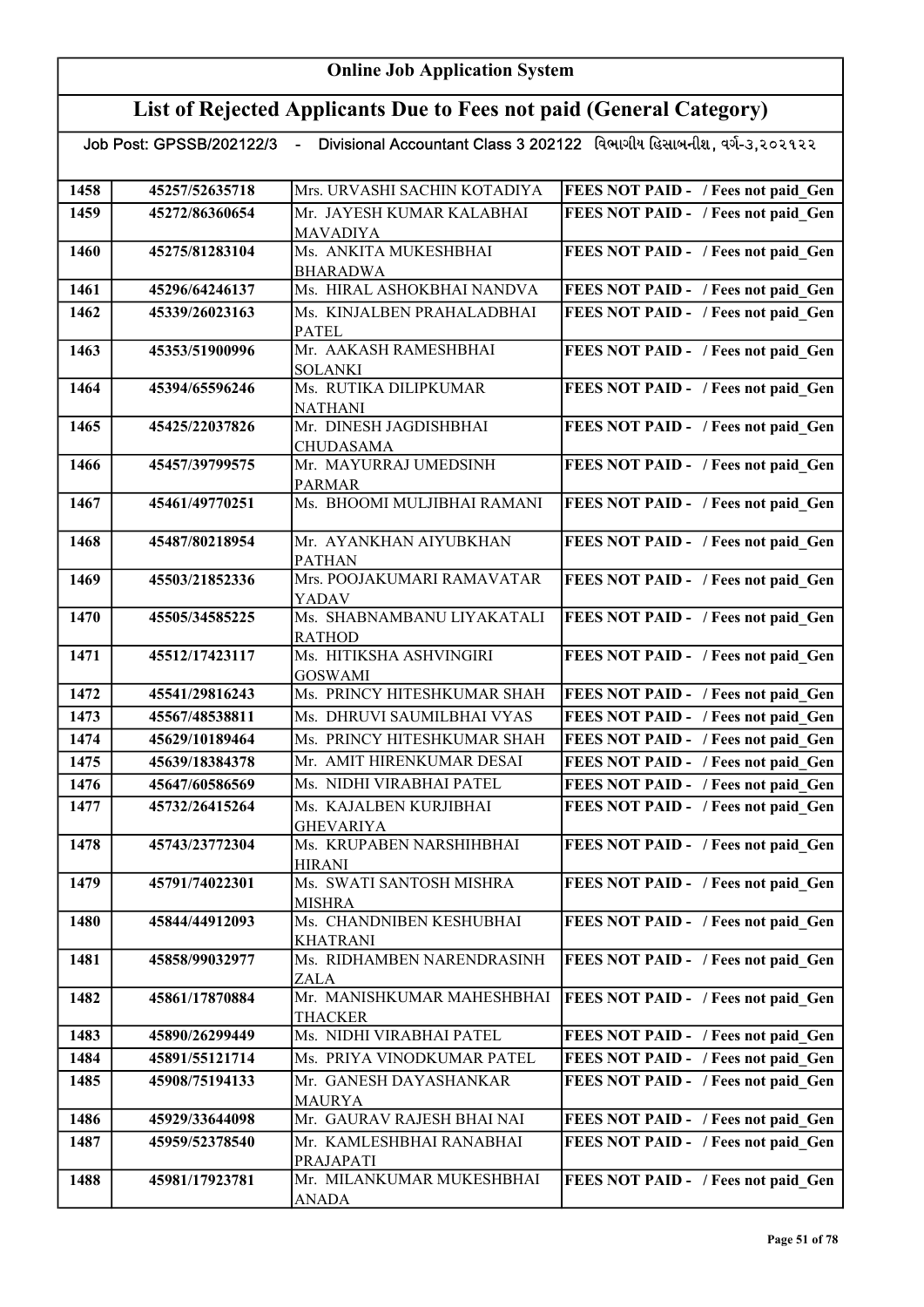## List of Rejected Applicants Due to Fees not paid (General Category)

| 1489 | 46010/70494786 | Ms. POOJABEN NARENDRAGIRI<br><b>GOSWAMI</b> | FEES NOT PAID - / Fees not paid Gen                                 |
|------|----------------|---------------------------------------------|---------------------------------------------------------------------|
| 1490 | 46085/80347140 | Ms. BHUMIKA GANESHBHAI                      | FEES NOT PAID - / Fees not paid Gen                                 |
|      |                | <b>NAKRANI</b><br>Mr. ROHIT ANILBHAI DAVE   | FEES NOT PAID - / Fees not paid Gen                                 |
| 1491 | 46090/34414726 |                                             |                                                                     |
| 1492 | 46155/28266639 | Ms. DAYABEN RAMESHBHAI<br><b>BUTANI</b>     | FEES NOT PAID - / Fees not paid Gen                                 |
| 1493 | 46203/72707385 |                                             | Ms. PREETI NARHARI PALASPAGAR   FEES NOT PAID - / Fees not paid_Gen |
| 1494 | 46204/58469934 | Ms. BHOOMI MULJIBHAI RAMANI                 | FEES NOT PAID - / Fees not paid Gen                                 |
| 1495 | 46263/96826830 | Mr. HITESHKUMAR RAMANBHAI<br><b>PATEL</b>   | FEES NOT PAID - / Fees not paid_Gen                                 |
| 1496 | 46272/81816676 | Mrs. PAYALBEN SHAILESHBHAI<br><b>IYAVA</b>  | FEES NOT PAID - / Fees not paid Gen                                 |
| 1497 | 46394/16370827 | Ms. YASSHAVI SAILESHKUMAR<br><b>PAREKH</b>  | FEES NOT PAID - / Fees not paid Gen                                 |
| 1498 | 46395/77032464 | Mr. ASHWANIKUMAR RAMJIT<br><b>KANNOJIYA</b> | FEES NOT PAID - / Fees not paid Gen                                 |
| 1499 | 46417/49841160 | Mr. KALPESHBHAI VELJIBHAI<br><b>BARAIYA</b> | FEES NOT PAID - / Fees not paid Gen                                 |
| 1500 | 46441/49261565 | Ms. ARCHITA JITENDRABHAI<br><b>SOMANI</b>   | FEES NOT PAID - / Fees not paid_Gen                                 |
| 1501 | 46497/87359408 | Mrs. DAYA HARDIKBHAI HIRPARA                | FEES NOT PAID - / Fees not paid Gen                                 |
| 1502 | 46501/20873706 | Ms. DIPIKA KANUBHAI PATEL                   | FEES NOT PAID - / Fees not paid Gen                                 |
| 1503 | 46536/14008312 | Ms. HETAL KAMLESH THANKI                    | FEES NOT PAID - / Fees not paid Gen                                 |
| 1504 | 46561/81323176 | Ms. DARSHIKABEN KIRITKUMAR<br><b>DAVE</b>   | FEES NOT PAID - / Fees not paid Gen                                 |
| 1505 | 46565/33698142 | Mr. DIP VINODBHAI ZAVERI                    | FEES NOT PAID - / Fees not paid Gen                                 |
| 1506 | 46586/60484556 | Mrs. JAYSHREEBEN KHODABHAI                  | FEES NOT PAID - / Fees not paid Gen                                 |
| 1507 | 46645/88669701 | <b>VARIYA</b><br>Mrs. JALPA KUNTAL BHATI    | FEES NOT PAID - / Fees not paid Gen                                 |
|      | 46650/17569516 | Ms. HIRALBEN RAMESHBHAI                     | FEES NOT PAID - / Fees not paid Gen                                 |
| 1508 |                | <b>PRAJAPATI</b>                            |                                                                     |
| 1509 | 46658/11809825 | Ms. DEVANSHI NIRAV BHAVSAR                  | FEES NOT PAID - / Fees not paid Gen                                 |
| 1510 | 46659/69752985 |                                             | Mr. HARSHRAJ JAGDISHSINH RANA FEES NOT PAID - / Fees not paid Gen   |
| 1511 | 46667/47078065 | Mr. ROHITKUMAR MANOHARBHAI<br><b>PATIL</b>  | <b>FEES NOT PAID - / Fees not paid Gen</b>                          |
| 1512 | 46690/35194533 | Mr. ANKIT ASHVINBHAI PATEL                  | FEES NOT PAID - / Fees not paid Gen                                 |
| 1513 | 46704/87797230 | Ms. SUJEEKUMARI ISHVARBHAI<br><b>TANDEL</b> | FEES NOT PAID - / Fees not paid Gen                                 |
| 1514 | 46706/28309946 | Ms. SHIKHA SUNILKUMAR<br><b>AWASTHI</b>     | FEES NOT PAID - / Fees not paid Gen                                 |
| 1515 | 46740/19269051 | Mr. RAKESHKUMAR SURESHBHAI<br><b>PATEL</b>  | FEES NOT PAID - / Fees not paid Gen                                 |
| 1516 | 46758/63740092 | Mr. ROHITKUMAR MANOHARBHAI<br><b>PATIL</b>  | FEES NOT PAID - / Fees not paid Gen                                 |
| 1517 | 46799/90127121 | Mr. VRAJESH RAMJIBHAI KANANI                | FEES NOT PAID - / Fees not paid Gen                                 |
| 1518 | 46838/63749393 | Mr. VISHAL MANHARBHAI<br><b>CHAVDA</b>      | FEES NOT PAID - / Fees not paid Gen                                 |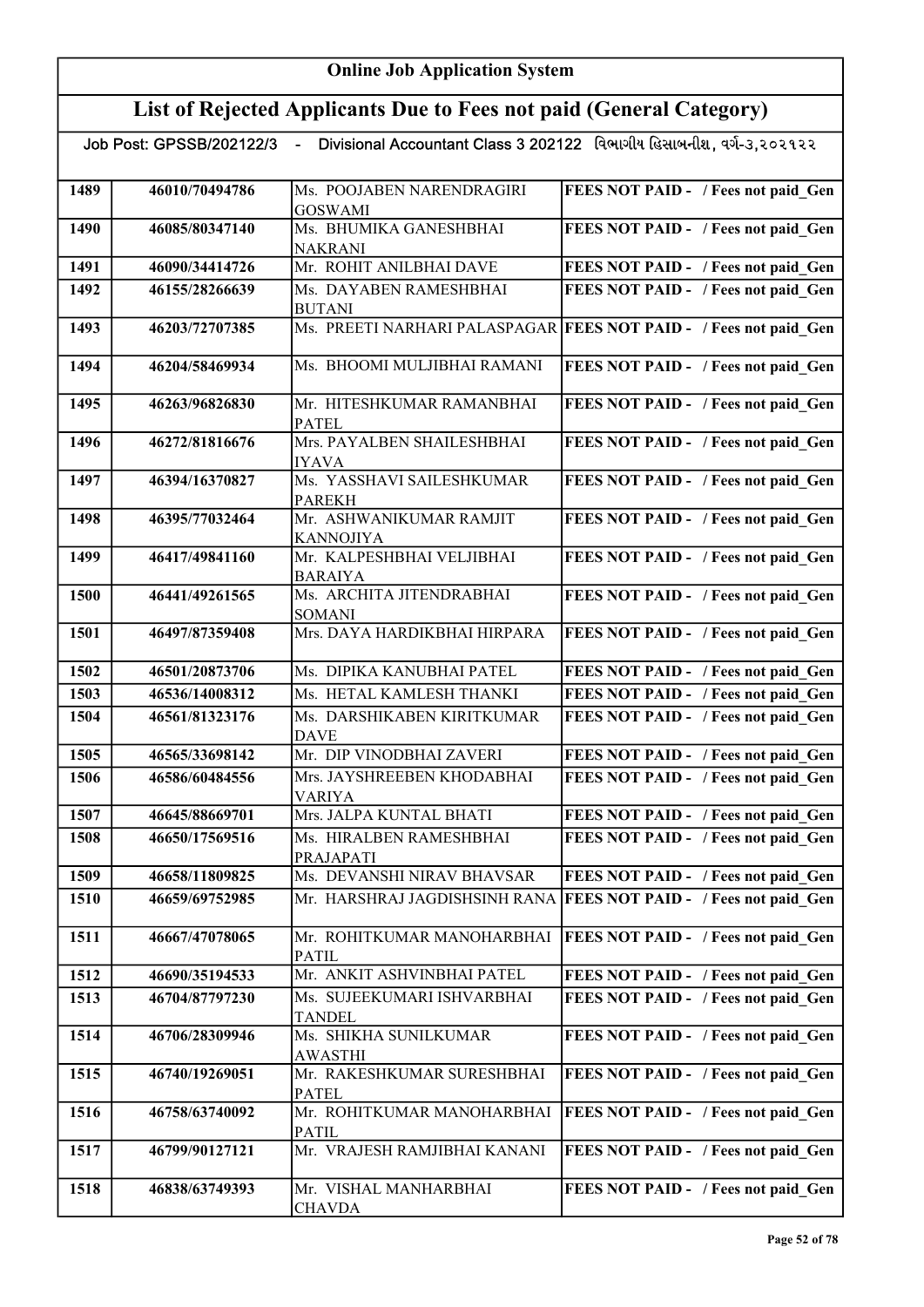|      |                | Job Post: GPSSB/202122/3   -    Divisional Accountant Class 3 202122   વિભાગીય હિસાબનીશ, વર્ગ-૩,૨૦૨૧૨૨ |                                                                   |
|------|----------------|--------------------------------------------------------------------------------------------------------|-------------------------------------------------------------------|
| 1519 | 46849/25570546 | Mrs. KHUSHBUBEN DHANJIBHAI<br><b>PARMAR</b>                                                            | FEES NOT PAID - / Fees not paid Gen                               |
| 1520 | 46854/75041791 | Mr. VIVEKKUMAR<br>VINODCHANDRA GAJJAR                                                                  | FEES NOT PAID - / Fees not paid Gen                               |
| 1521 | 46877/71749741 |                                                                                                        | Mr. PARASH ASHWIN BHAI DODIYA FEES NOT PAID - / Fees not paid Gen |
| 1522 | 46878/82319433 | Ms. JALPABEN INDUBHAI BAROT                                                                            | FEES NOT PAID - / Fees not paid Gen                               |
| 1523 | 46890/64262459 | Mr. SHAHEED AEHMAD SHAKIL                                                                              | FEES NOT PAID - / Fees not paid Gen                               |
|      |                | MAHAMMAD LOKHANDWALA                                                                                   |                                                                   |
| 1524 | 46895/62411202 | Ms. NIDHI ASHVINBHAI JOSHI                                                                             | FEES NOT PAID - / Fees not paid Gen                               |
| 1525 | 46913/94707828 | Mr. JINENDRA VINODKUMAR JAIN                                                                           | FEES NOT PAID - / Fees not paid Gen                               |
| 1526 | 47009/64341411 | Mr. ISHWARSINGH                                                                                        | FEES NOT PAID - / Fees not paid Gen                               |
|      |                | <b>BALWANTSINGH RAJPUROHIT</b>                                                                         |                                                                   |
| 1527 | 47029/67546306 | Ms. ANJANABEN                                                                                          | FEES NOT PAID - / Fees not paid Gen                               |
| 1528 | 47090/47702574 | GHANSHYAMBHAI PATEL<br>Mr. LALITBHAI RATILAL                                                           | FEES NOT PAID - / Fees not paid Gen                               |
|      |                | <b>ADAVALIYA</b>                                                                                       |                                                                   |
| 1529 | 47126/34416268 | Mr. SATISHKUMAR RAMABHAI                                                                               | FEES NOT PAID - / Fees not paid Gen                               |
|      |                | <b>BARIA</b>                                                                                           |                                                                   |
| 1530 | 47141/48378728 | Ms. AMISHA RAMASHAKAR<br><b>RAJBHAR</b>                                                                | FEES NOT PAID - / Fees not paid Gen                               |
| 1531 | 47221/59882828 | Ms. ALPUBA BAHADURSINH                                                                                 | FEES NOT PAID - / Fees not paid Gen                               |
|      |                | <b>BARAD</b>                                                                                           |                                                                   |
| 1532 | 47263/58648189 | Mr. SUNIL RAJUBHAI CHAUDHARY                                                                           | <b>FEES NOT PAID - / Fees not paid Gen</b>                        |
| 1533 | 47325/78667370 | Mr. RAVIKUMAR HIMMATLAL<br><b>AKHANI</b>                                                               | FEES NOT PAID - / Fees not paid Gen                               |
| 1534 | 47327/76111219 | Ms. MADHURI HEMATBHAI<br><b>TRIVEDI</b>                                                                | FEES NOT PAID - / Fees not paid Gen                               |
| 1535 | 47383/71718285 | Mr. HITESH BACHUBHAI MISTRY                                                                            | FEES NOT PAID - / Fees not paid Gen                               |
| 1536 | 47399/11104671 | Mr. DIP VINODBHAI ZAVERI                                                                               | FEES NOT PAID - / Fees not paid Gen                               |
| 1537 | 47432/60352069 | Mr. MAULIKKUMAR BABRABHAI                                                                              | FEES NOT PAID - / Fees not paid Gen                               |
|      |                | <b>CHAUDHARY</b>                                                                                       |                                                                   |
| 1538 | 47465/29530720 | Mr. DEVANG VIBHESHBHAI<br><b>BHARWAD</b>                                                               | FEES NOT PAID - / Fees not paid_Gen                               |
| 1539 | 47490/68544228 | Mr. VISHALKUMAR BHARATSINH<br>PAGI                                                                     | FEES NOT PAID - / Fees not paid_Gen                               |
| 1540 | 47525/73397415 | Mrs. ARCHITABEN SHANTILAL                                                                              | FEES NOT PAID - / Fees not paid Gen                               |
| 1541 | 47554/13726897 | <b>PATEL</b><br>Ms. DIPALI DHARMESHBHAI                                                                | FEES NOT PAID - / Fees not paid Gen                               |
|      |                | <b>TERAIYA</b>                                                                                         |                                                                   |
| 1542 | 47560/91670259 | Mr. CHIRAG RAMESHBHAI GAJERA                                                                           | <b>FEES NOT PAID - / Fees not paid Gen</b>                        |
| 1543 | 47567/48475139 | Ms. MITALBA HEMENDRASINH                                                                               | FEES NOT PAID - / Fees not paid_Gen                               |
|      |                | <b>JETHWA</b>                                                                                          |                                                                   |
| 1544 | 47580/20092316 | Ms. KRUPALEEBEN NANJIBHAI<br><b>GOLAKIYA</b>                                                           | FEES NOT PAID - / Fees not paid Gen                               |
| 1545 | 47589/15233554 | Mr. SHUBHAM RAJESH SHARMA                                                                              | FEES NOT PAID - / Fees not paid Gen                               |
|      |                | <b>SHARMA</b>                                                                                          |                                                                   |
| 1546 | 47619/95602109 | Mr. VISHWRAJSINH JAYDEVSINH<br><b>JADEJA</b>                                                           | FEES NOT PAID - / Fees not paid Gen                               |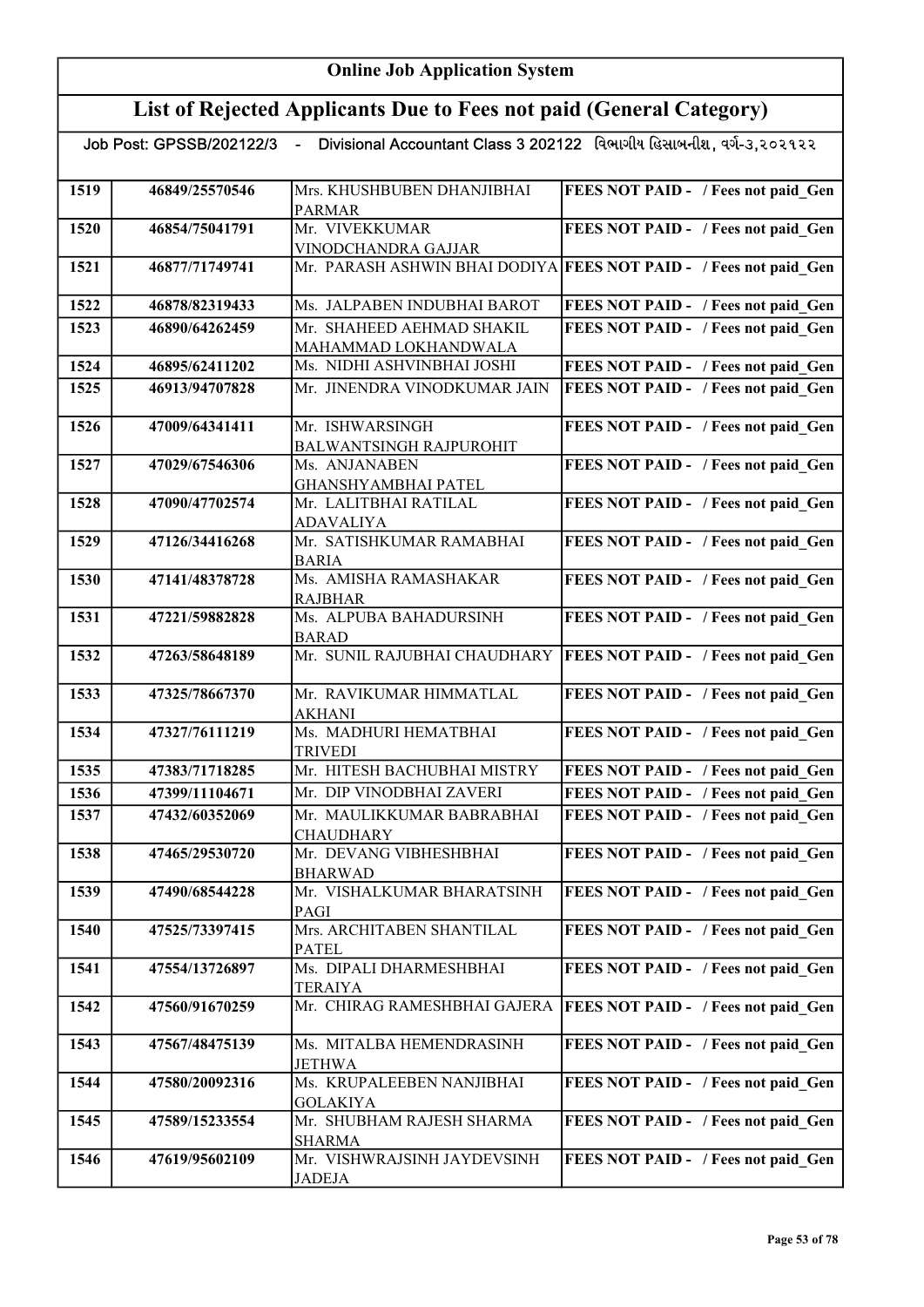## List of Rejected Applicants Due to Fees not paid (General Category)

| 1547 | 47720/35853870 | Mr. GUNVANTSINH MALSINH                   | FEES NOT PAID - / Fees not paid Gen        |
|------|----------------|-------------------------------------------|--------------------------------------------|
|      |                | <b>DABHI</b>                              |                                            |
| 1548 | 47737/51127762 | Ms. MAMTABEN MANOJBHAI                    | FEES NOT PAID - / Fees not paid Gen        |
|      |                | <b>NISHAD</b>                             |                                            |
| 1549 | 47763/47751960 | Mr. ANANTKUMAR GIRISHBBHAI                | FEES NOT PAID - / Fees not paid Gen        |
|      |                | <b>MAHETA</b>                             |                                            |
| 1550 | 47764/25136090 | Mr. MUDASSIR USMANKHAN                    | FEES NOT PAID - / Fees not paid Gen        |
|      |                | <b>BHATTI</b>                             |                                            |
| 1551 | 47818/65629896 | Mr. RAVIKUMAR KESHUBHAI                   | FEES NOT PAID - / Fees not paid Gen        |
| 1552 | 47833/65378313 | <b>DONGA</b><br>Mr. MAKBULHUSEN YAKUBBHAI |                                            |
|      |                | <b>MEMON</b>                              | FEES NOT PAID - / Fees not paid Gen        |
| 1553 | 47861/73536538 | Mrs. HEMANGI CHAITANYA JOSHI              | FEES NOT PAID - / Fees not paid Gen        |
| 1554 | 47871/50482247 | Ms. DHVANIKUVARBA                         | FEES NOT PAID - / Fees not paid Gen        |
|      |                | <b>SUBHASHSINH RATHOD</b>                 |                                            |
| 1555 | 47874/14791162 | Mr. RAGHUBHAI BODABHAI                    | FEES NOT PAID - / Fees not paid Gen        |
|      |                | <b>MEVADA</b>                             |                                            |
| 1556 | 47944/11007945 | Mr. DINESH HAMIRBHAI JOGAL                | FEES NOT PAID - / Fees not paid_Gen        |
| 1557 | 47982/27233755 | Ms. DHARMISHTHA SUMANBHAI                 | FEES NOT PAID - / Fees not paid Gen        |
|      |                | <b>GAJERA</b>                             |                                            |
| 1558 | 48000/83697028 | Ms. EKTA SANJAY GIRI GIRI                 | FEES NOT PAID - / Fees not paid Gen        |
| 1559 | 48016/18316508 | Mr. JAYPALSINH VIJAYSINH                  | FEES NOT PAID - / Fees not paid Gen        |
|      | 48059/19214469 | <b>CHAUHAN</b><br>Ms. RASHMITA PARBATBHAI |                                            |
| 1560 |                | <b>GADHIYA</b>                            | FEES NOT PAID - / Fees not paid Gen        |
| 1561 | 48080/90349500 | Mrs. JANKI SHIVSHANKARBHAI                | FEES NOT PAID - / Fees not paid Gen        |
|      |                | <b>JOSHI</b>                              |                                            |
| 1562 | 48158/59138346 | Mr. PREMKUMAR                             | FEES NOT PAID - / Fees not paid Gen        |
|      |                | PARSOTTAMBHAI PRAJAPATU                   |                                            |
| 1563 | 48208/15530179 | Ms. HIRALBEN MAHIPATSINH                  | FEES NOT PAID - / Fees not paid Gen        |
|      |                | <b>DABHI</b><br>Ms. DISHA JAYENDRAKUMAR   |                                            |
| 1564 | 48217/67619452 | <b>BAROT</b>                              | FEES NOT PAID - / Fees not paid Gen        |
| 1565 | 48239/11435248 | Ms. AMISHA RAMASHAKAR                     | FEES NOT PAID - / Fees not paid Gen        |
|      |                | <b>RAJBHAR</b>                            |                                            |
| 1566 | 48251/73420372 | Mr. MOZUBER MOIDRISH MEMON                | <b>FEES NOT PAID - / Fees not paid Gen</b> |
| 1567 | 48256/39420011 | Mr. PANKAJ LAKSHMAN PATIL                 | FEES NOT PAID - / Fees not paid Gen        |
| 1568 | 48289/46200118 | Mr. DILEEP SHANKER LAL                    | FEES NOT PAID - / Fees not paid Gen        |
|      |                | <b>MEGHWAL</b>                            |                                            |
| 1569 | 48305/35751554 | Ms. HEMANGIBAHEN                          | FEES NOT PAID - / Fees not paid_Gen        |
|      |                | CHAMPAKBHAI PARMAR                        |                                            |
| 1570 | 48312/55446106 | Mrs. DHARTI PRASHANTBHAI                  | FEES NOT PAID - / Fees not paid Gen        |
| 1571 | 48343/68206787 | <b>SHETH</b><br>Ms. DIPIKA SHAILESH BHAI  | FEES NOT PAID - / Fees not paid Gen        |
|      |                | <b>KHARADIYA</b>                          |                                            |
| 1572 | 48358/32960432 | Ms. PRIYANKABEN THAKORBHAI                | FEES NOT PAID - / Fees not paid Gen        |
|      |                | <b>PATEL</b>                              |                                            |
| 1573 | 48488/19337004 | Mr. NARESHKUMAR MANSANG                   | FEES NOT PAID - / Fees not paid Gen        |
|      |                | <b>PARMAR</b>                             |                                            |
| 1574 | 48493/32956713 | Ms. NIDHI JITENDRA BHATT                  | FEES NOT PAID - / Fees not paid Gen        |
| 1575 | 48498/59341721 | Mr. RAHUL DHALAJI PUNNAR                  | FEES NOT PAID - / Fees not paid Gen        |
| 1576 | 48576/45588042 | Mr. TILAK RAMESHBHAI PATEL                | FEES NOT PAID - / Fees not paid Gen        |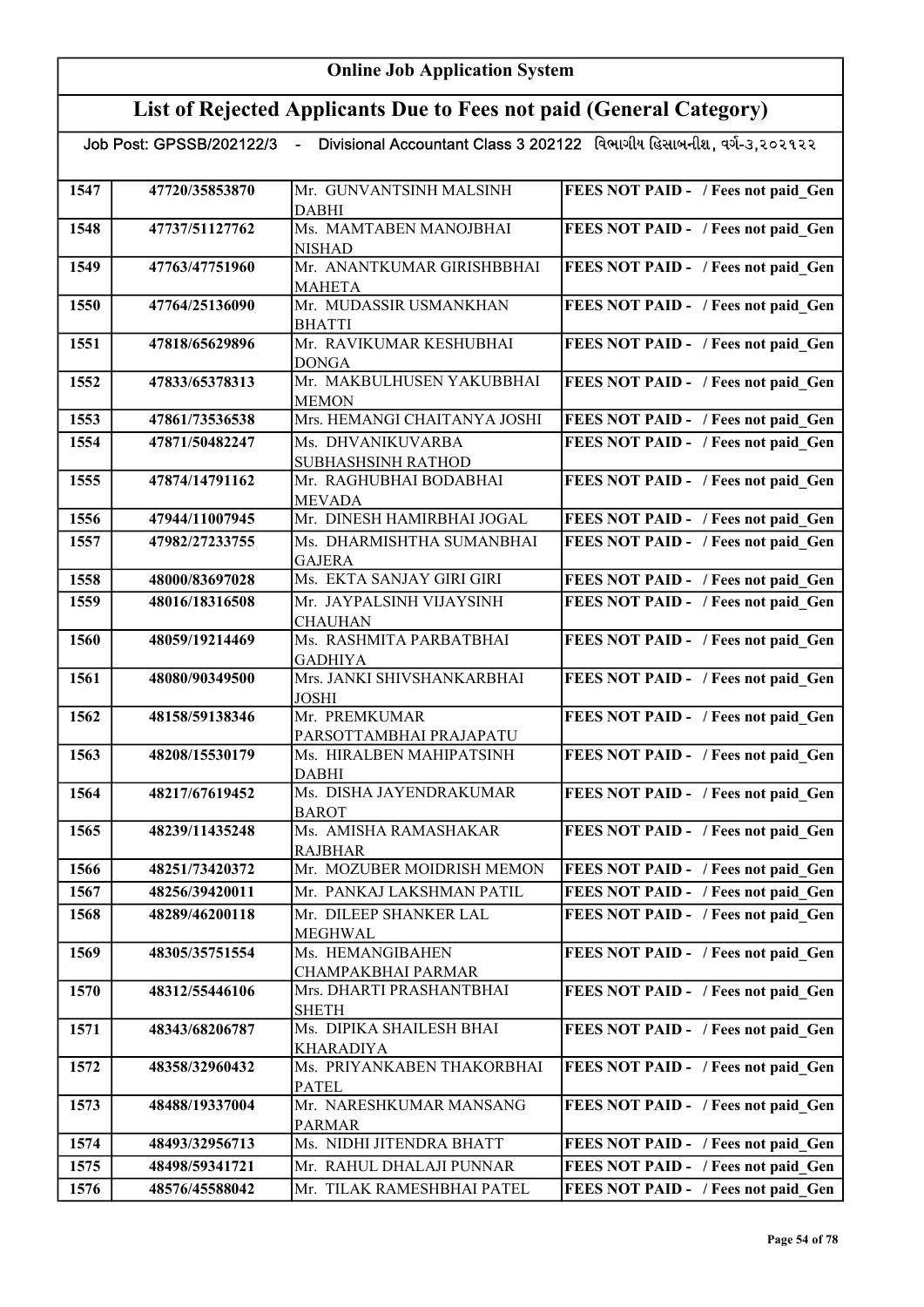## List of Rejected Applicants Due to Fees not paid (General Category)

| 1577 | 48642/98535847 | Mr. SAGAR ISWARBHAI                       | FEES NOT PAID - / Fees not paid Gen                                |
|------|----------------|-------------------------------------------|--------------------------------------------------------------------|
|      |                | <b>GONDALIYA</b>                          |                                                                    |
| 1578 | 48648/52280849 | Mr. JIGNESH PRAKASHBHAI VIGHE             | <b>FEES NOT PAID - / Fees not paid_Gen</b>                         |
|      |                |                                           |                                                                    |
| 1579 | 48679/36827802 | Ms. BINALBEN PRAKASHBHAI                  |                                                                    |
|      |                |                                           | FEES NOT PAID - / Fees not paid Gen                                |
| 1580 | 48694/88093832 | <b>PATEL</b><br>Ms. KRUPA DIGNESH TRIVEDI |                                                                    |
|      |                |                                           | FEES NOT PAID - / Fees not paid Gen                                |
| 1581 | 48713/62507238 | Ms. JANVIKUMARI RAJENDRASINH              | <b>FEES NOT PAID - / Fees not paid_Gen</b>                         |
|      |                | <b>DHOOM</b>                              |                                                                    |
| 1582 | 48717/17372641 | Mr. RAVINDRA SINH SOMSINH                 | FEES NOT PAID - / Fees not paid Gen                                |
|      |                | <b>PARMAR</b>                             |                                                                    |
| 1583 | 48733/10958254 | Ms. SONALBEN RAMANLAL                     | FEES NOT PAID - / Fees not paid Gen                                |
|      |                | <b>PARMAR</b>                             |                                                                    |
| 1584 | 48749/94955180 |                                           | Ms. RINKUBEN PANKAJBHAI PATEL FEES NOT PAID - / Fees not paid Gen  |
|      |                |                                           |                                                                    |
| 1585 | 48771/11535026 | Mr. MAHESH KUMAR PRAVINBHAI               | <b>FEES NOT PAID - / Fees not paid Gen</b>                         |
|      |                | JAYSWAL                                   |                                                                    |
| 1586 | 48814/28091714 | Mr. CHIRAG GANPATBHAI PATEL               | FEES NOT PAID - / Fees not paid Gen                                |
| 1587 | 48827/68852252 | Mrs. KINNARI MANISHBHAI                   | FEES NOT PAID - / Fees not paid Gen                                |
|      |                | <b>BRAHMBHATT</b>                         |                                                                    |
| 1588 | 48858/27248236 | Mr. KALPESHKUMAR                          | FEES NOT PAID - / Fees not paid Gen                                |
|      |                | CHITHARBHAI RATHOD                        |                                                                    |
| 1589 | 48924/45561594 | Mr. DHARMENDRASINH                        | FEES NOT PAID - / Fees not paid Gen                                |
|      |                | <b>JASVANTSINH VAGHELA</b>                |                                                                    |
| 1590 | 48932/65141023 | Ms. MONIKA AJAYKUMAR VYAS                 | FEES NOT PAID - / Fees not paid Gen                                |
| 1591 | 48976/25807784 | Mr. ANAND DAULATSINH                      | FEES NOT PAID - / Fees not paid Gen                                |
|      |                | <b>MALIWAD</b>                            |                                                                    |
| 1592 | 49042/73053001 | Mr. YOGESHKUMAR                           | FEES NOT PAID - / Fees not paid Gen                                |
|      |                | KOMALCHANDRA TAMBOLI                      |                                                                    |
| 1593 | 49046/47877083 | Mrs. FALGUNIBEN KANJIBHAI                 | FEES NOT PAID - / Fees not paid Gen                                |
|      |                | <b>TARAPADA</b>                           |                                                                    |
| 1594 | 49047/68929055 | Mr. HITESH GIRDHARLAL SHARMA              | <b>FEES NOT PAID - / Fees not paid Gen</b>                         |
|      |                |                                           |                                                                    |
| 1595 | 49074/79083174 | Mr. SARVESH MANISHKUMAR                   | FEES NOT PAID - / Fees not paid Gen                                |
|      |                | <b>RAVAL</b>                              |                                                                    |
| 1596 | 49103/43455799 | Ms. NIKITA CHANDUBHAI                     | FEES NOT PAID - / Fees not paid Gen                                |
|      |                | <b>SONAIYA</b>                            |                                                                    |
| 1597 | 49108/97846218 | Mr. PARESH NIMBA BADGUJAR                 | FEES NOT PAID - / Fees not paid Gen                                |
| 1598 | 49142/86903302 | Mr. MOHAMMED OWAIS                        | FEES NOT PAID - / Fees not paid Gen                                |
|      |                | RIYAZAHMED SHAIKH                         |                                                                    |
| 1599 | 49163/70419362 | Mr. ABHISHEK DEVISINGH                    | FEES NOT PAID - / Fees not paid_Gen                                |
|      |                | <b>PUROHIT</b>                            |                                                                    |
| 1600 | 49220/79707084 | Mr. HARPALSINH                            | FEES NOT PAID - / Fees not paid Gen                                |
|      |                | ANIRUDDHASINH PARMAR                      |                                                                    |
| 1601 | 49225/11581076 | Ms. SHIVANGIBA NARENDRASINH               | FEES NOT PAID - / Fees not paid Gen                                |
|      |                | <b>GOHIL</b>                              |                                                                    |
| 1602 | 49228/72084446 | Ms. DISHA JAYENDRAKUMAR                   | FEES NOT PAID - / Fees not paid Gen                                |
|      |                | <b>BAROT</b>                              |                                                                    |
| 1603 | 49288/37885885 |                                           | Ms. URVASHIBEN KIRITBHAI DARJI FEES NOT PAID - / Fees not paid Gen |
|      |                |                                           |                                                                    |
| 1604 | 49306/19713203 | Mr. JAY MANOJKUMAR SONI                   | FEES NOT PAID - / Fees not paid Gen                                |
| 1605 | 49366/77106554 | Mr. PANKAJKUMAR RAJUBHAI                  | FEES NOT PAID - / Fees not paid Gen                                |
|      |                | <b>RATHOD</b>                             |                                                                    |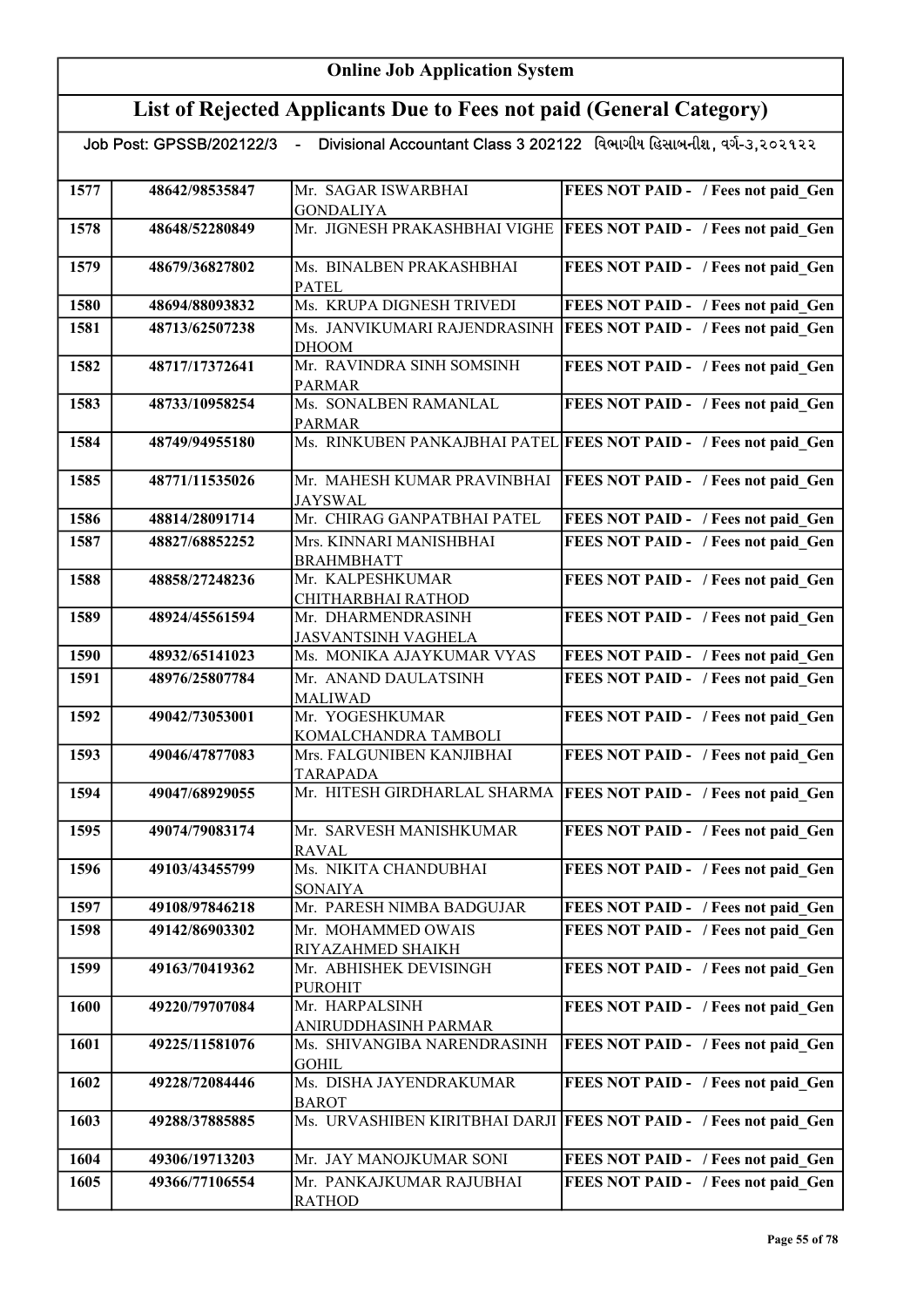### List of Rejected Applicants Due to Fees not paid (General Category)

|      | Job Post: GPSSB/202122/3 - |                                              | Divisional Accountant Class 3 202122 વિભાગીય હિસાબનીશ, વર્ગ-૩,૨૦૨૧૨૨ |
|------|----------------------------|----------------------------------------------|----------------------------------------------------------------------|
| 1606 | 49399/53588527             | Mr. SANJAYBHAI NATUBHAI<br>THAKOR            | FEES NOT PAID - / Fees not paid Gen                                  |
| 1607 | 49482/94247759             | Mrs. ANKITA JIGAR SHAH                       | FEES NOT PAID - / Fees not paid_Gen                                  |
| 1608 | 49492/16764204             | Mr. DIXITKUMAR SURESHBHAI<br><b>TRIVEDI</b>  | FEES NOT PAID - / Fees not paid Gen                                  |
| 1609 | 49570/11903369             | Ms. KHUSHBOO SURESHBHAI<br>PRAJAPATI         | FEES NOT PAID - / Fees not paid Gen                                  |
| 1610 | 49572/12499884             | Mr. BHARATSINH PRUTHVISINH<br><b>CHAUHAN</b> | FEES NOT PAID - / Fees not paid Gen                                  |
| 1611 | 49619/59311180             | Ms. KOMALBEN BHARATBHAI<br><b>PATEL</b>      | FEES NOT PAID - / Fees not paid_Gen                                  |
| 1612 | 49655/59291629             | Mr. MEGHRAJSINH RANJITSINH<br><b>CHAVDA</b>  | FEES NOT PAID - / Fees not paid_Gen                                  |
| 1613 | 49760/69005490             | Ms. SANJANA BALVIRSINGH<br><b>RAJPUT</b>     | FEES NOT PAID - / Fees not paid Gen                                  |
| 1614 | 49763/44149098             | Ms. SRUSHTI RINALKUMAR DIXIT                 | FEES NOT PAID - / Fees not paid_Gen                                  |
| 1615 | 49830/97509427             | Mr. HIREN CHANDRAKANTBHAI<br><b>PARMAR</b>   | FEES NOT PAID - / Fees not paid Gen                                  |
| 1616 | 49912/14239610             | Ms. BHAKTI RAJESH CHHANTBAR                  | FEES NOT PAID - / Fees not paid_Gen                                  |
| 1617 | 49934/52680881             | Mr. HITESH GIRDHARLAL SHARMA                 | FEES NOT PAID - / Fees not paid_Gen                                  |
| 1618 | 49957/82696654             | Mr. MITESHKUMAR ATULBHAI<br>DARJI            | FEES NOT PAID - / Fees not paid_Gen                                  |
| 1619 | 49976/16445412             | Ms. AVANI CHETANKUMAR MODI                   | FEES NOT PAID - / Fees not paid_Gen                                  |
| 1620 | 49993/12307280             | Ms. KETABEN DHANSUKHBHAI<br><b>PATEL</b>     | FEES NOT PAID - / Fees not paid_Gen                                  |
| 1621 | 50006/12327066             | Ms. HEMANSIBEN ASHVINBHAI<br><b>CHANGANI</b> | FEES NOT PAID - / Fees not paid Gen                                  |
| 1622 | 50008/98903915             | Ms. SHAHINABEN HASANBHAI<br>THASHARIYA       | FEES NOT PAID - / Fees not paid Gen                                  |
| 1623 | 50018/78132547             | Mr. JIGNESHSINH DALPATSINH<br><b>MAKWANA</b> | <b>FEES NOT PAID - / Fees not paid Gen</b>                           |
| 1624 | 50038/65346876             | Mr. PARTHKUMAR VIPULBHAI<br>SONI             | FEES NOT PAID - / Fees not paid Gen                                  |
| 1625 | 50058/62433679             | Mr. ROHITKUMAR RAJESHBHAI<br><b>RATHOD</b>   | FEES NOT PAID - / Fees not paid Gen                                  |
| 1626 | 50065/44455603             | Ms. PALAKBEN SHAILESHKUMAR<br><b>JOSHI</b>   | FEES NOT PAID - / Fees not paid Gen                                  |
| 1627 | 50128/92955917             | Mr. UDAY DILIPBHAI DUDHAT                    | FEES NOT PAID - / Fees not paid Gen                                  |
| 1628 | 50141/85059282             | Mr. VIJAYSINH DILIPSINH RAJPUT               | FEES NOT PAID - / Fees not paid Gen                                  |
| 1629 | 50210/28619748             | Mr. DEEPAK JITENDRABHAI<br><b>KSHATRIYA</b>  | FEES NOT PAID - / Fees not paid Gen                                  |
| 1630 | 50255/26584282             |                                              | Ms. HEENA GANGDASBHAI VIRANI   FEES NOT PAID - / Fees not paid Gen   |
| 1631 | 50292/53680206             |                                              | Ms. MILI BHARATKUMAR GOKLANI FEES NOT PAID - / Fees not paid_Gen     |

1632 50307/42343836 Ms. HARITA ANILKUMAR DASHANI FEES NOT PAID - / Fees not paid\_Gen

1633 50357/61886202 Mr. PANKAJ CHATURBHAI

SHIROYA

FEES NOT PAID - / Fees not paid\_Gen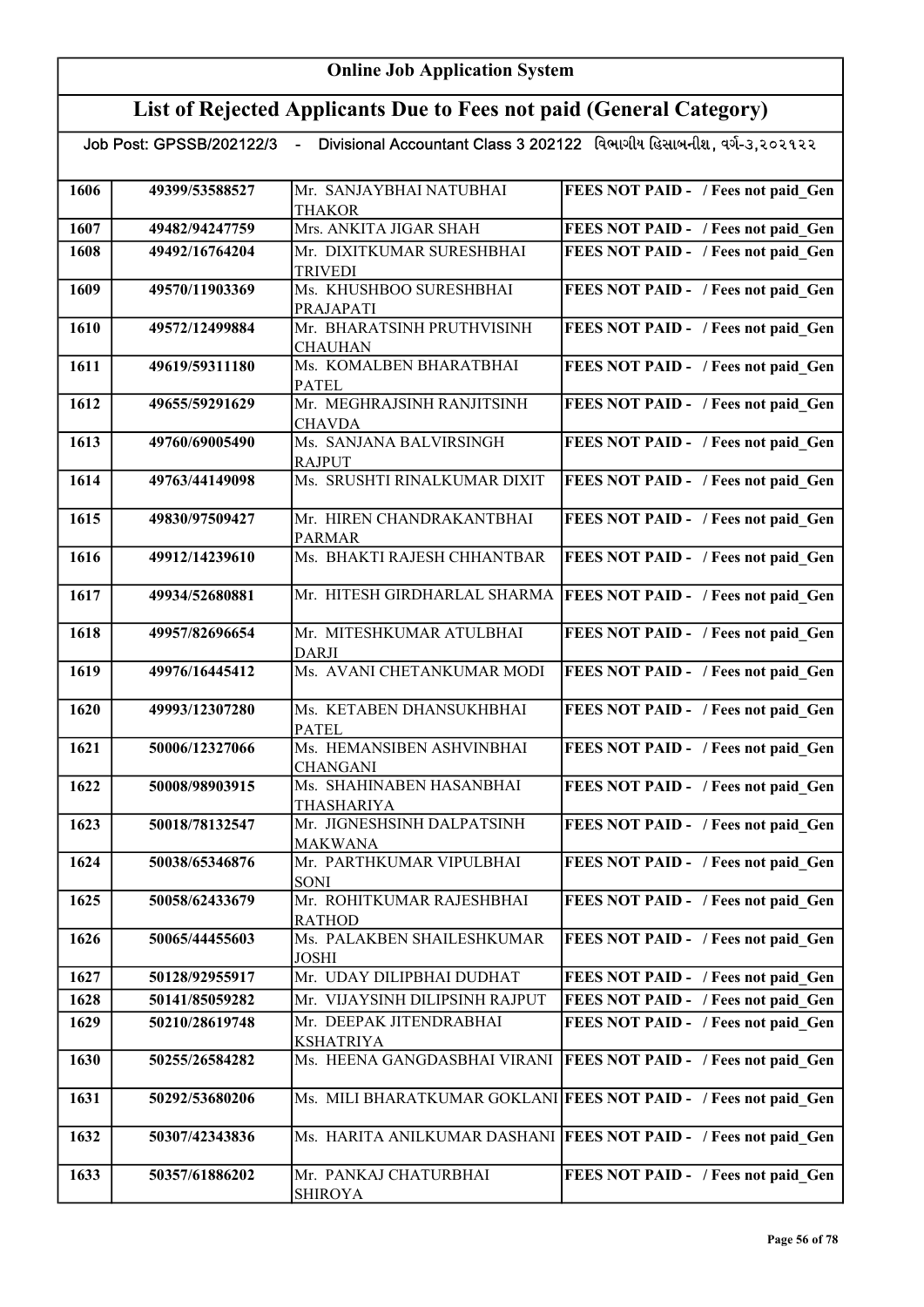## List of Rejected Applicants Due to Fees not paid (General Category)

| 1634 | 50380/54477239 | Mrs. PRITI NILESHBHAI MADHANI                     | FEES NOT PAID - / Fees not paid Gen                                |
|------|----------------|---------------------------------------------------|--------------------------------------------------------------------|
| 1635 | 50387/23364836 | Ms. POOJA RUPESHBHAI DAVE                         | FEES NOT PAID - / Fees not paid Gen                                |
| 1636 | 50392/11871516 | Mrs. HIRALKUMARI AKSHAY                           | FEES NOT PAID - / Fees not paid Gen                                |
|      |                | YADAV                                             |                                                                    |
| 1637 | 50427/28471697 | Ms. VIDHI BHARATKUMAR JOSHI                       | FEES NOT PAID - / Fees not paid Gen                                |
| 1638 | 50428/47342359 | Ms. RASHMI CHIMANBHAI                             | FEES NOT PAID - / Fees not paid Gen                                |
|      |                | <b>LIMBASIYA</b>                                  |                                                                    |
| 1639 | 50440/99243482 | Mr. NATUBHA NARUBHA DABHI                         | FEES NOT PAID - / Fees not paid Gen                                |
| 1640 | 50475/87658840 | Ms. URVASHI PRAVINBHAI GOR                        | FEES NOT PAID - / Fees not paid Gen                                |
| 1641 | 50483/40040125 | Mr. HARDIK MADHUSINH RATHOD                       | FEES NOT PAID - / Fees not paid Gen                                |
| 1642 | 50492/29640271 | Mrs. SHIVANGI HARESHKUMAR                         | FEES NOT PAID - / Fees not paid Gen                                |
|      |                | <b>BHATT</b>                                      |                                                                    |
| 1643 | 50530/44720814 | Ms. HETA BHAVINKUMAR SHAH                         | FEES NOT PAID - / Fees not paid Gen                                |
| 1644 | 50534/48886364 | Mr. PRASHANT BHUPENDRASINH                        | FEES NOT PAID - / Fees not paid Gen                                |
|      |                | <b>PARMAR</b>                                     |                                                                    |
| 1645 | 50543/66265202 | Ms. DIPTIBEN KESHAR BHAI                          | FEES NOT PAID - / Fees not paid Gen                                |
|      |                | <b>CHAUDHARY</b>                                  |                                                                    |
| 1646 | 50546/62866862 | Mr. VANRAJSINH KANUBHAI                           | FEES NOT PAID - / Fees not paid_Gen                                |
|      |                | <b>MAKWANA</b>                                    |                                                                    |
| 1647 | 50580/62605412 | Mr. JIGNESH NARENDRABHAI                          | FEES NOT PAID - / Fees not paid_Gen                                |
|      |                | <b>KAPADE</b><br>Mr. SATYAJITSINH                 |                                                                    |
| 1648 | 50607/44609526 |                                                   | FEES NOT PAID - / Fees not paid_Gen                                |
| 1649 | 50608/45107653 | GHANSYAMSINH RATHOD<br>Mr. RAJNISH RAMDAYAL MORYA | FEES NOT PAID - / Fees not paid Gen                                |
| 1650 | 50614/28752102 | Mr. DIGVIJAYSINH JAGDISHSINH                      | FEES NOT PAID - / Fees not paid Gen                                |
|      |                | <b>GOHIL</b>                                      |                                                                    |
| 1651 | 50626/68411986 | Mr. HIRENSINH JASHVANTSINH                        | FEES NOT PAID - / Fees not paid Gen                                |
|      |                | <b>DABHI</b>                                      |                                                                    |
| 1652 | 50628/93214258 | Ms. KAJAL LALJIBHAI SINDHAV                       | FEES NOT PAID - / Fees not paid Gen                                |
| 1653 | 50629/48651280 | Ms. TEJAL RADHESHYAM DANEJ                        | FEES NOT PAID - / Fees not paid Gen                                |
| 1654 | 50653/55965494 | Mr. FAIZAN MAHEBUBBHAI                            | FEES NOT PAID - / Fees not paid Gen                                |
|      |                | <b>RADHANPURI</b>                                 |                                                                    |
| 1655 | 50666/49352485 | Mr. JAYESHBHAI NARANBHAI                          | FEES NOT PAID - / Fees not paid Gen                                |
| 1656 | 50694/24946568 | <b>PADHIYAR</b>                                   | Mr. GULAMMOHIYUDDIN AJIJBHAI   FEES NOT PAID - / Fees not paid Gen |
|      |                | <b>BHURA</b>                                      |                                                                    |
| 1657 | 50710/33543721 | Mr. GANESH DAYASHANKAR                            | FEES NOT PAID - / Fees not paid Gen                                |
|      |                | <b>KASHODHAN</b>                                  |                                                                    |
| 1658 | 50745/53504939 | Mr. JAYESHKUMAR BABULAL                           | FEES NOT PAID - / Fees not paid Gen                                |
|      |                | KALAL                                             |                                                                    |
| 1659 | 50748/14719976 | Mr. VANRAJSINH KANUBHAI                           | FEES NOT PAID - / Fees not paid Gen                                |
|      |                | <b>MAKWANA</b>                                    |                                                                    |
| 1660 | 50785/85588837 | Ms. MINCHUKUMARI RAJU SINGH                       | FEES NOT PAID - / Fees not paid Gen                                |
| 1661 | 50795/57403540 | <b>RAJPUT</b><br>Mr. MUKESH SHANKARBHAI           | FEES NOT PAID - / Fees not paid Gen                                |
|      |                | <b>MAKWANA</b>                                    |                                                                    |
|      |                |                                                   |                                                                    |
| 1662 | 50813/66998867 | Ms. MANISHABEN                                    |                                                                    |
|      |                | JITENDRAKUMAR MEHTA                               | FEES NOT PAID - / Fees not paid Gen                                |
| 1663 | 50824/49873448 | Ms. RUMANABANU SAID AHEMED                        | FEES NOT PAID - / Fees not paid Gen                                |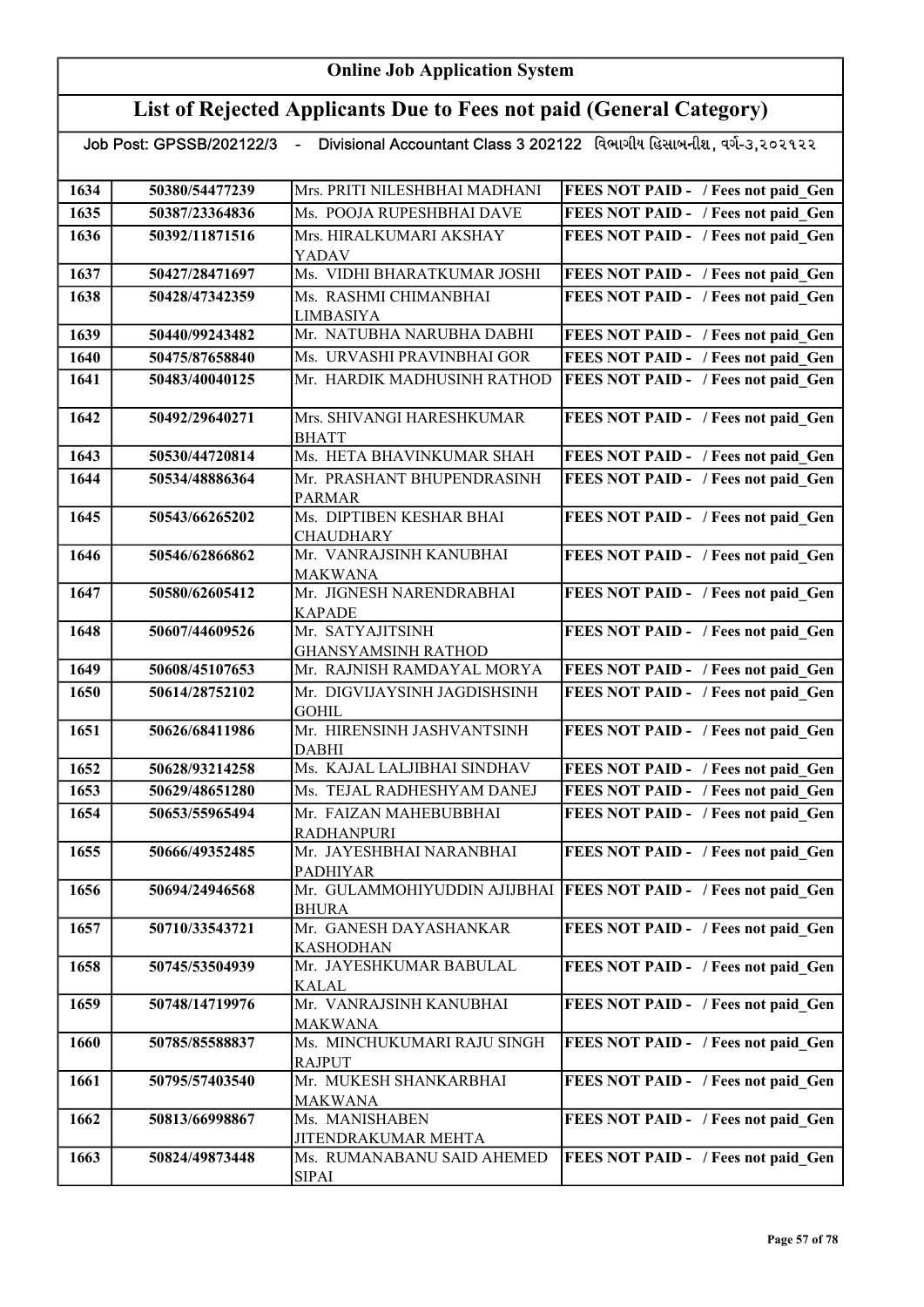|      | Job Post: GPSSB/202122/3 - |                                              | Divisional Accountant Class 3 202122 વિભાગીય હિસાબનીશ, વર્ગ-૩,૨૦૨૧૨૨ |
|------|----------------------------|----------------------------------------------|----------------------------------------------------------------------|
|      |                            |                                              |                                                                      |
| 1664 | 50851/20677908             |                                              | Ms. SHREYA SANJAYKUMAR DESAI FEES NOT PAID - / Fees not paid Gen     |
| 1665 | 50855/27275537             | Mr. BHIKHALAL HEMRAJBHAI<br><b>BHUTADIYA</b> | FEES NOT PAID - / Fees not paid Gen                                  |
| 1666 | 50862/76774624             | Ms. GAYATRIBEN RANJITBHAI                    | FEES NOT PAID - / Fees not paid Gen                                  |
|      |                            | <b>KHUMAN</b>                                |                                                                      |
| 1667 | 50867/55893675             | Ms. PRIYANKA SHUBH KARAN                     | FEES NOT PAID - / Fees not paid Gen                                  |
|      |                            | <b>GUPTA NO SURNAME</b>                      |                                                                      |
| 1668 | 50905/26208218             | Mr. HARDIKKUMAR                              | FEES NOT PAID - / Fees not paid Gen                                  |
|      |                            | BHARATKUMAR DARJI                            |                                                                      |
| 1669 | 50913/31195671             | Ms. SIMRAN NURADINBHAI                       | FEES NOT PAID - / Fees not paid Gen                                  |
|      |                            | <b>SURANI</b>                                |                                                                      |
| 1670 | 50946/65522831             | Ms. MEGHA JATINBHAI DOSHI                    | FEES NOT PAID - / Fees not paid Gen                                  |
| 1671 | 50958/53212578             | Ms. DHARA NARANBHAI THAKKAR                  | <b>FEES NOT PAID - / Fees not paid Gen</b>                           |
| 1672 | 50977/32919027             | Mr. MEHUL JAYESHKUMAR RAVAL                  | FEES NOT PAID - / Fees not paid Gen                                  |
| 1673 | 50980/60939356             | Mr. DIXIT NANDALAL PANDYA                    | FEES NOT PAID - / Fees not paid Gen                                  |
| 1674 | 50984/87268368             | Mr. GOVIND KAILASBHAI PATIL                  | FEES NOT PAID - / Fees not paid Gen                                  |
| 1675 | 51011/11813372             | Mr. MANGALBHAI LAXMANBHAI                    | FEES NOT PAID - / Fees not paid Gen                                  |
|      |                            | <b>DHAMOT</b>                                |                                                                      |
| 1676 | 51077/97965481             | Mr. HEMANTKUMAR                              | FEES NOT PAID - / Fees not paid Gen                                  |
|      |                            | SURAJPRASHAD YADAV                           |                                                                      |
| 1677 | 51078/19651762             | Mr. ALTAF ISMAILBHAI MIR                     | FEES NOT PAID - / Fees not paid Gen                                  |
| 1678 | 51140/37537279             | Ms. KARINA RAKESHBHAI                        | FEES NOT PAID - / Fees not paid Gen                                  |
|      |                            | <b>BHANDARI</b>                              |                                                                      |
| 1679 | 51147/67592208             | Mrs. JIVISHABEN OMKARSINH<br><b>PARMAR</b>   | FEES NOT PAID - / Fees not paid_Gen                                  |
| 1680 | 51154/52224606             | Mr. AJAY KHIMABHAI VARU                      | FEES NOT PAID - / Fees not paid Gen                                  |
| 1681 | 51156/75967736             | Mr. AJITSINH KHUMANSINH                      | FEES NOT PAID - / Fees not paid Gen                                  |
|      |                            | <b>SINDHA</b>                                |                                                                      |
| 1682 | 51218/24897697             | Ms. MANSI NAGESHBHAI PAWAR                   | FEES NOT PAID - / Fees not paid Gen                                  |
| 1683 | 51245/37550333             | Ms. PINKAL VIJAYSINH RATHOD                  | FEES NOT PAID - / Fees not paid Gen                                  |
| 1684 | 51264/52180977             | Mr. INDRAJITSINH BALVANTSINH                 | FEES NOT PAID - / Fees not paid Gen                                  |
|      |                            | <b>RATHOD</b>                                |                                                                      |
| 1685 | 51310/49249800             | Mr. NAVAZESHARIF<br>MOHAMMADRAFIK MALEK      | FEES NOT PAID - / Fees not paid Gen                                  |
| 1686 | 51334/33211937             | Ms. MITTALBEN MAHENDRABHAI                   | FEES NOT PAID - / Fees not paid Gen                                  |
|      |                            | <b>MAHERA</b>                                |                                                                      |
| 1687 | 51336/47311556             | Mr. TEJASKUMAR JAGADISHBHAI                  | FEES NOT PAID - / Fees not paid Gen                                  |
|      |                            | <b>PATEL</b>                                 |                                                                      |
| 1688 | 51340/66952797             | Mr. BHAGARAM PANARAM JAT                     | FEES NOT PAID - / Fees not paid Gen                                  |
| 1689 | 51355/26447339             | Ms. SHIVANIBEN                               | FEES NOT PAID - / Fees not paid Gen                                  |
|      |                            | JITENDRAKUMAR KAPATEL                        |                                                                      |
| 1690 | 51369/99966184             | Mr. KARTIKKUMAR                              | FEES NOT PAID - / Fees not paid Gen                                  |
|      |                            | DASHRATHBHAI PATEL                           |                                                                      |
| 1691 | 51406/95565533             | Ms. DIPALIBEN RANJITSINH                     | FEES NOT PAID - / Fees not paid Gen                                  |
|      |                            | <b>RATHOD</b>                                |                                                                      |
| 1692 | 51407/20438075             | Ms. MINAXI MAHESHKUMAR<br><b>BHAMBHANI</b>   | FEES NOT PAID - / Fees not paid Gen                                  |
| 1693 | 51430/30394002             | Mr. PRAVIN KALUBHAI PANKUTA                  | FEES NOT PAID - / Fees not paid Gen                                  |
|      |                            |                                              |                                                                      |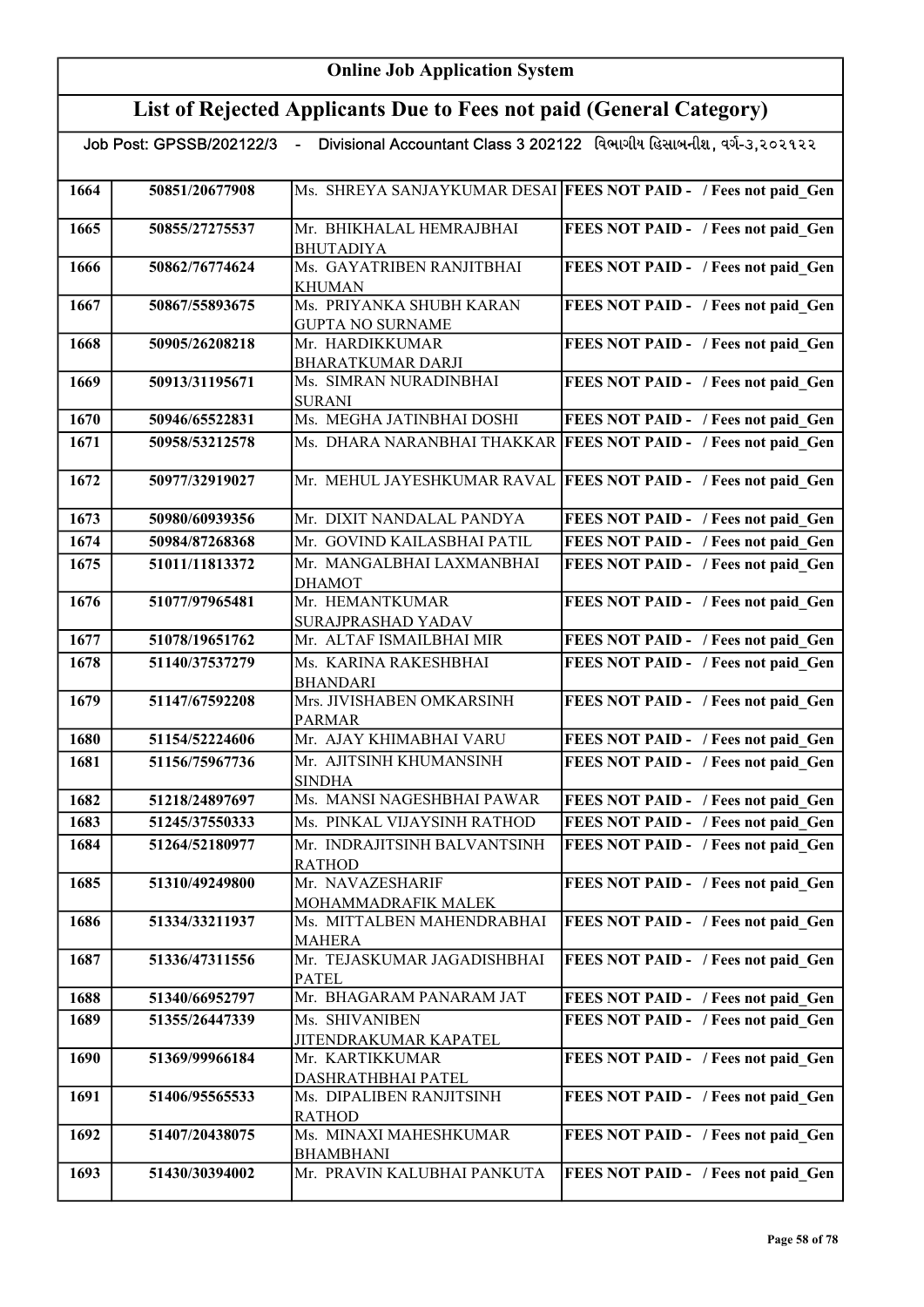|      | Job Post: GPSSB/202122/3 |                                                | Divisional Accountant Class 3 202122 વિભાગીય હિસાબનીશ, વર્ગ-૩,૨૦૨૧૨૨ |
|------|--------------------------|------------------------------------------------|----------------------------------------------------------------------|
| 1694 | 51435/19718860           | Mr. PANKAJKUMAR HIMMATSINH<br><b>BARIYA</b>    | <b>FEES NOT PAID - / Fees not paid Gen</b>                           |
| 1695 | 51510/24365695           | Ms. PRIYANKABAHEN<br>SHAILESHBHAI PATEL        | FEES NOT PAID - / Fees not paid Gen                                  |
| 1696 | 51533/46902431           | Mr. DILIPKUMAR<br>PRAVINCHANDRA OZA            | FEES NOT PAID - / Fees not paid Gen                                  |
| 1697 | 51555/40286398           | Mr. MAYANK SURESHKUMAR<br><b>PATEL</b>         | FEES NOT PAID - / Fees not paid Gen                                  |
| 1698 | 51560/25534636           | Ms. SHIVANGI RAMESHBHAI<br><b>AASODARIYA</b>   | FEES NOT PAID - / Fees not paid Gen                                  |
| 1699 | 51570/19777965           | Mr. KULDEEPSINH DIPAKSINH<br><b>RATHOD</b>     | FEES NOT PAID - / Fees not paid Gen                                  |
| 1700 | 51584/19424111           | Ms. BHAVIKA KISHORBHAI<br><b>RAMCHANDANI</b>   | FEES NOT PAID - / Fees not paid Gen                                  |
| 1701 | 51604/78153369           | Mr. JAY MANISHBHAI GAJJAR                      | FEES NOT PAID - / Fees not paid Gen                                  |
| 1702 | 51605/65885983           | Mrs. BHOOMI KIRTI BHAI BHADANI                 | <b>FEES NOT PAID - / Fees not paid Gen</b>                           |
| 1703 | 51629/12991525           | Ms. ZINALBEN VISHNUBHAI PATEL                  | <b>FEES NOT PAID - / Fees not paid Gen</b>                           |
| 1704 | 51633/46440278           | Mr. MILAP BHARATBHAI RAVAL                     | FEES NOT PAID - / Fees not paid Gen                                  |
| 1705 | 51678/11226456           | Mrs. NIDHI CHETANKUMAR VALA                    | FEES NOT PAID - / Fees not paid Gen                                  |
| 1706 | 51721/38884661           | Ms. SHRADDHA GHANSHYAMBHAI<br><b>SHELADIYA</b> | FEES NOT PAID - / Fees not paid Gen                                  |
| 1707 | 51724/61983062           | Mr. ABIDALI ABBASALI BHATTHI                   | FEES NOT PAID - / Fees not paid Gen                                  |
| 1708 | 51750/97091199           | Mr. KAUSHIKKUMAR MANUBHAI<br><b>BARIYA</b>     | FEES NOT PAID - / Fees not paid Gen                                  |
| 1709 | 51837/59157742           | Mrs. KAVITA ASHISH SOLANKI<br><b>SOLANKI</b>   | FEES NOT PAID - / Fees not paid Gen                                  |
| 1710 | 51843/75278338           | Ms. NIDHIBEN<br>CHANDRAKANTBHAI TRIVEDI        | FEES NOT PAID - / Fees not paid Gen                                  |
| 1711 | 51873/51565366           | Ms. HARSHNA NARENDRASINH<br><b>PARMAR</b>      | FEES NOT PAID - / Fees not paid_Gen                                  |
| 1712 | 51947/13135145           | Ms. RUTVI PRAVINBHAI PATEL                     | FEES NOT PAID - / Fees not paid Gen                                  |
| 1713 | 51955/11643121           | Mr. DILIPKUMAR ZALUBHAI<br><b>DAMOR</b>        | <b>FEES NOT PAID -</b> / Fees not paid Gen                           |
| 1714 | 51981/97376401           | Ms. ALPUBA BAHADURSINH<br><b>BARAD</b>         | FEES NOT PAID - / Fees not paid Gen                                  |
| 1715 | 52024/34237808           | Mrs. KARISHMA SATISHBHAI<br><b>SUTHAR</b>      | FEES NOT PAID - / Fees not paid Gen                                  |
| 1716 | 52058/22364142           | Mr. GAURANG HIMMATBHAI<br><b>MAHETA</b>        | FEES NOT PAID - / Fees not paid Gen                                  |
| 1717 | 52070/72143251           | Mr. KETANKUMAR RATILAL PATEL                   | <b>FEES NOT PAID - / Fees not paid Gen</b>                           |
| 1718 | 52078/48872865           | Mr. SUMANKUMAR<br>RAJENDRAKUMAR PATEL          | FEES NOT PAID - / Fees not paid_Gen                                  |
| 1719 | 52101/44924772           | Ms. BRINDA HARSHITKUMAR<br><b>BHATT</b>        | FEES NOT PAID - / Fees not paid_Gen                                  |
| 1720 | 52108/10340953           | Mr. VISHALKUMAR SOMABHAI<br><b>RAJGOR</b>      | FEES NOT PAID - / Fees not paid_Gen                                  |
| 1721 | 52120/58969951           | Ms. KHAMMABEN BHARATBHAI<br><b>SINDHAV</b>     | FEES NOT PAID - / Fees not paid Gen                                  |
| 1722 | 52135/70573369           | Mr. ALMAZKHAN SIKANDARKHAN<br><b>LOHANI</b>    | FEES NOT PAID - / Fees not paid Gen                                  |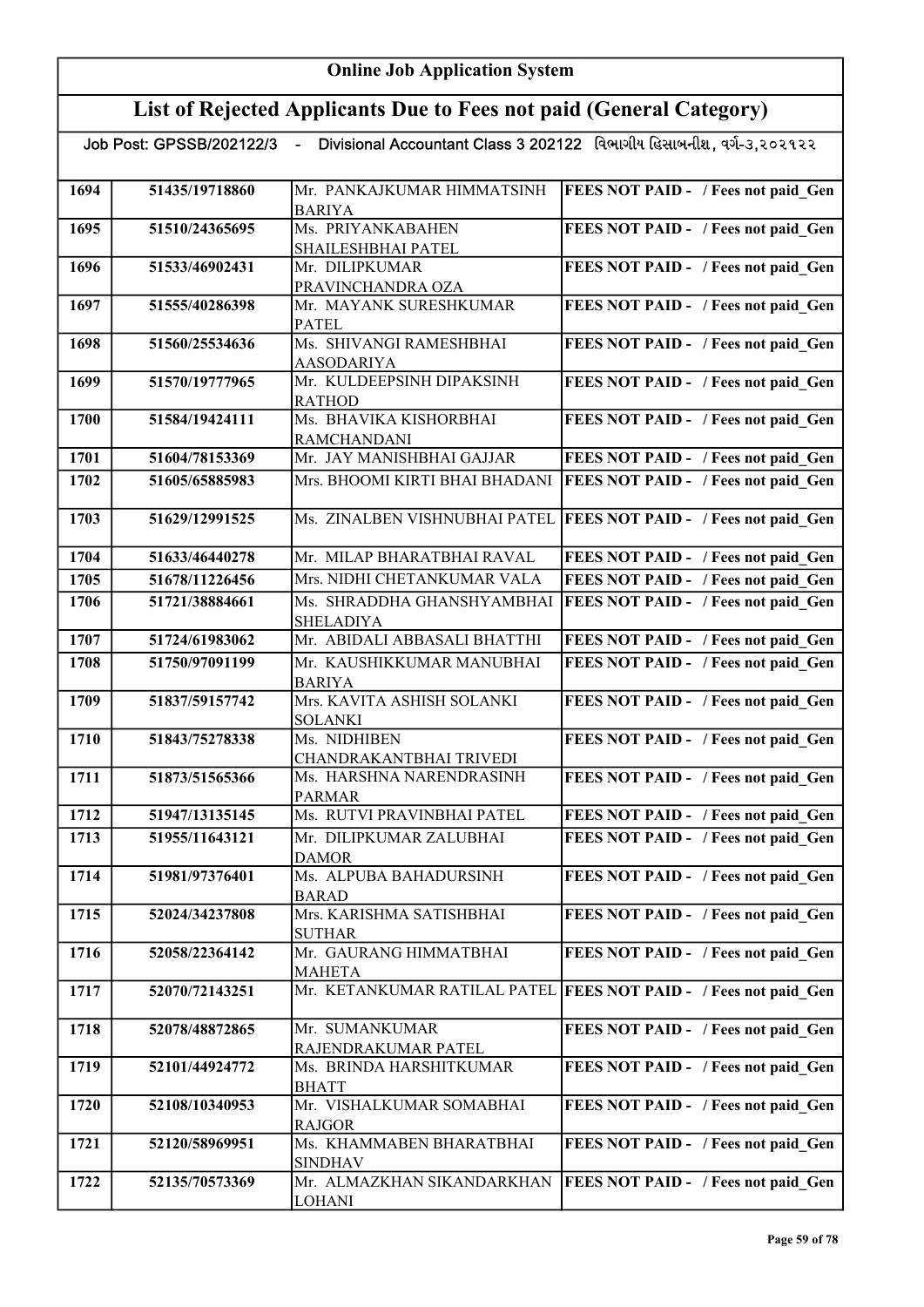#### List of Rejected Applicants Due to Fees not paid (General Category)

Job Post: GPSSB/202122/3 - Divisional Accountant Class 3 202122 વિભાગીય હિસાબનીશ, વર્ગ-૩,૨૦૨૧૨૨ 1723 52145/69456521 Mr. SHATAYU PRAKASHBHAI DHANESHWAR FEES NOT PAID - / Fees not paid Gen 1724 52168/32159977 Ms. HEMA KANTILAL PARSANIYA FEES NOT PAID - / Fees not paid Gen 1725 52194/22367804 Mr. PAL SURESHBHAI PATEL FEES NOT PAID - / Fees not paid Gen 1726 52244/90349836 Mrs. MITA ANKITBHAI LATHIYA FEES NOT PAID - / Fees not paid\_Gen 1727 | 52253/31517280 | Mrs. MAHESHVARIBA NARENDRASINH JADEJA FEES NOT PAID - / Fees not paid Gen 1728 52314/48537540 Ms. HIRALBEN ASHVINBHAI PATEL FEES NOT PAID - / Fees not paid\_Gen 1729 52316/42691270 Mr. UMESH BHAI GIRDHAR BHAI SOLANKI FEES NOT PAID - / Fees not paid Gen 1730 52329/18629064 Mr. DIGVIJAYSINH JASHWANTSINH RAULJI FEES NOT PAID - / Fees not paid Gen 1731 | 52339/85234169 | Ms. MAYURI GHANSHYAMBHAI PARMAR FEES NOT PAID - / Fees not paid Gen 1732 52353/54480088 Mr. MOHAMMEDRASHID GULAMMUSTUFA SHERASIYA FEES NOT PAID - / Fees not paid Gen 1733 52358/78384651 Ms. NAMRATA KIRITSINH JADAV FEES NOT PAID - / Fees not paid\_Gen 1734 | 52377/58313366 | Mr. RAHULKUMAR FATARAM **CHAUDHARI** FEES NOT PAID - / Fees not paid Gen 1735 52394/39968824 Mr. DIPAK VITHAL MALAM FEES NOT PAID - / Fees not paid\_Gen 1736 52400/43571268 Mr. SAPAN THAKKAR FEES NOT PAID - / Fees not paid Gen 1737 52418/71301346 Mrs. EKTA TEJAS PATEL FEES NOT PAID - / Fees not paid\_Gen 1738 52437/17212496 Mr. MEET BALKRISHNABHAI JOSHI FEES NOT PAID - / Fees not paid Gen 1739 52531/96071991 Mrs. SEEMA MANOJ CHANDRA FEES NOT PAID - / Fees not paid Gen 1740 52532/36964089 Ms. RUJUTABEN KIRITBHAI PATEL FEES NOT PAID - / Fees not paid\_Gen 1741 | 52586/25632638 | Mr. MOHAMMEDAFNAN IMTIYAZBHAI SHAIKH FEES NOT PAID - / Fees not paid\_Gen 1742 52627/65335604 Mr. BADAL MUKESHBHAI KOTHARI FEES NOT PAID - / Fees not paid Gen 1743 | 52637/14301838 | Mr. MITESHSINH JITENDRASINH **CHAUHAN** FEES NOT PAID - / Fees not paid Gen 1744 52639/61328424 Mr. PRABHAKAR PARSOTTAMBHAI PRAJAPATI FEES NOT PAID - / Fees not paid Gen 1745 52684/47677137 Ms. ISHITA DIXITBHAI MEHTA FEES NOT PAID - / Fees not paid\_Gen 1746 52698/67414272 Mr. NARENDRA ABHIMAN SURYAWANSHI FEES NOT PAID - / Fees not paid Gen 1747 | 52757/71730086 Mrs. DHARMISHTHABEN DIPAKBHAI VASVELIYA FEES NOT PAID - / Fees not paid Gen 1748 52773/53019562 Mr. SHUBHAM MANOJKUMAR VYAS FEES NOT PAID - / Fees not paid Gen 1749 52777/37408244 Mr. JIMIL JITESHBHAI SANGHAVI FEES NOT PAID - / Fees not paid\_Gen 1750 52817/58831840 Mr. MEHULKUMAR MANSUKHBHAI SANGHANI FEES NOT PAID - / Fees not paid Gen 1751 | 52821/92480600 | Mrs. MAMTABEN MAHENDRAKUMAR TANEJA FEES NOT PAID - / Fees not paid Gen 1752 52829/28785498 Ms. POOJA PARESHBHAI PATEL FEES NOT PAID - / Fees not paid\_Gen 1753 52862/71208822 Ms. TRUPTI NAGINBHAI WAGHELA FEES NOT PAID - / Fees not paid\_Gen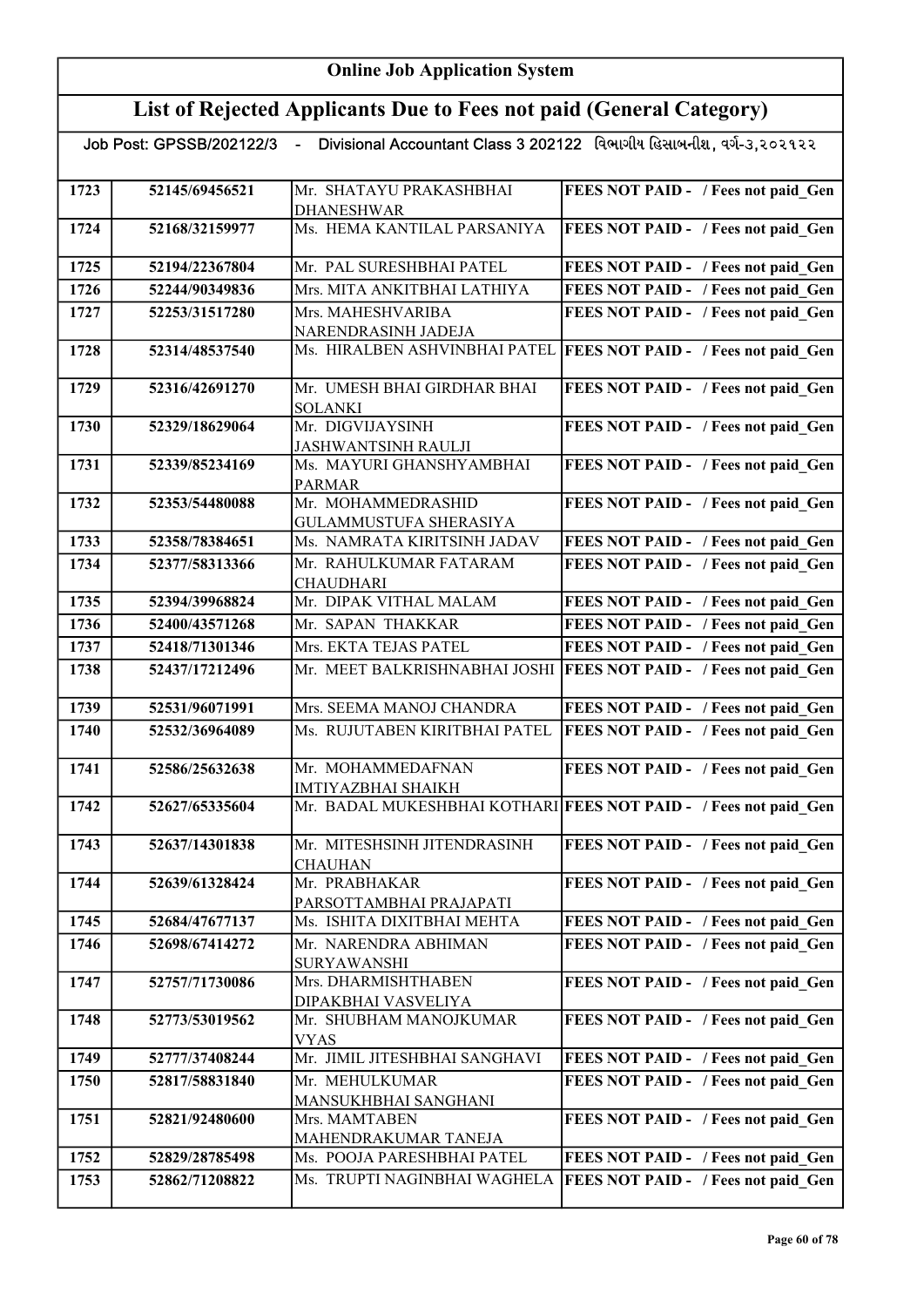## List of Rejected Applicants Due to Fees not paid (General Category)

| 1754 | 52927/48438338 | Mr. HITESHKUMAR                                | FEES NOT PAID - / Fees not paid Gen                                |
|------|----------------|------------------------------------------------|--------------------------------------------------------------------|
|      |                | NARENDRAKUMAR PATEL                            |                                                                    |
| 1755 | 52932/83205514 | Ms. HETALBEN POPATLAL GAJJAR                   | FEES NOT PAID - / Fees not paid Gen                                |
| 1756 | 53000/92110407 | Mr. INDRAJITSINH PRUTHVISINH<br><b>MAKWANA</b> | FEES NOT PAID - / Fees not paid Gen                                |
| 1757 | 53012/73551299 | Ms. NIKITABEN PRAKASHKUMAR                     | FEES NOT PAID - / Fees not paid Gen                                |
|      |                | <b>RUPARELIA</b>                               |                                                                    |
| 1758 | 53048/59761683 | Mr. GAURANG KAPILCHANDRA<br><b>JOSHI</b>       | FEES NOT PAID - / Fees not paid Gen                                |
| 1759 | 53053/56438720 | Mr. AADIL USMANGANI MANSURI                    | FEES NOT PAID - / Fees not paid Gen                                |
| 1760 | 53166/72618693 | Ms. DHARA DHIRUBHAI DOBARIYA                   | <b>FEES NOT PAID - / Fees not paid Gen</b>                         |
| 1761 | 53168/32155289 | Ms. BHUMI BRAHMANAND<br><b>SHARMA</b>          | FEES NOT PAID - / Fees not paid Gen                                |
| 1762 | 53182/13353600 | Ms. HEMANGI VIRENDRABHAI<br><b>VORA</b>        | FEES NOT PAID - / Fees not paid Gen                                |
| 1763 | 53183/52179261 | Mr. CHAITANYA KAMLESHKUMAR<br><b>RIBINWALA</b> | <b>FEES NOT PAID - / Fees not paid Gen</b>                         |
| 1764 | 53276/33735876 | Ms. MITAL VIRENDRABHAI VORA                    | FEES NOT PAID - / Fees not paid Gen                                |
| 1765 | 53287/99388088 | Mr. MOHAMMEDSAEED                              | FEES NOT PAID - / Fees not paid Gen                                |
|      |                | <b>GULAMHUSHEN MALEK</b>                       |                                                                    |
| 1766 | 53316/97332323 | Ms. RUTABEN NARESHBHAI<br><b>JASANI</b>        | FEES NOT PAID - / Fees not paid Gen                                |
| 1767 | 53410/76204411 |                                                | Mrs. RASHMIBA RAVIRAJISNH ZALA FEES NOT PAID - / Fees not paid Gen |
| 1768 | 53419/65345277 | Mr. SANDEEP RAMANBHAI<br><b>PARMAR</b>         | FEES NOT PAID - / Fees not paid Gen                                |
| 1769 | 53481/73616770 | Ms. KINJALBEN PRAFULKUMAR<br><b>PALIWAD</b>    | FEES NOT PAID - / Fees not paid Gen                                |
| 1770 | 53520/66783614 | Ms. RICHA MUKESH VERMA                         | FEES NOT PAID - / Fees not paid Gen                                |
| 1771 | 53567/39626731 | Ms. POOJA DHARMENDRA<br><b>GOSWAMI</b>         | FEES NOT PAID - / Fees not paid Gen                                |
| 1772 | 53578/97803744 |                                                | Mr. KIRITKUMAR RAJUBHAI JADAV FEES NOT PAID - / Fees not paid Gen  |
| 1773 | 53592/54296754 | Mr. DHAVAL GOVINDBHAI<br><b>SODVADIYA</b>      | FEES NOT PAID - / Fees not paid Gen                                |
| 1774 | 53610/18622400 | Mr. ANIL VEJA BHAI ODEDARA                     | FEES NOT PAID - / Fees not paid Gen                                |
| 1775 | 53626/70564427 | Ms. BIJALKUNVARBA KIRITSINH                    | FEES NOT PAID - / Fees not paid Gen                                |
|      |                | <b>RATHOD</b>                                  |                                                                    |
| 1776 | 53632/65295683 |                                                | Mr. KUSH RASHMIKANTBHAI DAVE FEES NOT PAID - / Fees not paid Gen   |
| 1777 | 53674/55555043 | Ms. PINHA ARVINDBHAI RAJPARA                   | FEES NOT PAID - / Fees not paid Gen                                |
| 1778 | 53712/68501972 | Mrs. ANKITABA JAGATSINH                        | FEES NOT PAID - / Fees not paid Gen                                |
|      |                | <b>CHAVDA</b>                                  |                                                                    |
| 1779 | 53738/41472681 | Ms. MEGHNABA KIRITSINH<br><b>CHUDASAMA</b>     | FEES NOT PAID - / Fees not paid Gen                                |
| 1780 | 53842/64412312 | Mr. JAGADISHKUMAR<br>CHAMPAKSINH ZALA          | FEES NOT PAID - / Fees not paid Gen                                |
| 1781 | 53852/54173971 | Mr. AKASH VELJIBHAI<br><b>CHAUDHARY</b>        | FEES NOT PAID - / Fees not paid Gen                                |
|      |                |                                                |                                                                    |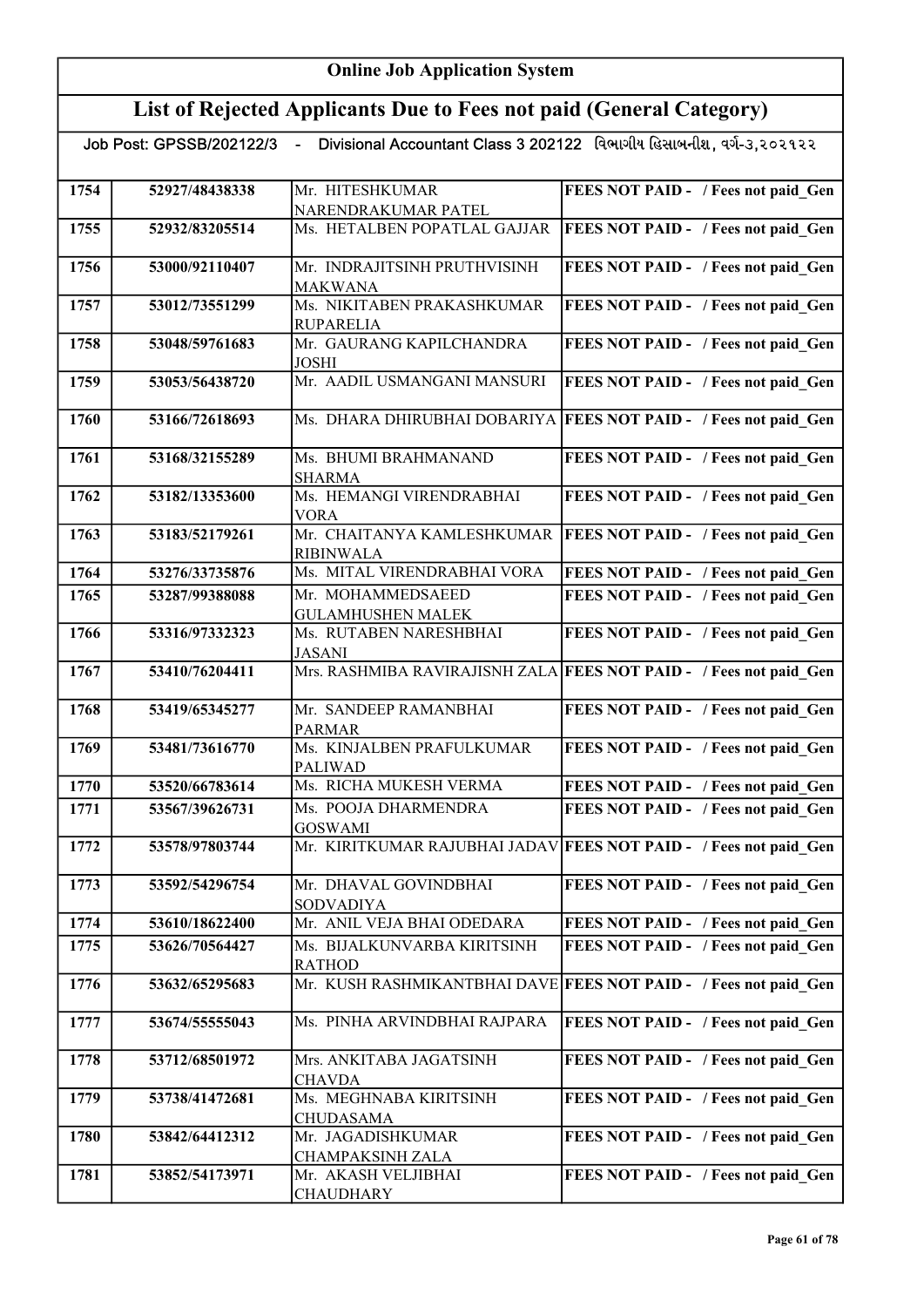## List of Rejected Applicants Due to Fees not paid (General Category)

<u>.</u><br>22/3 - Divisional Accountant Class 3 202122 વિભાગીય હિસાબનીશ , વર્ગ-૩,૨૦૨૧૨૨

| 1782 | 53862/94056656 | Mrs. MOHINABEN IQBALBHAI<br><b>MANSURI</b>    | FEES NOT PAID - / Fees not paid Gen                               |
|------|----------------|-----------------------------------------------|-------------------------------------------------------------------|
| 1783 | 53886/46644689 | Ms. BANSARI SHIRISHBHAI DANI                  | FEES NOT PAID - / Fees not paid Gen                               |
| 1784 | 53900/51751823 | Mr. RUTVIK BALDEVBHAI BHOI                    | FEES NOT PAID - / Fees not paid Gen                               |
| 1785 | 53925/60114975 | Ms. DHARABEN KAMLESHBHAI                      | FEES NOT PAID - / Fees not paid Gen                               |
|      |                | <b>PATEL</b>                                  |                                                                   |
| 1786 | 53975/49957880 | Mrs. DIGNA KUNAL PATEL                        | FEES NOT PAID - / Fees not paid Gen                               |
| 1787 | 53993/90917438 | Ms. ASMITABA PRATAPSINH RANA                  | <b>FEES NOT PAID - / Fees not paid Gen</b>                        |
| 1788 | 54020/36807919 | Mrs. KUNJAL NANDUBHAI PATEL                   | FEES NOT PAID - / Fees not paid Gen                               |
| 1789 | 54041/18078546 | Mr. IRFAN MAIYUDDIN ZINA                      | FEES NOT PAID - / Fees not paid Gen                               |
| 1790 | 54058/31948170 | Ms. TARANNUM MUNAVVARKHAN                     | <b>FEES NOT PAID - / Fees not paid Gen</b>                        |
|      |                | <b>PATHAN</b>                                 |                                                                   |
| 1791 | 54100/19854027 | Mr. AKILAHEMADKHAN                            | FEES NOT PAID - / Fees not paid Gen                               |
| 1792 | 54169/86659784 | DARIYAVKHAN TUNVAR<br>Mr. MOIZ ASGARALI DIWAN | FEES NOT PAID - / Fees not paid_Gen                               |
| 1793 | 54193/67691375 | Ms. DOLI ASANDAS BHAKTANI                     | FEES NOT PAID - / Fees not paid Gen                               |
| 1794 | 54265/85234112 | Ms. JAYSHREE PARTH VALA                       | FEES NOT PAID - / Fees not paid Gen                               |
| 1795 | 54269/90734985 | Mr. BHARAT DILIPBHAI KARIYA                   | FEES NOT PAID - / Fees not paid Gen                               |
|      |                | Mrs. NIVEDITA RAHUL VADHER                    |                                                                   |
| 1796 | 54276/26494126 |                                               | FEES NOT PAID - / Fees not paid Gen                               |
| 1797 | 54315/38542402 | Mr. SARANGDAN DILIPDAN<br><b>ISARANI</b>      | FEES NOT PAID - / Fees not paid Gen                               |
| 1798 | 54349/44579112 | Ms. VAJUBEN HAMIRBHAI                         | FEES NOT PAID - / Fees not paid Gen                               |
|      |                | <b>SARVAIYA</b><br>Mr. RAJKUMAR RAMESHBHAI    |                                                                   |
| 1799 | 54351/45186985 | <b>DATTANI</b>                                | FEES NOT PAID - / Fees not paid_Gen                               |
| 1800 | 54445/45150691 | Ms. RITABEN DAHYABHAI JOSHI                   | FEES NOT PAID - / Fees not paid Gen                               |
| 1801 | 54534/12176565 | Mrs. NAFISABIBI ISMAIL PATEL                  | FEES NOT PAID - / Fees not paid Gen                               |
| 1802 | 54539/13219176 | Mrs. DIVYA RAVINDRAKUMAR                      | FEES NOT PAID - / Fees not paid Gen                               |
|      |                | PRAJAPATI                                     |                                                                   |
| 1803 | 54551/82386725 | Mr. DINESHKUMAR                               | FEES NOT PAID - / Fees not paid Gen                               |
|      |                | BHAGAWANBHAI SOLANKI                          |                                                                   |
| 1804 | 54566/38161940 | Mr. PINKESH GORDHANBHAI BHOI                  | <b>FEES NOT PAID - / Fees not paid Gen</b>                        |
| 1805 | 54592/98442388 |                                               | Mr. VILINS JAGDISHBHAI MACWAN FEES NOT PAID - / Fees not paid Gen |
| 1806 | 54661/82066339 | Mr. BHARGAVKUMAR                              | FEES NOT PAID - / Fees not paid Gen                               |
|      |                | <b>JANAKKUMAR VYAS</b>                        |                                                                   |
| 1807 | 54663/51043338 | Mr. JIGARKUMAR HARESHKUMAR<br><b>PATEL</b>    | FEES NOT PAID - / Fees not paid Gen                               |
| 1808 | 54678/65669583 | Mrs. SADHANA KALPESHBHAI                      | FEES NOT PAID - / Fees not paid Gen                               |
|      |                | <b>RADADIYA</b>                               |                                                                   |
| 1809 | 54688/58528603 | Ms. ZEEL SANJAYBHAI PATEL                     | FEES NOT PAID - / Fees not paid Gen                               |
| 1810 | 54690/28582654 | Ms. HETVI SANJAYBHAI MORZARIA                 | <b>FEES NOT PAID - / Fees not paid Gen</b>                        |
| 1811 | 54696/20191905 | Mr. NITINKUMAR RAJENDRABHAI                   | FEES NOT PAID - / Fees not paid Gen                               |
|      |                | <b>PATEL</b>                                  |                                                                   |
| 1812 | 54728/37409211 | Mr. DHAMENDRA KESHUBHAI<br><b>SAVALIYA</b>    | FEES NOT PAID - / Fees not paid Gen                               |
| 1813 | 54735/74672704 | Ms. HIMANGIBEN MANSUKHBHAI<br><b>GADARA</b>   | FEES NOT PAID - / Fees not paid_Gen                               |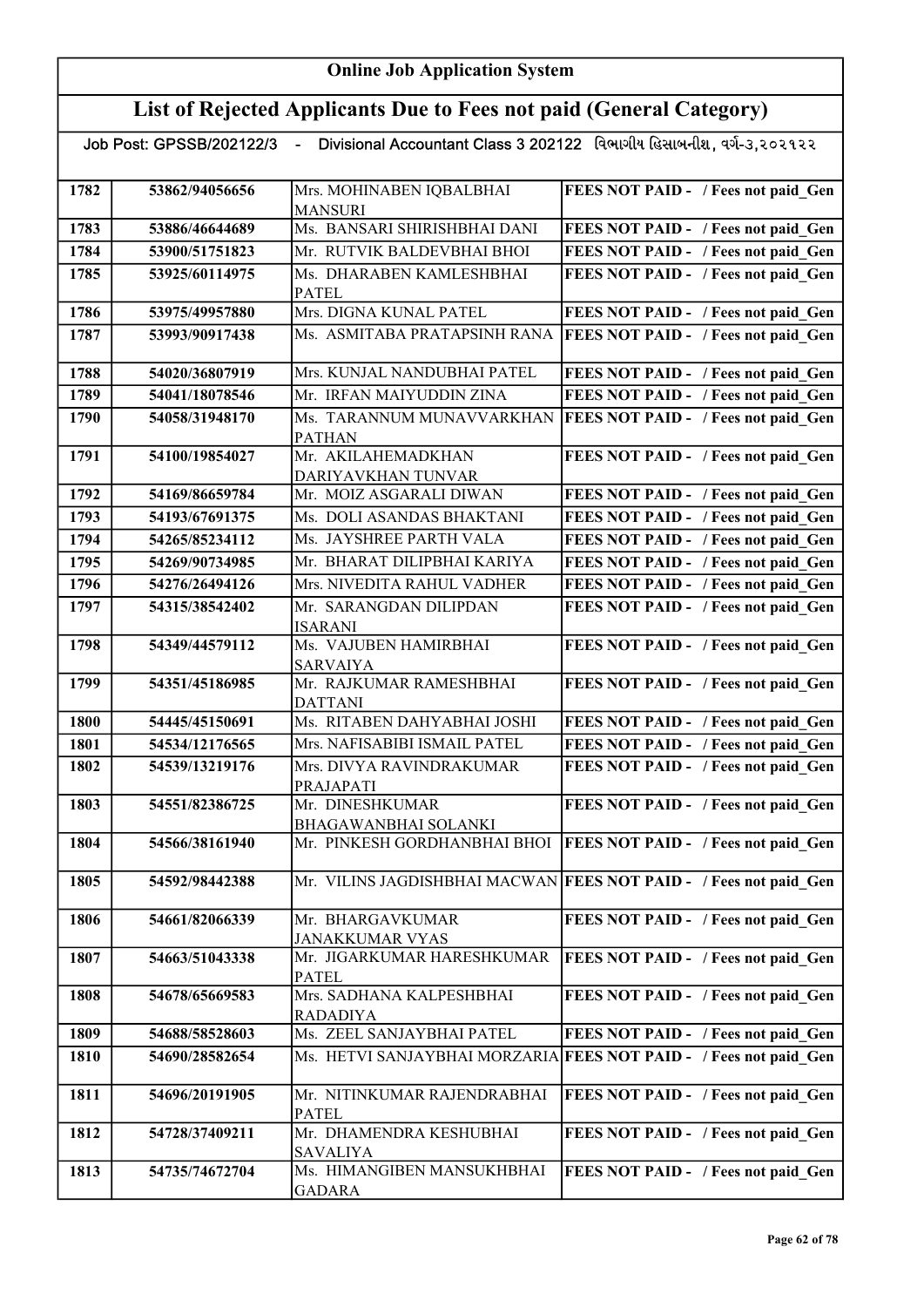|      | Divisional Accountant Class 3 202122 વિભાગીય હિસાબનીશ, વર્ગ-૩,૨૦૨૧૨૨<br>Job Post: GPSSB/202122/3<br>$\sim 10^{-1}$ |                                               |                                                                   |
|------|--------------------------------------------------------------------------------------------------------------------|-----------------------------------------------|-------------------------------------------------------------------|
| 1814 | 54749/43578332                                                                                                     | Mr. JAYKISHAN JAYESHBHAI<br><b>SHUKLA</b>     | FEES NOT PAID - / Fees not paid_Gen                               |
| 1815 | 54761/16780722                                                                                                     | Mr. KISHANSINH JITENDRASINH<br><b>VAGHELA</b> | <b>FEES NOT PAID - / Fees not paid Gen</b>                        |
| 1816 | 54771/21737610                                                                                                     | Ms. USHA SURESHKUMAR<br><b>MAURYA</b>         | FEES NOT PAID - / Fees not paid_Gen                               |
| 1817 | 54774/52591979                                                                                                     |                                               | Mr. MAYANK BHARAT DARJI DARJI FEES NOT PAID - / Fees not paid_Gen |
| 1818 | 54794/36361424                                                                                                     | Mrs. JAIMINIBEN SATISHKUMAR<br><b>PATEL</b>   | FEES NOT PAID - / Fees not paid Gen                               |
| 1819 | 54796/61181115                                                                                                     | Ms. DHARMISHTHA SUMANBHAI<br><b>GAJERA</b>    | FEES NOT PAID - / Fees not paid Gen                               |
| 1820 | 54800/87516253                                                                                                     | Mr. MOEEN BABUBHAI MALEK                      | FEES NOT PAID - / Fees not paid Gen                               |
| 1821 | 54811/37050178                                                                                                     | Mr. BHARATKUMAR RAMJIBHAI<br><b>GOHIL</b>     | FEES NOT PAID - / Fees not paid Gen                               |
| 1822 | 54841/64742089                                                                                                     | Mrs. ARATI VARUNKUMAR<br><b>DUDHAT</b>        | FEES NOT PAID - / Fees not paid Gen                               |
| 1823 | 54843/58181571                                                                                                     | Ms. UMA RASIKBHAI PANDYA                      | FEES NOT PAID - / Fees not paid Gen                               |
| 1824 | 54848/32082691                                                                                                     | Ms. SHILPA CHETANBHAI SADHU                   | FEES NOT PAID - / Fees not paid Gen                               |
| 1825 | 54853/63991401                                                                                                     | Ms. DHARMISHTHA DEVJIBHAI<br><b>BHAKHAR</b>   | FEES NOT PAID - / Fees not paid Gen                               |
| 1826 | 54952/28853230                                                                                                     | Mr. VIPUL PARBATBHAI GOJIYA                   | FEES NOT PAID - / Fees not paid Gen                               |
| 1827 | 54969/82936472                                                                                                     | Mrs. MITALI HARSH BHAVSAR                     | FEES NOT PAID - / Fees not paid Gen                               |
| 1828 | 55007/37606501                                                                                                     | Ms. NEHAL DIPAKBHAI PUROHIT                   | FEES NOT PAID - / Fees not paid Gen                               |
| 1829 | 55031/54662795                                                                                                     | Ms. DHARMISHTHA SUMANBHAI<br><b>GAJERA</b>    | FEES NOT PAID - / Fees not paid Gen                               |
| 1830 | 55056/30613819                                                                                                     | Mr. JIGAR KISHORBHAI GAJERA                   | FEES NOT PAID - / Fees not paid Gen                               |
| 1831 | 55092/80414945                                                                                                     | Mr. LAKHAN DOLATRAM<br><b>BHAGCHANDANI</b>    | <b>FEES NOT PAID - / Fees not paid Gen</b>                        |
| 1832 | 55140/52105177                                                                                                     | Mr. KASHYAP PANKAJBHAI VYAS                   | FEES NOT PAID - / Fees not paid Gen                               |
| 1833 | 55142/36068357                                                                                                     | Mr. VISHNUJI RAMAJI THAKOR                    | FEES NOT PAID - / Fees not paid Gen                               |
| 1834 | 55159/87980436                                                                                                     | Ms. VINIKA SOLANKI MANHAR D<br><b>SOLANKI</b> | FEES NOT PAID - / Fees not paid Gen                               |
| 1835 | 55274/78265027                                                                                                     | Mr. YOGESHKUMAR RAJARAM<br>YADAV              | FEES NOT PAID - / Fees not paid Gen                               |
| 1836 | 55316/24155297                                                                                                     | Ms. RITABEN DAHYABHAI JOSHI                   | FEES NOT PAID - / Fees not paid Gen                               |
| 1837 | 55343/11664096                                                                                                     | Mr. PARTH VINODBHAI TRIVEDI                   | FEES NOT PAID - / Fees not paid Gen                               |
| 1838 | 55370/48163823                                                                                                     | Mr. VINOD VISHANJIBHAI<br>PRAJAPATI           | FEES NOT PAID - / Fees not paid Gen                               |
| 1839 | 55381/14031849                                                                                                     | Ms. POOJABEN PANKAJKUMAR<br><b>THAKKAR</b>    | FEES NOT PAID - / Fees not paid Gen                               |
| 1840 | 55492/56140342                                                                                                     | Mrs. TASLIM BANU RAFIK BHAI<br><b>AJMERI</b>  | FEES NOT PAID - / Fees not paid Gen                               |
| 1841 | 55509/85251715                                                                                                     | Mr. NARESH SURESHBHAI KHATIK                  | FEES NOT PAID - / Fees not paid Gen                               |
| 1842 | 55510/42903642                                                                                                     | Ms. PRIYANKA SANJAY JADHAV                    | FEES NOT PAID - / Fees not paid Gen                               |
| 1843 | 55524/61082828                                                                                                     | Ms. AARTI DAMJIBHAI NINJAR                    | FEES NOT PAID - / Fees not paid Gen                               |
| 1844 | 55529/49208793                                                                                                     | Ms. SAROJ VITTHALBHAI PATEL                   | FEES NOT PAID - / Fees not paid Gen                               |
| 1845 | 55533/74863316                                                                                                     | Ms. VAISHALIBAHEN<br>VALLABHBHAI MOKASANA     | FEES NOT PAID - / Fees not paid Gen                               |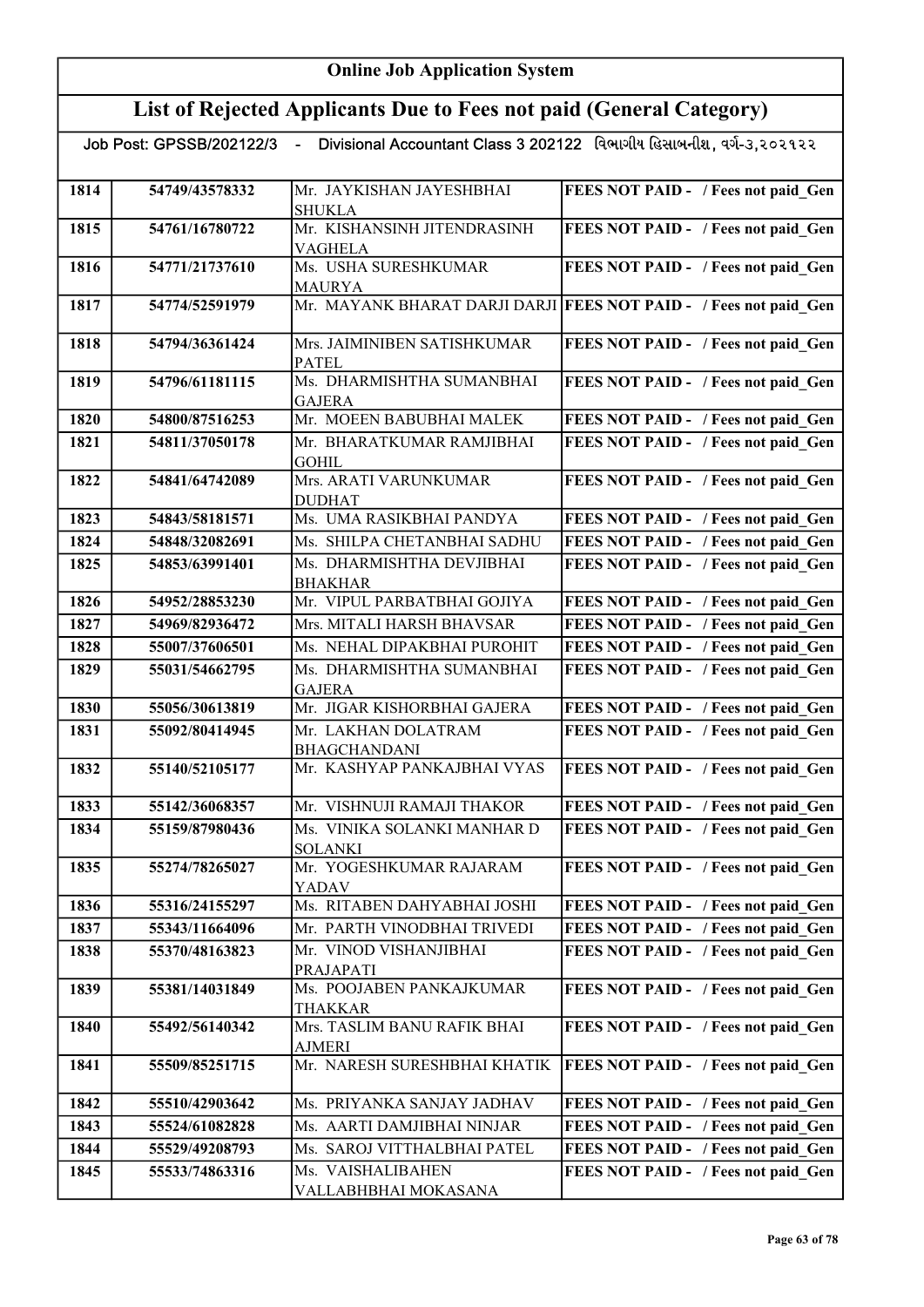|      | Job Post: GPSSB/202122/3 | $\blacksquare$                                 | Divisional Accountant Class 3 202122 વિભાગીય હિસાબનીશ, વર્ગ-૩,૨૦૨૧૨૨ |
|------|--------------------------|------------------------------------------------|----------------------------------------------------------------------|
|      |                          |                                                |                                                                      |
| 1846 | 55554/70962698           | Mr. AAKASH BHARATBHAI                          | FEES NOT PAID - / Fees not paid_Gen                                  |
|      |                          | THAKOR                                         |                                                                      |
| 1847 | 55562/58082255           | Ms. KUNJAL RAJESHBHAI VYAS                     | FEES NOT PAID - / Fees not paid Gen                                  |
| 1848 | 55567/21971038           | Ms. PINKY BEN HARISINH RAJPUT                  | FEES NOT PAID - / Fees not paid Gen                                  |
| 1849 | 55609/84257655           | Ms. PARASBA VIRPALSINH JADEJA                  | FEES NOT PAID - / Fees not paid Gen                                  |
| 1850 | 55629/56649567           | Ms. MAHIMABEN NAYANKUMAR<br><b>RAVAL</b>       | FEES NOT PAID - / Fees not paid Gen                                  |
| 1851 | 55635/25403407           | Mrs. RIDDHI BEN BHADRESHBHAI<br>JOSHI          | FEES NOT PAID - / Fees not paid Gen                                  |
| 1852 | 55637/36356329           | Ms. USHABEN GOVINDPRASAD<br><b>SADHU</b>       | FEES NOT PAID - / Fees not paid Gen                                  |
| 1853 | 55645/48230280           | Ms. ASHWINI NIMBAJIRAO PAWAR                   | FEES NOT PAID - / Fees not paid Gen                                  |
| 1854 | 55661/49003481           | Ms. KUNJIKA RAVIBHAI GADHVI                    | FEES NOT PAID - / Fees not paid Gen                                  |
| 1855 | 55676/43434530           | Mr. KUNJAN RAJENDRABHAI<br><b>PATEL</b>        | FEES NOT PAID - / Fees not paid Gen                                  |
| 1856 | 55678/45868305           | Mr. VISHNUBHAI HAVSIBHAI<br>THAKOR             | FEES NOT PAID - / Fees not paid Gen                                  |
| 1857 | 55688/62490012           | Mr. PRATIK SOMABHAI MARVADI                    | FEES NOT PAID - / Fees not paid Gen                                  |
| 1858 | 55694/75115966           | Mr. RAGHUVIRSINH KANAKSINH<br>RANA             | FEES NOT PAID - / Fees not paid Gen                                  |
| 1859 | 55717/20638782           | Mrs. KRISHNABEN MUKESHBHAI<br>PATEL            | FEES NOT PAID - / Fees not paid Gen                                  |
| 1860 | 55733/51080423           | Mrs. JANKI BIPINCHANDRA SHAH                   | FEES NOT PAID - / Fees not paid Gen                                  |
| 1861 | 55860/18642116           | Mr. PRASHANTKUMAR<br>PRAVINBHAI JOSHI          | FEES NOT PAID - / Fees not paid Gen                                  |
| 1862 | 55909/81732591           | Ms. KANANBEN RAJENDRAKUMAR<br><b>PATEL</b>     | FEES NOT PAID - / Fees not paid Gen                                  |
| 1863 | 55920/18454356           | Mr. SHIVAM MANSUKHLAL JOSHI                    | FEES NOT PAID - / Fees not paid Gen                                  |
| 1864 | 55927/42183636           | Ms. ANTARBEN BABUBHAI<br>PUROHIT               | FEES NOT PAID - / Fees not paid Gen                                  |
| 1865 | 55931/70428711           | Mrs. PRIYANKA MAYUR ANJAR                      | FEES NOT PAID - / Fees not paid Gen                                  |
| 1866 | 55939/13152950           | Mr. CHIRAGKUMAR ARVINDBHAI<br><b>PARMAR</b>    | FEES NOT PAID - / Fees not paid Gen                                  |
| 1867 | 55941/91018633           | Ms. NIKITABEN PRAKASHKUMAR<br><b>RUPARELIA</b> | FEES NOT PAID - / Fees not paid Gen                                  |
| 1868 | 56004/79268712           | Mrs. VANDANA ASHOK MAURYA                      | FEES NOT PAID - / Fees not paid Gen                                  |
| 1869 | 56050/14940333           | Mrs. ARCHANABEN<br>DEVENDRABHAI SATHVARA       | FEES NOT PAID - / Fees not paid Gen                                  |
| 1870 | 56080/65775522           | Mr. GHANSHYAM JENTILAL<br>THUMBAR              | FEES NOT PAID - / Fees not paid Gen                                  |
| 1871 | 56129/30691455           | Mr. KETANKUMAR DEVRAJBHAI<br>JASOLIYA          | FEES NOT PAID - / Fees not paid_Gen                                  |
| 1872 | 56147/95830906           | Mr. MAYANK LALITBHAI PORIYA                    | FEES NOT PAID - / Fees not paid Gen                                  |
| 1873 | 56168/33043523           | Mr. MOHAMMEDMOIN<br>MOHAMMEDARIF SHAIKH        | FEES NOT PAID - / Fees not paid Gen                                  |
| 1874 | 56176/68899183           | Mr. ROHITSINH DAYALJI THAKOR                   | FEES NOT PAID - / Fees not paid Gen                                  |
| 1875 | 56210/96581791           | Mrs. DRASHTI NARENDRASINH<br><b>THAKOR</b>     | FEES NOT PAID - / Fees not paid Gen                                  |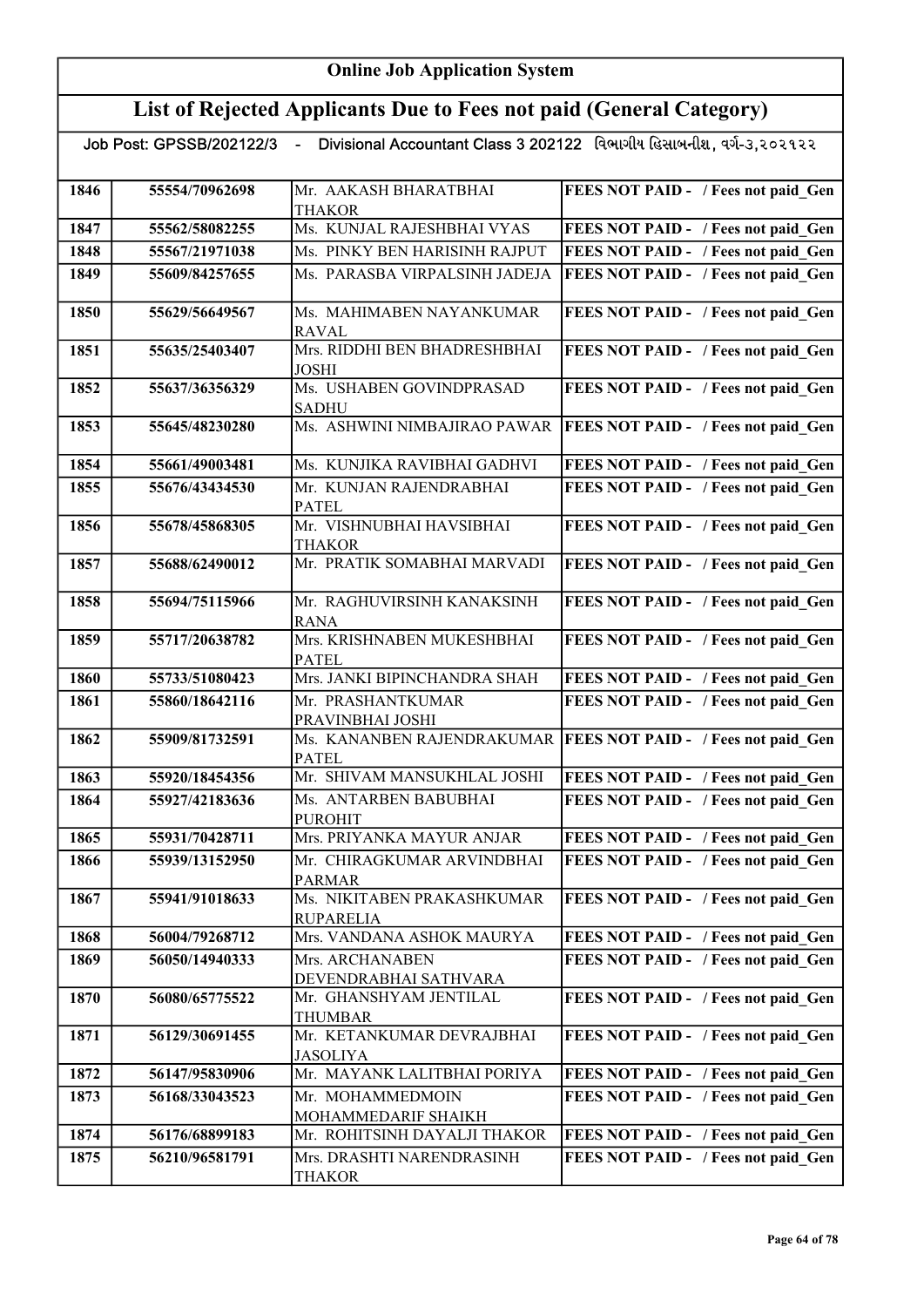## List of Rejected Applicants Due to Fees not paid (General Category)

|      |                | Job Post: GPSSB/202122/3 - Divisional Accountant Class 3 202122 વિભાગીય હિસાબનીશ, વર્ગ-૩,૨૦૨૧૨૨ |                                                                     |
|------|----------------|-------------------------------------------------------------------------------------------------|---------------------------------------------------------------------|
| 1876 | 56227/79553668 | Ms. SEJALBEN GIRISHBHAI<br><b>CHAUHAN</b>                                                       | FEES NOT PAID - / Fees not paid Gen                                 |
| 1877 | 56229/40067512 | Mr. HARESHBHAI                                                                                  | FEES NOT PAID - / Fees not paid Gen                                 |
|      |                | BHAYSHANKARBHAI JOSHI                                                                           |                                                                     |
| 1878 | 56300/92239395 | Ms. RIYA SHITALBHAI PARMAR                                                                      | FEES NOT PAID - / Fees not paid Gen                                 |
| 1879 | 56303/68671283 | Ms. KAJAL PINTUKUMAR GURBANI                                                                    | <b>FEES NOT PAID - / Fees not paid Gen</b>                          |
|      |                |                                                                                                 |                                                                     |
| 1880 | 56333/85930879 |                                                                                                 | Mr. NILESHBHAI SHANTILAL SHAH   FEES NOT PAID - / Fees not paid Gen |
| 1881 | 56336/95739319 | Mr. MOHAMADJAVID                                                                                | FEES NOT PAID - / Fees not paid Gen                                 |
|      |                | MAHAMADIDRISH MEMON                                                                             |                                                                     |
| 1882 | 56454/42448486 | Mr. KISHAN PARESHBHAI SOJITRA                                                                   | FEES NOT PAID - / Fees not paid Gen                                 |
|      |                |                                                                                                 |                                                                     |
| 1883 | 56511/14370166 | Mr. VEDANT SHARADKUMAR                                                                          | FEES NOT PAID - / Fees not paid Gen                                 |
|      |                | <b>BHATT</b>                                                                                    |                                                                     |
| 1884 | 56516/84520883 | Ms. BHAVNABEN KARSHAN                                                                           | FEES NOT PAID - / Fees not paid Gen                                 |
|      |                | <b>KADACHHA</b>                                                                                 |                                                                     |
| 1885 | 56529/21319056 | Mr. MAYUR MAHENDRABHAI                                                                          | FEES NOT PAID - / Fees not paid Gen                                 |
|      |                | <b>ANJAR</b>                                                                                    |                                                                     |
| 1886 | 56530/68286801 | Mr. JIGNESHKUMAR                                                                                | FEES NOT PAID - / Fees not paid Gen                                 |
|      |                | PRAHLADBHAI BARIYA                                                                              |                                                                     |
| 1887 | 56531/61422054 | Mr. KEVIN HARILAL RAMANI                                                                        | FEES NOT PAID - / Fees not paid Gen                                 |
| 1888 | 56539/71924449 | Mrs. HETALBEN KIRITBHAI<br><b>DOBARIYA</b>                                                      | FEES NOT PAID - / Fees not paid Gen                                 |
| 1889 | 56549/10555749 | Mr. AMIT MANOJKUMAR                                                                             | FEES NOT PAID - / Fees not paid Gen                                 |
|      |                | <b>MESVANIYA</b>                                                                                |                                                                     |
| 1890 | 56586/22350750 | Mr. PRITESH GOPALBHAI SONI                                                                      | FEES NOT PAID - / Fees not paid Gen                                 |
| 1891 | 56649/13186917 | Ms. PARVATIBEN RAMANBHAI                                                                        | FEES NOT PAID - / Fees not paid Gen                                 |
|      |                | <b>MAKWANA</b>                                                                                  |                                                                     |
| 1892 | 56663/11192238 | Ms. ANKITABEN KARUBHAI                                                                          | FEES NOT PAID - / Fees not paid Gen                                 |
|      |                | <b>CHOVATIYA</b>                                                                                |                                                                     |
| 1893 | 56679/21589390 | Mr. VISHESH RAJESHKUMAR                                                                         | FEES NOT PAID - / Fees not paid Gen                                 |
|      |                | SURYAVANSHI                                                                                     |                                                                     |
| 1894 | 56707/63883226 | Ms. KAKSHA DILIPBHAI POPAT                                                                      | FEES NOT PAID - / Fees not paid Gen                                 |
| 1895 | 56733/91262229 | Ms. PAYALKUMARI PADAMSINH                                                                       | FEES NOT PAID - / Fees not paid Gen                                 |
| 1896 | 56743/20309728 | <b>SHAKTAWAT</b><br>Mrs. SEJAL NILESH JOSHI                                                     | FEES NOT PAID - / Fees not paid Gen                                 |
|      |                |                                                                                                 |                                                                     |
| 1897 | 56744/87068134 | Mr. PRAVINBHAI GOBARBHAI                                                                        | FEES NOT PAID - / Fees not paid Gen                                 |
| 1898 | 56775/31418637 | <b>SARLA</b><br>Mr. HARDIK RAMESHBHAI VYAS                                                      | FEES NOT PAID - / Fees not paid Gen                                 |
|      |                |                                                                                                 |                                                                     |
| 1899 | 56778/51788240 | Mr. JIGNESH JERAMBHAI                                                                           | FEES NOT PAID - / Fees not paid Gen                                 |
| 1900 | 56817/24775346 | <b>SAVALIYA</b><br>Ms. SEFALIBEN JAYANTILAL                                                     | FEES NOT PAID - / Fees not paid Gen                                 |
|      |                | <b>PATEL</b>                                                                                    |                                                                     |
| 1901 | 56842/34565901 | Ms. JANAKEEBEN                                                                                  | FEES NOT PAID - / Fees not paid Gen                                 |
|      |                | DHARMENDRAKUMAR PATEL                                                                           |                                                                     |
| 1902 | 56848/57123683 | Ms. RINKAL BHARATBHAI                                                                           | FEES NOT PAID - / Fees not paid Gen                                 |
|      |                | <b>KHAKHKHAR</b>                                                                                |                                                                     |
| 1903 | 56862/31187598 | Mr. NISHANT RAMESHBHAI PATEL                                                                    | FEES NOT PAID - / Fees not paid Gen                                 |
|      |                |                                                                                                 |                                                                     |
| 1904 | 56877/53043490 | Mr. NIKUNJ PRAVINBHAI                                                                           | FEES NOT PAID - / Fees not paid Gen                                 |

VAGHASIYA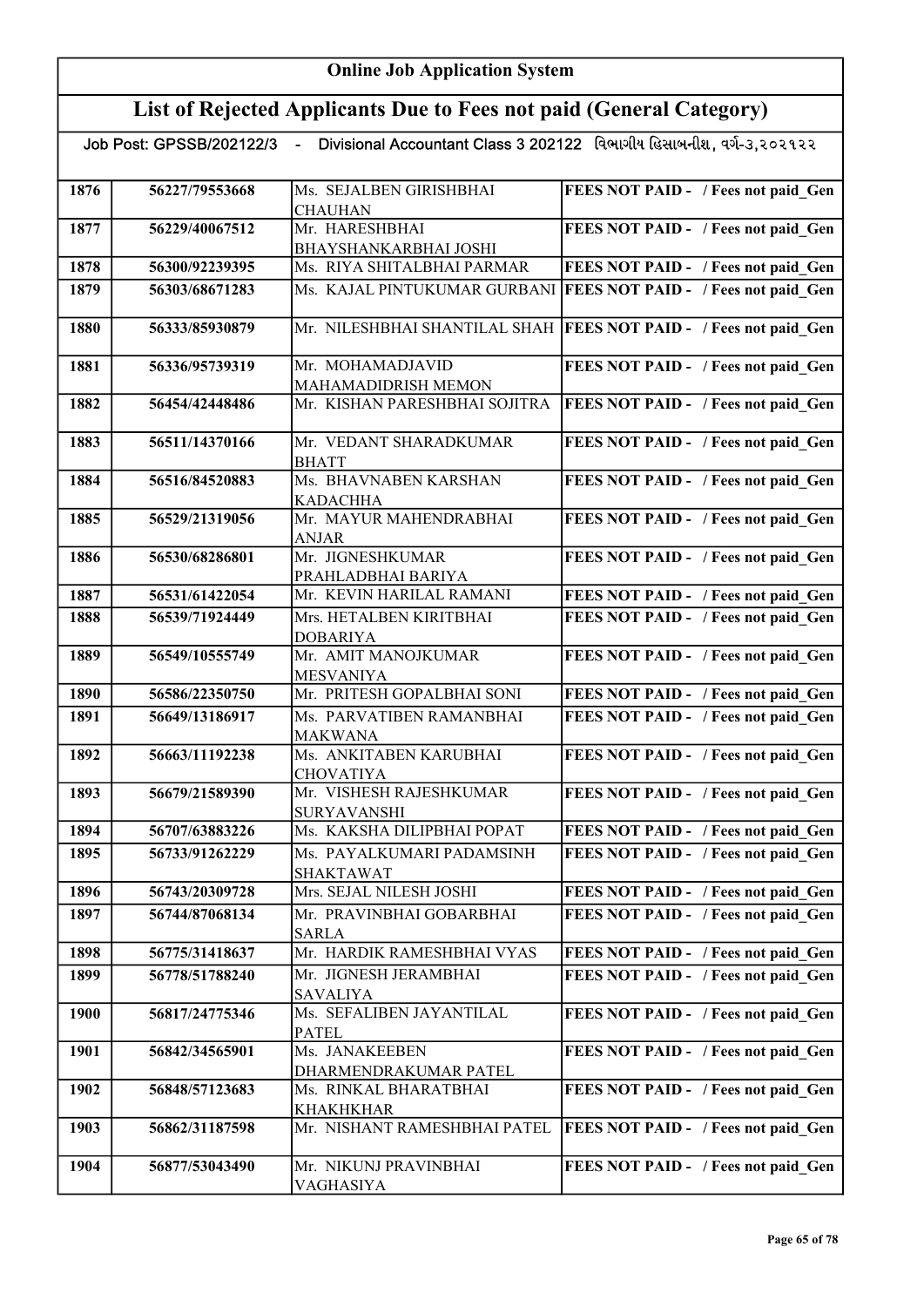## List of Rejected Applicants Due to Fees not paid (General Category)

| 1905 | 56914/15440201 | Ms. MEGALBAHEN DINESHBHAI<br><b>PATEL</b>   | <b>FEES NOT PAID - / Fees not paid Gen</b> |
|------|----------------|---------------------------------------------|--------------------------------------------|
| 1906 | 56916/41603426 | Ms. NIKITABEN HEMANTBHAI                    | FEES NOT PAID - / Fees not paid Gen        |
| 1907 | 56943/61923442 | <b>PATEL</b><br>Mr. DIVYKUMAR LABHESHBHAI   | <b>FEES NOT PAID - / Fees not paid Gen</b> |
|      |                | <b>PATEL</b>                                |                                            |
| 1908 | 56985/70630516 | Mr. DILIPKUMAR VIRABHAI<br><b>PANCHAL</b>   | FEES NOT PAID - / Fees not paid Gen        |
| 1909 | 56997/49017752 | Mr. KETAN KHIMABHAI JOGAL                   | FEES NOT PAID - / Fees not paid Gen        |
| 1910 | 57002/47953422 | Ms. PARVATIBEN RAMANBHAI                    | FEES NOT PAID - / Fees not paid Gen        |
|      |                | <b>MAKWANA</b>                              |                                            |
| 1911 | 57040/80254704 | Mrs. RUPAL BEN KAUSHIKBHAI                  | FEES NOT PAID - / Fees not paid_Gen        |
|      |                | <b>PATEL</b>                                |                                            |
| 1912 | 57132/28904399 | Ms. NISHADBANU NAZIRMIYA                    | FEES NOT PAID - / Fees not paid Gen        |
|      |                | <b>MALEK</b>                                |                                            |
| 1913 | 57151/43861709 | Mr. KEYURKUMAR JAGJIVANBHAI<br><b>PATEL</b> | <b>FEES NOT PAID - / Fees not paid Gen</b> |
| 1914 | 57188/46581876 | Mr. YASHPALSINH VANRAJSINH                  | FEES NOT PAID - / Fees not paid Gen        |
|      |                | <b>JADEJA</b>                               |                                            |
| 1915 | 57268/75770337 | Mr. PRIYESH MAHENDRABHAI                    | FEES NOT PAID - / Fees not paid Gen        |
|      |                | <b>TRIVEDI</b>                              |                                            |
| 1916 | 57282/67677149 | Ms. ANNAPURNABA VIKRAMSINH                  | <b>FEES NOT PAID - / Fees not paid Gen</b> |
|      |                | <b>GOHIL</b>                                |                                            |
| 1917 | 57289/20146029 | Ms. DOLI ASANDAS BHAKTANI                   | FEES NOT PAID - / Fees not paid Gen        |
| 1918 | 57359/44302822 | Ms. SHREYABEN NARENDRABHI<br><b>GAJJAR</b>  | FEES NOT PAID - / Fees not paid Gen        |
| 1919 | 57363/54873968 | Mr. AKASH JESANGBHAI PATEL                  | FEES NOT PAID - / Fees not paid Gen        |
| 1920 | 57387/17811832 | Mr. GAURAV SATISH                           | FEES NOT PAID - / Fees not paid Gen        |
|      |                | VISHWAKARMA VISHWAKARMA                     |                                            |
| 1921 | 57432/81947073 | Ms. URVI PRAKASHKUMAR SHAH                  | FEES NOT PAID - / Fees not paid Gen        |
| 1922 | 57439/93846692 | Mr. BRIJESHKUMAR                            | FEES NOT PAID - / Fees not paid_Gen        |
|      |                | PRAKASHBHAI PATEL                           |                                            |
| 1923 | 57446/58291118 | Mr. KISHORBHAI MANDANBHAI                   | FEES NOT PAID - / Fees not paid_Gen        |
| 1924 | 57463/26665979 | <b>HADIYAL</b><br>Ms. SHRINAL RAJESHBHAI    | <b>FEES NOT PAID -</b> / Fees not paid Gen |
|      |                | KHANDHEDIYA                                 |                                            |
| 1925 | 57500/34970077 | Ms. AVANI BHAVESHKUMAR                      | FEES NOT PAID - / Fees not paid Gen        |
|      |                | <b>BHATT</b>                                |                                            |
| 1926 | 57522/15611763 | Mr. YASHKUMAR PRAVINBHAI                    | FEES NOT PAID - / Fees not paid Gen        |
|      |                | <b>NAYI</b>                                 |                                            |
| 1927 | 57525/71341502 | Mrs. HETALBA KARANSINH JADEJA               | <b>FEES NOT PAID - / Fees not paid Gen</b> |
| 1928 | 57530/95610698 | Mr. KRUNALSINH ARVINDSINH                   | FEES NOT PAID - / Fees not paid Gen        |
|      |                | <b>VAGHELA</b>                              |                                            |
| 1929 | 57568/11367640 | Mr. BALKRUSHNA HASMUKHBHAI                  | <b>FEES NOT PAID - / Fees not paid Gen</b> |
|      |                | <b>JANI</b>                                 |                                            |
| 1930 | 57585/14987148 | Mr. KAPILKUMAR SHANKARBHAI                  | <b>FEES NOT PAID - / Fees not paid Gen</b> |
|      |                | <b>PANCHAL</b>                              |                                            |
| 1931 | 57607/43857647 | Mr. VIKRAMBHAI SHIVABHAI<br>PARMAR          | FEES NOT PAID - / Fees not paid Gen        |
| 1932 | 57612/91706917 | Mr. GOVINDBHAI KHIMABHAI                    | FEES NOT PAID - / Fees not paid Gen        |
|      |                | <b>DANGAR</b>                               |                                            |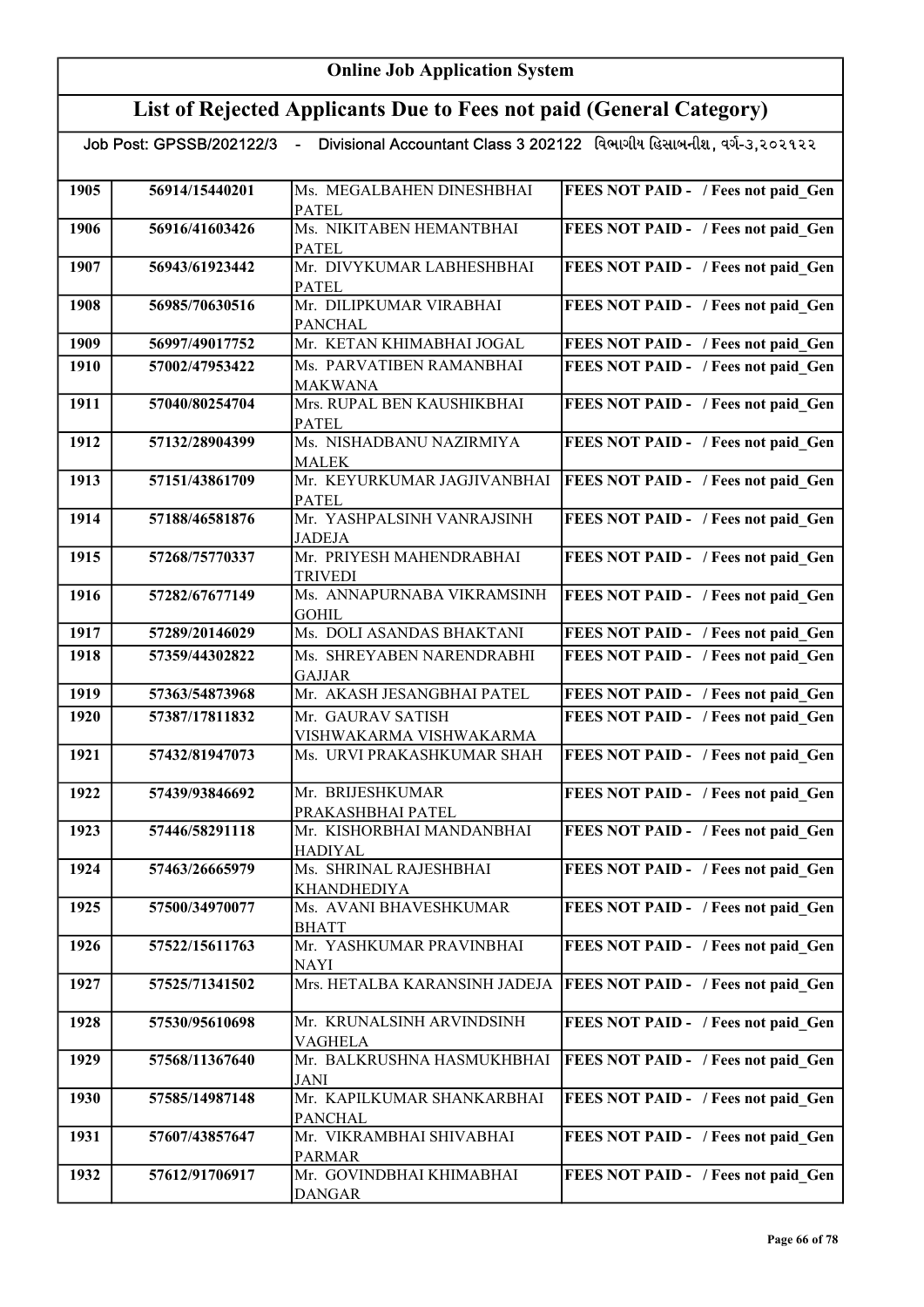# List of Rejected Applicants Due to Fees not paid (General Category)

| 1933 | 57616/77118445 | Mr. DAINIK BALDEVBHAI PATEL                    | FEES NOT PAID - / Fees not paid Gen                                |
|------|----------------|------------------------------------------------|--------------------------------------------------------------------|
| 1934 | 57627/77301946 | Mrs. JIGNABEN GOPALBHAI                        | FEES NOT PAID - / Fees not paid Gen                                |
|      |                | <b>GHEDIYA</b>                                 |                                                                    |
| 1935 | 57647/32222629 | Ms. KARISHMA RAMESHBHAI                        | FEES NOT PAID - / Fees not paid Gen                                |
|      |                | LALWANI                                        |                                                                    |
| 1936 | 57648/13927131 | Mr. RAVIKUMAR RAJESHBHAI                       | FEES NOT PAID - / Fees not paid Gen                                |
|      |                | <b>TARGALA</b>                                 |                                                                    |
| 1937 | 57658/62535798 | Mr. RAHUL RAJESH KUMAR                         | FEES NOT PAID - / Fees not paid Gen                                |
|      |                | <b>MARFATIA</b>                                |                                                                    |
| 1938 | 57674/85110977 | Mr. SHAHNAVAZ ABDULRAZZAK                      | FEES NOT PAID - / Fees not paid Gen                                |
|      |                | <b>GHANCHI</b>                                 |                                                                    |
| 1939 | 57705/71258518 |                                                | Mr. JIGNESH PRAVINBHAI PUROHIT FEES NOT PAID - / Fees not paid Gen |
|      |                |                                                |                                                                    |
| 1940 | 57708/24424698 | Mrs. CHILKABAHEN ANKIT KUMAR                   | <b>FEES NOT PAID - / Fees not paid Gen</b>                         |
|      |                | <b>PATEL</b>                                   |                                                                    |
| 1941 | 57715/40640865 | Ms. MONALISHA DHIRAJLAL                        | FEES NOT PAID - / Fees not paid Gen                                |
|      |                | <b>GONDALIYA</b>                               |                                                                    |
| 1942 | 57764/64025303 | Mr. KHODABHAI BHARATBHAI                       | FEES NOT PAID - / Fees not paid Gen                                |
|      |                | <b>PANCHASARA</b><br>Mr. KRIPALSINH BHAVANSINH |                                                                    |
| 1943 | 57765/63011826 |                                                | FEES NOT PAID - / Fees not paid Gen                                |
| 1944 | 57781/65603568 | <b>SISODIYA</b><br>Ms. AVANI BHAVESHKUMAR      | FEES NOT PAID - / Fees not paid Gen                                |
|      |                | <b>BHATT</b>                                   |                                                                    |
| 1945 | 57800/17627275 |                                                | Ms. RUTVIBEN SURESHBHAI PATEL FEES NOT PAID - / Fees not paid Gen  |
|      |                |                                                |                                                                    |
| 1946 | 57815/75535271 | Mrs. VIDHI GAURAV SABHANI                      | FEES NOT PAID - / Fees not paid Gen                                |
| 1947 | 57822/95081367 | Mr. MEHUL JAMNADAS MASANI                      | FEES NOT PAID - / Fees not paid Gen                                |
| 1948 | 57825/41562325 | Mr. KRUNALSINH ARVINDSINH                      | FEES NOT PAID - / Fees not paid Gen                                |
|      |                | VAGHELA                                        |                                                                    |
| 1949 | 57837/98035170 | Ms. HETALBA KARANSINH JADEJA                   | FEES NOT PAID - / Fees not paid Gen                                |
|      |                |                                                |                                                                    |
| 1950 | 57914/12840899 | Ms. DRASHTIBEN SURESHBHAI                      | FEES NOT PAID - / Fees not paid Gen                                |
|      |                | <b>PATEL</b>                                   |                                                                    |
| 1951 | 57932/46336227 | Mr. KISHORBHAI MANDANBHAI                      | FEES NOT PAID - / Fees not paid Gen                                |
|      |                | <b>HADIYAL</b>                                 |                                                                    |
| 1952 | 57938/87480356 | Mr. VIJAY MANSUKHBHAI                          | <b>FEES NOT PAID - / Fees not paid_Gen</b>                         |
|      |                | <b>KATARIYA</b>                                |                                                                    |
| 1953 | 57974/31294897 | Ms. NEHABEN GIRISHKUMAR                        | FEES NOT PAID - / Fees not paid Gen                                |
| 1954 | 57983/88411977 | <b>DAVE</b><br>Ms. DHARA JAGDISHBHAI           |                                                                    |
|      |                | KODINARIYA                                     | FEES NOT PAID - / Fees not paid Gen                                |
| 1955 | 57994/88024053 | Ms. HEENABA BAHADURSINH                        | FEES NOT PAID - / Fees not paid Gen                                |
|      |                | VAGHELA                                        |                                                                    |
| 1956 | 58032/94627393 | Ms. ASHABEN DASHARATHAJI                       | FEES NOT PAID - / Fees not paid Gen                                |
|      |                | <b>RAJPUT</b>                                  |                                                                    |
| 1957 | 58048/17273081 | Mr. MITUL RAJESHBHAI RANK                      | FEES NOT PAID - / Fees not paid Gen                                |
| 1958 | 58052/15692071 | Mr. JIGAR JAYVADAN PATEL                       | FEES NOT PAID - / Fees not paid Gen                                |
| 1959 | 58059/60107289 | Ms. MANISHA MADHUBHAI PATEL                    | FEES NOT PAID - / Fees not paid Gen                                |
|      |                |                                                |                                                                    |
| 1960 | 58127/40097299 | Mr. DINESH DNYANESHWAR PATIL                   | <b>FEES NOT PAID - / Fees not paid Gen</b>                         |
|      |                |                                                |                                                                    |
| 1961 | 58198/43549068 | Mr. KARAN DIPAKBHAI                            | FEES NOT PAID - / Fees not paid Gen                                |
|      |                | BHIMAJIYANI                                    |                                                                    |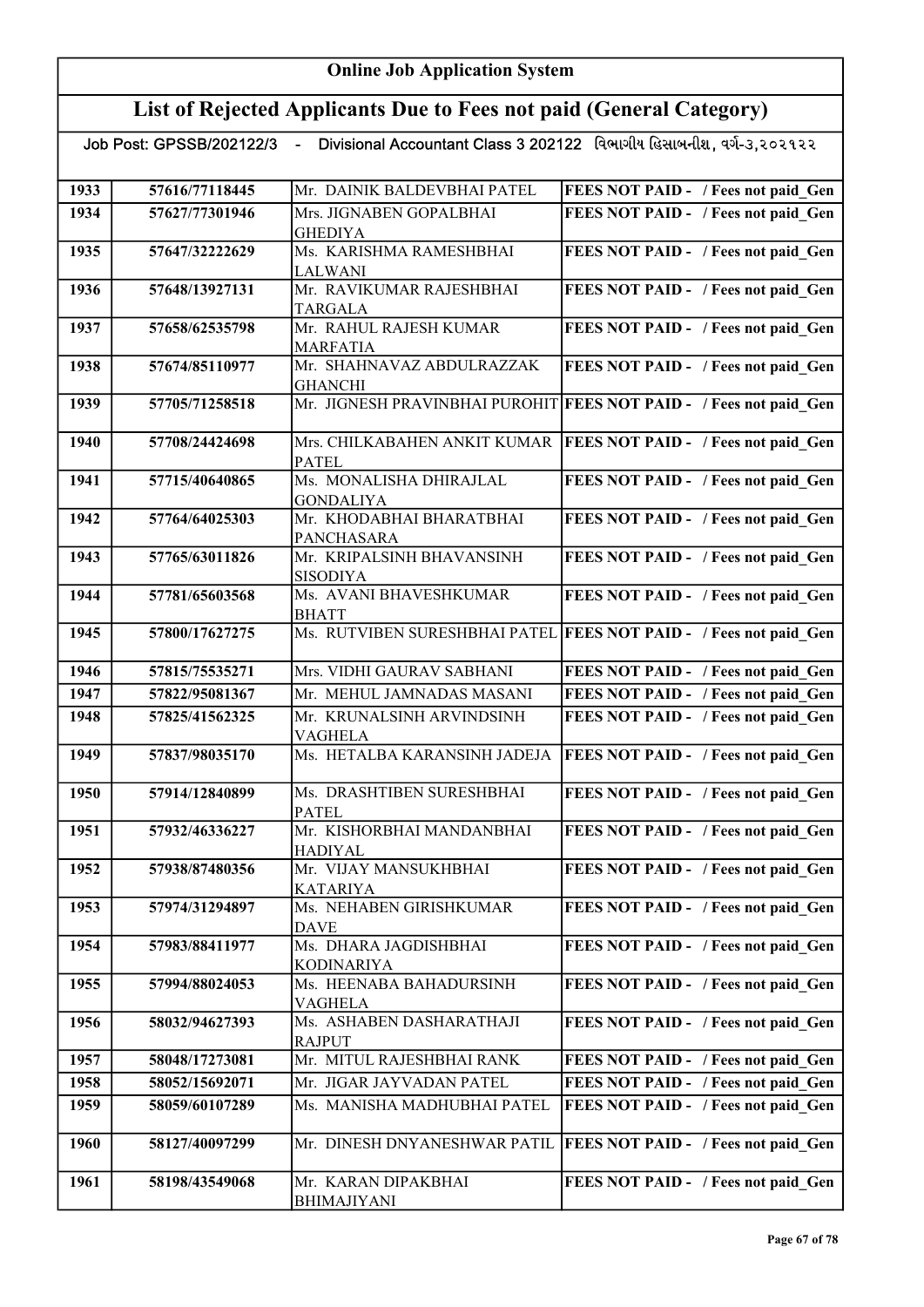|      | Job Post: GPSSB/202122/3 | $\sim$                                      | - Divisional Accountant Class 3 202122 - વિભાગીય હિસાબનીશ , વર્ગ-૩,૨૦૨૧૨૨ |
|------|--------------------------|---------------------------------------------|---------------------------------------------------------------------------|
| 1962 | 58216/45211830           | Ms. SOFIYABANU MOHAMMAD                     | FEES NOT PAID - / Fees not paid Gen                                       |
|      |                          | <b>SAEED SHAIKH</b>                         |                                                                           |
| 1963 | 58223/28061441           | Mrs. ZALAKBEN PIYUSHKUMAR                   | FEES NOT PAID - / Fees not paid Gen                                       |
|      |                          | <b>ACHARYA</b>                              |                                                                           |
| 1964 | 58227/59820014           | Mr. KRUNALSINH ARVINDSINH<br>VAGHELA        | FEES NOT PAID - / Fees not paid Gen                                       |
| 1965 | 58254/82993119           | Ms. NIRMALBEN ARVINDBHAI                    | FEES NOT PAID - / Fees not paid_Gen                                       |
|      |                          | <b>CHAUHAN</b>                              |                                                                           |
| 1966 | 58273/97447332           | Mr. ARUNKUMAR GOPALBHAI                     | FEES NOT PAID - / Fees not paid Gen                                       |
|      |                          | <b>PARMAR</b>                               |                                                                           |
| 1967 | 58305/81172911           | Mr. MOHITKUMAR                              | FEES NOT PAID - / Fees not paid Gen                                       |
|      |                          | SHARADKUMAR BHATT                           |                                                                           |
| 1968 | 58308/12935386           | Mr. JITENDRA DILIPSINH RAJPUT               | FEES NOT PAID - / Fees not paid Gen                                       |
| 1969 | 58338/12457399           | Mr. SAGAR KAUSHALKUMAR<br><b>SANGHAVI</b>   | FEES NOT PAID - / Fees not paid Gen                                       |
| 1970 | 58351/18125092           | Mrs. NIRALI LALJIBHAI PATEL                 | FEES NOT PAID - / Fees not paid Gen                                       |
|      |                          |                                             |                                                                           |
| 1971 | 58353/59702001           | Mr. NIRUBHA PRAVINSINH JADEJA               | FEES NOT PAID - / Fees not paid Gen                                       |
| 1972 | 58360/52473478           | Mr. MAHAMADVASIM                            | FEES NOT PAID - / Fees not paid Gen                                       |
|      |                          | MAHAMADRAFIQ MEMON                          |                                                                           |
| 1973 | 58363/82360670           | Mrs. NIDHI AKASHBHAI JOSHI                  | FEES NOT PAID - / Fees not paid_Gen                                       |
| 1974 | 58372/44806923           | Ms. NISHAKUMARI ASHOKBHAI<br><b>PATEL</b>   | FEES NOT PAID - / Fees not paid Gen                                       |
| 1975 | 58398/47049884           | Mr. ALPESHKUMAR AMARATBHAI                  | FEES NOT PAID - / Fees not paid Gen                                       |
| 1976 | 58429/78899557           | PRAJAPATI<br>Ms. DIPALI NIVVRUTTI BHAMRE    | FEES NOT PAID - / Fees not paid Gen                                       |
| 1977 | 58438/26501453           | Mr. JAYMIN VIPULBHAI SONI                   | FEES NOT PAID - / Fees not paid Gen                                       |
| 1978 | 58450/94551624           | Ms. RIPALBEN HASAMUKHBHAI                   | FEES NOT PAID - / Fees not paid Gen                                       |
|      |                          | THAKKAR                                     |                                                                           |
| 1979 | 58510/91931831           | Mrs. RAJNI INDRAJEET CHANDAN                | FEES NOT PAID - / Fees not paid Gen                                       |
|      |                          | <b>CHANDAN</b>                              |                                                                           |
| 1980 | 58586/41893642           | Mr. HEMANG KANTIBHAI JANI                   | FEES NOT PAID - / Fees not paid Gen                                       |
| 1981 | 58649/17268100           | Ms. POOJA NITESHKUMAR DESAI                 | FEES NOT PAID - / Fees not paid Gen                                       |
| 1982 | 58684/14720768           | Mr. NILESH HARESHBHAI RAVIYA                | FEES NOT PAID - / Fees not paid Gen                                       |
| 1983 | 58710/39434147           | Ms. SOHANA VIJAYSINH RATHOD                 | FEES NOT PAID - / Fees not paid Gen                                       |
| 1984 | 58717/83866289           | Ms. DHWANI JASHVANTBHAI                     | FEES NOT PAID - / Fees not paid Gen                                       |
|      |                          | <b>BHAVSAR</b>                              |                                                                           |
| 1985 | 58762/14139445           | Mr. RAVI RAJESHBHAI GALCHAR                 | FEES NOT PAID - / Fees not paid Gen                                       |
| 1986 | 58770/45771508           | Ms. JAYANA JAYESHBHAI                       | FEES NOT PAID - / Fees not paid Gen                                       |
|      |                          | <b>ADHYARU</b>                              |                                                                           |
| 1987 | 58771/25948639           | Ms. PINAL JAYESHBHAI TANK                   | FEES NOT PAID - / Fees not paid Gen                                       |
| 1988 | 58776/85787715           | Mr. RONAK HARESHBHAI PATEL                  | <b>FEES NOT PAID - / Fees not paid Gen</b>                                |
| 1989 | 58801/10469962           | Mr. MOHAMMED FURKAN                         | FEES NOT PAID - / Fees not paid Gen                                       |
|      |                          | FARUKBHAI KHEDAWALA                         |                                                                           |
| 1990 | 58848/57271650           | Mrs. KHYATIBEN<br>DEVENDRAKUMAR JOSHI       | FEES NOT PAID - / Fees not paid Gen                                       |
| 1991 | 58858/58759920           |                                             | Ms. PRAVIN HAMIDBHAI SHRIMALI   FEES NOT PAID - / Fees not paid Gen       |
|      |                          |                                             |                                                                           |
| 1992 | 58862/89351980           | Ms. CHAITALIBAHEN                           | FEES NOT PAID - / Fees not paid Gen                                       |
|      |                          | HASAMUKHBHAI PATEL                          |                                                                           |
| 1993 | 58874/43613459           | Mr. HARDIPSINH PRAVINSINH<br><b>RAVALJI</b> | FEES NOT PAID - / Fees not paid Gen                                       |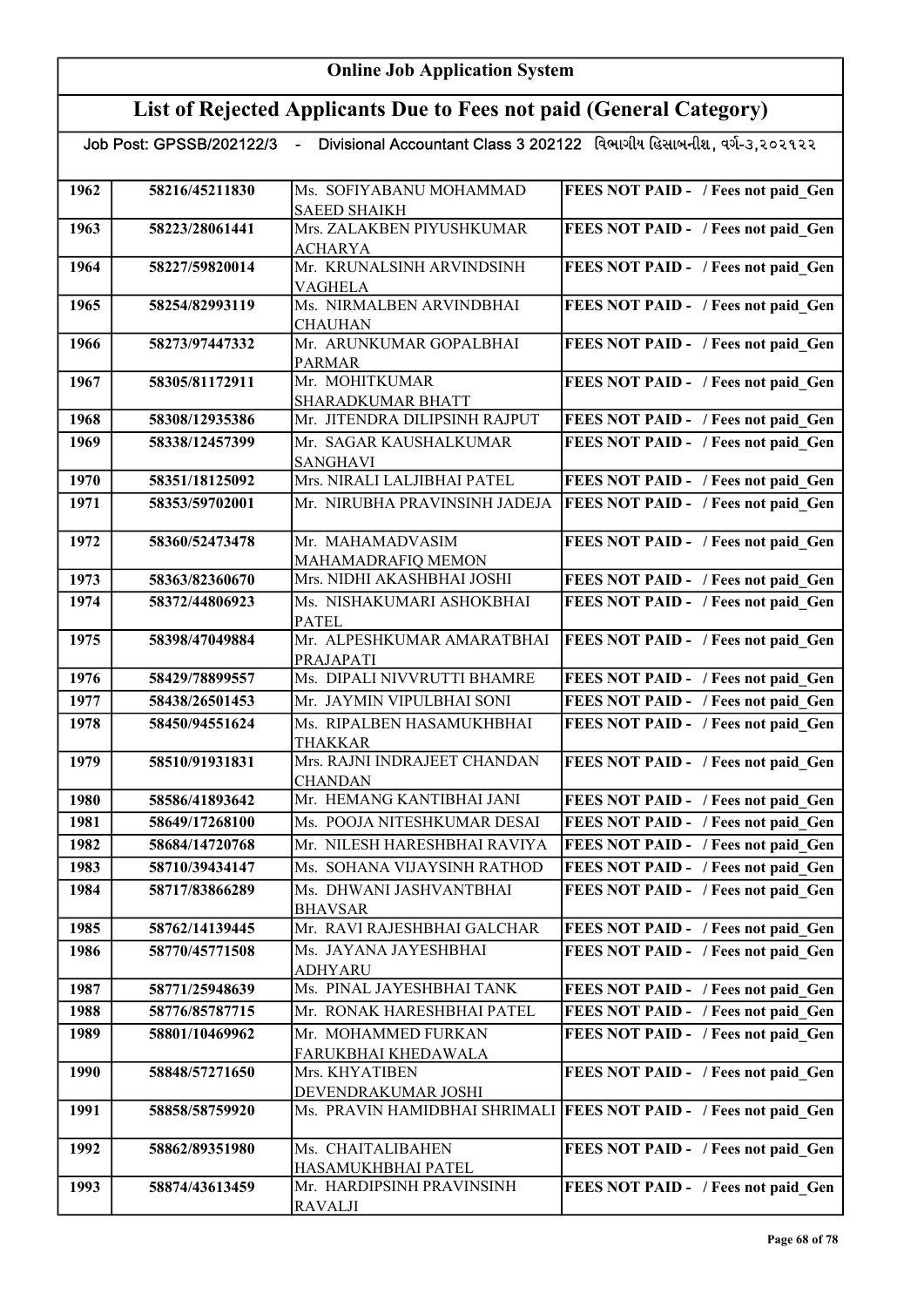|      | Job Post: GPSSB/202122/3 | $\sim$ $-$                                    | Divisional Accountant Class 3 202122 વિભાગીય હિસાબનીશ, વર્ગ-૩,૨૦૨૧૨૨ |
|------|--------------------------|-----------------------------------------------|----------------------------------------------------------------------|
| 1994 | 58877/54881606           | Ms. GAYATRI CHANDRAKANT                       | FEES NOT PAID - / Fees not paid Gen                                  |
| 1995 | 58891/42652311           | <b>THAKKAR</b>                                | Ms. DIPIKABEN BABULAL SOLANKI FEES NOT PAID - / Fees not paid Gen    |
| 1996 | 58951/62656737           | Ms. GEETABEN RAMSHANKAR<br><b>MEHTA</b>       | FEES NOT PAID - / Fees not paid Gen                                  |
| 1997 | 58960/70914896           | Mr. DHANANJAYKUMAR<br><b>BHARATSINH TADVI</b> | FEES NOT PAID - / Fees not paid Gen                                  |
| 1998 | 58966/19106738           | Ms. JAGRUTIBEN PRAVINBHAI<br><b>PANCHAL</b>   | FEES NOT PAID - / Fees not paid Gen                                  |
| 1999 | 59018/99018120           | Mr. RONAKKUMAR<br>JAYENDRAKUMAR SONI          | FEES NOT PAID - / Fees not paid Gen                                  |
| 2000 | 59025/34622573           |                                               | Mr. RAVI GHANSHYAMBHAI PATEL   FEES NOT PAID - / Fees not paid_Gen   |
| 2001 | 59031/15766776           | Mrs. DHRANSEE MAHENDRA<br><b>RABADIYA</b>     | FEES NOT PAID - / Fees not paid Gen                                  |
| 2002 | 59064/67123329           | Mr. MAHENDRA DEVSANGBHAI<br><b>GOHIL</b>      | FEES NOT PAID - / Fees not paid Gen                                  |
| 2003 | 59068/27719399           | Ms. KOMAL JADVA BHUDIYA                       | FEES NOT PAID - / Fees not paid Gen                                  |
| 2004 | 59102/49170290           | Ms. NIRALI SANJAYBHAI<br><b>BHANUSHALI</b>    | FEES NOT PAID - / Fees not paid Gen                                  |
| 2005 | 59110/95997059           |                                               | Mr. DEEPAK ARJANBHAI HARVARA FEES NOT PAID - / Fees not paid Gen     |
| 2006 | 59125/50737938           | Ms. PANKTI AJITBHAI THAKKAR                   | FEES NOT PAID - / Fees not paid Gen                                  |
| 2007 | 59141/60776989           | Mr. ALPESH HASMUKHLAL<br><b>BAVALIYA</b>      | FEES NOT PAID - / Fees not paid Gen                                  |
| 2008 | 59180/56958600           | Ms. SHABANAM HASAMBHAI<br><b>SHEKH</b>        | FEES NOT PAID - / Fees not paid_Gen                                  |
| 2009 | 59201/59159593           | Mr. NAYAN HARSUKHBHAI<br><b>KANSAGRA</b>      | FEES NOT PAID - / Fees not paid Gen                                  |
| 2010 | 59255/85223674           | Mr. PRAGNESH SUBHASHBHAI<br><b>PATEL</b>      | FEES NOT PAID - / Fees not paid Gen                                  |
| 2011 | 59265/16772560           | Dr. MAYURIKABEN MANHARSINH<br><b>MAHIDA</b>   | FEES NOT PAID - / Fees not paid Gen                                  |
| 2012 | 59275/34153644           | Ms. PRIYAL KAMLESHBHAI VYAS                   | FEES NOT PAID - / Fees not paid Gen                                  |
| 2013 | 59318/62841645           | Ms. ANJALI HARISHCHANDRA<br>YADAV             | FEES NOT PAID - / Fees not paid Gen                                  |
| 2014 | 59330/36974658           | Mr. GAUTAM KUMAR<br>JAYSUKHBHAI MUNGALPARA    | FEES NOT PAID - / Fees not paid Gen                                  |
| 2015 | 59346/84135944           | Mrs. RUCHI MAHESHKUMAR BHATT                  | <b>FEES NOT PAID - / Fees not paid_Gen</b>                           |
| 2016 | 59349/80535538           | Ms. KUMARINEHABAI DANSINGH<br><b>SIKARWAR</b> | FEES NOT PAID - / Fees not paid_Gen                                  |
| 2017 | 59395/89990220           | Ms. SHIVANI KAMALKUMAR<br><b>RAJORIYA</b>     | FEES NOT PAID - / Fees not paid Gen                                  |
| 2018 | 59435/37369432           | Ms. HETAL NATHABHAI VORA                      | FEES NOT PAID - / Fees not paid Gen                                  |
| 2019 | 59448/15585256           | Mr. HARSHADKUMAR KIRITBHAI<br>PRAJAPATI       | FEES NOT PAID - / Fees not paid Gen                                  |
| 2020 | 59452/99479638           | Ms. DRASHTI MAHESHBHAI BHATT                  | <b>FEES NOT PAID - / Fees not paid Gen</b>                           |
| 2021 | 59456/70273063           | Ms. ANKITABEN RAVINDRABHAI<br><b>PATEL</b>    | FEES NOT PAID - / Fees not paid Gen                                  |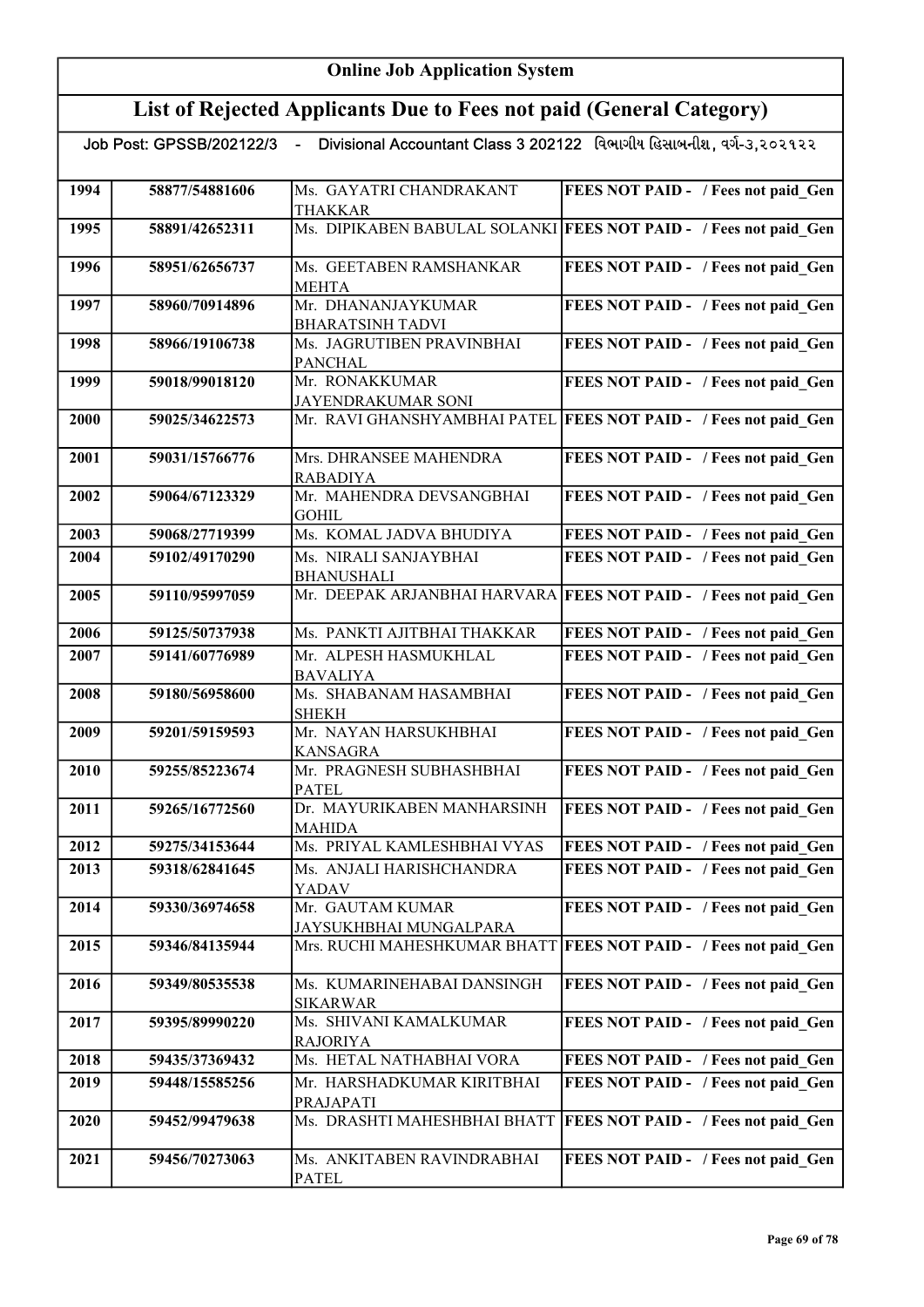|      |                | Job Post: GPSSB/202122/3   -    Divisional Accountant Class 3 202122   વિભાગીય હિસાબનીશ, વર્ગ-૩,૨૦૨૧૨૨ |                                                                  |
|------|----------------|--------------------------------------------------------------------------------------------------------|------------------------------------------------------------------|
|      |                |                                                                                                        |                                                                  |
| 2022 | 59487/35451076 | Ms. ROSHNI HEMANTKUMAR<br><b>PATEL</b>                                                                 | FEES NOT PAID - / Fees not paid Gen                              |
| 2023 | 59488/55485229 | Mr. MAYANK NITINBHAI<br>PANCHASARA                                                                     | FEES NOT PAID - / Fees not paid Gen                              |
| 2024 | 59493/75520383 | Mr. DIVYANGKUMAR<br>MAHENDRABHAI PATEL                                                                 | FEES NOT PAID - / Fees not paid Gen                              |
| 2025 | 59552/70625695 | Mrs. AMISHABEN SOMSINH<br>SOLANKI                                                                      | FEES NOT PAID - / Fees not paid Gen                              |
| 2026 | 59566/60012209 | Ms. MANSI AJAYKUMAR RANA                                                                               | FEES NOT PAID - / Fees not paid Gen                              |
| 2027 | 59568/42807888 | Mr. AKASH LATURSINGH<br><b>SIKARVAR</b>                                                                | FEES NOT PAID - / Fees not paid Gen                              |
| 2028 | 59572/72740134 | Ms. NIMABEN KANTILAL PATEL                                                                             | FEES NOT PAID - / Fees not paid Gen                              |
| 2029 | 59607/34989846 | Mr. SIDDHARAJSINH JAYDIPSINH<br><b>UDAVAT</b>                                                          | FEES NOT PAID - / Fees not paid Gen                              |
| 2030 | 59613/40123879 | Mr. VIJAY DINESHBHAI PRAJAPATI                                                                         | <b>FEES NOT PAID - / Fees not paid Gen</b>                       |
| 2031 | 59653/95515598 |                                                                                                        | Ms. MAITRY DHANSUKHBHAI AHIR FEES NOT PAID - / Fees not paid Gen |
| 2032 | 59656/70958425 | Ms. HARDIKA RAKESHKUMAR<br><b>SOLANKI</b>                                                              | FEES NOT PAID - / Fees not paid Gen                              |
| 2033 | 59668/11132994 | Mr. SANDIP JIVRAJBHAI RABARI                                                                           | FEES NOT PAID - / Fees not paid Gen                              |
| 2034 | 59675/10600754 | Mr. KRUNAL JANARDAN BHAI<br><b>DAVE</b>                                                                | FEES NOT PAID - / Fees not paid Gen                              |
| 2035 | 59715/38299976 | Ms. JANKI RAJESHBHAI PATEL                                                                             | FEES NOT PAID - / Fees not paid Gen                              |
| 2036 | 59739/47676959 | Mr. MITESHKUMAR MAHESHBHAI<br><b>PATEL</b>                                                             | FEES NOT PAID - / Fees not paid Gen                              |
| 2037 | 59755/67668869 | Mr. KRUNALSINH ARVINDSINH<br>VAGHELA                                                                   | FEES NOT PAID - / Fees not paid Gen                              |
| 2038 | 59805/55501767 | Ms. JASMIN KIRTIKUMAR MODI                                                                             | FEES NOT PAID - / Fees not paid Gen                              |
| 2039 | 59813/82748489 | Mr. SHANIBHAI SURESHBHAI<br><b>RATOJA</b>                                                              | FEES NOT PAID - / Fees not paid Gen                              |
| 2040 | 59816/76403402 | Mr. SANDIPKUMAR<br>MAHENDRASINH PARMAR                                                                 | FEES NOT PAID - / Fees not paid Gen                              |
| 2041 | 59817/16886834 | Mr. GAUTAMKUMAR<br>AMARSANGBHAI PARMAR                                                                 | FEES NOT PAID - / Fees not paid Gen                              |
| 2042 | 59821/40111825 | Mr. ALPESH SHAHARBHAI DESAI                                                                            | FEES NOT PAID - / Fees not paid Gen                              |
| 2043 | 59859/13650932 | Mrs. PRUTHA VIVEK KUMAR<br><b>PANDYA</b>                                                               | FEES NOT PAID - / Fees not paid Gen                              |
| 2044 | 59870/47671156 | Ms. JASMIN KIRTIKUMAR MODI                                                                             | FEES NOT PAID - / Fees not paid Gen                              |
| 2045 | 59873/76400978 | Mr. YASHPALSINH DILIPSINH<br><b>JADEJA</b>                                                             | FEES NOT PAID - / Fees not paid_Gen                              |
| 2046 | 59877/87652492 | Ms. SUSMITABEN MANOJBHAI<br><b>SALAT</b>                                                               | FEES NOT PAID - / Fees not paid Gen                              |
| 2047 | 59879/11514701 | Mr. KRUNALSINH ARVINDSINH<br><b>VAGHELA</b>                                                            | FEES NOT PAID - / Fees not paid_Gen                              |
| 2048 | 59888/25256811 | Mr. HEMRAJSINH TAKHATSINH<br><b>JADEJA</b>                                                             | FEES NOT PAID - / Fees not paid Gen                              |
| 2049 | 59915/11994097 | Mr. RONAKKUMAR MAHESHBHAI<br><b>PARMAR</b>                                                             | FEES NOT PAID - / Fees not paid Gen                              |
| 2050 | 59921/42194495 | Mr. NAVINKUMAR RAGNATHBHAI<br>CHAUDHARY                                                                | FEES NOT PAID - / Fees not paid Gen                              |
| 2051 | 59958/30956453 | Mr. VIRENDRAKUMAR SHANTILAL<br><b>BARIYA</b>                                                           | FEES NOT PAID - / Fees not paid Gen                              |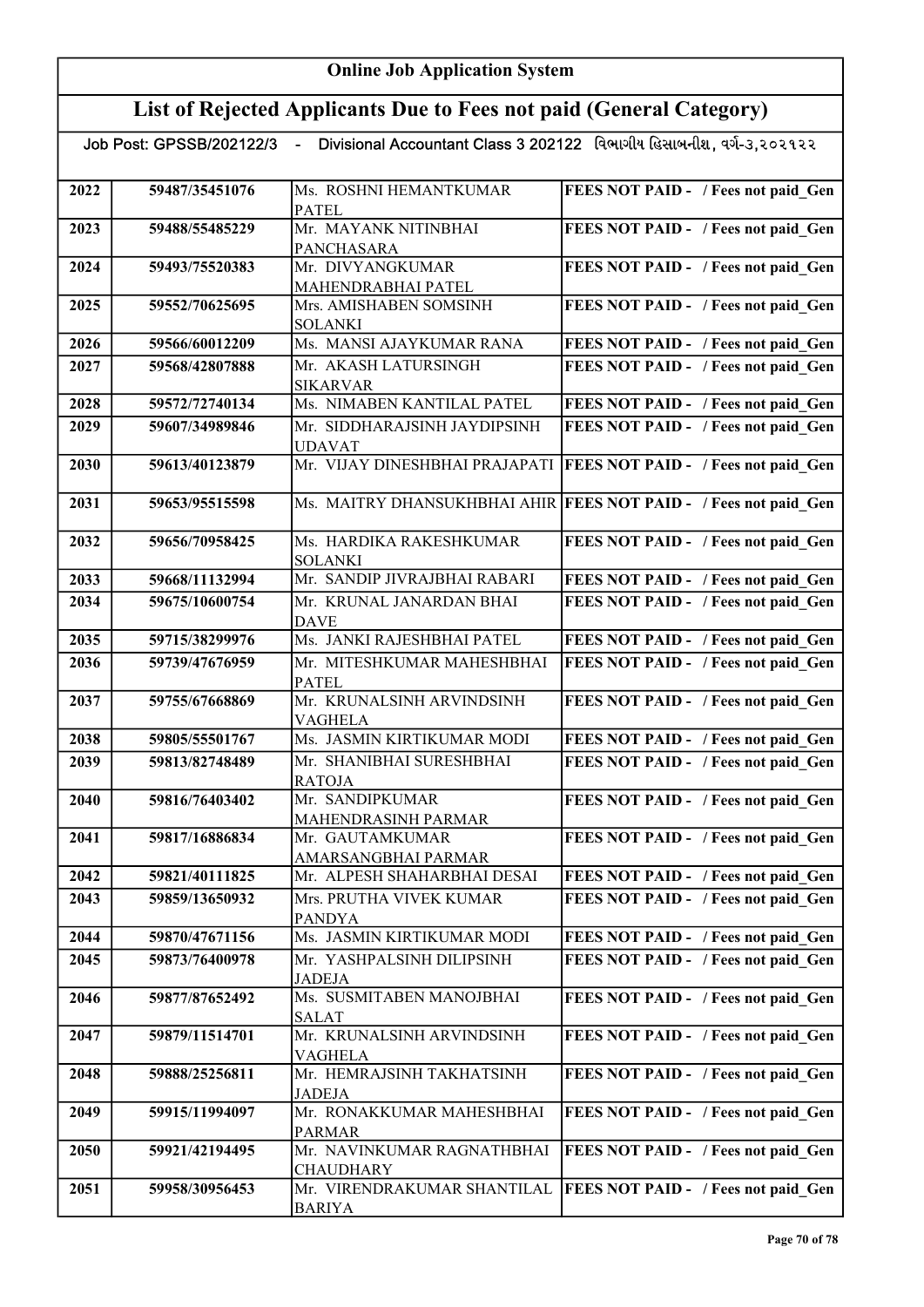|      | Divisional Accountant Class 3 202122 વિભાગીય હિસાબનીશ, વર્ગ-૩,૨૦૨૧૨૨<br>Job Post: GPSSB/202122/3<br>$\sim$ $-$ |                                        |                                                                   |
|------|----------------------------------------------------------------------------------------------------------------|----------------------------------------|-------------------------------------------------------------------|
|      |                                                                                                                |                                        |                                                                   |
| 2052 | 59986/66976883                                                                                                 | <b>VAGHELA</b>                         | Mr. DHARMARAJSINH ALPESHSINH  FEES NOT PAID - / Fees not paid Gen |
| 2053 | 60028/70106795                                                                                                 | Mr. UDAYNARAYAN                        | FEES NOT PAID - / Fees not paid Gen                               |
|      |                                                                                                                | SATYNARAYAN MISHRA                     |                                                                   |
| 2054 | 60037/72929588                                                                                                 | Ms. NAYANABEN MAHENDRASINH             | <b>FEES NOT PAID - / Fees not paid Gen</b>                        |
|      |                                                                                                                | <b>CHAUHAN</b>                         |                                                                   |
| 2055 | 60048/45699775                                                                                                 | Mr. NILESH KUMAR SHASHIKANT            | FEES NOT PAID - / Fees not paid_Gen                               |
|      |                                                                                                                | <b>PATEL</b>                           |                                                                   |
| 2056 | 60055/71095924                                                                                                 | Mr. DHRUV ASHVINKUMAR SONI             | FEES NOT PAID - / Fees not paid_Gen                               |
| 2057 | 60066/94244837                                                                                                 | Mr. GAURAV CHETANBHAI                  | FEES NOT PAID - / Fees not paid Gen                               |
|      |                                                                                                                | <b>CHAVDA</b>                          |                                                                   |
| 2058 | 60083/79838630                                                                                                 | Mr. KRUNALSINH ARVINDSINH<br>VAGHELA   | FEES NOT PAID - / Fees not paid Gen                               |
| 2059 | 60098/46575296                                                                                                 | Mr. YOGENDRASINH VIKRAMSINH            | FEES NOT PAID - / Fees not paid Gen                               |
|      |                                                                                                                | <b>PARMAR</b>                          |                                                                   |
| 2060 | 60123/47619774                                                                                                 | Mr. NARESHKUMAR DHIRUBHAI              | FEES NOT PAID - / Fees not paid Gen                               |
|      |                                                                                                                | <b>TALASANIYA</b>                      |                                                                   |
| 2061 | 60166/80257360                                                                                                 | Mrs. NISHABEN RUSHIKUMAR               | FEES NOT PAID - / Fees not paid Gen                               |
|      |                                                                                                                | <b>PAREJIYA</b>                        |                                                                   |
| 2062 | 60171/26789603                                                                                                 | Mr. PRATIK ALKESHKUMAR DARJI           | <b>FEES NOT PAID - / Fees not paid Gen</b>                        |
| 2063 | 60203/65776861                                                                                                 | Mr. JIGNESH JAYANTIBHAI                | FEES NOT PAID - / Fees not paid Gen                               |
|      |                                                                                                                | <b>PANCHAL</b>                         |                                                                   |
| 2064 | 60292/86706048                                                                                                 | Mr. MOEIN RASIDBHAI BELDAR             | FEES NOT PAID - / Fees not paid Gen                               |
| 2065 | 60297/94733984                                                                                                 | Ms. URVASHI MAHENDRAKUMAR              | FEES NOT PAID - / Fees not paid Gen                               |
|      |                                                                                                                | <b>JOSHI</b>                           |                                                                   |
| 2066 | 60304/34919863                                                                                                 | Mr. JAYDEEPSINH                        | FEES NOT PAID - / Fees not paid_Gen                               |
|      |                                                                                                                | PARAKRAMSINH GOHIL                     |                                                                   |
| 2067 | 60361/97158673                                                                                                 | Ms. PAYAL MANOJBHAI                    | FEES NOT PAID - / Fees not paid Gen                               |
|      |                                                                                                                | <b>GIRDHARIYA</b>                      |                                                                   |
| 2068 | 60395/87904631                                                                                                 | Ms. URVASHEEBEN BHAVARSINH             | FEES NOT PAID - / Fees not paid Gen                               |
|      |                                                                                                                | <b>CHAVDA</b>                          |                                                                   |
| 2069 | 60437/99649461                                                                                                 | Mr. JAYDEEPBHAI SURESHBHAI             | FEES NOT PAID - / Fees not paid Gen                               |
|      |                                                                                                                | <b>BHOYE</b>                           |                                                                   |
| 2070 | 60482/93283405                                                                                                 | Mr. BAKULESHKUMAR<br>SATISHBHAI PANDYA | FEES NOT PAID - / Fees not paid Gen                               |
| 2071 | 60505/56184241                                                                                                 | Mr. MAHENDRASINH GANPATSINH            | <b>FEES NOT PAID - / Fees not paid Gen</b>                        |
|      |                                                                                                                | <b>MAHIDA</b>                          |                                                                   |
| 2072 | 60527/61214161                                                                                                 | Mr. DIPESH JAYANTIBHAI PATEL           | FEES NOT PAID - / Fees not paid Gen                               |
| 2073 | 60544/79184581                                                                                                 | Mrs. SHITALBEN                         | FEES NOT PAID - / Fees not paid Gen                               |
|      |                                                                                                                | PRAGNESHKUMAR BHAVSAR                  |                                                                   |
| 2074 | 60571/77523429                                                                                                 | Dr. JIGNESHKUMAR DEVAJIBHAI            | FEES NOT PAID - / Fees not paid Gen                               |
|      |                                                                                                                | <b>JOSHI</b>                           |                                                                   |
| 2075 | 60621/42610630                                                                                                 | Mr. YOGESH SURESHBHAI                  | FEES NOT PAID - / Fees not paid Gen                               |
| 2076 | 60622/74331612                                                                                                 | PRAJAPATI<br>Ms. KALPANABEN NAGARBHAI  |                                                                   |
|      |                                                                                                                | <b>JAGANIYA</b>                        | FEES NOT PAID - / Fees not paid Gen                               |
| 2077 | 60625/37291566                                                                                                 | Ms. NIDHIBEN NITINKUMAR                | FEES NOT PAID - / Fees not paid_Gen                               |
|      |                                                                                                                | <b>PANDYA</b>                          |                                                                   |
| 2078 | 60655/72610627                                                                                                 | Mr. MITESHKUMAR DAULATRAM              | FEES NOT PAID - / Fees not paid Gen                               |
|      |                                                                                                                | <b>SHARMA</b>                          |                                                                   |
| 2079 | 60711/91948592                                                                                                 | Mr. RAHUL SHAILESHBHAI DARJI           | <b>FEES NOT PAID - / Fees not paid Gen</b>                        |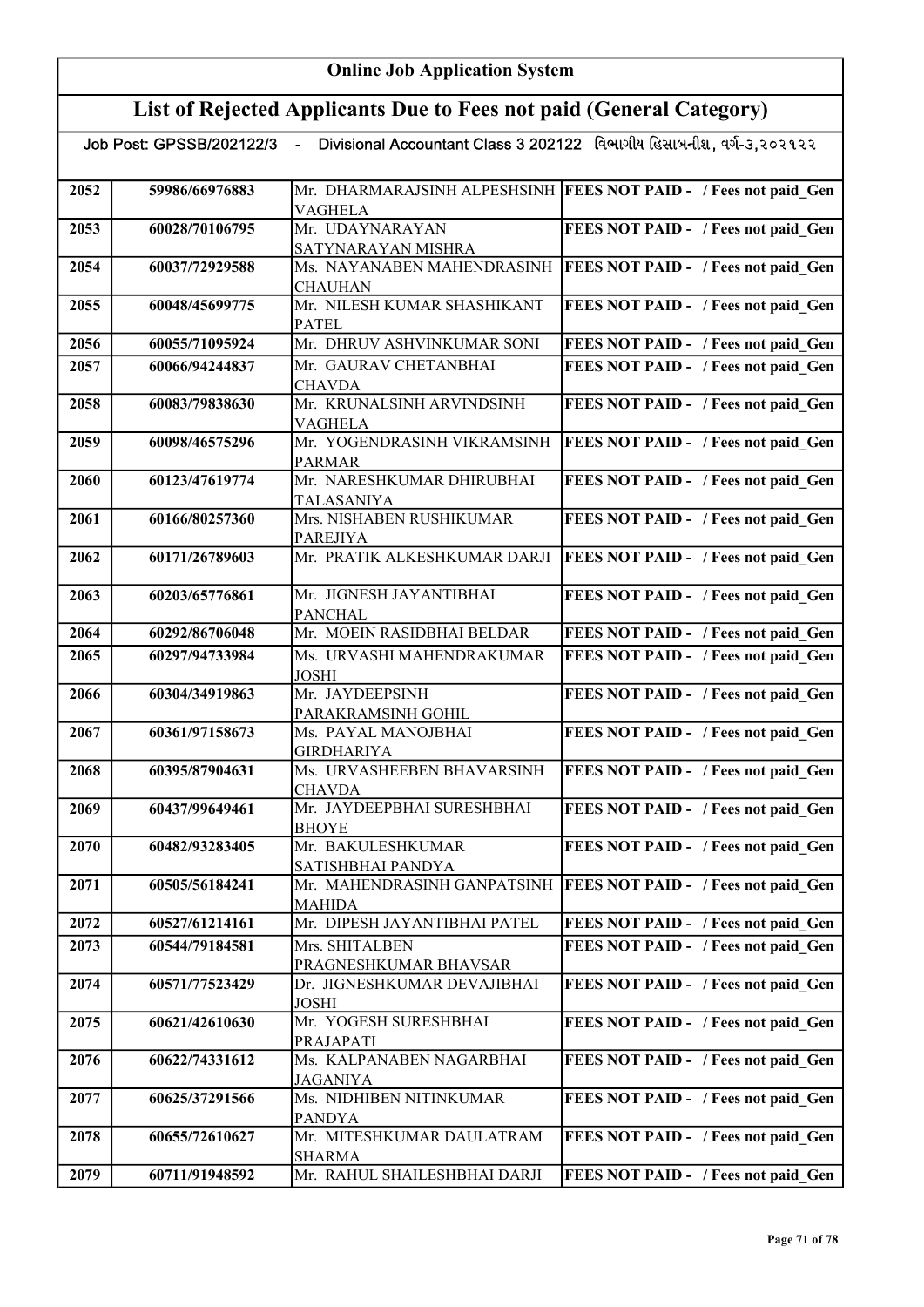| Divisional Accountant Class 3 202122 વિભાગીય હિસાબનીશ, વર્ગ-૩,૨૦૨૧૨૨<br>Job Post: GPSSB/202122/3<br>$\blacksquare$ |                |                                                |                                                                     |
|--------------------------------------------------------------------------------------------------------------------|----------------|------------------------------------------------|---------------------------------------------------------------------|
| 2080                                                                                                               | 60722/40593024 | Mr. KALPESHBHAI PREMJIBHAI<br><b>SOLANKI</b>   | FEES NOT PAID - / Fees not paid Gen                                 |
| 2081                                                                                                               | 60739/28036587 | Mrs. AVANI GHANSHYAMBHAI<br><b>KATHIRIYA</b>   | FEES NOT PAID - / Fees not paid Gen                                 |
| 2082                                                                                                               | 60829/74586730 |                                                | Ms. EKTABEN MAHESHBHAI PATEL FEES NOT PAID - / Fees not paid Gen    |
| 2083                                                                                                               | 60851/50631622 | Ms. DOLLY SHANTILAL MAKVANA                    | <b>FEES NOT PAID - / Fees not paid Gen</b>                          |
| 2084                                                                                                               | 60891/32584044 | Mr. DHRUV RAJESH BHAI NAKUM                    | FEES NOT PAID - / Fees not paid Gen                                 |
| 2085                                                                                                               | 60917/77802467 | Mr. MEHULKUMAR                                 | FEES NOT PAID - / Fees not paid Gen                                 |
|                                                                                                                    |                | DASHARATHBHAI PATEL                            |                                                                     |
| 2086                                                                                                               | 60948/11162891 | Mr. BHAVESH KAUSHIKBHAI<br><b>PATEL</b>        | FEES NOT PAID - / Fees not paid Gen                                 |
| 2087                                                                                                               | 60959/73732751 | Mr. SAVALIYA MANSUKHBHAI<br><b>MANSUKHBHAI</b> | FEES NOT PAID - / Fees not paid Gen                                 |
| 2088                                                                                                               | 60981/14907434 |                                                | Mr. DIGVIJAYSINH DILIPSINH ZALA FEES NOT PAID - / Fees not paid Gen |
| 2089                                                                                                               | 61016/48624812 | Mr. TANVIRHUSEN AKHTARHUSEN<br><b>SHAIKH</b>   | <b>FEES NOT PAID - / Fees not paid Gen</b>                          |
| 2090                                                                                                               | 61058/94070809 | Ms. REKHA POLABHAI KALOTRA                     | FEES NOT PAID - / Fees not paid Gen                                 |
| 2091                                                                                                               | 61059/20594650 | Ms. DISHA DINESHBHAI MAKVANA                   | <b>FEES NOT PAID - / Fees not paid Gen</b>                          |
| 2092                                                                                                               | 61070/66315677 | Mr. PRINCE SHAILESHKUMAR<br><b>BARDOLIYA</b>   | FEES NOT PAID - / Fees not paid Gen                                 |
| 2093                                                                                                               | 61073/80046791 | Ms. SUMITA MANGLUBHAI VAJA                     | FEES NOT PAID - / Fees not paid Gen                                 |
| 2094                                                                                                               | 61082/98639546 | Ms. KINJALBEN KANUBHAI<br><b>VAGHELA</b>       | FEES NOT PAID - / Fees not paid_Gen                                 |
| 2095                                                                                                               | 61091/13461181 | Mr. JIGNESH RATILALBHAI PATEL                  | FEES NOT PAID - / Fees not paid Gen                                 |
| 2096                                                                                                               | 61093/19786487 | Mr. KRUNALKUMAR LAKHABHAI                      | FEES NOT PAID - / Fees not paid Gen                                 |
|                                                                                                                    |                | <b>SARVAIYA</b>                                |                                                                     |
| 2097                                                                                                               | 61128/44530808 | Mr. ATULKUMAR KANUBHAI<br><b>PARMAR</b>        | FEES NOT PAID - / Fees not paid Gen                                 |
| 2098                                                                                                               | 61158/12133702 | Mrs. PINKALBEN VIJAYSINH<br><b>PARMAR</b>      | <b>FEES NOT PAID - / Fees not paid_Gen</b>                          |
| 2099                                                                                                               | 61176/69800852 | Ms. FARHEEN BANU MEHBOOB<br><b>ALI ANSARI</b>  | FEES NOT PAID - / Fees not paid Gen                                 |
| 2100                                                                                                               | 61182/10210933 | Ms. TANHA SANJAY KUMAR<br><b>RAJPUT</b>        | FEES NOT PAID - / Fees not paid Gen                                 |
| 2101                                                                                                               | 61256/59352660 | Mr. KAUSHALKUMAR<br>HARESHBHAI JOSHI           | FEES NOT PAID - / Fees not paid Gen                                 |
| 2102                                                                                                               | 61260/50904856 | Ms. SONALI JAYSUKHBHAI<br><b>MAHETA</b>        | FEES NOT PAID - / Fees not paid Gen                                 |
| 2103                                                                                                               | 61306/25684975 | Mr. PRIYANK HASMUKHBHAI<br><b>CHAUHAN</b>      | FEES NOT PAID - / Fees not paid Gen                                 |
| 2104                                                                                                               | 61343/41840185 | Mr. MAHESHKUMAR ANADABHAI<br><b>CHAUDHARY</b>  | FEES NOT PAID - / Fees not paid Gen                                 |
| 2105                                                                                                               | 61350/10094163 | Mr. HIREN BHARATBHAI OZA                       | FEES NOT PAID - / Fees not paid Gen                                 |
| 2106                                                                                                               | 61376/13682626 | Ms. NEHA HITESHBHAI MAV                        | FEES NOT PAID - / Fees not paid Gen                                 |
| 2107                                                                                                               | 61386/30146065 | Ms. MEERABEN HASMUKHBHAI<br><b>PATEL</b>       | FEES NOT PAID - / Fees not paid_Gen                                 |
| 2108                                                                                                               | 61404/17183666 | Mr. PRUTHVIKUMAR<br>GORDHANBHAI MAKAWANA       | FEES NOT PAID - / Fees not paid Gen                                 |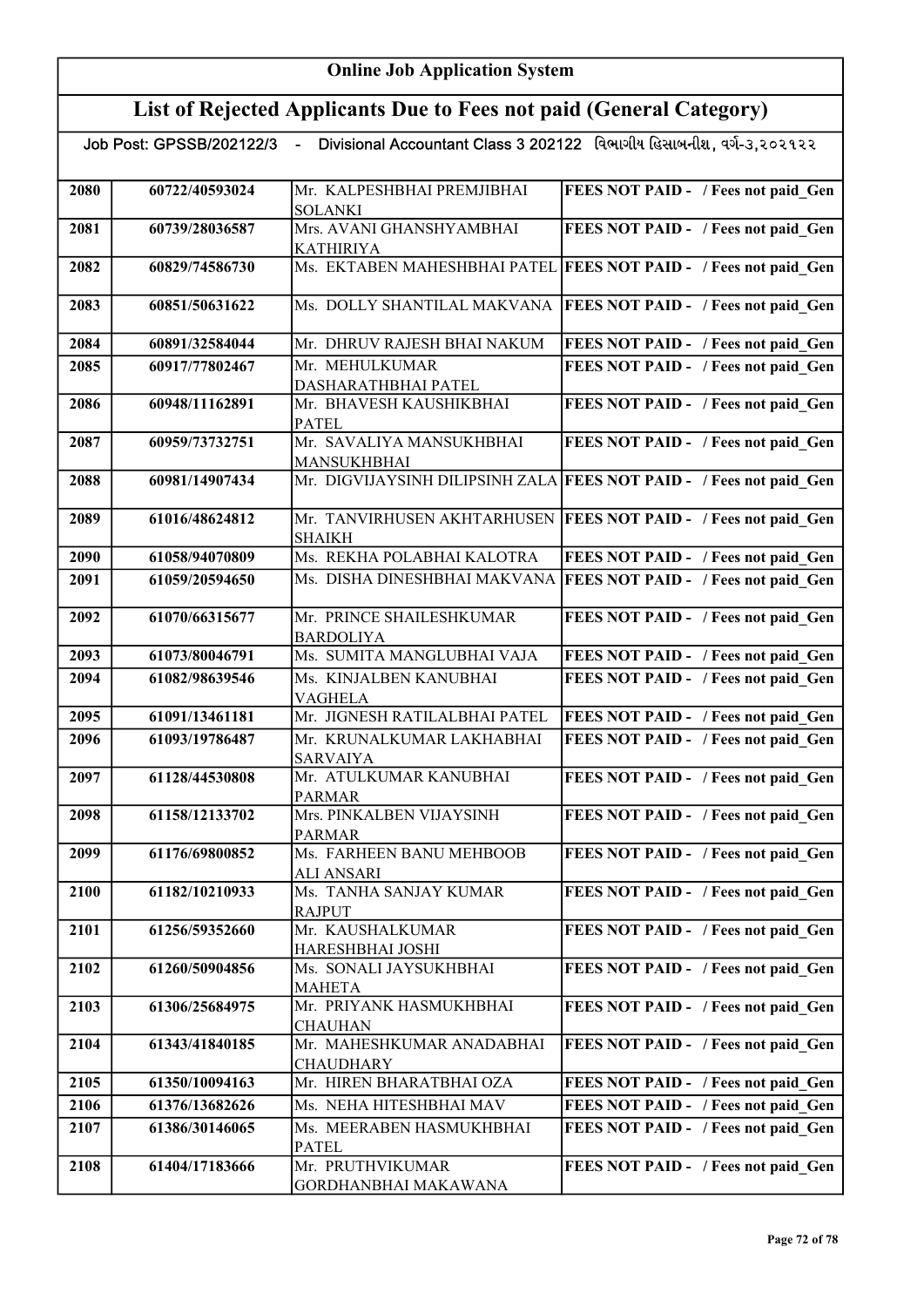|      |                | Job Post: GPSSB/202122/3  - Divisional Accountant Class 3 202122   વિભાગીય હિસાબનીશ , વગે-૩,૨૦૨૧૨૨ |                                            |
|------|----------------|----------------------------------------------------------------------------------------------------|--------------------------------------------|
|      |                |                                                                                                    |                                            |
| 2109 | 61428/18182411 | Mr. SANJAYKUMAR OMPRAKASH<br><b>RAO</b>                                                            | FEES NOT PAID - / Fees not paid_Gen        |
| 2110 | 61445/21527939 | Mr. NIRAV RAMESHCHANDRA                                                                            | FEES NOT PAID - / Fees not paid Gen        |
|      |                | <b>THAKKAR</b>                                                                                     |                                            |
| 2111 | 61457/15270411 | Ms. HITAL KANUBHAI PARMAR                                                                          | FEES NOT PAID - / Fees not paid Gen        |
| 2112 | 61484/82318827 | Mr. JIGNESH RAJUBHAI BUNDELA                                                                       | FEES NOT PAID - / Fees not paid Gen        |
| 2113 | 61525/73098490 | Mr. JAYDATTGIRI MAHIPATGIRI                                                                        | FEES NOT PAID - / Fees not paid Gen        |
|      |                | <b>GAUSWAMI</b>                                                                                    |                                            |
| 2114 | 61547/46778761 | Mr. VASIMALI YASINALI SAIYAD                                                                       | FEES NOT PAID - / Fees not paid Gen        |
| 2115 | 61587/81638854 | Mr. RAKESHKUMAR OMPRAKASH<br><b>RAO</b>                                                            | FEES NOT PAID - / Fees not paid Gen        |
| 2116 | 61589/90778438 | Ms. REKHABEN JUJARJI BIHOLA                                                                        | FEES NOT PAID - / Fees not paid Gen        |
| 2117 | 61628/67053403 | Mr. NEHADKHAN NASIRKHAN                                                                            | FEES NOT PAID - / Fees not paid Gen        |
|      |                | <b>PATHAN</b>                                                                                      |                                            |
| 2118 | 61669/81876428 | Mr. MANISHKUMAR VISHNUBHAI<br><b>PATEL</b>                                                         | FEES NOT PAID - / Fees not paid Gen        |
| 2119 | 61693/54103507 | Ms. JAYATI NIRAV RAVAL                                                                             | FEES NOT PAID - / Fees not paid Gen        |
| 2120 | 61724/71775743 | Mr. RADHESH LALJIBHAI GAMARA                                                                       | FEES NOT PAID - / Fees not paid Gen        |
|      |                |                                                                                                    |                                            |
| 2121 | 61782/81150283 | Mr. JAYDATTGIRI MAHIPATGIRI                                                                        | FEES NOT PAID - / Fees not paid Gen        |
|      |                | <b>GAUSWAMI</b>                                                                                    |                                            |
| 2122 | 61788/11001202 | Mr. KAUSHIKBHAI VELJIBHAI<br><b>GHOGHARI</b>                                                       | FEES NOT PAID - / Fees not paid Gen        |
| 2123 | 61804/92677993 | Mr. ALPESH RAGHAVBHAI BORAD                                                                        | FEES NOT PAID - / Fees not paid Gen        |
|      |                |                                                                                                    |                                            |
| 2124 | 61805/45030331 | Mr. TEJPALSINH RANJITSINH<br><b>CHAUHAN</b>                                                        | FEES NOT PAID - / Fees not paid Gen        |
| 2125 | 61853/52554918 | Mr. SHAHILKUMAR PRAKASHBHAI                                                                        | <b>FEES NOT PAID - / Fees not paid Gen</b> |
|      |                | <b>LUHAR</b>                                                                                       |                                            |
| 2126 | 61854/97122770 | Ms. PRIYA NIRANJANBHAI PATEL                                                                       | FEES NOT PAID - / Fees not paid Gen        |
| 2127 | 61893/19395521 | Ms. RUCHITA NILESHBHAI TRIVEDI                                                                     | <b>FEES NOT PAID - / Fees not paid Gen</b> |
| 2128 | 61934/88012871 | Mr. NIRAVKUMAR CHANDUBHAI                                                                          | FEES NOT PAID - / Fees not paid Gen        |
|      |                | <b>PARMAR</b>                                                                                      |                                            |
| 2129 | 61957/15741840 | Mr. HARDIPSINH ANUBHA JADEJA                                                                       | <b>FEES NOT PAID - / Fees not paid Gen</b> |
| 2130 | 61999/87169990 | Mr. PREMSINH BALVANTSINH GOL                                                                       | <b>FEES NOT PAID - / Fees not paid Gen</b> |
|      |                |                                                                                                    |                                            |
| 2131 | 62004/50906113 | Ms. DIVYA RAKESHKUMAR                                                                              | FEES NOT PAID - / Fees not paid Gen        |
|      |                | <b>KSHATRIYA</b>                                                                                   |                                            |
| 2132 | 62037/63550562 | Ms. ANKITARANI PURNACHANDRA<br><b>NANDA</b>                                                        | <b>FEES NOT PAID - / Fees not paid Gen</b> |
| 2133 | 62042/45676072 | Mr. UDAYKUMAR MAHESHBHAI                                                                           | FEES NOT PAID - / Fees not paid_Gen        |
|      |                | <b>PATEL</b>                                                                                       |                                            |
| 2134 | 62047/65075388 | Mr. ANIKET ASHOKKUMAR PATEL                                                                        | FEES NOT PAID - / Fees not paid_Gen        |
| 2135 | 62111/11413821 | Mr. MUKHTAR AHMED                                                                                  | FEES NOT PAID - / Fees not paid_Gen        |
|      |                | NIZAMUDDIN ASHRAFI                                                                                 |                                            |
| 2136 | 62137/78858138 | Mr. SANJAYKUMAR RAMESHSINH                                                                         | FEES NOT PAID - / Fees not paid Gen        |
|      |                | <b>THAKOR</b>                                                                                      |                                            |
| 2137 | 62142/29177045 | Ms. VIRBAI ASHARIYA GELVA                                                                          | <b>FEES NOT PAID - / Fees not paid Gen</b> |
| 2138 | 62161/46639302 | Mr. VASIMKHAN MUBARISKHAN<br><b>PATHAN</b>                                                         | FEES NOT PAID - / Fees not paid Gen        |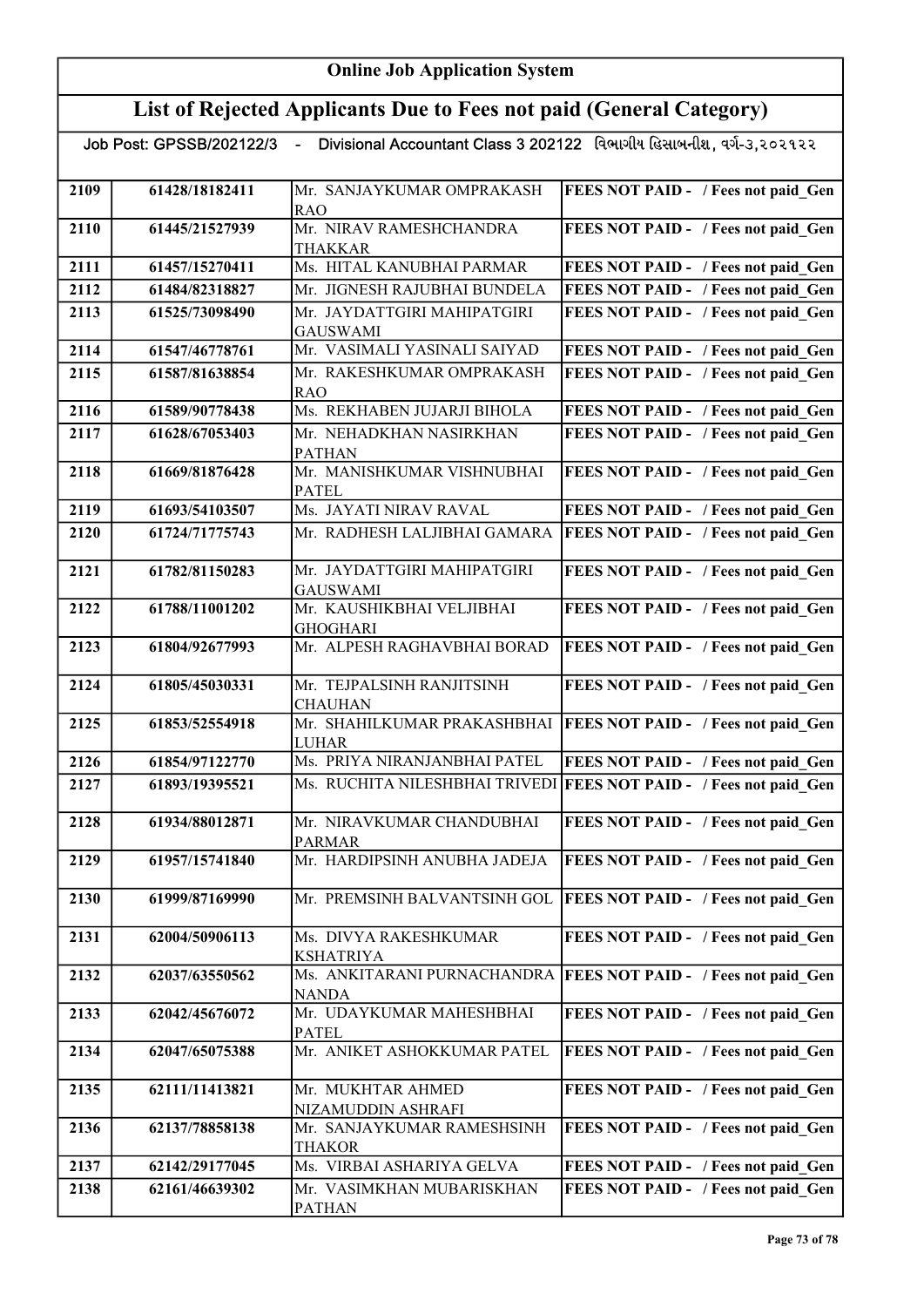| Job Post: GPSSB/202122/3 - |                                                          | Divisional Accountant Class 3 202122 વિભાગીય હિસાબનીશ, વર્ગ-૩,૨૦૨૧૨૨ |                                                                   |
|----------------------------|----------------------------------------------------------|----------------------------------------------------------------------|-------------------------------------------------------------------|
| 2139                       | 62206/21032392                                           | Mr. NARESH RAMJIBHAI GADHIYA                                         | FEES NOT PAID - / Fees not paid Gen                               |
| 2140                       | 62217/97641548                                           | Mr. MOHAMMEDSHOEB<br><b>SALIMUDDIN MOMIN</b>                         | FEES NOT PAID - / Fees not paid Gen                               |
| 2141<br>62287/81481916     |                                                          | Mr. CHIRAGKUMAR BHIKHABHAI<br><b>SHAH</b>                            | FEES NOT PAID - / Fees not paid Gen                               |
| 2142                       | 62332/14906613                                           | Mr. NIKULSINH KIRTISINH DEVDA                                        | FEES NOT PAID - / Fees not paid Gen                               |
| 2143                       | 62333/90979071                                           | Mr. YOGESH SUBHASHBHAI PATIL                                         | FEES NOT PAID - / Fees not paid Gen                               |
| 2144                       | 62343/81622160                                           | Mrs. SHIVANGI ARVINDBHAI PATEL                                       | <b>FEES NOT PAID - / Fees not paid Gen</b>                        |
| 2145                       | 62355/70460638                                           | Mr. FARIDKHAN BHIKHUMIYA<br><b>SIPAI</b>                             | FEES NOT PAID - / Fees not paid Gen                               |
| 2146                       | 62376/34058116                                           | Mr. TIRTH CHANDUBHAI PATEL                                           | FEES NOT PAID - / Fees not paid Gen                               |
| 2147                       | 62397/55350748                                           | Ms. LAVINA RAJESHBHAI<br><b>LOKWANI</b>                              | FEES NOT PAID - / Fees not paid Gen                               |
| 2148                       | 62410/87127091                                           | Mrs. NASIBAKHATUN SABBIRMIYA<br><b>SHEKH</b>                         | FEES NOT PAID - / Fees not paid Gen                               |
| 2149                       | 62450/97388002                                           | Ms. PAYALBEN ARJUNBHAI<br><b>TARBADA</b>                             | FEES NOT PAID - / Fees not paid Gen                               |
| 2150                       | 62457/66715656                                           | Ms. MANSI VIRAM ODEDARA                                              | FEES NOT PAID - / Fees not paid Gen                               |
| 2151                       | 62468/33815151                                           | Mr. NILAY SHYAMALKUMAR DAS                                           | FEES NOT PAID - / Fees not paid Gen                               |
| 2152                       | 62476/84018931                                           | Mr. JIGNESH RAJUBHAI RAJGOR                                          | FEES NOT PAID - / Fees not paid Gen                               |
| 2153                       | 62594/31034817                                           | Ms. HARRYBEN UPENDRAKUMAR<br><b>PATEL</b>                            | FEES NOT PAID - / Fees not paid Gen                               |
| 2154                       | 62643/14948363                                           | Mr. DEVANGRAJ HIMANSHUDEV<br><b>VYAS</b>                             | FEES NOT PAID - / Fees not paid_Gen                               |
| 2155                       | 62649/38571530                                           | Ms. KOMAL JAGDISHBHAI<br><b>KAMRIYA</b>                              | FEES NOT PAID - / Fees not paid_Gen                               |
| 2156                       | 62653/71511881                                           | Mr. KULDEEPSINH JAGATSINH<br><b>RANA</b>                             | FEES NOT PAID - / Fees not paid Gen                               |
| 2157                       | 62658/50855259                                           | Mr. MANSURALI ADAMBHAI<br><b>MACHHIYA</b>                            | FEES NOT PAID - / Fees not paid Gen                               |
| 2158                       | 62679/67031793                                           |                                                                      | Mr. DHAVAL RAMJIBHAI GAJIPARA FEES NOT PAID - / Fees not paid Gen |
| 2159                       | 62747/56996190                                           | Mr. AJITKUMAR RAJESHBHAI<br><b>VAGHELA</b>                           | FEES NOT PAID - / Fees not paid Gen                               |
| 2160                       | 62756/52661819                                           | Mrs. PRINKABEN MAHESHKUMAR<br><b>DEVANI</b>                          | FEES NOT PAID - / Fees not paid Gen                               |
| 2161                       | 62914/34230051                                           | Mr. KULDEEPSINH BHARATJI<br><b>RAJPUT</b>                            | FEES NOT PAID - / Fees not paid Gen                               |
| 2162                       | 62956/76451551                                           | Mr. MOHSIN IQBALBHAI VHORA                                           | FEES NOT PAID - / Fees not paid Gen                               |
| 2163                       | 62961/55293412                                           | Ms. BELA CHANDRAKANTBHAI                                             | FEES NOT PAID - / Fees not paid Gen                               |
|                            |                                                          | ANDHARIYA                                                            |                                                                   |
| 2164                       | 62991/37166767                                           | Mr. RONAK JITENDRABHAI<br>KSHATRIYA                                  | FEES NOT PAID - / Fees not paid Gen                               |
| 2165                       | 63059/56806385                                           | Mrs. PRIYANKABEN<br>MAHESHKUMAR DEVANI                               | FEES NOT PAID - / Fees not paid Gen                               |
| 2166                       | Ms. ROSHNI HEMANTKUMAR<br>63066/29912489<br><b>PATEL</b> |                                                                      | FEES NOT PAID - / Fees not paid Gen                               |
| 2167                       | 63074/87272616                                           | Mr. ROHITKUMAR HIRAJI THAKOR                                         | FEES NOT PAID - / Fees not paid Gen                               |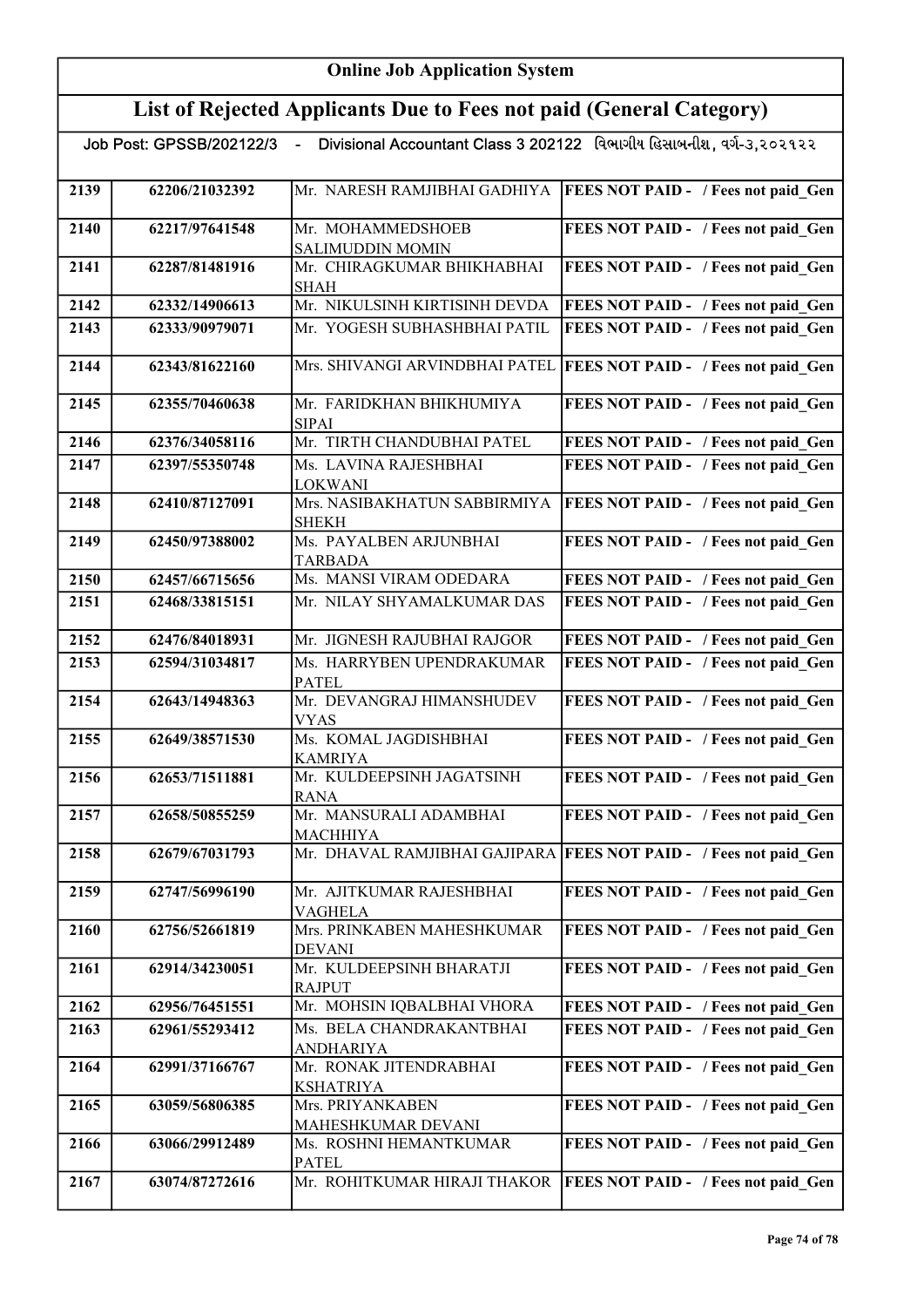| Job Post: GPSSB/202122/3   -    Divisional Accountant Class 3 202122   વિભાગીય હિસાબનીશ, વર્ગ-૩,૨૦૨૧૨૨ |                |                                                                  |                                                                    |  |
|--------------------------------------------------------------------------------------------------------|----------------|------------------------------------------------------------------|--------------------------------------------------------------------|--|
| 2168                                                                                                   | 63075/13124597 | Mr. ASHVIN HAMIRBHAI PARMAR                                      | <b>FEES NOT PAID - / Fees not paid Gen</b>                         |  |
| 2169                                                                                                   | 63099/74757576 | Mr. DHARMESH BHARAT ROY                                          | FEES NOT PAID - / Fees not paid Gen                                |  |
| 2170                                                                                                   | 63112/10976649 | Mr. PUSHPRAJSINH DIGVIJAYSINH<br><b>JADEJA</b>                   | FEES NOT PAID - / Fees not paid Gen                                |  |
| 2171                                                                                                   | 63116/18233936 | Ms. CHAITALI PRAKASHBHAI<br><b>JADAV</b>                         | FEES NOT PAID - / Fees not paid Gen                                |  |
| 2172                                                                                                   | 63121/78747137 | Mr. MOHIT LAXMIKANT SHARMA                                       | FEES NOT PAID - / Fees not paid Gen                                |  |
| 2173                                                                                                   | 63142/94469169 | Mr. AAKASH BHARATBHAI<br><b>THAKOR</b>                           | FEES NOT PAID - / Fees not paid Gen                                |  |
| 2174                                                                                                   | 63171/98083837 | Mr. SAHIDHUSSAIN<br><b>GULAMMUSTUFA</b><br><b>MANSURIPINJARA</b> | FEES NOT PAID - / Fees not paid Gen                                |  |
| 2175                                                                                                   | 63175/21013903 |                                                                  | Mr. SAGAR RASIKBHAI KASUNDRA   FEES NOT PAID - / Fees not paid Gen |  |
| 2176                                                                                                   | 63181/36632275 | Mr. BHADRARAJSINH JAYDIPSINH<br><b>GOHIL</b>                     | <b>FEES NOT PAID - / Fees not paid Gen</b>                         |  |
| 2177                                                                                                   | 63182/18352890 |                                                                  | Ms. BHOOMI AMRUTBHAI SOLANKI FEES NOT PAID - / Fees not paid Gen   |  |
| 2178                                                                                                   | 63208/34583763 | Mr. BHAVESHKUMAR<br>NARENDRAKUMAR KATHARANI                      | FEES NOT PAID - / Fees not paid Gen                                |  |
| 2179                                                                                                   | 63267/50855274 | Mr. UMESH RAJUBHAI MISTRI                                        | FEES NOT PAID - / Fees not paid Gen                                |  |
| 2180                                                                                                   | 63268/62544318 | Ms. HEMALI ANILBHAI ITOLIYA                                      | FEES NOT PAID - / Fees not paid_Gen                                |  |
| 2181                                                                                                   | 63290/88181212 | Mr. NARESHKUMAR<br>MANSUKHBHAI DHOLAKIYA                         | FEES NOT PAID - / Fees not paid Gen                                |  |
| 2182                                                                                                   | 63295/26435618 | Ms. UNNATIBEN JAYESHBHAI<br><b>DHIMMAR</b>                       | FEES NOT PAID - / Fees not paid Gen                                |  |
| 2183                                                                                                   | 63309/71791122 | Mr. PANKAJKUMAR ISHVARBHAI<br><b>SOLANKI</b>                     | FEES NOT PAID - / Fees not paid Gen                                |  |
| 2184                                                                                                   | 63352/40049165 | Ms. PRIYANKA RAKESHKUMAR<br><b>TRIPATHI</b>                      | FEES NOT PAID - / Fees not paid Gen                                |  |
| 2185                                                                                                   | 63370/65803279 | Mr. VIKRAMJI ISHWARJI RESIYA                                     | FEES NOT PAID - / Fees not paid_Gen                                |  |
| 2186                                                                                                   | 63423/86986951 |                                                                  | Ms. NILAM BHAGVATIPRASAD PASI FEES NOT PAID - / Fees not paid Gen  |  |
| 2187                                                                                                   | 63436/29708379 | Mr. YASH PRAKASHBHAI DOSHI                                       | FEES NOT PAID - / Fees not paid Gen                                |  |
| 2188                                                                                                   | 63455/25334832 | Mr. ASHOK BHUPATBHAI<br><b>DHALVANIYA</b>                        | FEES NOT PAID - / Fees not paid Gen                                |  |
| 2189                                                                                                   | 63463/64275283 | Ms. HARSHITA DIPKABHAI<br><b>BARAIYA</b>                         | FEES NOT PAID - / Fees not paid Gen                                |  |
| 2190                                                                                                   | 63470/51531101 | Mrs. BHAGYASHREE<br>MAHENDRASINH RANA                            | FEES NOT PAID - / Fees not paid Gen                                |  |
| 2191                                                                                                   | 63475/40185639 | Mr. VISHALKUMAR<br>CHHAGANBHAI PRAJAPATI                         | FEES NOT PAID - / Fees not paid Gen                                |  |
| 2192                                                                                                   | 63485/82792738 | Mr. ISHVARBHAI SABATBHAI<br><b>PATEL</b>                         | FEES NOT PAID - / Fees not paid Gen                                |  |
| 2193                                                                                                   | 63516/95894426 | Ms. JAHANVI HARESHBHAI RAVAL<br><b>RAVAL</b>                     | <b>FEES NOT PAID - / Fees not paid Gen</b>                         |  |
| 2194                                                                                                   | 63553/37288470 | Mr. PUSHPRAJSINH DIGVIJAYSINH<br><b>JADEJA</b>                   | <b>FEES NOT PAID - / Fees not paid Gen</b>                         |  |
| 2195                                                                                                   | 63574/58474853 | Mr. MANSURALI ADAMBHAI<br>MACHHIYA                               | FEES NOT PAID - / Fees not paid Gen                                |  |
| 2196                                                                                                   | 63656/94550792 | Mr. BHAVIK KANAIYALAL AHIR                                       | <b>FEES NOT PAID - / Fees not paid Gen</b>                         |  |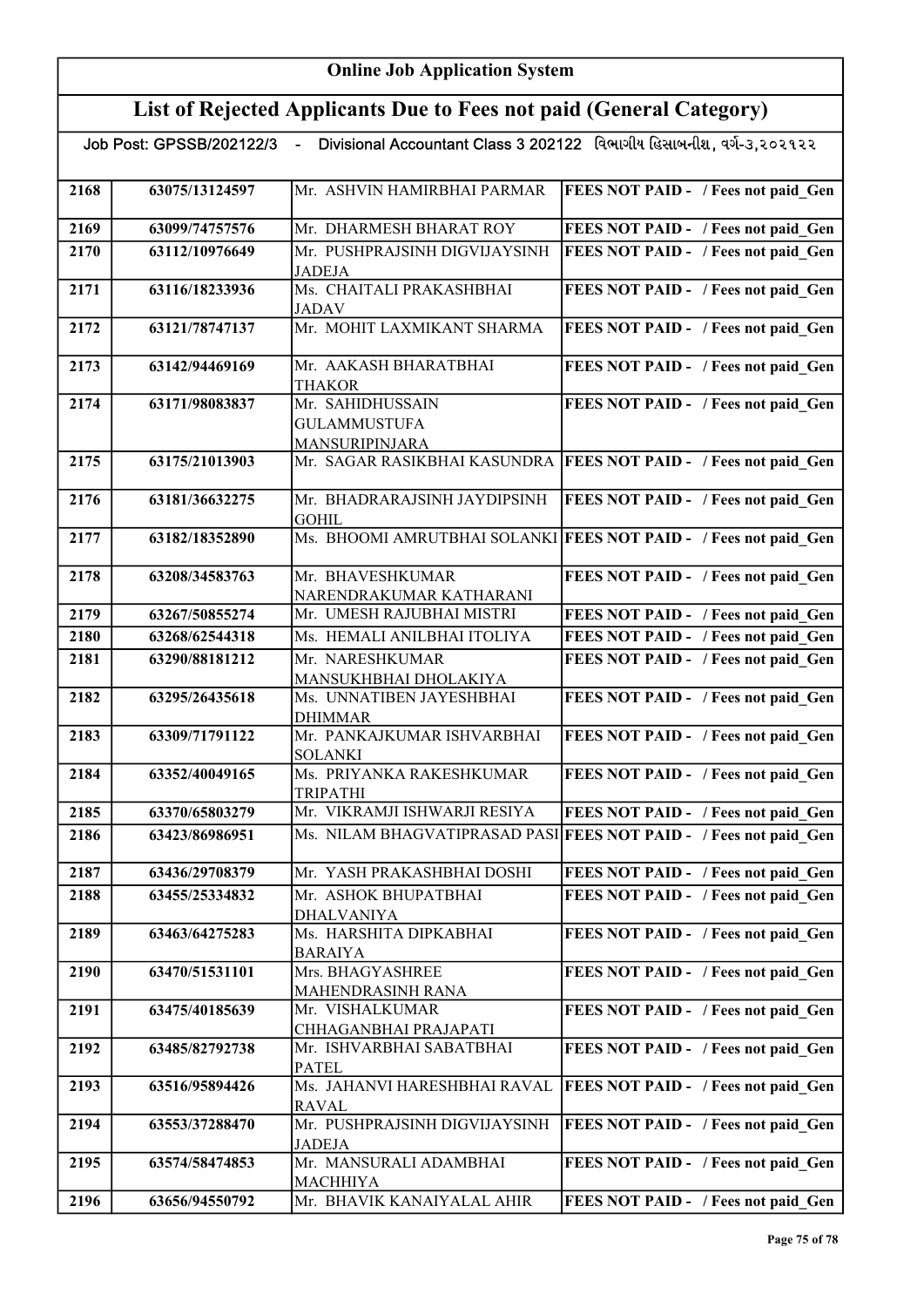| Job Post: GPSSB/202122/3 | Divisional Accountant Class 3 202122 વિભાગીય હિસાબનીશ, વર્ગ-૩,૨૦૨૧૨૨ |  |
|--------------------------|----------------------------------------------------------------------|--|
|                          |                                                                      |  |

| 2197 | 63718/82155757 | Mr. KHUZEM MAHMADHAMID<br><b>KHAN</b>          | FEES NOT PAID - / Fees not paid Gen        |
|------|----------------|------------------------------------------------|--------------------------------------------|
| 2198 | 63780/19065116 | Mr. BRIJ ASHWINKUMAR                           | FEES NOT PAID - / Fees not paid Gen        |
|      |                | <b>RAJYAGURU</b>                               |                                            |
| 2199 | 63828/96774686 | Ms. MAYURI RAJENDRA BHAI                       | FEES NOT PAID - / Fees not paid Gen        |
|      |                | <b>STHANKEY</b>                                |                                            |
| 2200 | 63841/16645017 | Mr. JIGARKUMAR KIRITKUMAR                      | FEES NOT PAID - / Fees not paid Gen        |
|      |                | <b>RAVAL</b>                                   |                                            |
| 2201 | 63861/99217605 | Ms. BHAKTI NARESH VYAS                         | FEES NOT PAID - / Fees not paid Gen        |
| 2202 | 63875/97241217 | Mr. RUSHABH JITENDRA BHAI                      | FEES NOT PAID - / Fees not paid Gen        |
|      |                | <b>PUROHIT</b>                                 |                                            |
| 2203 | 63876/90997168 | Mrs. JEENISHA RANJITSINH RAJPUT                | <b>FEES NOT PAID - / Fees not paid Gen</b> |
| 2204 |                | Mr. MOHAMMED ASFAQ                             | FEES NOT PAID - / Fees not paid Gen        |
|      | 63894/68476477 | MOHAMMED HANIF SHAIKH                          |                                            |
| 2205 | 63897/55022651 | Mr. SHUBHAM VINAYKUMAR JAIN                    | <b>FEES NOT PAID - / Fees not paid Gen</b> |
|      |                |                                                |                                            |
| 2206 | 63912/98427811 | Mrs. NIRALI LALJIBHAI PATEL                    | FEES NOT PAID - / Fees not paid Gen        |
| 2207 | 63923/89492498 | Mr. JAYDEEP JAMANBHAI                          | FEES NOT PAID - / Fees not paid Gen        |
|      |                | <b>USHDADIYA</b>                               |                                            |
| 2208 | 63935/46928532 | Mr. VIVEK NARENDRA JAIN                        | FEES NOT PAID - / Fees not paid Gen        |
| 2209 | 63980/61806628 | Mr. SHABBIR KADARSHA SHEKH                     | FEES NOT PAID - / Fees not paid Gen        |
| 2210 | 63982/24988621 | Ms. MAYURI RAJENDRA BHAI                       | FEES NOT PAID - / Fees not paid Gen        |
|      |                | <b>STHANKEY</b>                                |                                            |
| 2211 | 63991/95219513 | Ms. URMILA VALJIBHAI BHUDIYA                   | FEES NOT PAID - / Fees not paid Gen        |
|      |                |                                                |                                            |
| 2212 | 64018/41021202 | Mr. HITENDRASINH VANRAJSINH                    | FEES NOT PAID - / Fees not paid Gen        |
|      |                | ZALA                                           |                                            |
| 2213 | 64079/97135014 | Mr. JIGNESH MASARIBHAI                         | FEES NOT PAID - / Fees not paid Gen        |
| 2214 | 64084/26555371 | <b>NANDANIYA</b><br>Ms. NIKI NILESHBHAI GANDHI | FEES NOT PAID - / Fees not paid_Gen        |
| 2215 | 64106/43176921 | Mrs. KARISHMA SUNNY RAIKER                     | FEES NOT PAID - / Fees not paid Gen        |
|      |                | Mr. VINODKUMAR DEVABHAI                        |                                            |
| 2216 | 64111/50832944 |                                                | FEES NOT PAID - / Fees not paid Gen        |
| 2217 | 64118/37723084 | <b>PARMAR</b><br>Mr. HARDIK HARSUKHBHAI        | FEES NOT PAID - / Fees not paid Gen        |
|      |                | <b>GONDALIYA</b>                               |                                            |
| 2218 | 64126/93502916 | Mr. PRATIKKUMAR RAMESHBHAI                     | FEES NOT PAID - / Fees not paid Gen        |
|      |                | <b>CHAUDHARI</b>                               |                                            |
| 2219 | 64128/90737538 | Mrs. BHUMIKABEN                                | FEES NOT PAID - / Fees not paid Gen        |
|      |                | DHARMINKUMAR TRIVEDI                           |                                            |
| 2220 | 64190/27041765 | Mr. VISHVAJIT                                  | FEES NOT PAID - / Fees not paid Gen        |
|      |                | <b>SUBHASHCHANDRA</b>                          |                                            |
|      |                | SUBHASHCHANDRA CHAUHAN                         |                                            |
|      |                | <b>CHAUHAN</b>                                 |                                            |
| 2221 | 64201/60950215 | Mr. YASH JITESHBHAI GANATRA                    | FEES NOT PAID - / Fees not paid_Gen        |
| 2222 | 64206/28270454 | Mrs. MANISHA SHANTILAL PATEL                   | FEES NOT PAID - / Fees not paid Gen        |
| 2223 | 64229/39815407 | Ms. MAYURI RAJENDRA BHAI                       | FEES NOT PAID - / Fees not paid Gen        |
|      |                | <b>STHANKEY</b>                                |                                            |
| 2224 | 64239/58169073 | Mr. BHARATKUMAR HARISHBHAI                     | FEES NOT PAID - / Fees not paid Gen        |
|      |                | <b>JOSHI</b>                                   |                                            |
| 2225 | 64250/83864275 | Mr. AKSHAYKUMAR VISHNUBHAI                     | FEES NOT PAID - / Fees not paid Gen        |
|      |                | <b>PATEL</b>                                   |                                            |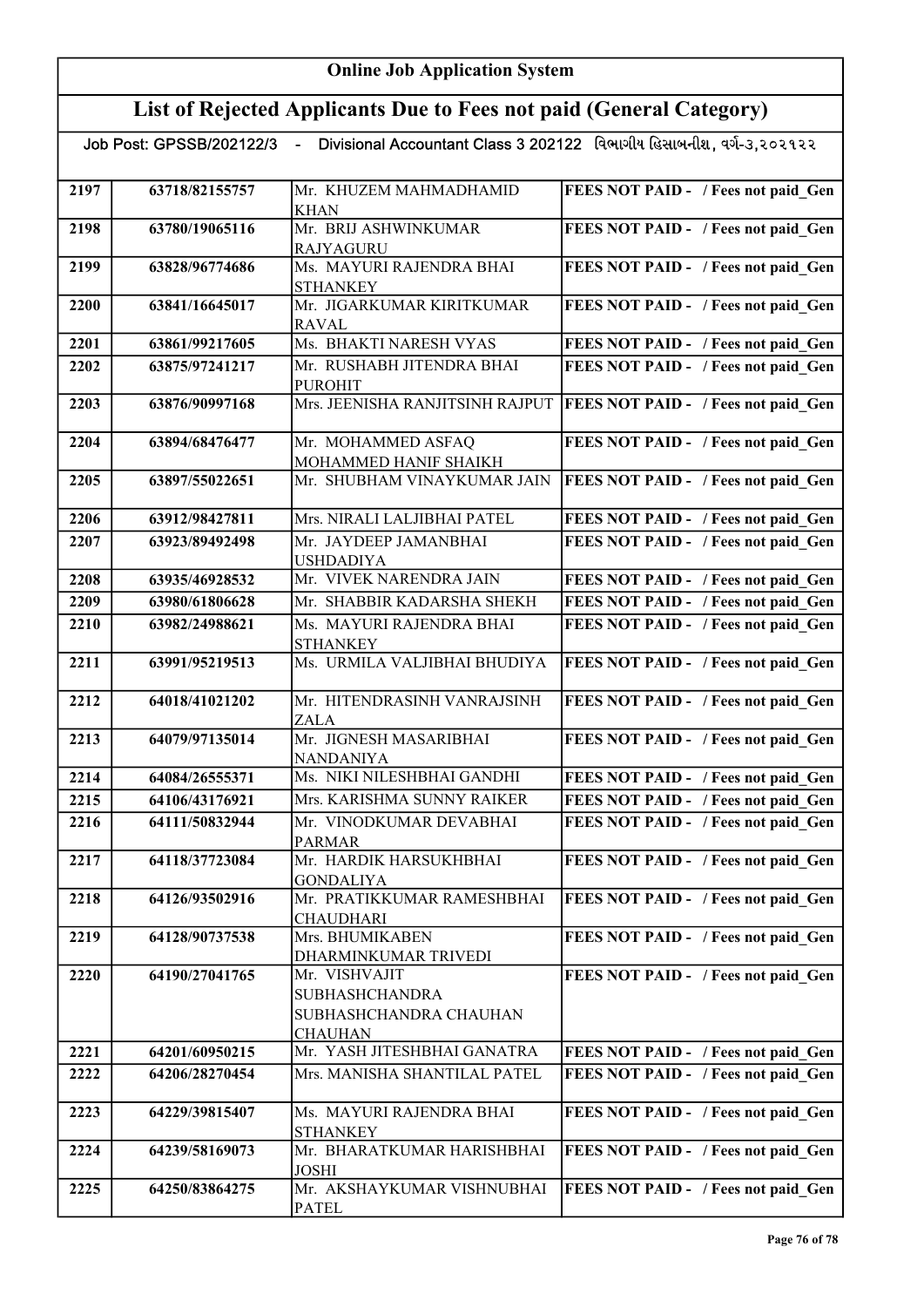## List of Rejected Applicants Due to Fees not paid (General Category)

|  | Job Post: GPSSB/2021 |  |
|--|----------------------|--|
|  |                      |  |

<mark>GPSSB/202122/3 - Divisional Accountant Class 3 202122 વિભાગીય હિસાબનીશ, વર્ગ-૩,૨૦૨૧૨૨</mark>

| 2226 | 64252/83689971 | Mr. CHATRASINH FATESINH                     | FEES NOT PAID - / Fees not paid Gen        |
|------|----------------|---------------------------------------------|--------------------------------------------|
|      |                | <b>RAJPUT</b>                               |                                            |
| 2227 | 64323/33249084 | Mrs. HERAL DILIPKUMAR DAVE                  | FEES NOT PAID - / Fees not paid Gen        |
| 2228 | 64336/92089917 | Mr. HARDIK YASHVANTBHAI                     | FEES NOT PAID - / Fees not paid Gen        |
|      |                | <b>RANPURA</b>                              |                                            |
| 2229 | 64352/45519958 | Ms. MAYURI RAJENDRA BHAI<br><b>STHANKEY</b> | FEES NOT PAID - / Fees not paid Gen        |
| 2230 | 64376/31254935 | Ms. RIKITA DINESHBHAI SONANI                | FEES NOT PAID - / Fees not paid Gen        |
| 2231 | 64378/23719557 | Mr. NITINKUMAR RAMESHBHAI                   | FEES NOT PAID - / Fees not paid Gen        |
|      |                | AMETA                                       |                                            |
| 2232 | 64384/20686184 | Mrs. PAYAL JIMIT KUMAR BAROT                | FEES NOT PAID - / Fees not paid Gen        |
| 2233 | 64392/80366854 | Mr. BIPIN BABULAL MAKWANA                   | FEES NOT PAID - / Fees not paid Gen        |
| 2234 | 64400/73847452 | Ms. AARADHANA BALDEVBHAI                    | FEES NOT PAID - / Fees not paid Gen        |
|      |                | <b>BOGHARA</b>                              |                                            |
| 2235 | 64438/43658001 | Mr. MAYUR KUMAR JAYESHBHAI                  | FEES NOT PAID - / Fees not paid Gen        |
| 2236 | 64444/83231374 | <b>PATEL</b><br>Ms. TEJAL NATAVARSINH DABHI | FEES NOT PAID - / Fees not paid Gen        |
| 2237 | 64480/31456914 | Mr. NAVABKHAN ALIYARKHAN                    | FEES NOT PAID - / Fees not paid Gen        |
|      |                | <b>PATHAN</b>                               |                                            |
| 2238 | 64492/29430208 | Mr. KRUNAL NAVINKUMAR                       | FEES NOT PAID - / Fees not paid Gen        |
|      |                | <b>CHAVDA</b>                               |                                            |
| 2239 | 64503/22331289 | Mrs. HERAL DILIPKUMAR DAVE                  | FEES NOT PAID - / Fees not paid Gen        |
| 2240 | 64523/28930987 | Mr. PRIYESH MAHENDRABHAI<br><b>TRIVEDI</b>  | FEES NOT PAID - / Fees not paid Gen        |
| 2241 | 64524/53457352 | Ms. ARATI RANCHHODBHAI                      | FEES NOT PAID - / Fees not paid Gen        |
|      |                | <b>SORANI</b>                               |                                            |
| 2242 | 64526/50336738 | Mr. ARJUNKUMAR VASUDEV<br><b>TRIVEDI</b>    | FEES NOT PAID - / Fees not paid Gen        |
| 2243 | 64533/43718015 | Mr. MEHULKUMAR MUKESHBHAI<br><b>CHAUHAN</b> | FEES NOT PAID - / Fees not paid_Gen        |
| 2244 | 64542/40287525 | Mr. SANJAY KUMAR RAMESHBHAI<br><b>DABHI</b> | <b>FEES NOT PAID - / Fees not paid Gen</b> |
| 2245 | 64575/63349476 | Ms. DIVYABEN JAGADISHBHAI                   | FEES NOT PAID - / Fees not paid_Gen        |
|      |                | PRAJAPATI                                   |                                            |
| 2246 | 64595/52963159 | Mr. YOGESH KESHAVBHAI<br><b>BARVADIA</b>    | FEES NOT PAID - / Fees not paid Gen        |
| 2247 | 64616/62320447 | Mrs. DIVYABEN POPATBHAI PATEL               | <b>FEES NOT PAID - / Fees not paid Gen</b> |
|      |                |                                             |                                            |
| 2248 | 64643/45207010 | Mr. DHARAM KRISHNABHAI                      | FEES NOT PAID - / Fees not paid_Gen        |
|      |                | <b>PARMAR</b>                               |                                            |
| 2249 | 64650/87245033 | Ms. YAMINI DHARMENDRASINH<br><b>RATHOD</b>  | FEES NOT PAID - / Fees not paid_Gen        |
| 2250 | 64657/46299540 | Ms. KHUSHBUBEN                              | FEES NOT PAID - / Fees not paid Gen        |
|      |                | RAMCHANDRABHAI CHAUDHARI                    |                                            |
| 2251 | 64687/50352343 | Ms. HETNA VINODRAI PATEL                    | FEES NOT PAID - / Fees not paid Gen        |
| 2252 | 64697/39649540 | Mr. MUSTAKIM ABDULRAHEMAN                   | FEES NOT PAID - / Fees not paid Gen        |
| 2253 | 64703/63086068 | VAYADA<br>Mrs. PURVI RAJENDRA MEHTA         | FEES NOT PAID - / Fees not paid Gen        |
| 2254 | 64705/34904724 | Ms. SADHANA JAYPRAKASH                      |                                            |
|      |                | <b>CHAUHAN</b>                              | FEES NOT PAID - / Fees not paid Gen        |
| 2255 | 64709/41985162 | Mr. SHAILESHJI TARSANGJI                    | FEES NOT PAID - / Fees not paid Gen        |
|      |                | <b>BUKOLIYA</b>                             |                                            |